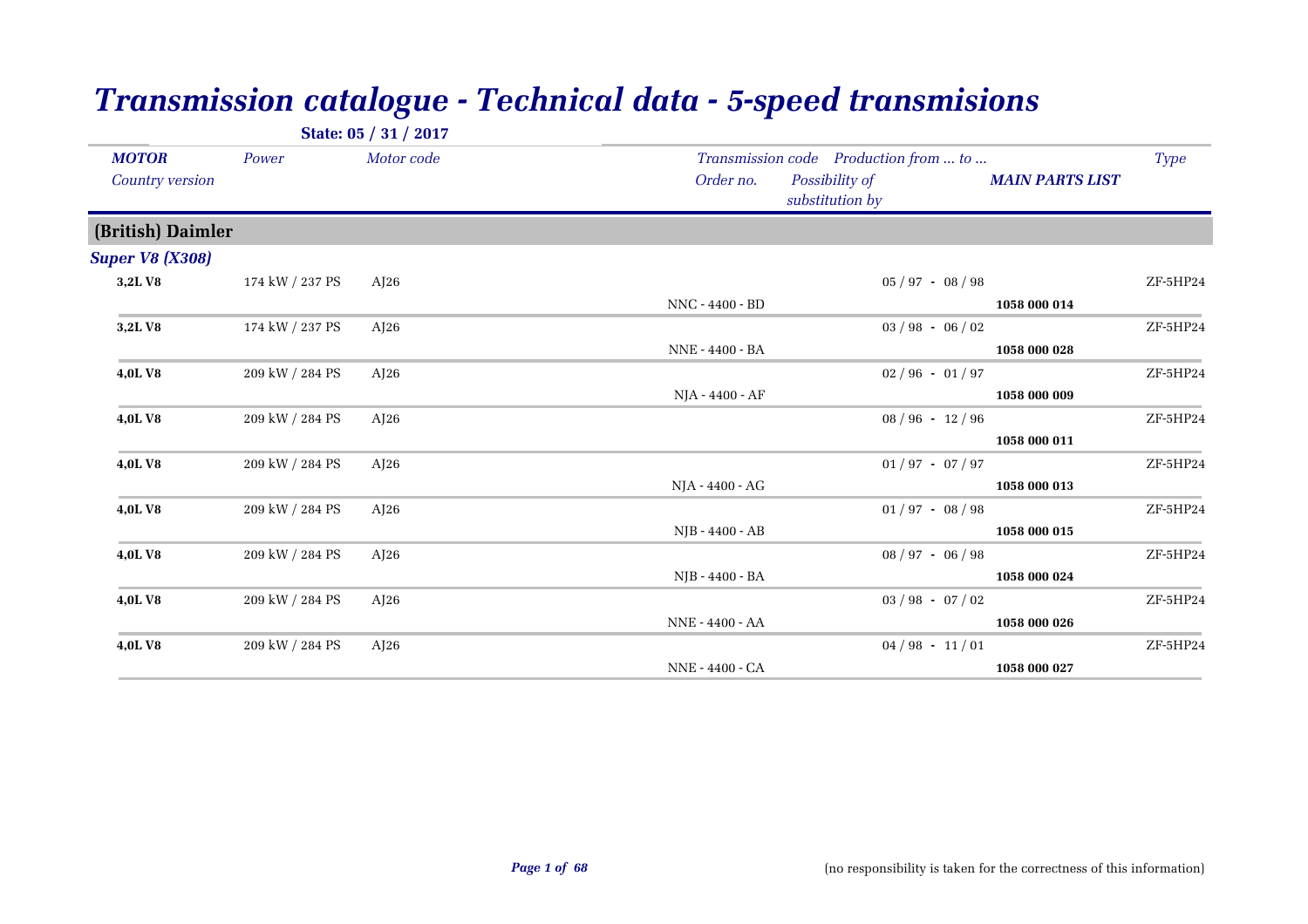| <b>MOTOR</b>              | Power                 | Motor code |                                 | Transmission code Production from  to |                        | Type     |
|---------------------------|-----------------------|------------|---------------------------------|---------------------------------------|------------------------|----------|
| Country version           |                       |            | Order no.                       | Possibility of<br>substitution by     | <b>MAIN PARTS LIST</b> |          |
| Alpina                    |                       |            |                                 |                                       |                        |          |
| <b>B10 (E34)</b>          |                       |            |                                 |                                       |                        |          |
| 4,6LV8                    | 250 kW / 340 PS       |            |                                 | $09 / 94 - 10 / 94$                   |                        | ZF-5HP30 |
| <b>B10 (E39)</b>          |                       |            |                                 |                                       | 1055 000 019           |          |
| 4,8LV8                    | 276 kW / 375 PS       |            |                                 |                                       |                        | ZF-5HP30 |
|                           |                       |            |                                 |                                       | 1055 000 035           |          |
| 4,8LV8                    | 276 kW / 375 PS       |            | $\mathbf{X}\mathbf{M}$          | $12/01 - 07/03$                       |                        | ZF-5HP24 |
|                           |                       |            | 2400 - 8022303                  |                                       | 1058 000 035           |          |
| <b>B10 Touring (E34)</b>  |                       |            |                                 |                                       |                        |          |
| 4,6LV8                    | $250$ kW $\!/$ 340 PS |            |                                 | $09 / 94 - 10 / 94$                   |                        | ZF-5HP30 |
|                           |                       |            |                                 |                                       | 1055 000 019           |          |
| <b>B10 Touring (E39)</b>  |                       |            |                                 |                                       |                        |          |
| 4,8LV8                    | 276 kW / 375 PS       |            |                                 |                                       |                        | ZF-5HP30 |
|                           |                       |            |                                 |                                       | 1055 000 035           |          |
| 4,8LV8                    | 276 kW / 375 PS       |            | XM                              | $12/01 - 07/03$                       |                        | ZF-5HP24 |
|                           |                       |            | 2400 - 8022303                  |                                       | 1058 000 035           |          |
| <b>B12 (E38)</b>          |                       |            |                                 |                                       |                        |          |
| 6,0L V12                  | 316 kW / 430 PS       |            | UA                              | $09 / 99 - 06 / 01$                   |                        | ZF-5HP30 |
|                           |                       |            | 2400 - 8012941                  |                                       | 1055 000 044           |          |
| <b>B3</b> (E46/4)         |                       |            |                                 |                                       |                        |          |
| 3,3LR6                    | 206 kW / 280 PS       |            | TS                              | $02 / 99 - 02 / 06$                   |                        | ZF-5HP19 |
|                           |                       |            | 2400 - 8001454                  |                                       | 1060 000 007           |          |
| <b>B3 Coupé (E46/2)</b>   |                       |            |                                 |                                       |                        |          |
| 3,3LR6                    | 206 kW / 280 PS       |            | TS                              | $02 / 99 - 02 / 06$                   |                        | ZF-5HP19 |
|                           |                       |            | 2400 - 8001454                  |                                       | 1060 000 007           |          |
| <b>B3 Touring (E46/3)</b> |                       |            |                                 |                                       |                        |          |
| 3,3LR6                    | 206 kW / 280 PS       |            | $\mathrm{TS}$<br>2400 - 8001454 | $02/99 - 02/06$                       | 1060 000 007           | ZF-5HP19 |
|                           |                       |            |                                 |                                       |                        |          |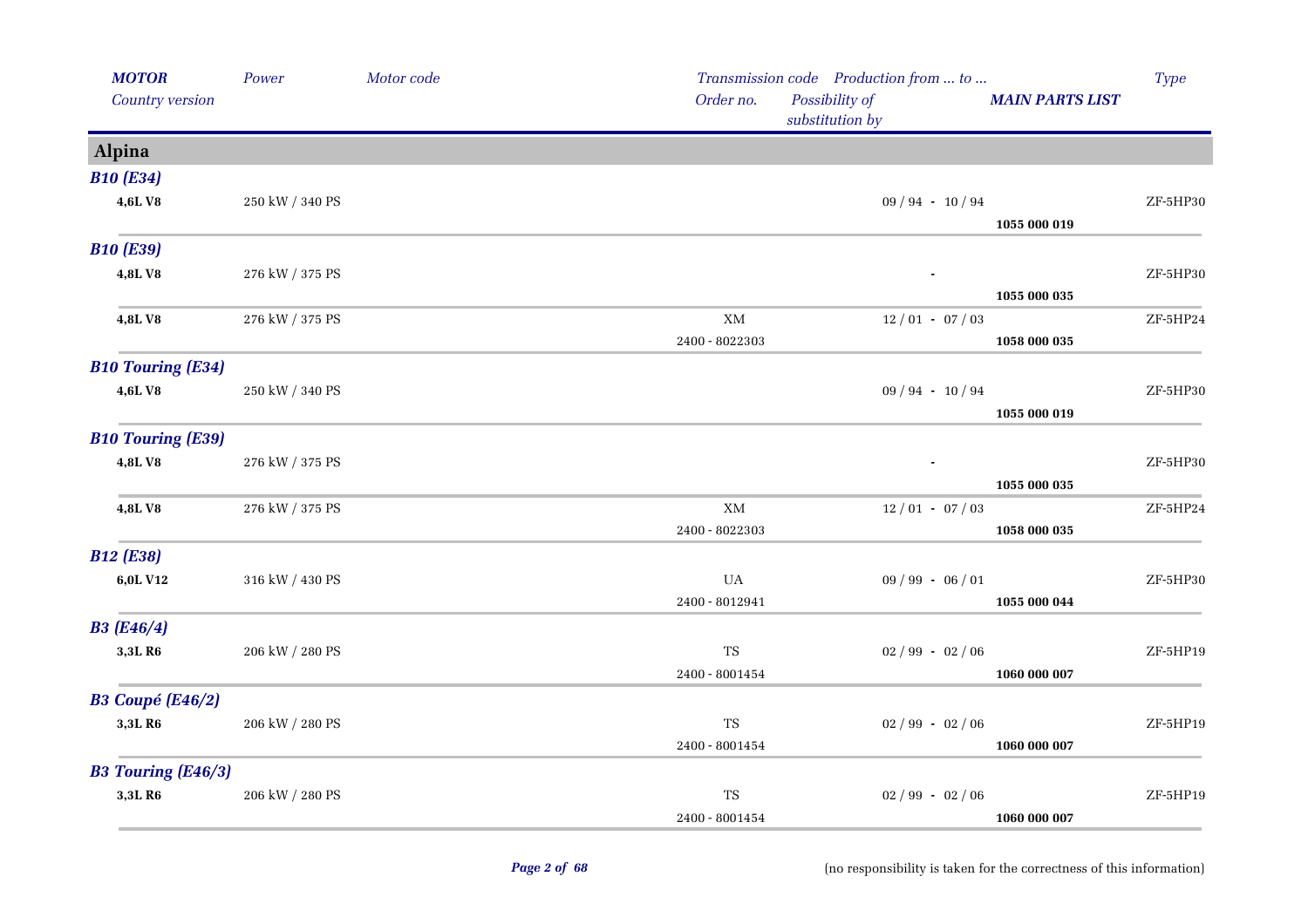| <b>MOTOR</b>             | Power           | Motor code |                | Transmission code Production from  to |                        | <b>Type</b> |
|--------------------------|-----------------|------------|----------------|---------------------------------------|------------------------|-------------|
| <b>Country version</b>   |                 |            | Order no.      | Possibility of                        | <b>MAIN PARTS LIST</b> |             |
|                          |                 |            |                | substitution by                       |                        |             |
| Alpina                   |                 |            |                |                                       |                        |             |
| <b>D10 (E39)</b>         |                 |            |                |                                       |                        |             |
| 3,0L R6 D Biturbo        | 180 kW / 245 PS |            | <b>UA</b>      | $09/99 - 06/01$                       |                        | ZF-5HP30    |
|                          |                 |            | 2400 - 8012941 |                                       | 1055 000 044           |             |
| 3,0L R6 D Biturbo        | 180 kW / 245 PS |            | UF             | $06/00 - 03/02$                       |                        | ZF-5HP24    |
|                          |                 |            | 2400 - 8016752 | 1058 000 036                          | 1058 000 033           |             |
| 3,0L R6 D Biturbo        | 180 kW / 245 PS |            | ZF             | $04/02 - 03/03$                       |                        | ZF-5HP24    |
|                          |                 |            | 2400 - 8022687 |                                       | 1058 000 036           |             |
| <b>D10 Touring (E39)</b> |                 |            |                |                                       |                        |             |
| 3,0L R6 D Biturbo        | 180 kW / 245 PS |            | UA             | $09 / 99 - 06 / 01$                   |                        | ZF-5HP30    |
|                          |                 |            | 2400 - 8012941 |                                       | 1055 000 044           |             |
| 3,0L R6 D Biturbo        | 180 kW / 245 PS |            | UF             | $06/00 - 03/02$                       |                        | $ZF-5HP24$  |
|                          |                 |            | 2400 - 8016752 | 1058 000 036                          | 1058 000 033           |             |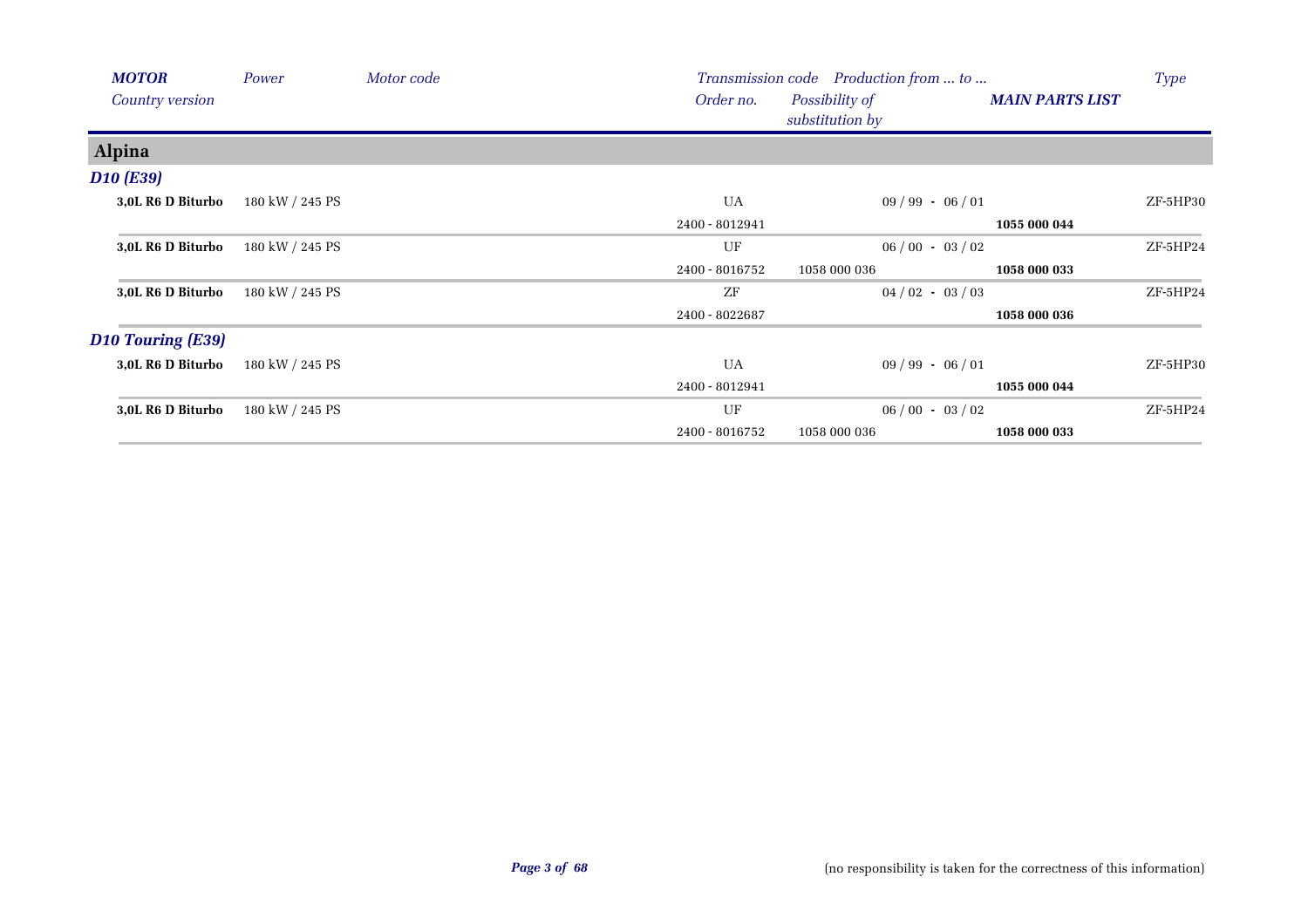| <b>MOTOR</b>               | Power           | Motor code |            | Transmission code Production from  to |                        | <b>Type</b> |
|----------------------------|-----------------|------------|------------|---------------------------------------|------------------------|-------------|
| <b>Country version</b>     |                 |            | Order no.  | Possibility of<br>substitution by     | <b>MAIN PARTS LIST</b> |             |
| <b>Aston Martin</b>        |                 |            |            |                                       |                        |             |
| <b>DB7 Vantage (AM803)</b> |                 |            |            |                                       |                        |             |
| 6,0L V12                   | 309 kW / 420 PS |            |            | $02/99 - 11/01$                       |                        | ZF-5HP30    |
|                            |                 |            | 42120296AA |                                       | 1055 000 039           |             |
| 6,0L V12                   | 309 kW / 420 PS |            |            | $12/01 - 08/03$                       |                        | ZF-5HP30    |
|                            |                 |            | 42120296AC |                                       | 1055 000 046           |             |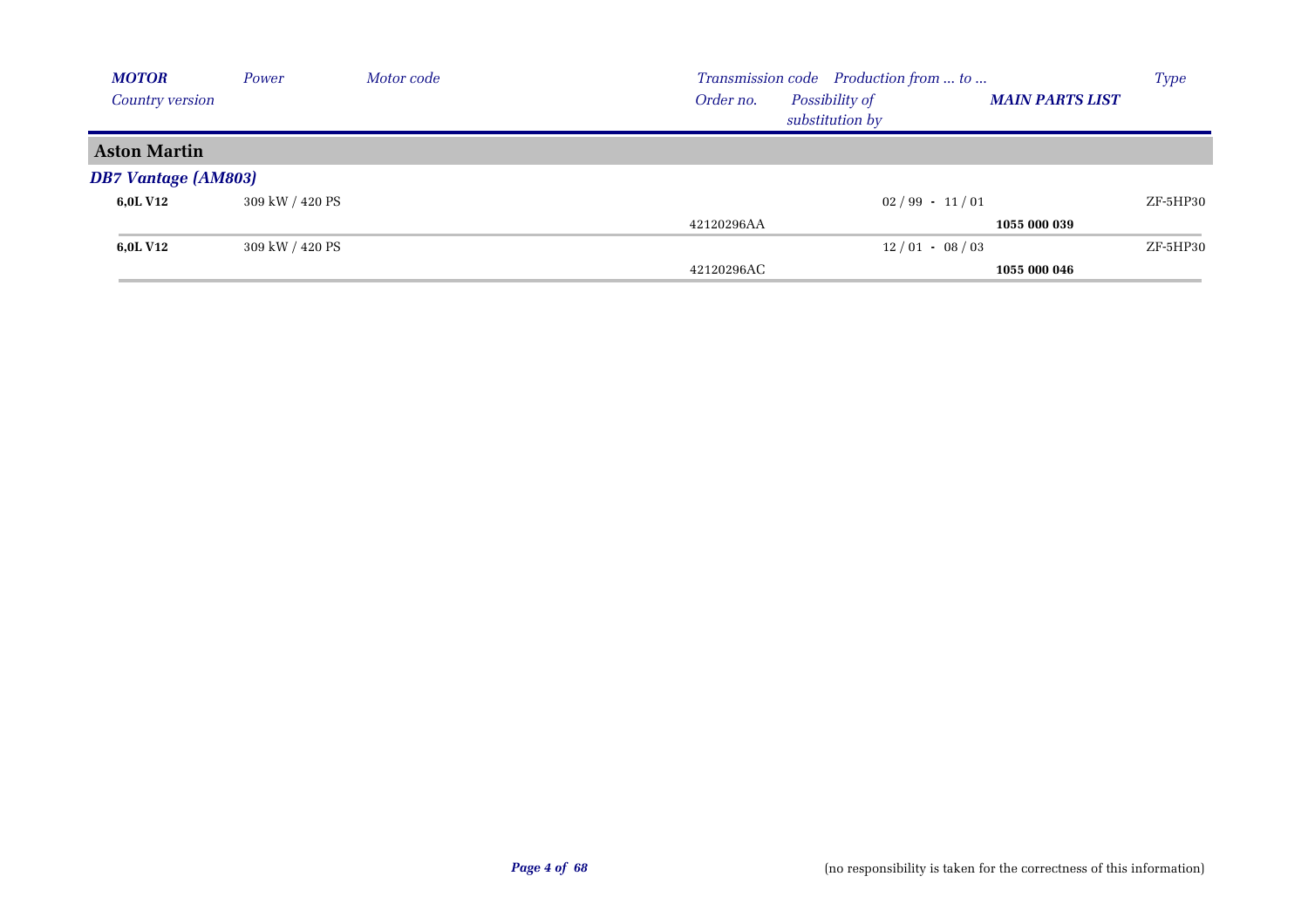| <b>MOTOR</b>    | Power            | Motor code                             |                                     | Transmission code Production from  to |                        | <b>Type</b> |
|-----------------|------------------|----------------------------------------|-------------------------------------|---------------------------------------|------------------------|-------------|
| Country version |                  |                                        | Order no.                           | Possibility of<br>substitution by     | <b>MAIN PARTS LIST</b> |             |
| Audi            |                  |                                        |                                     |                                       |                        |             |
| A4 (8D2, B5)    |                  |                                        |                                     |                                       |                        |             |
| 1,8L R4 Turbo   | 110 kW / 150 PS  | AEB; ANB; APU; ARK; AWT                | <b>CJQ</b>                          | $11/95 - 01/99$                       |                        | ZF-5HP19FL  |
|                 |                  |                                        | NT: 01V 300 041; AT: 01V 300 041X   |                                       | 1060 030 010           |             |
| 1,8L R4 Turbo   | 110 kW / 150 PS  | AEB; ANB; APU; ARK; AWT                | DDT                                 | $06 / 96 - 11 / 99$                   |                        | ZF-5HP19FL  |
|                 |                  |                                        | NT: 01V 300 041Q; AT: 01V 300 041QX |                                       | 1060 030 013           |             |
| 1,8L R4 Turbo   | 110 kW / 150 PS  | AEB; ANB; APU; ARK; AWT                | EBU                                 | $07/98 - 08/00$                       |                        | ZF-5HP19FL  |
|                 |                  |                                        | NT: 01V 300 044B; AT: 01V 300 044BX |                                       | 1060 030 044           |             |
| 1,8L R4 Turbo   | 110 kW / 150 PS  | AEB; ANB; APU; ARK; AWT                | EFP                                 | $05/99 - 10/00$                       |                        | ZF-5HP19FL  |
|                 |                  |                                        | NT: 01V 300 043Q; AT: 01V 300 043QX |                                       | 1060 030 049           |             |
| 1,8L R4 Turbo   | 110 kW / 150 PS  | AEB; ANB; APU; ARK; AWT                | <b>EZS</b>                          | $04/00 - 08/06$                       |                        | ZF-5HP19FL  |
|                 |                  |                                        | NT: 01V 300 048G; AT: 01V 300 048GX |                                       | 1060 030 072           |             |
| 1,8L R4 Turbo   | 110 kW / 150 PS  | AEB; ANB; APU; ARK; AWT                | <b>EZR</b>                          | $05/00 - 06/01$                       |                        | ZF-5HP19FL  |
|                 |                  |                                        | NT: 01V 300 048F; AT: 01V 300 048FX |                                       | 1060 030 082           |             |
| 1,8L R4 Turbo   | 125 kW / 170 PS  |                                        | JEC                                 |                                       |                        | ZF-5HP19FL  |
|                 |                  |                                        | NT: 01V 300 053G; AT: 01V 300 053GX |                                       | 1060 030 117           |             |
| 1,9L R4 TDI /   | 85 kW / 116 PS   |                                        | <b>DXV</b>                          |                                       |                        | ZF-5HP19FL  |
| Pumpedüse       |                  |                                        |                                     |                                       | 1060 030 035           |             |
| 1,9L R4 TDI /   | 85 kW / 116 PS   | AJM                                    | <b>EMA</b>                          | $07 / 99 - 08 / 00$                   |                        | ZF-5HP19FL  |
| Pumpedüse       |                  |                                        | NT: 01V 300 046N; AT: 01V 300 046NX |                                       | 1060 030 070           |             |
| 1,9L R4 TDI /   | 85 kW / 116 PS   | AJM                                    | EZP                                 | $05/00 - 07/01$                       |                        | ZF-5HP19FL  |
| Pumpedüse       |                  |                                        | NT: 01V 300 048D; AT: 01V 300 048DX |                                       | 1060 030 093           |             |
| 2,0L R4 TDI /   |                  |                                        | <b>GMR</b>                          | $08/03 - 06/05$                       |                        | ZF-5HP19FL  |
| Pumpedüse       |                  |                                        | NT: 01V 300 053B; AT: 01V 300 053BX |                                       | 1060 030 106           |             |
| 2,4L V6         | 120 kW / 163 PS  | AJG; AMM; APZ                          | <b>DDS</b>                          | $10/95 - 10/97$                       |                        | ZF-5HP19FL  |
|                 |                  |                                        | NT: 01V 300 041P; AT: 01V 300 041PX |                                       | 1060 030 008           |             |
| 2,4LV6          | 121 kW / 165 PS  |                                        | <b>DDS</b>                          | $10/95 - 10/97$                       |                        | ZF-5HP19FL  |
|                 |                  |                                        | NT: 01V 300 041P; AT: 01V 300 041PX |                                       | 1060 030 008           |             |
| 2,4L V6 5V      | 121 kW / 165 PS; | AGA; AJG; ALF; AML; AMM; APS; APZ; ARJ | <b>DES</b>                          | $01/97 - 12/98$                       |                        | ZF-5HP19FL  |
|                 | 120 kW / 163 PS  |                                        | NT: 01V 300 042; AT: 01V 300 042X   |                                       | 1060 030 014           |             |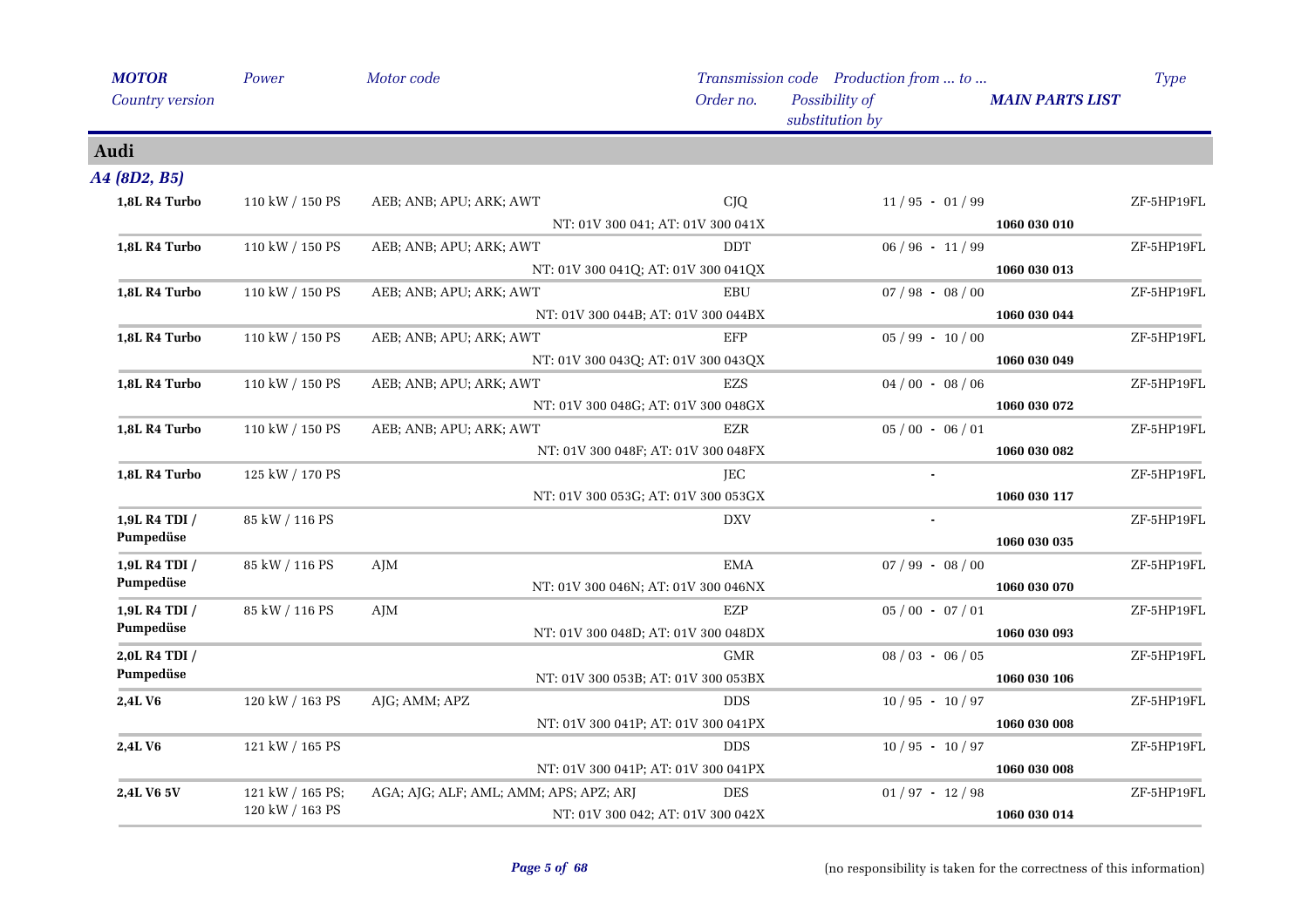| <b>MOTOR</b>       | Power            | Motor code |                                        |                 | Transmission code Production from  to |                        | <b>Type</b> |
|--------------------|------------------|------------|----------------------------------------|-----------------|---------------------------------------|------------------------|-------------|
| Country version    |                  |            |                                        | Order no.       | Possibility of<br>substitution by     | <b>MAIN PARTS LIST</b> |             |
| Audi               |                  |            |                                        |                 |                                       |                        |             |
| A4 (8D2, B5)       |                  |            |                                        |                 |                                       |                        |             |
| 2,4L V6 5V         | 121 kW / 165 PS; |            | AGA; AJG; ALF; AML; AMM; APS; APZ; ARJ | <b>EBV</b>      | $07/98 - 10/00$                       |                        | ZF-5HP19FL  |
|                    | 120 kW / 163 PS  |            | NT: 01V 300 043T; AT: 01V 300 043TX    |                 |                                       | 1060 030 034           |             |
| 2,4L V6 5V         | 121 kW / 165 PS; |            | AGA; AJG; ALF; AML; AMM; APS; APZ; ARJ | EZX             | $05/00 - 06/03$                       |                        | ZF-5HP19FL  |
|                    | 120 kW / 163 PS  |            | NT: 01V 300 048M; AT: 01V 300 048MX    |                 |                                       | 1060 030 084           |             |
| 2,5L V6 TDI        | 110 kW / 150 PS  | AFB; AKN   |                                        | CJU             | $03 / 95 - 10 / 97$                   |                        | ZF-5HP19FL  |
|                    |                  |            | NT: 01V 300 041A; AT: 01V 300 041AX    |                 |                                       | 1060 030 004           |             |
| 2,5L V6 TDI        | 110 kW / 150 PS  | AFB; AKN   |                                        | <b>DEQ</b>      | $11/97 - 12/99$                       |                        | ZF-5HP19FL  |
|                    |                  |            | NT: 01V 300 041L; AT: 01V 300 041LX    |                 |                                       | 1060 030 028           |             |
| 2,5L V6 TDI        | 110 kW / 150 PS  | AFB; AKN   |                                        | <b>EFR</b>      | $06 / 98 - 11 / 99$                   |                        | ZF-5HP19FL  |
|                    |                  |            | NT: 01V 300 045H; AT: 01V 300 045HX    |                 |                                       | 1060 030 054           |             |
| 2,5L V6 TDI        | 110 kW / 150 PS  |            |                                        | EEK             | $10/98 - 12/98$                       |                        | ZF-5HP19FL  |
|                    |                  |            | NT: 01V 300 045B; AT: 01V 300 045BX    |                 |                                       | 1060 030 055           |             |
| 2,5L V6 TDI        | 110 kW / 150 PS  | AFB; AKN   |                                        |                 | $02/99 - 08/99$                       |                        | ZF-5HP19FL  |
|                    |                  |            | NT: 01V 300 047; AT: 01V 300 047X      |                 |                                       | 1060 030 062           |             |
| 2,5L V6 TDI        | 110 kW / 150 PS  | AFB; AKN   |                                        | ETZ             | $10/99 - 08/00$                       |                        | ZF-5HP19FL  |
|                    |                  |            | NT: 01V 300 047L; AT: 01V 300 047LX    |                 |                                       | 1060 030 065           |             |
| 2,5L V6 TDI        | 110 kW / 150 PS  | AFB; AKN   |                                        | <b>ETV</b>      | $09 / 99 - 05 / 00$                   |                        | ZF-5HP19FL  |
|                    |                  |            | NT: 01V 300 047M; AT: 01V 300 047MX    |                 |                                       | 1060 030 066           |             |
| 2,5L V6 TDI        | 110 kW / 150 PS  | AFB; AKN   |                                        | <b>ETU</b>      | $09 / 99 - 08 / 00$                   |                        | ZF-5HP19FL  |
|                    |                  |            | NT: 01V 300 047K; AT: 01V 300 047KX    |                 |                                       | 1060 030 068           |             |
| 2,5L V6 TDI        | 110 kW / 150 PS  | AFB; AKN   |                                        | EZV             | $05/00 - 05/00$                       |                        | ZF-5HP19FL  |
|                    |                  |            | NT: 01V 300 048K; AT: 01V 300 048KX    |                 |                                       | 1060 030 077           |             |
| <b>2,5L V6 TDI</b> | 110 kW / 150 PS  | AFB; AKN   |                                        | EZW             | $04/00 - 04/01$                       |                        | ZF-5HP19FL  |
|                    |                  |            | NT: 01V 300 048L; AT: 01V 300 048LX    |                 |                                       | 1060 030 085           |             |
| 2,5L V6 TDI        | 110 kW / 150 PS  | AFB; AKN   |                                        | <b>FRT</b>      | $11/00 - 07/01$                       |                        | ZF-5HP19FL  |
|                    |                  |            | NT: 01V 300 051L; AT: 01V 300 051LX    |                 |                                       | 1060 030 101           |             |
| 2,8L V6 5V         | 128 kW / 174 PS  | AAH        |                                        | C <sub>IV</sub> | $02 / 95 - 03 / 95$                   |                        | ZF-5HP19FL  |
|                    |                  |            | NT: 01V 300 041B; AT: 01V 300 041BX    |                 |                                       | 1060 030 003           |             |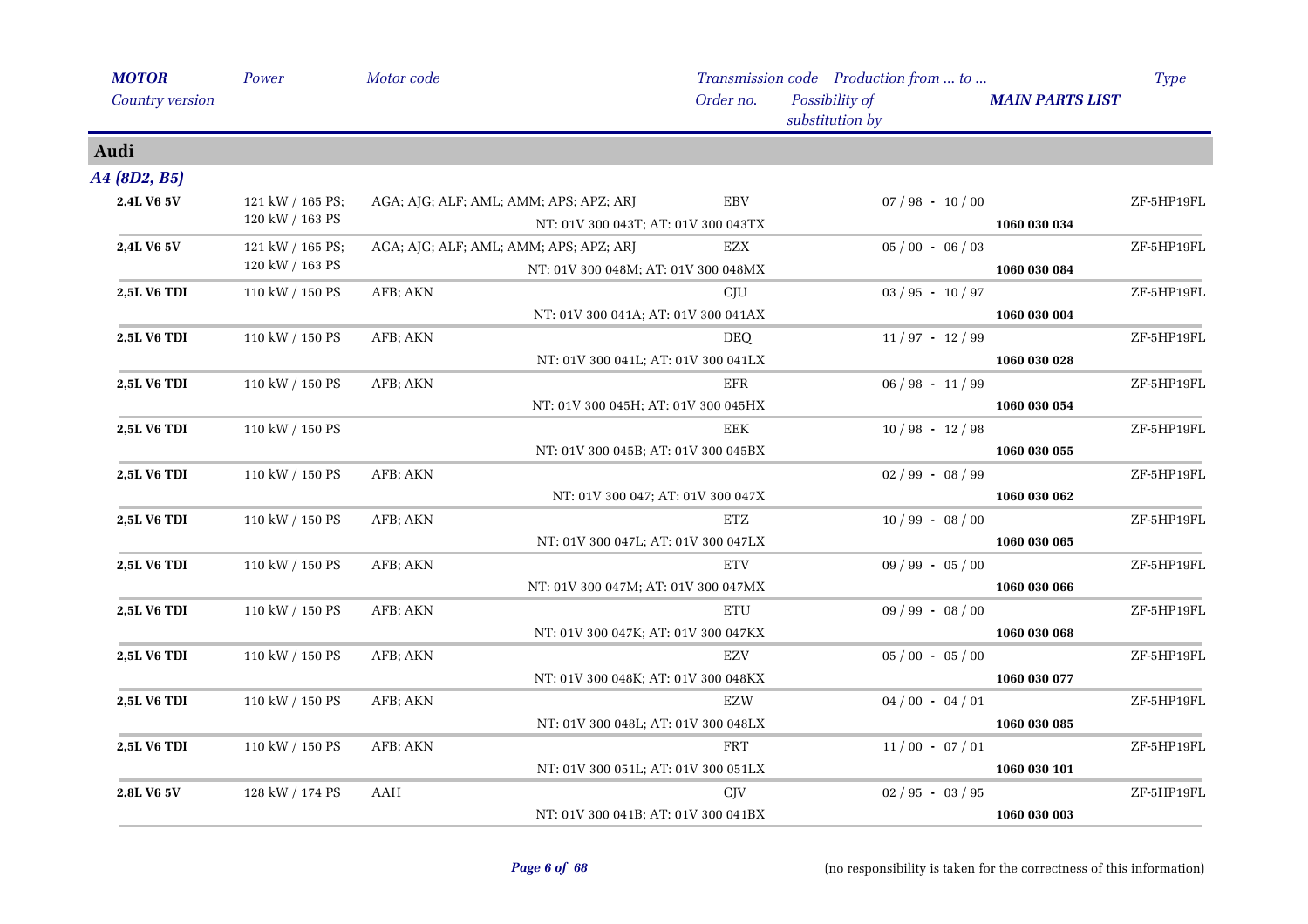|                           | Motor code                                                                                                                                                                                                                                                                      |            |                                                                                                                                                                                                                                                                                                                                                                                                                                                                              |                                                                                                                                                                                         | <b>Type</b>                                                                            |
|---------------------------|---------------------------------------------------------------------------------------------------------------------------------------------------------------------------------------------------------------------------------------------------------------------------------|------------|------------------------------------------------------------------------------------------------------------------------------------------------------------------------------------------------------------------------------------------------------------------------------------------------------------------------------------------------------------------------------------------------------------------------------------------------------------------------------|-----------------------------------------------------------------------------------------------------------------------------------------------------------------------------------------|----------------------------------------------------------------------------------------|
| Country version           |                                                                                                                                                                                                                                                                                 | Order no.  | Possibility of<br>substitution by                                                                                                                                                                                                                                                                                                                                                                                                                                            |                                                                                                                                                                                         |                                                                                        |
|                           |                                                                                                                                                                                                                                                                                 |            |                                                                                                                                                                                                                                                                                                                                                                                                                                                                              |                                                                                                                                                                                         |                                                                                        |
| A4 (8D2, B5)              |                                                                                                                                                                                                                                                                                 |            |                                                                                                                                                                                                                                                                                                                                                                                                                                                                              |                                                                                                                                                                                         |                                                                                        |
|                           | AAH                                                                                                                                                                                                                                                                             | <b>DCS</b> |                                                                                                                                                                                                                                                                                                                                                                                                                                                                              |                                                                                                                                                                                         | ZF-5HP19FL                                                                             |
|                           |                                                                                                                                                                                                                                                                                 |            |                                                                                                                                                                                                                                                                                                                                                                                                                                                                              | 1060 030 005                                                                                                                                                                            |                                                                                        |
|                           | ACK; ALG; AMX; APR; AQD                                                                                                                                                                                                                                                         | <b>CJW</b> | $04 / 96 - 04 / 97$                                                                                                                                                                                                                                                                                                                                                                                                                                                          |                                                                                                                                                                                         | ZF-5HP19FL                                                                             |
|                           |                                                                                                                                                                                                                                                                                 |            |                                                                                                                                                                                                                                                                                                                                                                                                                                                                              | 1060 030 012                                                                                                                                                                            |                                                                                        |
|                           | ACK; ALG; AMX; APR; AQD                                                                                                                                                                                                                                                         | <b>DRD</b> |                                                                                                                                                                                                                                                                                                                                                                                                                                                                              |                                                                                                                                                                                         | ZF-5HP19FL                                                                             |
|                           |                                                                                                                                                                                                                                                                                 |            |                                                                                                                                                                                                                                                                                                                                                                                                                                                                              | 1060 030 021                                                                                                                                                                            |                                                                                        |
|                           | ACK; ALG; AMX; APR; AQD                                                                                                                                                                                                                                                         | <b>DSS</b> |                                                                                                                                                                                                                                                                                                                                                                                                                                                                              |                                                                                                                                                                                         | ZF-5HP19FL                                                                             |
|                           |                                                                                                                                                                                                                                                                                 |            |                                                                                                                                                                                                                                                                                                                                                                                                                                                                              | 1060 030 026                                                                                                                                                                            |                                                                                        |
|                           | ACK; ALG; AMX; APR; AQD                                                                                                                                                                                                                                                         | EBW        |                                                                                                                                                                                                                                                                                                                                                                                                                                                                              |                                                                                                                                                                                         | ZF-5HP19FL                                                                             |
|                           |                                                                                                                                                                                                                                                                                 |            |                                                                                                                                                                                                                                                                                                                                                                                                                                                                              | 1060 030 037                                                                                                                                                                            |                                                                                        |
|                           | ACK; ALG; AMX; APR; AQD                                                                                                                                                                                                                                                         | EKC        |                                                                                                                                                                                                                                                                                                                                                                                                                                                                              |                                                                                                                                                                                         | ZF-5HP19FL                                                                             |
|                           |                                                                                                                                                                                                                                                                                 |            |                                                                                                                                                                                                                                                                                                                                                                                                                                                                              | 1060 030 059                                                                                                                                                                            |                                                                                        |
|                           | ACK; ALG; AMX; APR; AQD                                                                                                                                                                                                                                                         | EZZ        |                                                                                                                                                                                                                                                                                                                                                                                                                                                                              |                                                                                                                                                                                         | ZF-5HP19FL                                                                             |
|                           |                                                                                                                                                                                                                                                                                 |            |                                                                                                                                                                                                                                                                                                                                                                                                                                                                              | 1060 030 088                                                                                                                                                                            |                                                                                        |
|                           | ACK; ALG; AMX; APR; AQD                                                                                                                                                                                                                                                         | EZY        |                                                                                                                                                                                                                                                                                                                                                                                                                                                                              |                                                                                                                                                                                         | ZF-5HP19FL                                                                             |
|                           |                                                                                                                                                                                                                                                                                 |            |                                                                                                                                                                                                                                                                                                                                                                                                                                                                              | 1060 030 094                                                                                                                                                                            |                                                                                        |
|                           |                                                                                                                                                                                                                                                                                 | JED        |                                                                                                                                                                                                                                                                                                                                                                                                                                                                              |                                                                                                                                                                                         | ZF-5HP19FL                                                                             |
|                           |                                                                                                                                                                                                                                                                                 |            |                                                                                                                                                                                                                                                                                                                                                                                                                                                                              | 1060 030 118                                                                                                                                                                            |                                                                                        |
| A4 (8E2, B6)              |                                                                                                                                                                                                                                                                                 |            |                                                                                                                                                                                                                                                                                                                                                                                                                                                                              |                                                                                                                                                                                         |                                                                                        |
| 1,8L R4 Turbo             | AEB; ANB; APU; ARK; AVJ; AWT                                                                                                                                                                                                                                                    | <b>FEV</b> |                                                                                                                                                                                                                                                                                                                                                                                                                                                                              |                                                                                                                                                                                         | ZF-5HP19FL                                                                             |
|                           |                                                                                                                                                                                                                                                                                 |            |                                                                                                                                                                                                                                                                                                                                                                                                                                                                              | 1060 030 096                                                                                                                                                                            |                                                                                        |
| 1,9L R4 TDI /             |                                                                                                                                                                                                                                                                                 |            |                                                                                                                                                                                                                                                                                                                                                                                                                                                                              |                                                                                                                                                                                         | ZF-5HP19FL                                                                             |
| Pumpedüse                 |                                                                                                                                                                                                                                                                                 |            |                                                                                                                                                                                                                                                                                                                                                                                                                                                                              | 1060 030 057                                                                                                                                                                            |                                                                                        |
| <b>A4 Avant (8D5, B5)</b> |                                                                                                                                                                                                                                                                                 |            |                                                                                                                                                                                                                                                                                                                                                                                                                                                                              |                                                                                                                                                                                         |                                                                                        |
| 1,8L R4 Turbo             | AEB; ANB; APU; ARK; AWT                                                                                                                                                                                                                                                         | <b>CJQ</b> |                                                                                                                                                                                                                                                                                                                                                                                                                                                                              |                                                                                                                                                                                         | ZF-5HP19FL                                                                             |
|                           |                                                                                                                                                                                                                                                                                 |            |                                                                                                                                                                                                                                                                                                                                                                                                                                                                              | 1060 030 010                                                                                                                                                                            |                                                                                        |
| 1,8L R4 Turbo             | AEB; ANB; APU; ARK; AWT                                                                                                                                                                                                                                                         | <b>DDT</b> |                                                                                                                                                                                                                                                                                                                                                                                                                                                                              |                                                                                                                                                                                         | ZF-5HP19FL                                                                             |
|                           |                                                                                                                                                                                                                                                                                 |            |                                                                                                                                                                                                                                                                                                                                                                                                                                                                              | 1060 030 013                                                                                                                                                                            |                                                                                        |
|                           | Power<br>128 kW / 174 PS<br>142 kW / 193 PS<br>142 kW / 193 PS<br>142 kW / 193 PS<br>142 kW / 193 PS<br>142 kW / 193 PS<br>142 kW / 193 PS;<br>140 kW / 190 PS<br>142 kW / 193 PS<br>132 kW / 180 PS<br>110 kW / 150 PS<br>85 kW / 116 PS<br>110 kW / 150 PS<br>110 kW / 150 PS |            | NT: 01V 300 041N; AT: 01V 300 041NX<br>NT: 01V 300 041C; AT: 01V 300 041CX<br>NT: 01V 300 042T; AT: 01V 300 042TX<br>NT: 01V 300 043C; AT: 01V 300 043CX<br>NT: 01V 300 044; AT: 01V 300 044X<br>NT: 01V 300 046E; AT: 01V 300 046EX<br>NT: 01V 300 048P; AT: 01V 300 048PX<br>NT: 01V 300 048N; AT: 01V 300 048NX<br>NT: 01V 300 053H; AT: 01V 300 053HX<br>NT: 01V 300 050N; AT: 01V 300 050NX<br>NT: 01V 300 041; AT: 01V 300 041X<br>NT: 01V 300 041Q; AT: 01V 300 041QX | $03 / 95 - 03 / 97$<br>$02 / 97 - 09 / 99$<br>$04 / 97 - 12 / 98$<br>$04 / 99 - 08 / 00$<br>$04/00 - 03/05$<br>$05/00 - 01/09$<br>$04/00 - 05/05$<br>$11/95 - 01/99$<br>$06/96 - 11/99$ | Transmission code Production from  to<br><b>MAIN PARTS LIST</b><br>$07 / 98 - 08 / 00$ |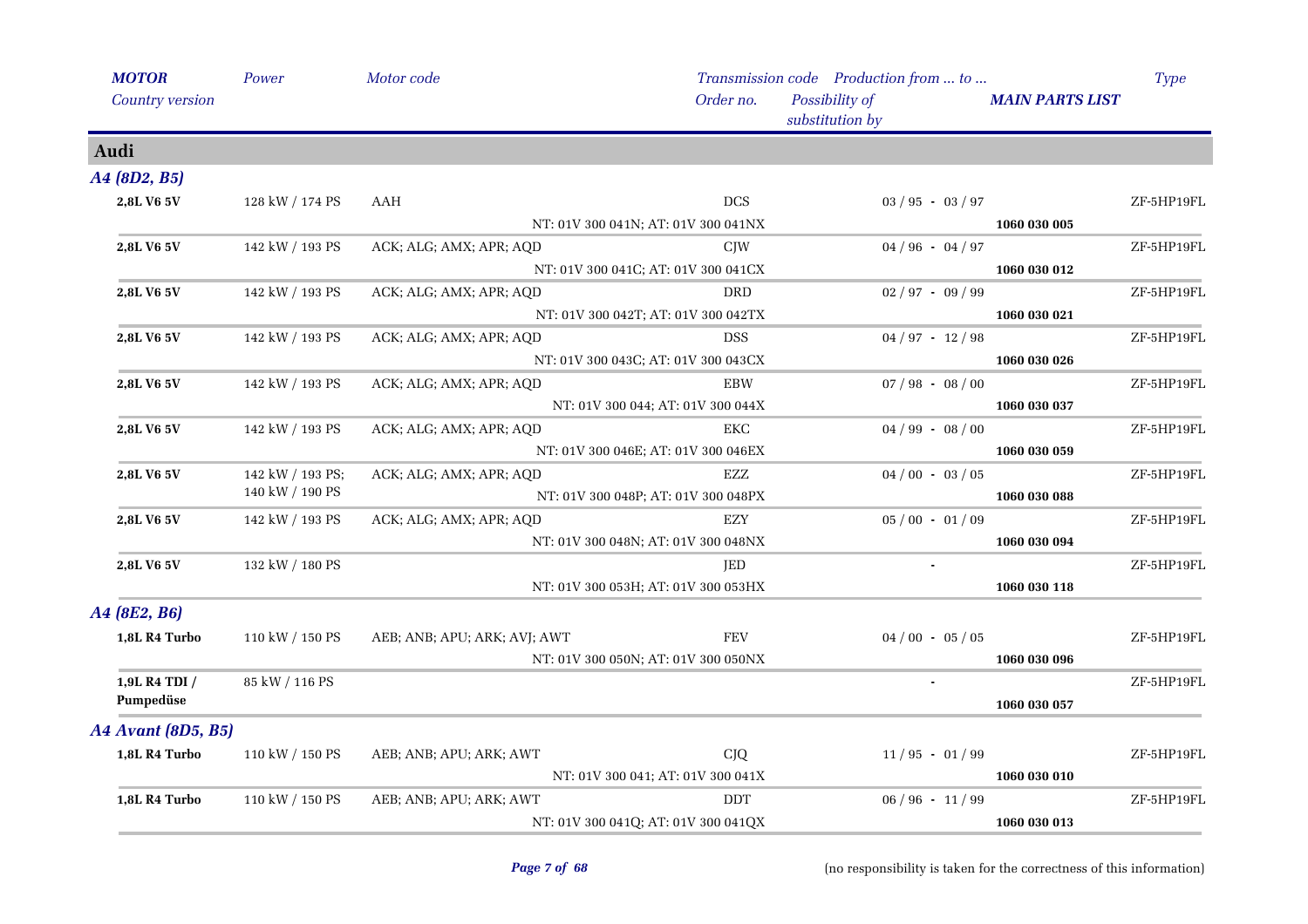| <b>MOTOR</b>              | Power            | Motor code                             |                                   | Transmission code Production from  to |                        | <b>Type</b> |
|---------------------------|------------------|----------------------------------------|-----------------------------------|---------------------------------------|------------------------|-------------|
| Country version           |                  |                                        | Order no.                         | Possibility of<br>substitution by     | <b>MAIN PARTS LIST</b> |             |
| Audi                      |                  |                                        |                                   |                                       |                        |             |
| <b>A4 Avant (8D5, B5)</b> |                  |                                        |                                   |                                       |                        |             |
| 1,8L R4 Turbo             | 110 kW / 150 PS  | AEB; ANB; APU; ARK; AWT                | $\operatorname{EBU}$              | $07/98 - 08/00$                       |                        | ZF-5HP19FL  |
|                           |                  | NT: 01V 300 044B; AT: 01V 300 044BX    |                                   |                                       | 1060 030 044           |             |
| 1,8L R4 Turbo             | 110 kW / 150 PS  | AEB; ANB; APU; ARK; AWT                | <b>EZR</b>                        | $05/00 - 06/01$                       |                        | ZF-5HP19FL  |
|                           |                  | NT: 01V 300 048F; AT: 01V 300 048FX    |                                   |                                       | 1060 030 082           |             |
| 1,9L R4 TDI /             | 85 kW / 116 PS   | AJM                                    | EMA                               | $07 / 99 - 08 / 00$                   |                        | ZF-5HP19FL  |
| Pumpedüse                 |                  | NT: 01V 300 046N; AT: 01V 300 046NX    |                                   |                                       | 1060 030 070           |             |
| 1,9L R4 TDI /             | 85 kW / 116 PS   | AJM                                    | <b>EZP</b>                        | $05/00 - 07/01$                       |                        | ZF-5HP19FL  |
| Pumpedüse                 |                  | NT: 01V 300 048D; AT: 01V 300 048DX    |                                   |                                       | 1060 030 093           |             |
| 2,4L V6                   | 120 kW / 163 PS  | AJG; AMM; APZ                          | <b>DDS</b>                        | $10/95 - 10/97$                       |                        | ZF-5HP19FL  |
|                           |                  | NT: 01V 300 041P; AT: 01V 300 041PX    |                                   |                                       | 1060 030 008           |             |
| 2,4L V6 5V                | 121 kW / 165 PS; | AGA; AJG; ALF; AML; AMM; APS; APZ; ARJ | <b>DES</b>                        | $01 / 97 - 12 / 98$                   |                        | ZF-5HP19FL  |
|                           | 120 kW / 163 PS  |                                        | NT: 01V 300 042; AT: 01V 300 042X |                                       | 1060 030 014           |             |
| 2,4L V6 5V                | 121 kW / 165 PS; | AGA; AJG; ALF; AML; AMM; APS; APZ; ARJ | EBV                               | $07 / 98 - 10 / 00$                   |                        | ZF-5HP19FL  |
|                           | 120 kW / 163 PS  | NT: 01V 300 043T; AT: 01V 300 043TX    |                                   |                                       | 1060 030 034           |             |
| 2,4L V6 5V                | 121 kW / 165 PS; | AGA; AJG; ALF; AML; AMM; APS; APZ; ARJ | EZX                               | $05/00 - 06/03$                       |                        | ZF-5HP19FL  |
|                           | 120 kW / 163 PS  | NT: 01V 300 048M; AT: 01V 300 048MX    |                                   | 1060 030 084                          |                        |             |
| 2,5L V6 TDI               | 110 kW / 150 PS  | AFB; AKN                               | CIU                               | $03 / 95 - 10 / 97$                   |                        | ZF-5HP19FL  |
|                           |                  | NT: 01V 300 041A; AT: 01V 300 041AX    |                                   |                                       | 1060 030 004           |             |
| 2,5L V6 TDI               | 110 kW / 150 PS  | AFB; AKN                               | <b>DEQ</b>                        | $11/97 - 12/99$                       |                        | ZF-5HP19FL  |
|                           |                  | NT: 01V 300 041L; AT: 01V 300 041LX    |                                   |                                       | 1060 030 028           |             |
| 2,5L V6 TDI               | 110 kW / 150 PS  | AFB; AKN                               | <b>EFR</b>                        | $06 / 98 - 11 / 99$                   |                        | ZF-5HP19FL  |
|                           |                  | NT: 01V 300 045H; AT: 01V 300 045HX    |                                   |                                       | 1060 030 054           |             |
| 2,5L V6 TDI               | 110 kW / 150 PS  | AFB; AKN                               |                                   | $02/99 - 08/99$                       |                        | ZF-5HP19FL  |
|                           |                  |                                        | NT: 01V 300 047; AT: 01V 300 047X |                                       | 1060 030 062           |             |
| 2,5L V6 TDI               | 110 kW / 150 PS  | AFB; AKN                               | ETZ                               | $10/99 - 08/00$                       |                        | ZF-5HP19FL  |
|                           |                  | NT: 01V 300 047L; AT: 01V 300 047LX    |                                   |                                       | 1060 030 065           |             |
| <b>2,5L V6 TDI</b>        | 110 kW / 150 PS  | AFB; AKN                               | <b>ETV</b>                        | $09/99 - 05/00$                       |                        | ZF-5HP19FL  |
|                           |                  | NT: 01V 300 047M; AT: 01V 300 047MX    |                                   |                                       | 1060 030 066           |             |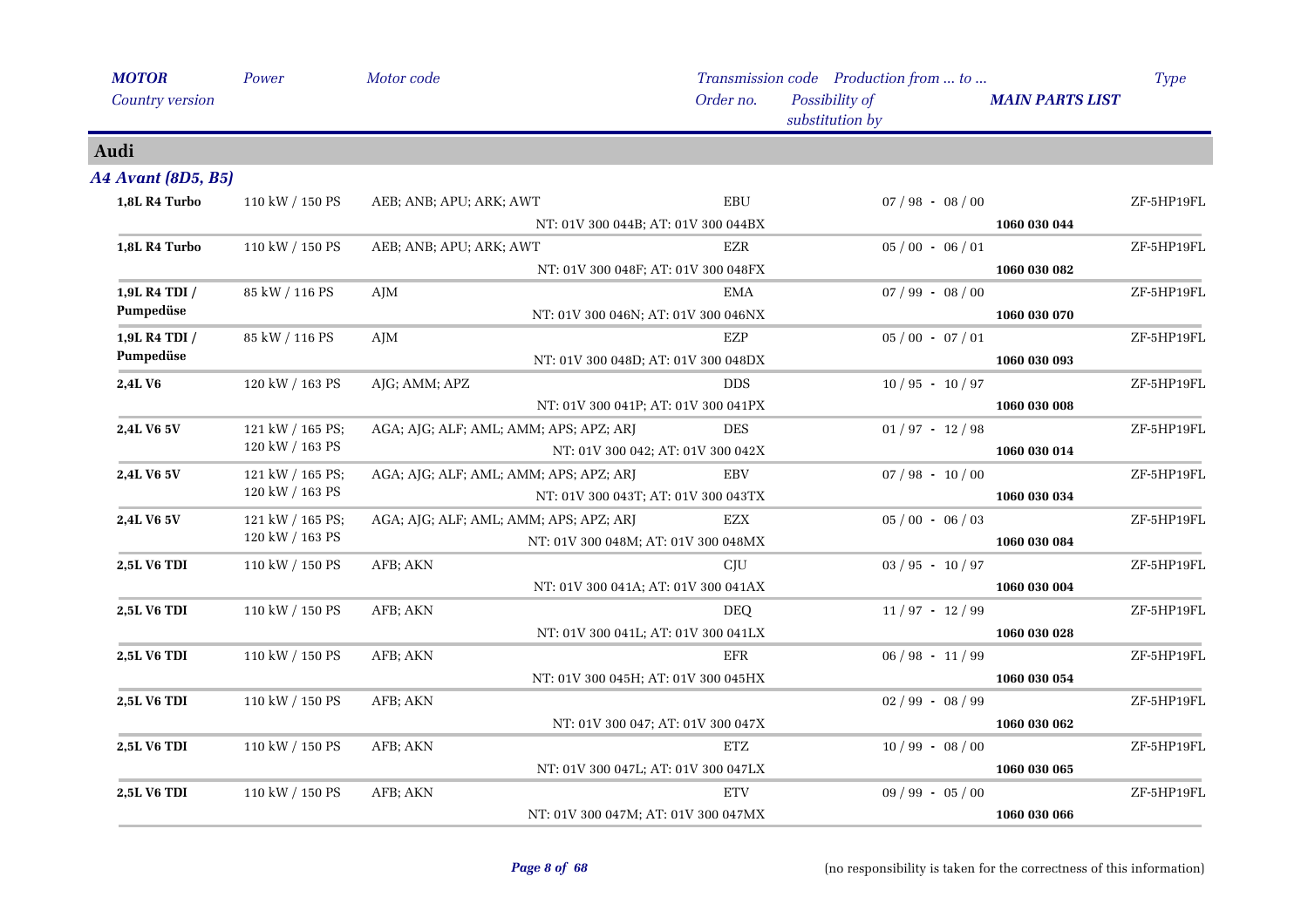| <b>MOTOR</b>              | Power            | Motor code              |                                     | Transmission code Production from  to |                        | <b>Type</b> |
|---------------------------|------------------|-------------------------|-------------------------------------|---------------------------------------|------------------------|-------------|
| Country version           |                  |                         | Order no.                           | Possibility of<br>substitution by     | <b>MAIN PARTS LIST</b> |             |
| Audi                      |                  |                         |                                     |                                       |                        |             |
| <b>A4 Avant (8D5, B5)</b> |                  |                         |                                     |                                       |                        |             |
| 2,5L V6 TDI               | 110 kW / 150 PS  | AFB; AKN                | <b>ETU</b>                          | $09 / 99 - 08 / 00$                   |                        | ZF-5HP19FL  |
|                           |                  |                         | NT: 01V 300 047K; AT: 01V 300 047KX |                                       | 1060 030 068           |             |
| 2,5L V6 TDI               | 110 kW / 150 PS  | AFB; AKN                | <b>EZV</b>                          | $05/00 - 05/00$                       |                        | ZF-5HP19FL  |
|                           |                  |                         | NT: 01V 300 048K; AT: 01V 300 048KX |                                       | 1060 030 077           |             |
| 2,5L V6 TDI               | 110 kW / 150 PS  | AFB; AKN                | <b>EZW</b>                          | $04/00 - 04/01$                       |                        | ZF-5HP19FL  |
|                           |                  |                         | NT: 01V 300 048L; AT: 01V 300 048LX |                                       | 1060 030 085           |             |
| 2,5L V6 TDI               | 110 kW / 150 PS  | AFB; AKN                | FRT                                 | $11/00 - 07/01$                       |                        | ZF-5HP19FL  |
|                           |                  |                         | NT: 01V 300 051L; AT: 01V 300 051LX |                                       | 1060 030 101           |             |
| 2,8L V6 5V                | 128 kW / 174 PS  | AAH                     | C <sub>IV</sub>                     | $02/95 - 03/95$                       |                        | ZF-5HP19FL  |
|                           |                  |                         | NT: 01V 300 041B; AT: 01V 300 041BX |                                       | 1060 030 003           |             |
| 2,8L V6 5V                | 128 kW / 174 PS  | AAH                     | <b>DCS</b>                          | $03 / 95 - 03 / 97$                   |                        | ZF-5HP19FL  |
|                           |                  |                         | NT: 01V 300 041N; AT: 01V 300 041NX |                                       | 1060 030 005           |             |
| 2,8L V6 5V                | 142 kW / 193 PS  | ACK; ALG; AMX; APR; AQD | CJW                                 | $04/96 - 04/97$                       |                        | ZF-5HP19FL  |
|                           |                  |                         | NT: 01V 300 041C; AT: 01V 300 041CX |                                       | 1060 030 012           |             |
| 2,8L V6 5V                | 142 kW / 193 PS  | ACK; ALG; AMX; APR; AQD | <b>DRD</b>                          | $02 / 97 - 09 / 99$                   |                        | ZF-5HP19FL  |
|                           |                  |                         | NT: 01V 300 042T; AT: 01V 300 042TX |                                       | 1060 030 021           |             |
| 2,8L V6 5V                | 142 kW / 193 PS  | ACK; ALG; AMX; APR; AQD | <b>DSS</b>                          | $04 / 97 - 12 / 98$                   |                        | ZF-5HP19FL  |
|                           |                  |                         | NT: 01V 300 043C; AT: 01V 300 043CX |                                       | 1060 030 026           |             |
| 2,8L V6 5V                | 142 kW / 193 PS  | ACK; ALG; AMX; APR; AQD | <b>EBW</b>                          | $07 / 98 - 08 / 00$                   |                        | ZF-5HP19FL  |
|                           |                  |                         | NT: 01V 300 044; AT: 01V 300 044X   |                                       | 1060 030 037           |             |
| 2,8L V6 5V                | 142 kW / 193 PS  | ACK; ALG; AMX; APR; AQD | EKC                                 | $04 / 99 - 08 / 00$                   |                        | ZF-5HP19FL  |
|                           |                  |                         | NT: 01V 300 046E; AT: 01V 300 046EX |                                       | 1060 030 059           |             |
| 2,8L V6 5V                | 142 kW / 193 PS; | ACK; ALG; AMX; APR; AQD | EZZ                                 | $04/00 - 03/05$                       |                        | ZF-5HP19FL  |
|                           | 140 kW / 190 PS  |                         | NT: 01V 300 048P; AT: 01V 300 048PX |                                       | 1060 030 088           |             |
| 2,8L V6 5V                | 142 kW / 193 PS  | ACK; ALG; AMX; APR; AQD | <b>EZY</b>                          | $05/00 - 01/09$                       |                        | ZF-5HP19FL  |
|                           |                  |                         | NT: 01V 300 048N; AT: 01V 300 048NX |                                       | 1060 030 094           |             |

*A4 Avant quattro (8D5, B5)*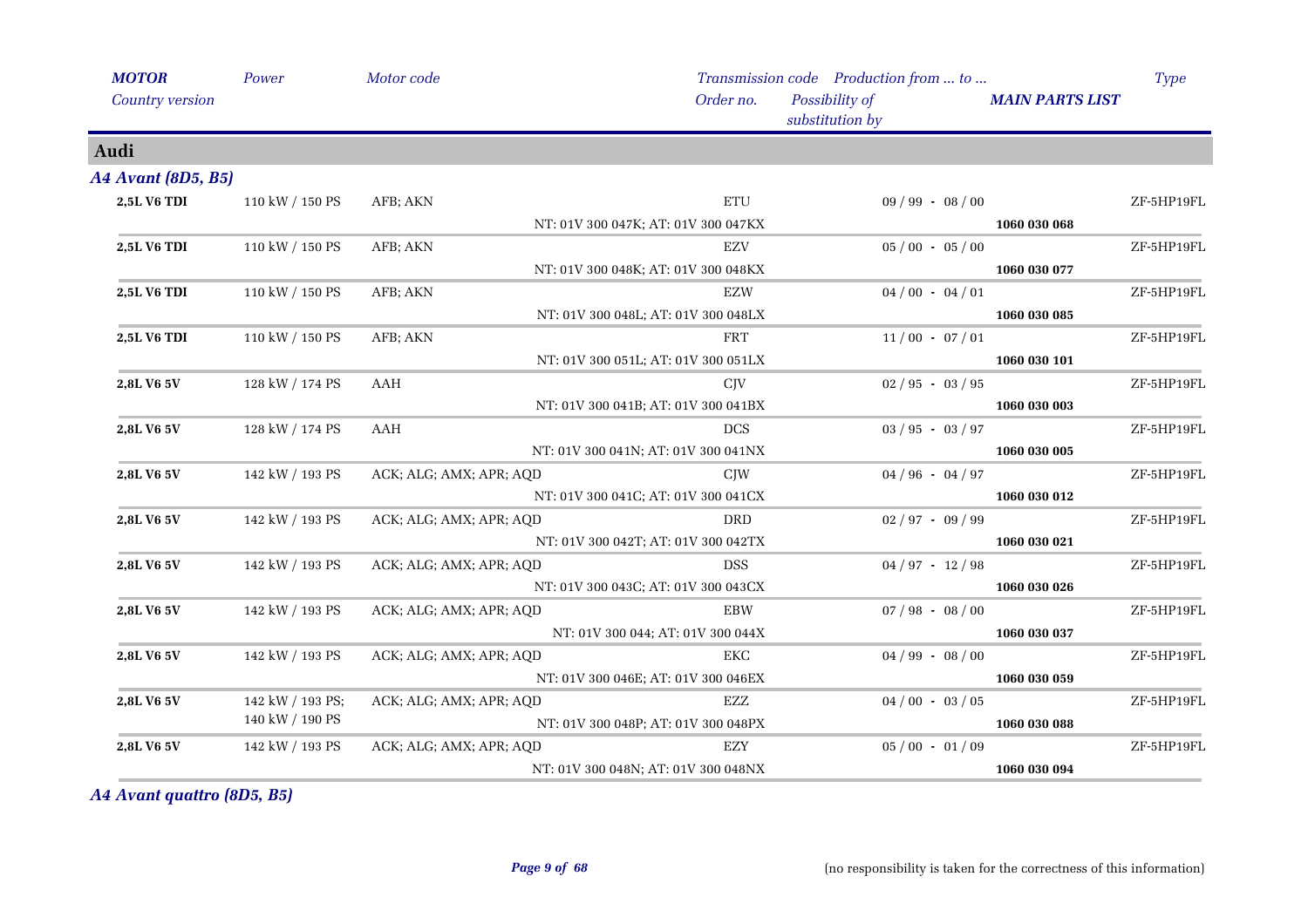| <b>MOTOR</b>               | Power           | Motor code              |                                       | Transmission code Production from  to |                        | <b>Type</b> |
|----------------------------|-----------------|-------------------------|---------------------------------------|---------------------------------------|------------------------|-------------|
| Country version            |                 |                         | Order no.                             | Possibility of<br>substitution by     | <b>MAIN PARTS LIST</b> |             |
| Audi                       |                 |                         |                                       |                                       |                        |             |
| A4 Avant quattro (8D5, B5) |                 |                         |                                       |                                       |                        |             |
| 1,8L R4 Turbo              | 110 kW / 150 PS | AEB; ANB; APU; ARK; AWT | <b>DTV</b>                            | $04 / 97 - 08 / 99$                   |                        | ZF-5HP19FLA |
|                            |                 |                         | NT: 01V 300 043H; AT: 01V 300 043HX   |                                       | 1060 040 018           |             |
| 1,8L R4 Turbo              | 110 kW / 150 PS | AEB; ANB; APU; ARK; AWT | EFQ                                   | $06 / 99 - 05 / 00$                   |                        | ZF-5HP19FLA |
|                            |                 |                         | NT: 01V 300 044G; AT: 01V 300 044GX   |                                       | 1060 040 030           |             |
| 1,8L R4 Turbo              | 110 kW / 150 PS | AEB; ANB; APU; ARK; AWT | FAL                                   | $04/00 - 05/05$                       |                        | ZF-5HP19FLA |
|                            |                 |                         | NT: 01V 300 049F; AT: 01V 300 049FX   |                                       | 1060 040 054           |             |
| 2,4L V6 5V                 | 121 kW / 165 PS | AGA; ALF; AML; APS; ARJ | <b>DEV</b>                            | $04 / 97 - 12 / 98$                   |                        | ZF-5HP19FLA |
|                            |                 |                         | NT: 01V 300 042A; AT: 01V 300 042AX   |                                       | 1060 040 008           |             |
| 2,4L V6 5V                 | 121 kW / 165 PS | AGA; ALF; AML; APS; ARJ | ECC                                   | $07 / 98 - 05 / 00$                   |                        | ZF-5HP19FLA |
|                            |                 |                         | NT: 01V 300 044K; AT: 01V 300 044KX   |                                       | 1060 040 019           |             |
| 2,4L V6 5V                 | 121 kW / 165 PS | AGA; ALF; AML; APS; ARJ | <b>FAM</b>                            | $05/00 - 12/04$                       |                        | ZF-5HP19FLA |
|                            |                 |                         | NT: 01V 300 049G; AT: 01V 300 049GX   |                                       | 1060 040 061           |             |
| 2,5L V6 TDI                | 110 kW / 150 PS | AFB; AKN                | DEY                                   | $07 / 97 - 11 / 99$                   |                        | ZF-5HP19FLA |
|                            |                 |                         | NT: 01V 300 041R; AT: 01V 300 041RX   |                                       | 1060 040 014           |             |
| <b>2,5L V6 TDI</b>         | 110 kW / 150 PS | AFB; AKN                | <b>DRK</b>                            | $01/98 - 12/98$                       |                        | ZF-5HP19FLA |
|                            |                 |                         | NT: 01V 300 042K; AT: 01V 300 042KX   |                                       | 1060 040 025           |             |
| 2,5L V6 TDI                | 110 kW / 150 PS | AFB; AKN                | EMM                                   | $02 / 99 - 08 / 99$                   |                        | ZF-5HP19FLA |
|                            |                 |                         | NT: 01V 300 047B; AT: 01V 300 047BX   |                                       | 1060 040 042           |             |
| <b>2,5L V6 TDI</b>         | 110 kW / 150 PS | AFB; AKN                | <b>EUA</b>                            | $10/99 - 08/00$                       |                        | ZF-5HP19FLA |
|                            |                 |                         | NT: 01V 300 047P; AT: 01V 300 047PX   |                                       | 1060 040 046           |             |
| <b>2,5L V6 TDI</b>         | 110 kW / 150 PS | AFB; AKN                | ETX                                   | $10/99 - 07/00$                       |                        | ZF-5HP19FLA |
|                            |                 |                         | NT: 01V 300 047N; AT: 01V 300 047NX   |                                       | 1060 040 047           |             |
| 2,5L V6 TDI                | 110 kW / 150 PS | AFB; AKN                | FAP                                   | $04/00 - 01/01$                       |                        | ZF-5HP19FLA |
|                            |                 |                         | NT: 01V 300 049J; AT: 01V 300 049JX   |                                       | 1060 040 057           |             |
| 2,5L V6 TDI                | 110 kW / 150 PS | AFB; AKN                | <b>FHD</b>                            |                                       |                        | ZF-5HP19FLA |
|                            |                 |                         | NT: 01V 300 050QX; AT: 01V 300 050QXX |                                       | 1060 040 080           |             |
| 2,5L V6 TDI                | 110 kW / 150 PS | AFB; AKN                | FRA                                   | $11/00 - 07/01$                       |                        | ZF-5HP19FLA |
|                            |                 |                         | NT: 01V 300 051M; AT: 01V 300 051MX   |                                       | 1060 040 090           |             |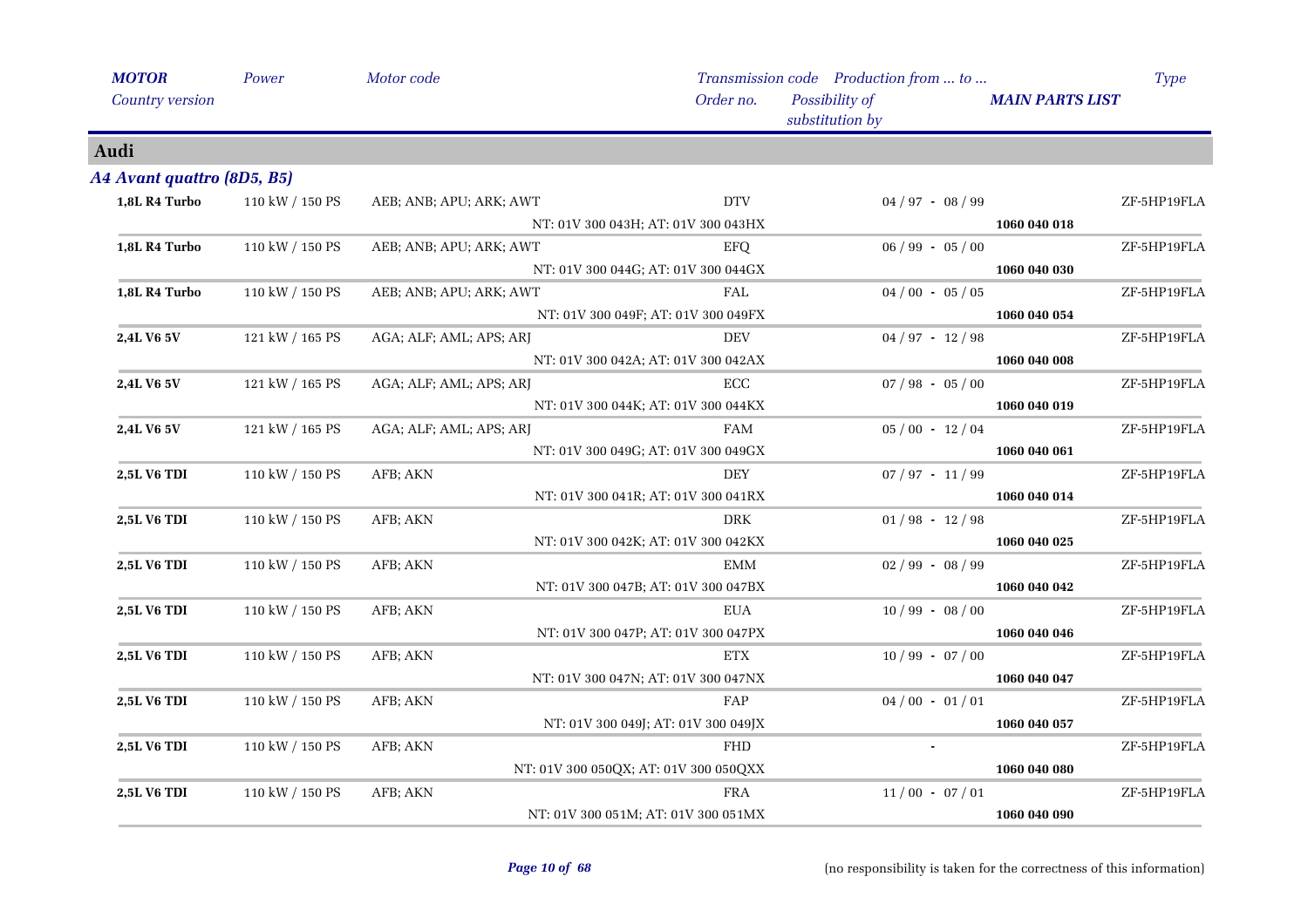| <b>MOTOR</b> | Country version            | Power                               | Motor code              |                                     | Order no.            | Transmission code Production from  to<br>Possibility of<br>substitution by |                     | <b>MAIN PARTS LIST</b> | <b>Type</b> |
|--------------|----------------------------|-------------------------------------|-------------------------|-------------------------------------|----------------------|----------------------------------------------------------------------------|---------------------|------------------------|-------------|
| Audi         |                            |                                     |                         |                                     |                      |                                                                            |                     |                        |             |
|              | A4 Avant quattro (8D5, B5) |                                     |                         |                                     |                      |                                                                            |                     |                        |             |
|              | 2,8L V6 5V                 | 128 kW / 174 PS                     | AAH                     |                                     | CIP                  |                                                                            | $03 / 96 - 04 / 97$ |                        | ZF-5HP19FLA |
|              |                            |                                     |                         | NT: 01V 300 041G; AT: 01V 300 041GX |                      |                                                                            |                     | 1060 040 002           |             |
|              | 2,8L V6 5V                 | 142 kW / 193 PS                     | ACK; ALG; AMX; APR; AQD |                                     |                      |                                                                            | $04/96 - 02/97$     |                        | ZF-5HP19FLA |
|              |                            |                                     |                         | NT: 01V 300 041H; AT: 01V 300 041HX |                      |                                                                            |                     | 1060 040 005           |             |
|              | 2,8L V6 5V                 | 142 kW / 193 PS                     | ACK; ALG; AMX; APR; AQD |                                     | <b>DRN</b>           |                                                                            | $03 / 97 - 08 / 99$ |                        | ZF-5HP19FLA |
|              |                            |                                     |                         | NT: 01V 300 043A; AT: 01V 300 043AX |                      |                                                                            |                     | 1060 040 012           |             |
|              | 2,8L V6 5V                 | 142 kW / 193 PS                     | ACK; ALG; AMX; APR; AQD |                                     | <b>DST</b>           |                                                                            | $03 / 97 - 01 / 99$ |                        | ZF-5HP19FLA |
|              |                            |                                     |                         | NT: 01V 300 043D; AT: 01V 300 043DX |                      |                                                                            |                     | 1060 040 016           |             |
|              | 2,8L V6 5V                 | 142 kW / 193 PS                     | ACK; ALG; AMX; APR; AQD |                                     | DTU                  |                                                                            | $01/97 - 05/97$     |                        | ZF-5HP19FLA |
|              |                            |                                     |                         | NT: 01V 300 043G; AT: 01V 300 043GX |                      |                                                                            |                     | 1060 040 017           |             |
|              | 2,8L V6 5V                 | 142 kW / 193 PS                     | ACK; ALG; AMX; APR; AQD |                                     | ECB                  |                                                                            | $07/98 - 08/00$     |                        | ZF-5HP19FLA |
|              |                            |                                     |                         | NT: 01V 300 044H; AT: 01V 300 044HX |                      |                                                                            |                     | 1060 040 020           |             |
|              | 2,8L V6 5V                 | 142 kW / 193 PS                     | ACK; ALG; AMX; APR; AQD |                                     | EKC                  |                                                                            |                     |                        | ZF-5HP19FLA |
|              |                            |                                     |                         | NT: 01V 300 046E; AT: 01V 300 046EX |                      |                                                                            |                     | 1060 040 022           |             |
|              | 2,8L V6 5V                 | 142 kW / 193 PS                     | ACK; ALG; AMX; APR; AQD |                                     | FAR                  |                                                                            | $04/00 - 05/05$     |                        | ZF-5HP19FLA |
|              |                            |                                     |                         | NT: 01V 300 049L; AT: 01V 300 049LX |                      |                                                                            |                     | 1060 040 064           |             |
|              | A4 Avant quattro (8E5, B6) |                                     |                         |                                     |                      |                                                                            |                     |                        |             |
|              |                            | 1,8L R4 5V Turbo B6 125 kW / 170 PS | AMB                     |                                     | $\operatorname{GBF}$ |                                                                            | $03/02 - 11/04$     |                        | ZF-5HP19FLA |
|              |                            |                                     |                         | NT: 01V 300 052Q; AT: 01V 300 052QX |                      |                                                                            |                     | 1060 040 101           |             |
|              | 1,8L R4 Turbo              | 125 kW / 170 PS                     | AMB                     |                                     | FEP                  |                                                                            | $09/00 - 06/02$     |                        | ZF-5HP19FLA |
|              |                            |                                     |                         | NT: 01V 300 045Q; AT: 01V 300 045QX |                      |                                                                            |                     | 1060 040 073           |             |
|              | 2,5L V6 TDI                | 132 kW / 180 PS                     | AKE; BAU; BDH           |                                     | EZB                  |                                                                            | $07/00 - 06/02$     |                        | ZF-5HP19FLA |
|              |                            |                                     |                         | NT: 01V 300 046J; AT: 01V 300 046JX |                      |                                                                            |                     | 1060 040 049           |             |
|              | 2,5L V6 TDI                | 132 kW / 180 PS                     | AKE; BAU; BDH           |                                     | GBG                  |                                                                            | $05/02 - 11/04$     |                        | ZF-5HP19FLA |
|              |                            |                                     |                         | NT: 01V 300 052R; AT: 01V 300 052RX |                      |                                                                            |                     | 1060 040 104           |             |
|              | 3,0L V6 5V                 | 162 kW / 220 PS                     | ASN; AVK                |                                     | FHJ                  |                                                                            |                     |                        | ZF-5HP19FLA |
|              |                            |                                     |                         |                                     |                      |                                                                            |                     | 1060 040 084           |             |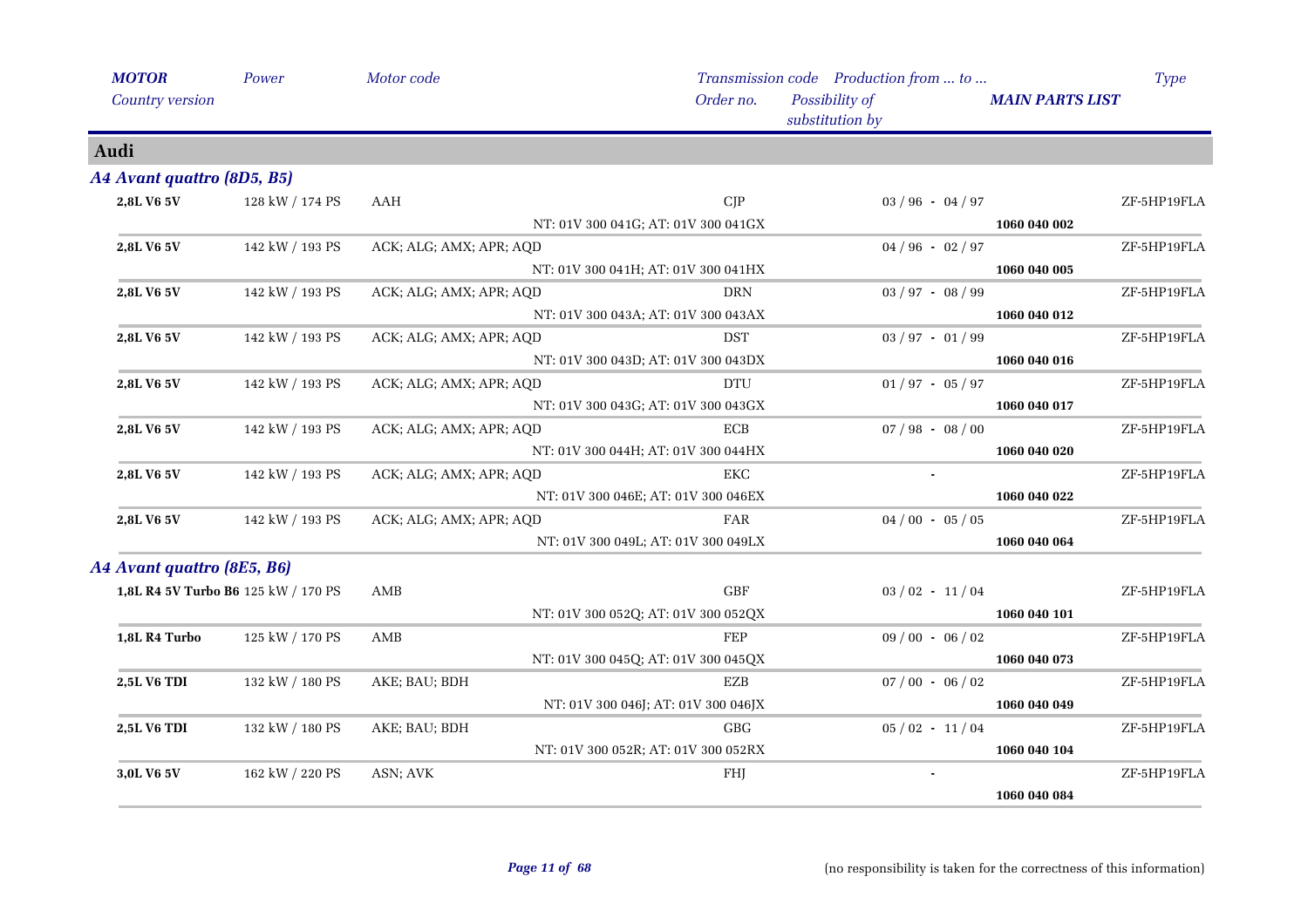| <b>MOTOR</b><br>Country version | Power           | Motor code    | Order no.                                                   | Transmission code Production from  to<br>Possibility of<br>substitution by | Type<br><b>MAIN PARTS LIST</b> |
|---------------------------------|-----------------|---------------|-------------------------------------------------------------|----------------------------------------------------------------------------|--------------------------------|
| Audi                            |                 |               |                                                             |                                                                            |                                |
| A4 Avant quattro (8E5, B6)      |                 |               |                                                             |                                                                            |                                |
| 3,0L V6 5V                      | 162 kW / 220 PS | ASN; AVK      | ${\rm FLC}$<br>NT: 01V 300 051D; AT: 01V 300 051DX          | $09/00 - 06/02$                                                            | ZF-5HP19FLA<br>1060 040 085    |
| 3,0L V6 5V                      | 162 kW / 220 PS | ASN; AVK      | <b>FEQ</b><br>NT: 01V 300 045T; AT: 01V 300 045TX           | $09/00 - 06/02$                                                            | ZF-5HP19FLA<br>1060 040 087    |
| 3,0L V6 5V                      | 162 kW / 220 PS | ASN; AVK; BBJ | <b>GBH</b><br>NT: 01V 300 052S; AT: 01V 300 052SX           | $06 / 02 - 07 / 06$                                                        | ZF-5HP19FLA<br>1060 040 102    |
| 3,0L V6 5V                      | 162 kW / 220 PS | ASN; AVK      | <b>GBJ</b><br>NT: 01V 300 052T; AT: 01V 300 052TX           | $03 / 02 - 06 / 06$                                                        | ZF-5HP19FLA<br>1060 040 103    |
| A4 Avant quattro (8ED, B7)      |                 |               |                                                             |                                                                            |                                |
| 3,0L V6 MPI                     | 160 kW / 218 PS | <b>BBJ</b>    | $\operatorname{GBH}$<br>NT: 01V 300 052S; AT: 01V 300 052SX | $11/04 - 05/06$                                                            | ZF-5HP19FLA<br>1060 040 102    |
| A4 Avant S4 quattro (8D5, B5)   |                 |               |                                                             |                                                                            |                                |
| <b>2,7L V6 5V Turbo</b>         | 195 kW / 265 PS | AGB           | <b>EMP</b><br>NT: 01V 300 046T; AT: 01V 300 046TX           | $05 / 99 - 05 / 00$                                                        | ZF-5HP19FLA<br>1060 040 044    |
| 2,7L V6 5V Turbo                | 195 kW / 265 PS | AGB           | FAQ<br>NT: 01V 300 049K; AT: 01V 300 049KX                  | $04/00 - 10/03$                                                            | ZF-5HP19FLA<br>1060 040 063    |
| 2,7L V6 5V Turbo                | 195 kW / 265 PS | AGB           | ${\rm FHG}$                                                 | $\blacksquare$                                                             | ZF-5HP19FLA<br>1060 040 083    |
| 2,7L V6 5V Turbo                | 195 kW / 265 PS | AGB           | FHJ                                                         |                                                                            | ZF-5HP19FLA<br>1060 040 084    |
| A4 Cabriolet quattro (8H7)      |                 |               |                                                             |                                                                            |                                |
| 3,0L V6 5V                      | 162 kW / 220 PS | <b>ASN</b>    | <b>FEQ</b><br>NT: 01V 300 045T; AT: 01V 300 045TX           | $09/00 - 06/02$                                                            | ZF-5HP19FLA<br>1060 040 087    |
| 3,0L V6 5V                      | 162 kW / 220 PS | <b>ASN</b>    | <b>GBH</b><br>NT: 01V 300 052S; AT: 01V 300 052SX           | $06 / 02 - 07 / 06$                                                        | ZF-5HP19FLA<br>1060 040 102    |
| A4 quattro (8D2, B5)            |                 |               |                                                             |                                                                            |                                |
| 1,8L R4 Turbo                   | 125 kW / 170 PS |               | <b>DKB</b><br>NT: 01V 300 042C; AT: 01V 300 042CX           | $08 / 96 - 03 / 97$                                                        | ZF-5HP19FLA<br>1060 040 007    |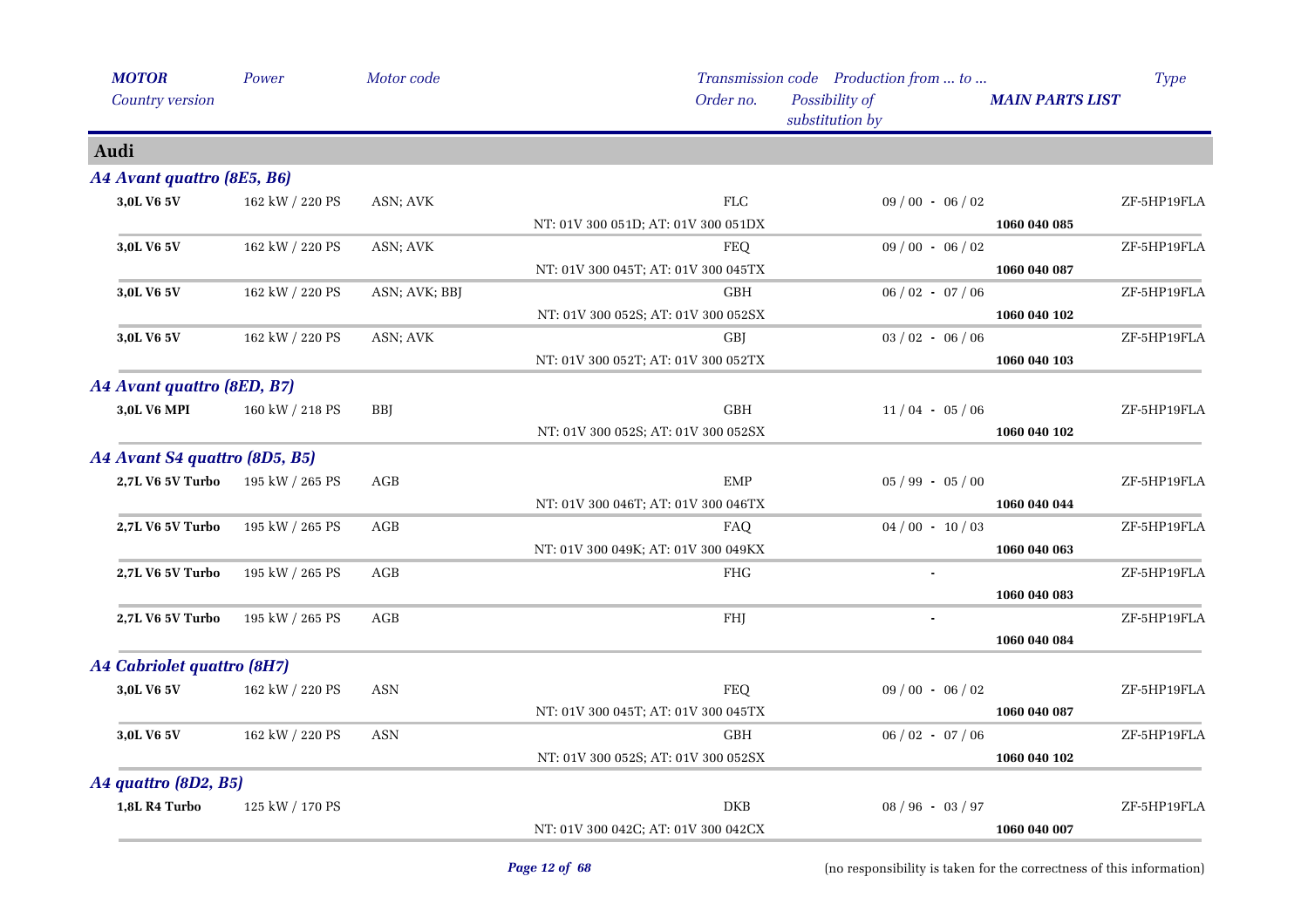| <b>MOTOR</b>         | Power           | Motor code              |                                       | Transmission code Production from  to |                        | <b>Type</b> |
|----------------------|-----------------|-------------------------|---------------------------------------|---------------------------------------|------------------------|-------------|
| Country version      |                 |                         | Order no.                             | Possibility of<br>substitution by     | <b>MAIN PARTS LIST</b> |             |
| Audi                 |                 |                         |                                       |                                       |                        |             |
| A4 quattro (8D2, B5) |                 |                         |                                       |                                       |                        |             |
| 1,8L R4 Turbo        | 110 kW / 150 PS | AEB; ANB; APU; ARK; AWT | <b>DTV</b>                            | $04 / 97 - 08 / 99$                   |                        | ZF-5HP19FLA |
|                      |                 |                         | NT: 01V 300 043H; AT: 01V 300 043HX   |                                       | 1060 040 018           |             |
| 1,8L R4 Turbo        | 110 kW / 150 PS | AEB; ANB; APU; ARK; AWT | <b>EFQ</b>                            | $06 / 99 - 05 / 00$                   |                        | ZF-5HP19FLA |
|                      |                 |                         | NT: 01V 300 044G; AT: 01V 300 044GX   |                                       | 1060 040 030           |             |
| 1,8L R4 Turbo        | 110 kW / 150 PS | AEB; ANB; APU; ARK; AWT | FAL                                   | $04/00 - 05/05$                       |                        | ZF-5HP19FLA |
|                      |                 |                         | NT: 01V 300 049F; AT: 01V 300 049FX   |                                       | 1060 040 054           |             |
| 2,4L V6 5V           | 121 kW / 165 PS | AGA; ALF; AML; APS; ARJ | <b>DEV</b>                            | $04 / 97 - 12 / 98$                   |                        | ZF-5HP19FLA |
|                      |                 |                         | NT: 01V 300 042A; AT: 01V 300 042AX   |                                       | 1060 040 008           |             |
| 2,4L V6 5V           | 121 kW / 165 PS | AGA; ALF; AML; APS; ARJ | ECC                                   | $07 / 98 - 05 / 00$                   |                        | ZF-5HP19FLA |
|                      |                 |                         | NT: 01V 300 044K; AT: 01V 300 044KX   |                                       | 1060 040 019           |             |
| 2,4L V6 5V           | 121 kW / 165 PS | AGA; ALF; AML; APS; ARJ | <b>FAM</b>                            | $05/00 - 12/04$                       |                        | ZF-5HP19FLA |
|                      |                 |                         | NT: 01V 300 049G; AT: 01V 300 049GX   |                                       | 1060 040 061           |             |
| 2,5L V6 TDI          | 110 kW / 150 PS | AFB; AKN                | DEY                                   | $07 / 97 - 11 / 99$                   |                        | ZF-5HP19FLA |
|                      |                 |                         | NT: 01V 300 041R; AT: 01V 300 041RX   |                                       | 1060 040 014           |             |
| <b>2,5L V6 TDI</b>   | 110 kW / 150 PS | AFB; AKN                | DRK                                   | $01/98 - 12/98$                       |                        | ZF-5HP19FLA |
|                      |                 |                         | NT: 01V 300 042K; AT: 01V 300 042KX   |                                       | 1060 040 025           |             |
| 2,5L V6 TDI          | 110 kW / 150 PS |                         | EFE                                   | $10/98 - 02/99$                       |                        | ZF-5HP19FLA |
|                      |                 |                         | NT: 01V 300 045G; AT: 01V 300 045GX   |                                       | 1060 040 033           |             |
| 2,5L V6 TDI          | 110 kW / 150 PS | AFB; AKN                | <b>EMM</b>                            | $02/99 - 08/99$                       |                        | ZF-5HP19FLA |
|                      |                 |                         | NT: 01V 300 047B; AT: 01V 300 047BX   |                                       | 1060 040 042           |             |
| 2,5L V6 TDI          | 110 kW / 150 PS | AFB; AKN                | EUA                                   | $10/99 - 08/00$                       |                        | ZF-5HP19FLA |
|                      |                 |                         | NT: 01V 300 047P; AT: 01V 300 047PX   |                                       | 1060 040 046           |             |
| <b>2,5L V6 TDI</b>   | 110 kW / 150 PS | AFB; AKN                | $\operatorname{ETX}$                  | $10/99 - 07/00$                       |                        | ZF-5HP19FLA |
|                      |                 |                         | NT: 01V 300 047N; AT: 01V 300 047NX   |                                       | 1060 040 047           |             |
| 2,5L V6 TDI          | 110 kW / 150 PS | AFB; AKN                | FAP                                   | $04/00 - 01/01$                       |                        | ZF-5HP19FLA |
|                      |                 |                         | NT: 01V 300 049J; AT: 01V 300 049JX   |                                       | 1060 040 057           |             |
| <b>2,5L V6 TDI</b>   | 110 kW / 150 PS | AFB; AKN                | <b>FHD</b>                            | $\blacksquare$                        |                        | ZF-5HP19FLA |
|                      |                 |                         | NT: 01V 300 050QX; AT: 01V 300 050QXX |                                       | 1060 040 080           |             |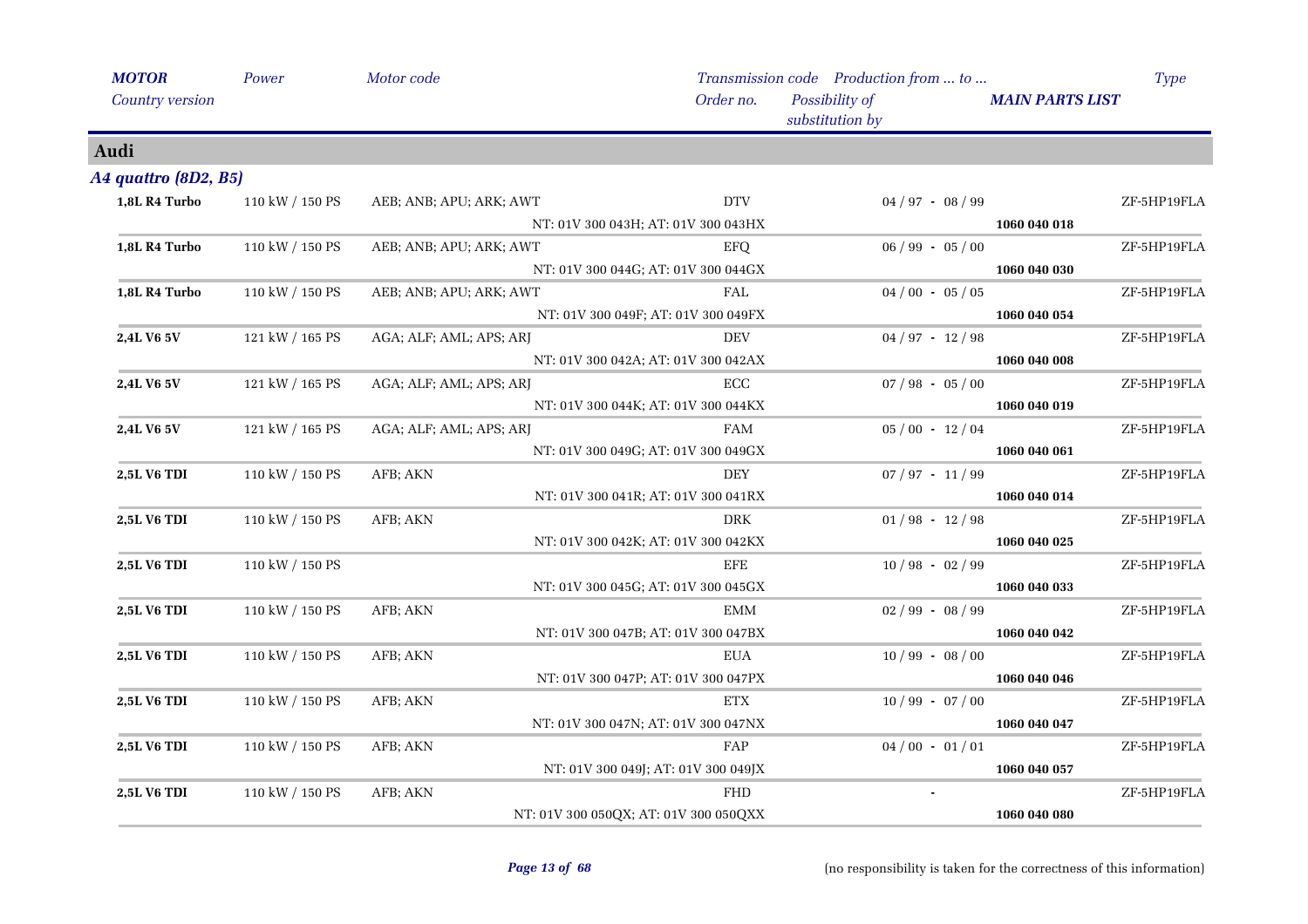| <b>MOTOR</b>           | Power           | Motor code              |                                     | Transmission code Production from  to |                        | <b>Type</b> |
|------------------------|-----------------|-------------------------|-------------------------------------|---------------------------------------|------------------------|-------------|
| <b>Country version</b> |                 |                         | Order no.                           | Possibility of<br>substitution by     | <b>MAIN PARTS LIST</b> |             |
| Audi                   |                 |                         |                                     |                                       |                        |             |
| A4 quattro (8D2, B5)   |                 |                         |                                     |                                       |                        |             |
| <b>2,5L V6 TDI</b>     | 110 kW / 150 PS | AFB; AKN                | <b>FRA</b>                          | $11/00 - 07/01$                       |                        | ZF-5HP19FLA |
|                        |                 |                         | NT: 01V 300 051M; AT: 01V 300 051MX |                                       | 1060 040 090           |             |
| 2,7L V6 5V Turbo       | 184 kW / 250 PS |                         | FQU                                 |                                       |                        | ZF-5HP19FLA |
|                        |                 |                         | NT: 01V 300 052K; AT: 01V 300 052KX |                                       | 1060 040 097           |             |
| 2,8L V6 5V             | 128 kW / 174 PS | AAH                     | CJP                                 | $03 / 96 - 04 / 97$                   |                        | ZF-5HP19FLA |
|                        |                 |                         | NT: 01V 300 041G; AT: 01V 300 041GX |                                       | 1060 040 002           |             |
| 2,8L V6 5V             | 142 kW / 193 PS | ACK; ALG; AMX; APR; AQD |                                     | $04 / 96 - 02 / 97$                   |                        | ZF-5HP19FLA |
|                        |                 |                         | NT: 01V 300 041H; AT: 01V 300 041HX |                                       | 1060 040 005           |             |
| 2,8L V6 5V             | 142 kW / 193 PS | ACK; ALG; AMX; APR; AQD | <b>DRN</b>                          | $03 / 97 - 08 / 99$                   |                        | ZF-5HP19FLA |
|                        |                 |                         | NT: 01V 300 043A; AT: 01V 300 043AX |                                       | 1060 040 012           |             |
| 2,8L V6 5V             | 142 kW / 193 PS | ACK; ALG; AMX; APR; AQD | <b>DST</b>                          | $03 / 97 - 01 / 99$                   |                        | ZF-5HP19FLA |
|                        |                 |                         | NT: 01V 300 043D; AT: 01V 300 043DX |                                       | 1060 040 016           |             |
| 2,8L V6 5V             | 142 kW / 193 PS | ACK; ALG; AMX; APR; AQD | <b>DTU</b>                          | $01/97 - 05/97$                       |                        | ZF-5HP19FLA |
|                        |                 |                         | NT: 01V 300 043G; AT: 01V 300 043GX |                                       | 1060 040 017           |             |
| 2,8L V6 5V             | 142 kW / 193 PS | ACK; ALG; AMX; APR; AQD | <b>ECB</b>                          | $07/98 - 08/00$                       |                        | ZF-5HP19FLA |
|                        |                 |                         | NT: 01V 300 044H; AT: 01V 300 044HX |                                       | 1060 040 020           |             |
| 2,8L V6 5V             | 142 kW / 193 PS | ACK; ALG; AMX; APR; AQD | EKC                                 |                                       |                        | ZF-5HP19FLA |
|                        |                 |                         | NT: 01V 300 046E; AT: 01V 300 046EX |                                       | 1060 040 022           |             |
| 2,8L V6 5V             | 142 kW / 193 PS | ACK; ALG; AMX; APR; AQD | <b>EKD</b>                          | $05 / 99 - 08 / 00$                   |                        | ZF-5HP19FLA |
|                        |                 |                         | NT: 01V 300 046H; AT: 01V 300 046HX |                                       | 1060 040 035           |             |
| 2,8L V6 5V             | 142 kW / 193 PS | ACK; ALG; AMX; APR; AQD | FAR                                 | $04/00 - 05/05$                       |                        | ZF-5HP19FLA |
|                        |                 |                         | NT: 01V 300 049L; AT: 01V 300 049LX |                                       | 1060 040 064           |             |
| 2,8L V6 5V             | 132 kW / 180 PS |                         | FHF                                 |                                       |                        | ZF-5HP19FLA |
|                        |                 |                         |                                     |                                       | 1060 040 081           |             |
| 2,8L V6 5V             | 132 kW / 180 PS |                         | $\mathbf{FH}\mathbf{H}$             |                                       |                        | ZF-5HP19FLA |
|                        |                 |                         |                                     |                                       | 1060 040 082           |             |

*A4 quattro (8E2, B6)*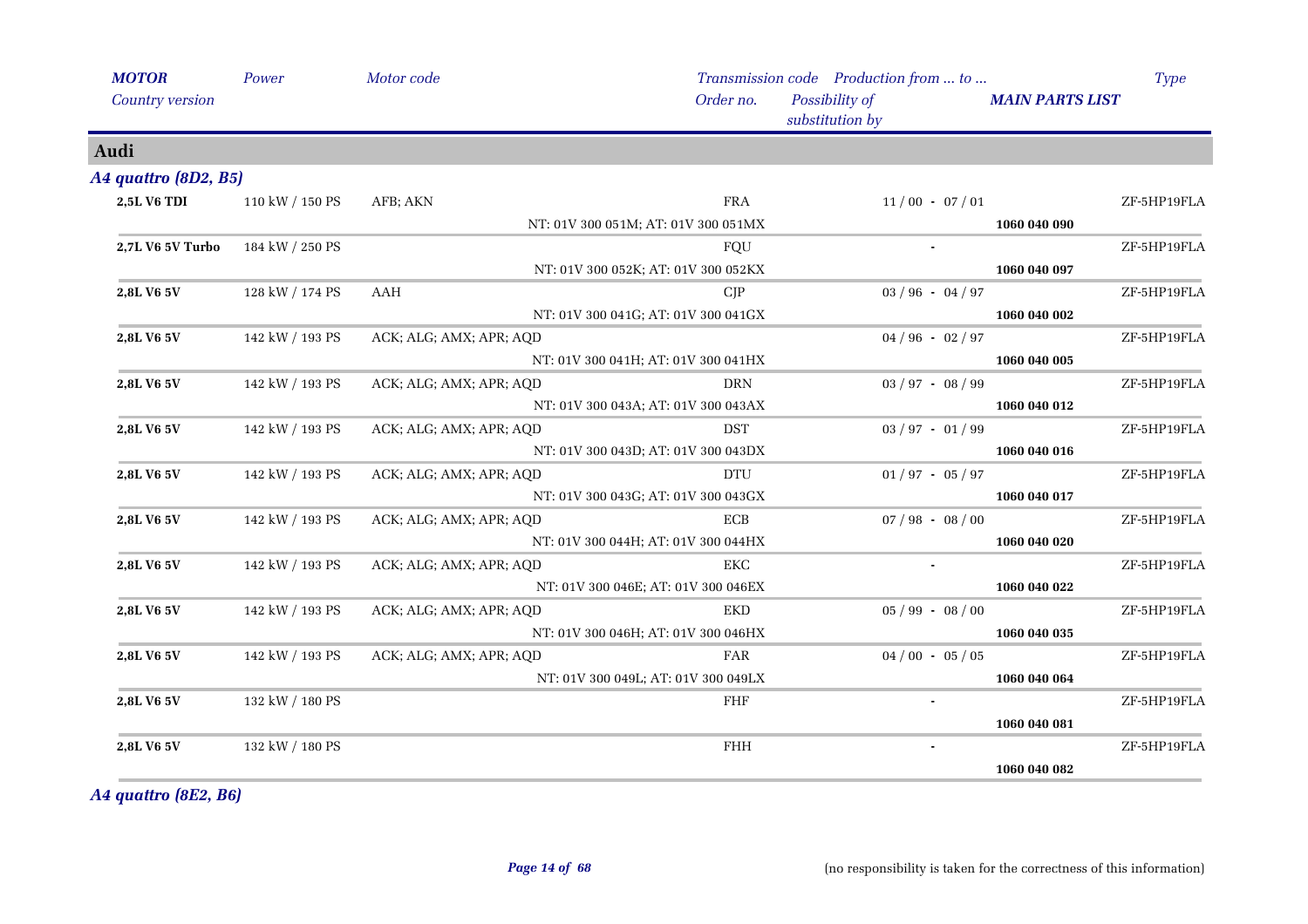| <b>MOTOR</b>                        | Power           | Motor code    |                                     | Transmission code Production from  to | Type                   |
|-------------------------------------|-----------------|---------------|-------------------------------------|---------------------------------------|------------------------|
| Country version                     |                 |               | Order no.                           | Possibility of<br>substitution by     | <b>MAIN PARTS LIST</b> |
| Audi                                |                 |               |                                     |                                       |                        |
| A4 quattro (8E2, B6)                |                 |               |                                     |                                       |                        |
| 1,8L R4 5V Turbo B6 125 kW / 170 PS |                 | AMB           | GBF                                 | $03/02 - 11/04$                       | ZF-5HP19FLA            |
|                                     |                 |               | NT: 01V 300 052Q; AT: 01V 300 052QX |                                       | 1060 040 101           |
| 1,8L R4 Turbo                       | 125 kW / 170 PS |               | <b>FEN</b>                          |                                       | ZF-5HP19FLA            |
|                                     |                 |               |                                     |                                       | 1060 040 072           |
| 1,8L R4 Turbo                       | 125 kW / 170 PS | AMB           | FEP                                 | $09/00 - 06/02$                       | ZF-5HP19FLA            |
|                                     |                 |               | NT: 01V 300 045Q; AT: 01V 300 045QX |                                       | 1060 040 073           |
| <b>2,5L V6 TDI</b>                  | 132 kW / 180 PS | AKE; BAU; BDH | EZB                                 | $07/00 - 06/02$                       | ZF-5HP19FLA            |
|                                     |                 |               | NT: 01V 300 046J; AT: 01V 300 046JX |                                       | 1060 040 049           |
| 2,5L V6 TDI                         | 110 kW / 150 PS |               | <b>FAN</b>                          | $05/00 - 05/00$                       | ZF-5HP19FLA            |
|                                     |                 |               | NT: 01V 300 049H; AT: 01V 300 049HX |                                       | 1060 040 055           |
| 2,5L V6 TDI                         | 132 kW / 180 PS | AKE; BAU; BDH | <b>GBG</b>                          | $05/02 - 11/04$                       | ZF-5HP19FLA            |
|                                     |                 |               | NT: 01V 300 052R; AT: 01V 300 052RX |                                       | 1060 040 104           |
| 3,0L V6 5V                          | 162 kW / 220 PS |               | <b>EZB</b>                          |                                       | ZF-5HP19FLA            |
|                                     |                 |               | NT: 01V 300 046J; AT: 01V 300 046JX |                                       | 1060 040 050           |
| 3,0L V6 5V                          | 162 kW / 220 PS | ASN; AVK      | <b>FEQ</b>                          | $09/00 - 06/02$                       | ZF-5HP19FLA            |
|                                     |                 |               | NT: 01V 300 045T; AT: 01V 300 045TX |                                       | 1060 040 087           |
| 3,0L V6 5V                          | 162 kW / 220 PS | ASN; AVK; BBJ | $\operatorname{GBH}$                | $06/02 - 07/06$                       | ZF-5HP19FLA            |
|                                     |                 |               | NT: 01V 300 052S; AT: 01V 300 052SX |                                       | 1060 040 102           |
| 3,0L V6 5V                          | 162 kW / 220 PS | ASN; AVK      | <b>GBJ</b>                          | $03 / 02 - 06 / 06$                   | ZF-5HP19FLA            |
|                                     |                 |               | NT: 01V 300 052T; AT: 01V 300 052TX |                                       | 1060 040 103           |
| 3,0L V6 MPI                         | 160 kW / 218 PS | <b>BBJ</b>    | <b>FLC</b>                          | $09/00 - 06/02$                       | ZF-5HP19FLA            |
|                                     |                 |               | NT: 01V 300 051D; AT: 01V 300 051DX |                                       | 1060 040 085           |
| A4 quattro (8EC, B7)                |                 |               |                                     |                                       |                        |
| 3,0L V6 MPI                         | 160 kW / 218 PS | <b>BBI</b>    | <b>GBH</b>                          | $11/04 - 10/05$                       | ZF-5HP19FLA            |
|                                     |                 |               | NT: 01V 300 052S; AT: 01V 300 052SX |                                       | 1060 040 102           |
|                                     |                 |               |                                     |                                       |                        |
| A4 S4 quattro (8D2, B5)             |                 |               |                                     |                                       |                        |
| 2,7L V6 5V Turbo                    | 195 kW / 265 PS | AGB           | <b>EMP</b>                          | $05 / 99 - 05 / 00$                   | ZF-5HP19FLA            |
|                                     |                 |               | NT: 01V 300 046T; AT: 01V 300 046TX |                                       | 1060 040 044           |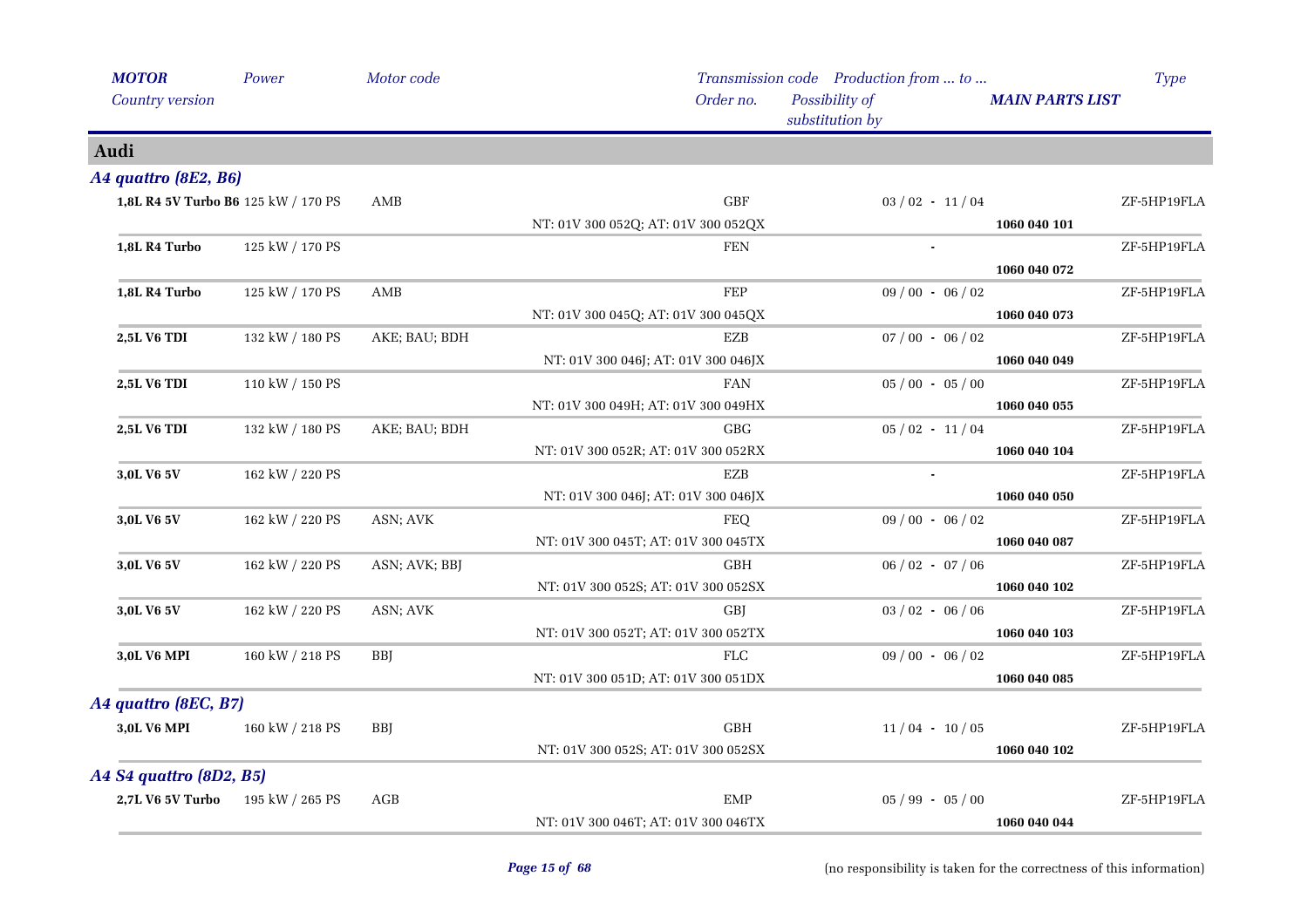| <b>MOTOR</b>            | Power                                     | Motor code                             |                                     | Transmission code Production from  to |                        | <b>Type</b> |
|-------------------------|-------------------------------------------|----------------------------------------|-------------------------------------|---------------------------------------|------------------------|-------------|
| <b>Country version</b>  |                                           |                                        | Order no.                           | Possibility of<br>substitution by     | <b>MAIN PARTS LIST</b> |             |
| Audi                    |                                           |                                        |                                     |                                       |                        |             |
| A4 S4 quattro (8D2, B5) |                                           |                                        |                                     |                                       |                        |             |
| 2,7L V6 5V Turbo        | 195 kW / 265 PS                           | AGB                                    | FAQ                                 | $04/00 - 10/03$                       |                        | ZF-5HP19FLA |
|                         |                                           |                                        | NT: 01V 300 049K; AT: 01V 300 049KX |                                       | 1060 040 063           |             |
| 2,7L V6 5V Turbo        | 195 kW / 265 PS                           | AGB                                    | <b>FHG</b>                          |                                       |                        | ZF-5HP19FLA |
|                         |                                           |                                        |                                     |                                       | 1060 040 083           |             |
| 2,7L V6 5V Turbo        | 195 kW / 265 PS                           | AGB                                    | FHJ                                 |                                       |                        | ZF-5HP19FLA |
|                         |                                           |                                        |                                     |                                       | 1060 040 084           |             |
| A6(4B, C5)              |                                           |                                        |                                     |                                       |                        |             |
| 1,8L R4 Turbo           | 110 kW / 150 PS                           | AEB; ANB; APU; ARK; AWL; AWT           | DRF                                 | $05 / 97 - 12 / 98$                   |                        | ZF-5HP19FL  |
|                         |                                           |                                        | NT: 01V 300 043; AT: 01V 300 043X   |                                       | 1060 030 023           |             |
| 1,8L R4 Turbo           | 110 kW / 150 PS                           | AEB; ANB; APU; ARK; AWT                | EBY                                 | $10/98 - 10/00$                       |                        | ZF-5HP19FL  |
|                         |                                           |                                        | NT: 01 300 044J; AT: 01 300 044JX   |                                       | 1060 030 045           |             |
| 1,8L R4 Turbo           | 110 kW / 150 PS                           | AEB; ANB; APU; ARK; AWL; AWT           | FAB                                 | $05/00 - 05/01$                       |                        | ZF-5HP19FL  |
|                         |                                           |                                        | NT: 01V 300 048R; AT: 01V 300 048RX |                                       | 1060 030 087           |             |
| 1,9L R4 TDI /           | 85 kW / 116 PS                            |                                        | <b>DXU</b>                          |                                       |                        | ZF-5HP19FL  |
| Pumpedüse               |                                           |                                        |                                     |                                       | 1060 030 036           |             |
| 1,9L R4 TDI /           | 85 kW / 116 PS                            |                                        | <b>EDD</b>                          | $\blacksquare$                        |                        | ZF-5HP19FL  |
| Pumpedüse               |                                           |                                        |                                     |                                       | 1060 030 047           |             |
| 1,9L R4 TDI /           | 85 kW / 116 PS                            |                                        |                                     |                                       |                        | ZF-5HP19FL  |
| Pumpedüse               |                                           |                                        |                                     |                                       | 1060 030 052           |             |
| 1,9L R4 TDI /           | 85 kW / 116 PS                            |                                        |                                     |                                       |                        | ZF-5HP19FL  |
| Pumpedüse               |                                           |                                        |                                     |                                       | 1060 030 058           |             |
| 2,4L V6 5V              | 121 kW / 165 PS;<br>120 kW / 163 PS       | AGA; AJG; ALF; AML; AMM; APS; APZ; ARJ | <b>DES</b>                          | $01/97 - 12/98$                       |                        | ZF-5HP19FL  |
|                         |                                           |                                        | NT: 01V 300 042; AT: 01V 300 042X   |                                       | 1060 030 014           |             |
| 2,4L V6 5V              | 121 kW / 165 PS;<br>$120$ kW $\!/$ 163 PS | AGA; AJG; ALF; AML; AMM; APS; APZ; ARJ | EBV                                 | $07 / 98 - 10 / 00$                   |                        | ZF-5HP19FL  |
|                         |                                           |                                        | NT: 01V 300 043T; AT: 01V 300 043TX |                                       | 1060 030 034           |             |
| 2,4L V6 5V              | 121 kW / 165 PS;<br>120 kW / 163 PS       | AGA; AJG; ALF; AML; AMM; APS; APZ; ARJ | EZX                                 | $05/00 - 06/03$                       |                        | ZF-5HP19FL  |
|                         |                                           |                                        | NT: 01V 300 048M; AT: 01V 300 048MX |                                       | 1060 030 084           |             |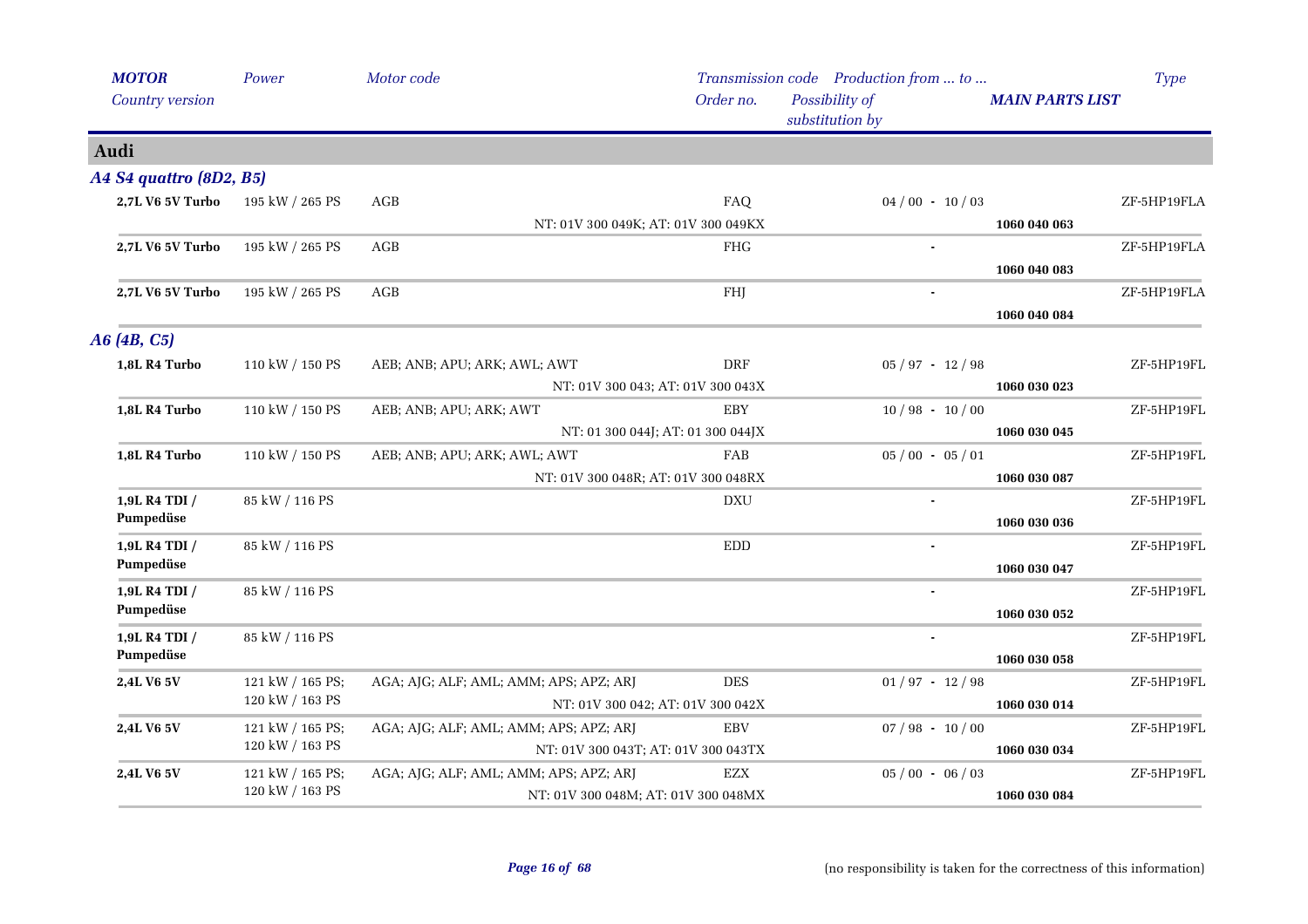| <b>MOTOR</b>       | Power           | Motor code         |                                     | Transmission code Production from  to |                        | <b>Type</b> |
|--------------------|-----------------|--------------------|-------------------------------------|---------------------------------------|------------------------|-------------|
| Country version    |                 |                    | Order no.                           | Possibility of<br>substitution by     | <b>MAIN PARTS LIST</b> |             |
| Audi               |                 |                    |                                     |                                       |                        |             |
| A6 (4B, C5)        |                 |                    |                                     |                                       |                        |             |
| <b>2,5L V6 TDI</b> | 110 kW / 150 PS | AFB; AKN           | <b>DEQ</b>                          | $11/97 - 12/99$                       |                        | ZF-5HP19FL  |
|                    |                 |                    | NT: 01V 300 041L; AT: 01V 300 041LX |                                       | 1060 030 028           |             |
| 2,5L V6 TDI        | 110 kW / 150 PS |                    | <b>EEK</b>                          | $10/98 - 12/98$                       |                        | ZF-5HP19FL  |
|                    |                 |                    | NT: 01V 300 045B; AT: 01V 300 045BX |                                       | 1060 030 055           |             |
| <b>2,5L V6 TDI</b> | 110 kW / 150 PS | AFB; AKN           | <b>ETK</b>                          | $06 / 99 - 02 / 00$                   |                        | ZF-5HP19FL  |
|                    |                 |                    | NT: 01V 300 048; AT: 01V 300 048X   |                                       | 1060 030 061           |             |
| 2,5L V6 TDI        | 110 kW / 150 PS | AFB; AKN           |                                     | $02/99 - 08/99$                       |                        | ZF-5HP19FL  |
|                    |                 |                    | NT: 01V 300 047; AT: 01V 300 047X   |                                       | 1060 030 062           |             |
| 2,5L V6 TDI        | 110 kW / 150 PS | AFB; AKN           | <b>ETZ</b>                          | $10/99 - 08/00$                       |                        | ZF-5HP19FL  |
|                    |                 |                    | NT: 01V 300 047L; AT: 01V 300 047LX |                                       | 1060 030 065           |             |
| 2,5L V6 TDI        | 110 kW / 150 PS | AFB; AKN           | <b>ETV</b>                          | $09 / 99 - 05 / 00$                   |                        | ZF-5HP19FL  |
|                    |                 |                    | NT: 01V 300 047M; AT: 01V 300 047MX |                                       | 1060 030 066           |             |
| 2,5L V6 TDI        | 110 kW / 150 PS | AFB; AKN           | <b>EZV</b>                          | $05/00 - 05/00$                       |                        | ZF-5HP19FL  |
|                    |                 |                    | NT: 01V 300 048K; AT: 01V 300 048KX |                                       | 1060 030 077           |             |
| <b>2,5L V6 TDI</b> | 110 kW / 150 PS |                    | $\rm{FAC}$                          | $\sim$                                |                        | ZF-5HP19FL  |
|                    |                 |                    |                                     |                                       | 1060 030 078           |             |
| 2,5L V6 TDI        | 132 kW / 180 PS | AKE; BAU; BDH; BND | <b>FED</b>                          | $02/00 - 05/00$                       |                        | ZF-5HP19FL  |
|                    |                 |                    | NT: 01V 300 050E; AT: 01V 300 050EX |                                       | 1060 030 079           |             |
| <b>2,5L V6 TDI</b> | 110 kW / 150 PS | AFB; AKN           | EZW                                 | $04/00 - 04/01$                       |                        | ZF-5HP19FL  |
|                    |                 |                    | NT: 01V 300 048L; AT: 01V 300 048LX |                                       | 1060 030 085           |             |
| 2,5L V6 TDI        | 132 kW / 180 PS | AKE; BAU; BDH; BND | FAD                                 | $05/00 - 03/08$                       |                        | ZF-5HP19FL  |
|                    |                 |                    | NT: 01V 300 048T; AT: 01V 300 048TX |                                       | 1060 030 086           |             |
| <b>2,5L V6 TDI</b> | 110 kW / 150 PS | AFB; AKN           | <b>FRT</b>                          | $11/00 - 07/01$                       |                        | ZF-5HP19FL  |
|                    |                 |                    | NT: 01V 300 051L; AT: 01V 300 051LX |                                       | 1060 030 101           |             |
| 2,7L V6 5V Turbo   | 184 kW / 250 PS |                    | <b>DUC</b>                          |                                       |                        | ZF-5HP19FL  |
|                    |                 |                    |                                     |                                       | 1060 030 039           |             |
| 2,7L V6 5V Turbo   | 169 kW / 230 PS | AJK                | <b>EDE</b>                          | $02/98 - 04/00$                       |                        | ZF-5HP19FL  |
|                    |                 |                    | NT: 01V 300 044S; AT: 01V 300 044SX |                                       | 1060 030 042           |             |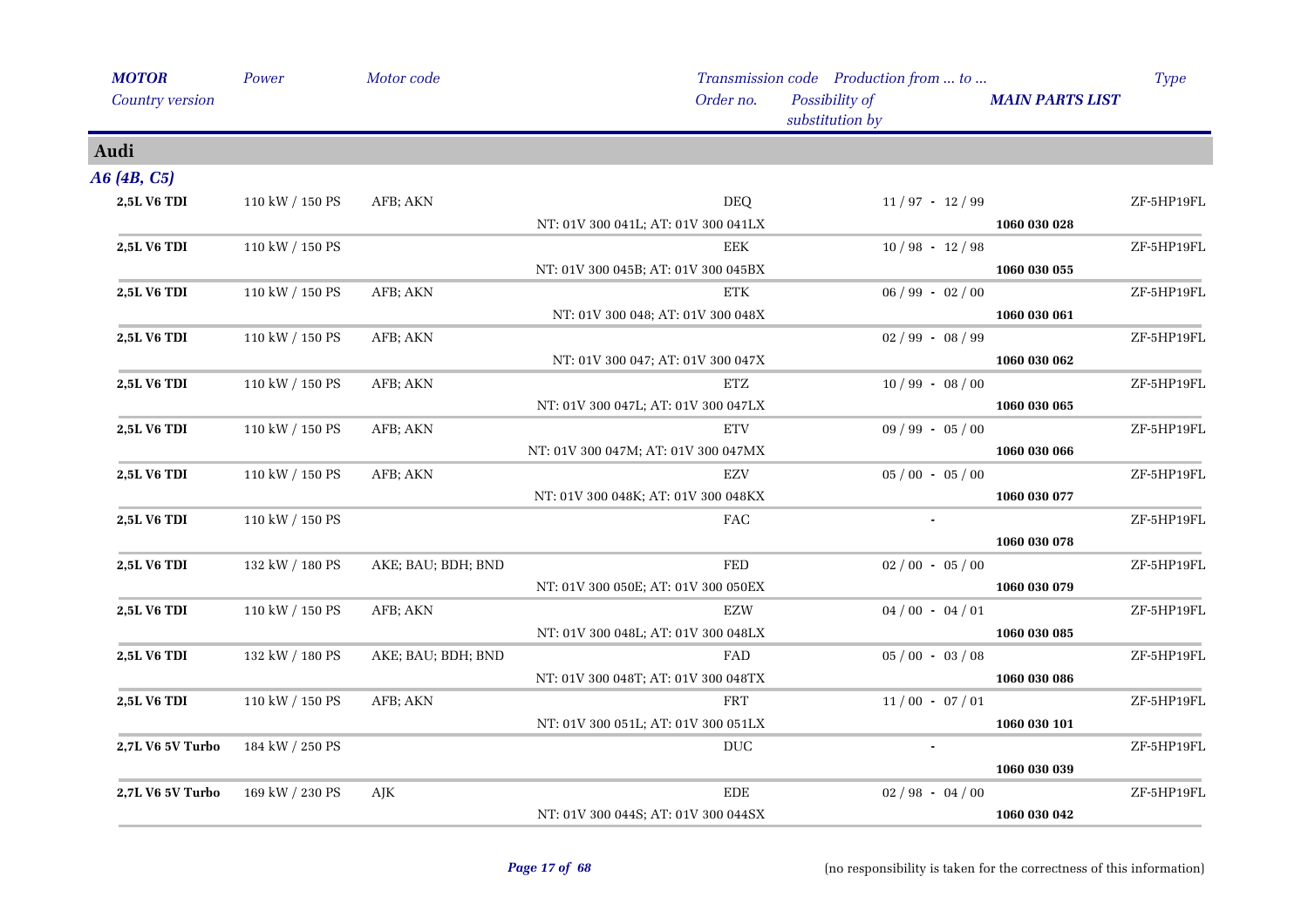| <b>MOTOR</b>           | Power            | Motor code                                          |                                   | Transmission code Production from  to |                        | <b>Type</b> |
|------------------------|------------------|-----------------------------------------------------|-----------------------------------|---------------------------------------|------------------------|-------------|
| <b>Country version</b> |                  |                                                     | Order no.                         | Possibility of<br>substitution by     | <b>MAIN PARTS LIST</b> |             |
| Audi                   |                  |                                                     |                                   |                                       |                        |             |
| A6 (4B, C5)            |                  |                                                     |                                   |                                       |                        |             |
| 2,7L V6 5V Turbo       | 169 kW / 230 PS  | AJK                                                 | FAF                               | $05/00 - 09/01$                       |                        | ZF-5HP19FL  |
|                        |                  | NT: 01V 300 049A; AT: 01V 300 049AX                 |                                   |                                       | 1060 030 095           |             |
| 2,8L V6 5V             | 142 kW / 193 PS  | ACK; ALG; AMX; APR; AQD                             | DEU                               | $05 / 97 - 12 / 98$                   |                        | ZF-5HP19FL  |
|                        |                  | NT: 01V 300 041T; AT: 01V 300 041TX                 |                                   |                                       | 1060 030 015           |             |
| 2,8L V6 5V             | 132 kW / 180 PS  | AGE                                                 | <b>DPS</b>                        | $08 / 97 - 09 / 99$                   |                        | ZF-5HP19FL  |
|                        |                  | NT: 01V 300 042P; AT: 01V 300 042PX                 |                                   |                                       | 1060 030 027           |             |
| 2,8L V6 5V             | 142 kW / 193 PS  | ACK; ALG; AMX; APR; AQD                             | EBZ                               | $07 / 98 - 05 / 00$                   |                        | ZF-5HP19FL  |
|                        |                  | NT: 01V 300 044D; AT: 01V 300 044DX                 |                                   |                                       | 1060 030 038           |             |
| 2,8L V6 5V             | 142 kW / 193 PS; |                                                     |                                   | $07 / 98 - 09 / 98$                   |                        | ZF-5HP19FL  |
|                        | 140 kW / 190 PS  |                                                     |                                   |                                       | 1060 030 048           |             |
| 2,8L V6 5V             | 142 kW / 193 PS; | ACK; ALG; AMX; APR; AQD; ATX; BBG                   | EKC                               | $04/99 - 08/00$                       |                        | ZF-5HP19FL  |
|                        | 140 kW / 190 PS  | NT: 01V 300 046E; AT: 01V 300 046EX                 |                                   |                                       | 1060 030 059           |             |
| 2,8L V6 5V             | 142 kW / 193 PS; | ACK; ALG; AMX; APR; AQD; ATX; BBG                   | EZZ                               | $04/00 - 03/05$                       |                        | ZF-5HP19FL  |
|                        | 140 kW / 190 PS  | NT: 01V 300 048P; AT: 01V 300 048PX<br>1060 030 088 |                                   |                                       |                        |             |
| 2,8L V6 5V             | 142 kW / 193 PS; | ACK; ALG; AMX; APR; AQD; ATX; BBG                   | FAE                               | $06/00 - 05/01$                       |                        | ZF-5HP19FL  |
|                        | 140 kW / 190 PS  |                                                     | NT: 01V 300 049; AT: 01V 300 049X |                                       | 1060 030 089           |             |
| 3,7L V8 5V S           | 191 kW / 260 PS  |                                                     |                                   | $06 / 99 - 06 / 99$                   |                        | ZF-5HP19FL  |
|                        |                  | NT: 01V 300 042J; AT: 01V 300 042JX                 |                                   |                                       | 1060 030 040           |             |
| A6 Allroad (4BH, C5)   |                  |                                                     |                                   |                                       |                        |             |
| <b>2,5L V6 TDI</b>     | 110 kW / 150 PS  |                                                     |                                   |                                       |                        | ZF-5HP19FLA |
|                        |                  |                                                     |                                   | 1060 040 052                          | 1060 040 039           |             |
| <b>2,5L V6 TDI</b>     | 132 kW / 180 PS  | AKE; BAU                                            | EYJ                               | $03/00 - 06/05$                       |                        | ZF-5HP19FLA |
|                        |                  |                                                     | NT: 01V 300 050; AT: 01V 300 050X |                                       | 1060 040 060           |             |
| 2,7L V6 5V Turbo       | 184 kW / 250 PS  |                                                     |                                   |                                       |                        | ZF-5HP19FLA |
|                        |                  |                                                     |                                   | 1060 040 053                          | 1060 040 040           |             |
| 2,7L V6 5V Turbo       | 184 kW / 250 PS  | ARE; BES                                            | <b>EYK</b>                        | $01/00 - 06/05$                       |                        | ZF-5HP19FLA |
|                        |                  | NT: 01V 300 050A; AT: 01V 300 050AX                 |                                   |                                       | 1060 040 053           |             |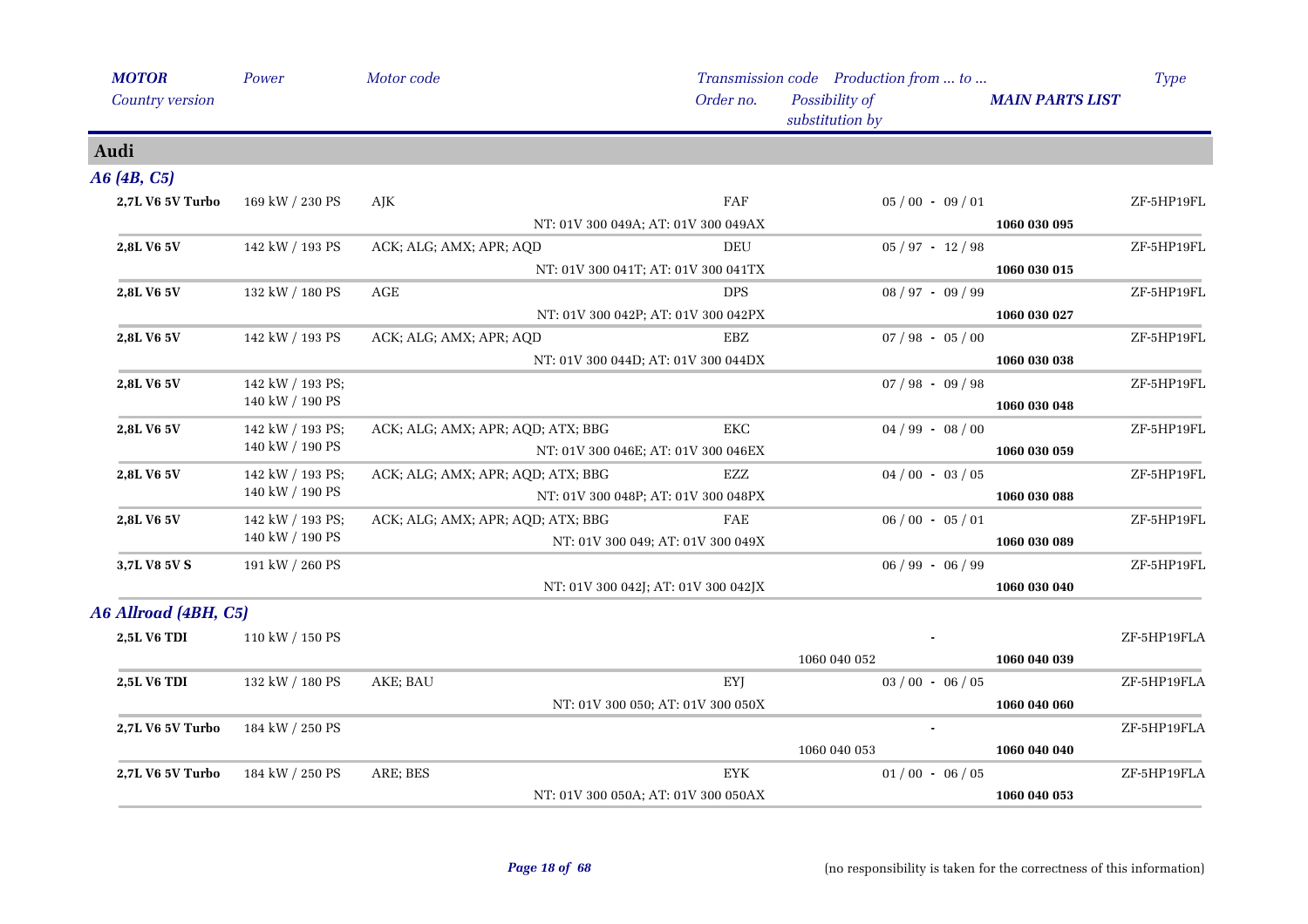| <b>MOTOR</b>         | Power            | Motor code                             |                                     | Transmission code Production from  to |                        | <b>Type</b> |
|----------------------|------------------|----------------------------------------|-------------------------------------|---------------------------------------|------------------------|-------------|
| Country version      |                  |                                        | Order no.                           | Possibility of<br>substitution by     | <b>MAIN PARTS LIST</b> |             |
| Audi                 |                  |                                        |                                     |                                       |                        |             |
| A6 Allroad (4BH, C5) |                  |                                        |                                     |                                       |                        |             |
| 2,7L V6 5V Turbo     | 184 kW / 250 PS  |                                        | <b>FQV</b>                          |                                       |                        | ZF-5HP19FLA |
|                      |                  |                                        | NT: 01V 300 052L; AT: 01V 300 052LX |                                       | 1060 040 098           |             |
| 4,2L V8 5V           | 246 kW / 335 PS  | <b>BAS</b>                             | FXL                                 | $11/01 - 06/05$                       |                        | ZF-5HP19FLA |
|                      |                  |                                        | NT: 01V 300 052N; AT: 01V 300 052NX |                                       | 1060 040 093           |             |
| A6 Avant (4B, C5)    |                  |                                        |                                     |                                       |                        |             |
| 1,8L R4 Turbo        | 110 kW / 150 PS  | AEB; ANB; APU; ARK; AWT                | <b>DRF</b>                          | $05 / 97 - 12 / 98$                   |                        | ZF-5HP19FL  |
|                      |                  |                                        | NT: 01V 300 043; AT: 01V 300 043X   |                                       | 1060 030 023           |             |
| 1,8L R4 Turbo        | 110 kW / 150 PS  | AEB; ANB; APU; ARK; AWT                | EBY                                 | $10/98 - 10/00$                       |                        | ZF-5HP19FL  |
|                      |                  |                                        | NT: 01 300 044J; AT: 01 300 044JX   |                                       | 1060 030 045           |             |
| 1,8L R4 Turbo        | 110 kW / 150 PS  | AEB; ANB; APU; ARK; AWT                | FAB                                 | $05/00 - 05/01$                       |                        | ZF-5HP19FL  |
|                      |                  |                                        | NT: 01V 300 048R; AT: 01V 300 048RX |                                       | 1060 030 087           |             |
| 2,4L V6 5V           | 121 kW / 165 PS; | AGA; AJG; ALF; AML; AMM; APS; APZ; ARJ | <b>DES</b>                          | $01/97 - 12/98$                       |                        | ZF-5HP19FL  |
|                      | 120 kW / 163 PS  |                                        | NT: 01V 300 042; AT: 01V 300 042X   |                                       | 1060 030 014           |             |
| 2,4L V6 5V           | 121 kW / 165 PS; | AGA; AJG; ALF; AML; AMM; APS; APZ; ARJ | <b>EBV</b>                          | $07 / 98 - 10 / 00$                   |                        | ZF-5HP19FL  |
|                      | 120 kW / 163 PS  |                                        | NT: 01V 300 043T; AT: 01V 300 043TX |                                       | 1060 030 034           |             |
| 2,4L V6 5V           | 121 kW / 165 PS; | AGA; AJG; ALF; AML; AMM; APS; APZ; ARJ | EZX                                 | $05/00 - 06/03$                       |                        | ZF-5HP19FL  |
|                      | 120 kW / 163 PS  |                                        | NT: 01V 300 048M; AT: 01V 300 048MX |                                       | 1060 030 084           |             |
| 2,5L V6 TDI          | 110 kW / 150 PS  | AFB; AKN                               | <b>DEO</b>                          | $11/97 - 12/99$                       |                        | ZF-5HP19FL  |
|                      |                  |                                        | NT: 01V 300 041L; AT: 01V 300 041LX |                                       | 1060 030 028           |             |
| 2,5L V6 TDI          | 110 kW / 150 PS  | AFB; AKN                               | ETK                                 | $06 / 99 - 02 / 00$                   |                        | ZF-5HP19FL  |
|                      |                  |                                        | NT: 01V 300 048; AT: 01V 300 048X   |                                       | 1060 030 061           |             |
| 2,5L V6 TDI          | 110 kW / 150 PS  | AFB; AKN                               |                                     | $02/99 - 08/99$                       |                        | ZF-5HP19FL  |
|                      |                  |                                        | NT: 01V 300 047; AT: 01V 300 047X   |                                       | 1060 030 062           |             |
| <b>2,5L V6 TDI</b>   | 110 kW / 150 PS  | AFB; AKN                               | <b>ETZ</b>                          | $10/99 - 08/00$                       |                        | ZF-5HP19FL  |
|                      |                  |                                        | NT: 01V 300 047L; AT: 01V 300 047LX |                                       | 1060 030 065           |             |
| 2,5L V6 TDI          | 110 kW / 150 PS  | AFB; AKN                               | <b>EZV</b>                          | $05/00 - 05/00$                       |                        | ZF-5HP19FL  |
|                      |                  |                                        | NT: 01V 300 048K; AT: 01V 300 048KX |                                       | 1060 030 077           |             |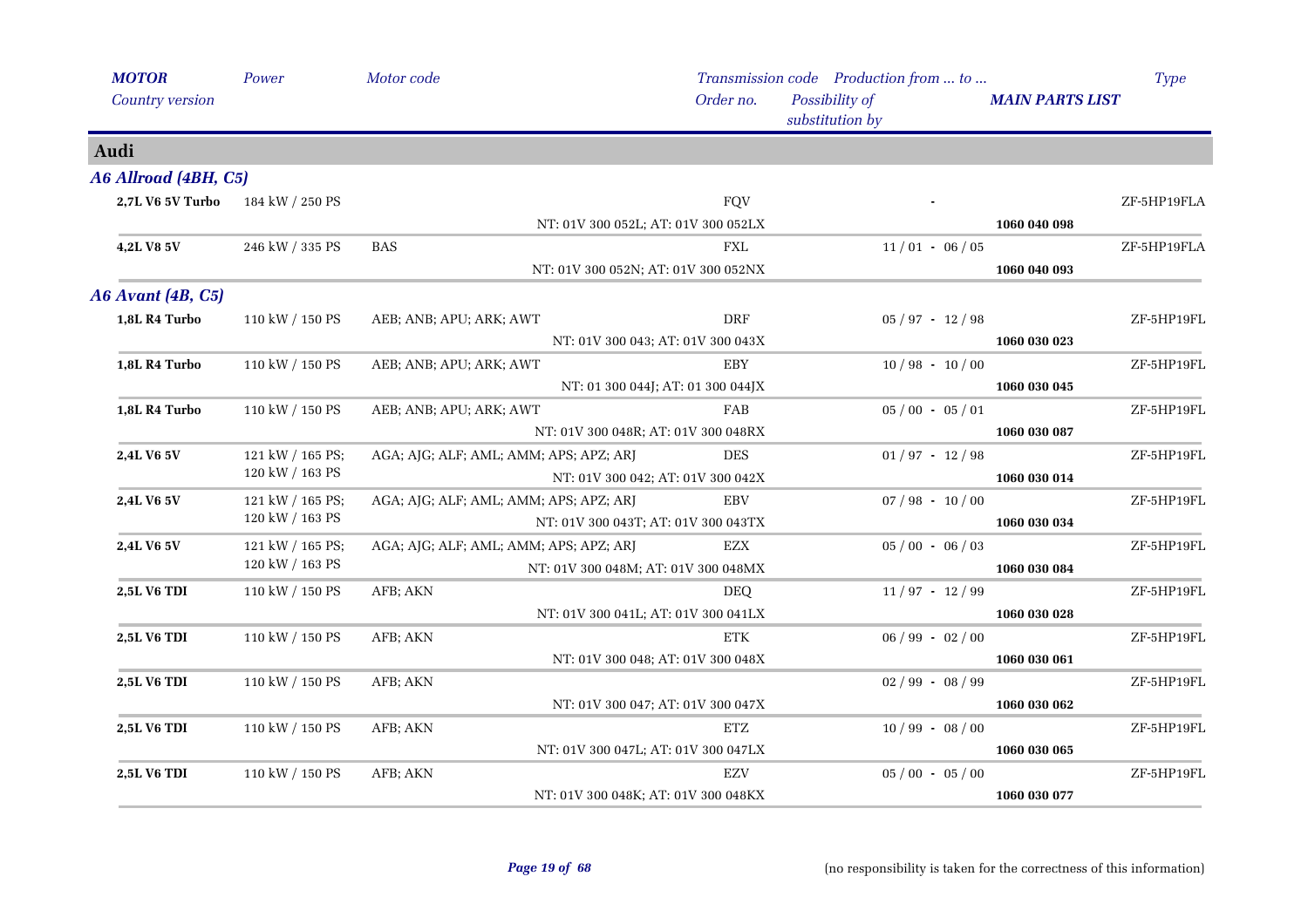| <b>MOTOR</b>       | Power            | Motor code                   |                                     | Transmission code Production from  to |                        | <b>Type</b> |
|--------------------|------------------|------------------------------|-------------------------------------|---------------------------------------|------------------------|-------------|
| Country version    |                  |                              | Order no.                           | Possibility of<br>substitution by     | <b>MAIN PARTS LIST</b> |             |
| Audi               |                  |                              |                                     |                                       |                        |             |
| A6 Avant (4B, C5)  |                  |                              |                                     |                                       |                        |             |
| <b>2,5L V6 TDI</b> | 132 kW / 180 PS  | AKE; BAU; BDH                | <b>FED</b>                          | $02/00 - 05/00$                       |                        | ZF-5HP19FL  |
|                    |                  |                              | NT: 01V 300 050E; AT: 01V 300 050EX |                                       | 1060 030 079           |             |
| 2,5L V6 TDI        | 110 kW / 150 PS  | AFB; AKN                     | EZW                                 | $04/00 - 04/01$                       |                        | ZF-5HP19FL  |
|                    |                  |                              | NT: 01V 300 048L; AT: 01V 300 048LX |                                       | 1060 030 085           |             |
| 2,5L V6 TDI        | 132 kW / 180 PS  | AKE; BAU; BDH                | FAD                                 | $05/00 - 03/08$                       |                        | ZF-5HP19FL  |
|                    |                  |                              | NT: 01V 300 048T; AT: 01V 300 048TX |                                       | 1060 030 086           |             |
| 2,5L V6 TDI        | 110 kW / 150 PS  | AFB; AKN                     | <b>FRT</b>                          | $11/00 - 07/01$                       |                        | ZF-5HP19FL  |
|                    |                  |                              | NT: 01V 300 051L; AT: 01V 300 051LX |                                       | 1060 030 101           |             |
| 2,7L V6 5V Turbo   | 169 kW / 230 PS  | AJK                          | <b>EDE</b>                          | $02 / 98 - 04 / 00$                   |                        | ZF-5HP19FL  |
|                    |                  |                              | NT: 01V 300 044S; AT: 01V 300 044SX |                                       | 1060 030 042           |             |
| 2,7L V6 5V Turbo   | 169 kW / 230 PS  | AJK                          | FAF                                 | $05/00 - 09/01$                       |                        | ZF-5HP19FL  |
|                    |                  |                              | NT: 01V 300 049A; AT: 01V 300 049AX |                                       | 1060 030 095           |             |
| 2,8L V6 5V         | 142 kW / 193 PS  | ACK; ALG; AMX; APR; AQD      | DEU                                 | $05 / 97 - 12 / 98$                   |                        | ZF-5HP19FL  |
|                    |                  |                              | NT: 01V 300 041T; AT: 01V 300 041TX |                                       | 1060 030 015           |             |
| 2,8L V6 5V         | 132 kW / 180 PS  | $\rm{AGE}$                   | <b>DPS</b>                          | $08 / 97 - 09 / 99$                   |                        | ZF-5HP19FL  |
|                    |                  |                              | NT: 01V 300 042P; AT: 01V 300 042PX |                                       | 1060 030 027           |             |
| 2,8L V6 5V         | 142 kW / 193 PS  | ACK; ALG; AMX; APR; AQD      | EBZ                                 | $07 / 98 - 05 / 00$                   |                        | ZF-5HP19FL  |
|                    |                  |                              | NT: 01V 300 044D; AT: 01V 300 044DX |                                       | 1060 030 038           |             |
| 2,8L V6 5V         | 142 kW / 193 PS; | ACK; ALG; AMX; APR; AQD; ATX | EKC                                 | $04 / 99 - 08 / 00$                   |                        | ZF-5HP19FL  |
|                    | 140 kW / 190 PS  |                              | NT: 01V 300 046E; AT: 01V 300 046EX |                                       | 1060 030 059           |             |
| 2,8L V6 5V         | 142 kW / 193 PS; | ACK; ALG; AMX; APR; AQD; ATX | EZZ                                 | $04/00 - 03/05$                       |                        | ZF-5HP19FL  |
|                    | 140 kW / 190 PS  |                              | NT: 01V 300 048P; AT: 01V 300 048PX |                                       | 1060 030 088           |             |
| 2,8L V6 5V         | 142 kW / 193 PS; | ACK; ALG; AMX; APR; AQD; ATX | FAE                                 | $06/00 - 05/01$                       |                        | ZF-5HP19FL  |
|                    | 140 kW / 190 PS  |                              | NT: 01V 300 049; AT: 01V 300 049X   |                                       | 1060 030 089           |             |
| 3,7L V8 5V S       | 191 kW / 260 PS  |                              |                                     | $06 / 99 - 06 / 99$                   |                        | ZF-5HP19FL  |
|                    |                  |                              | NT: 01V 300 042J; AT: 01V 300 042JX |                                       | 1060 030 040           |             |

*A6 Avant quattro (4B, C5)*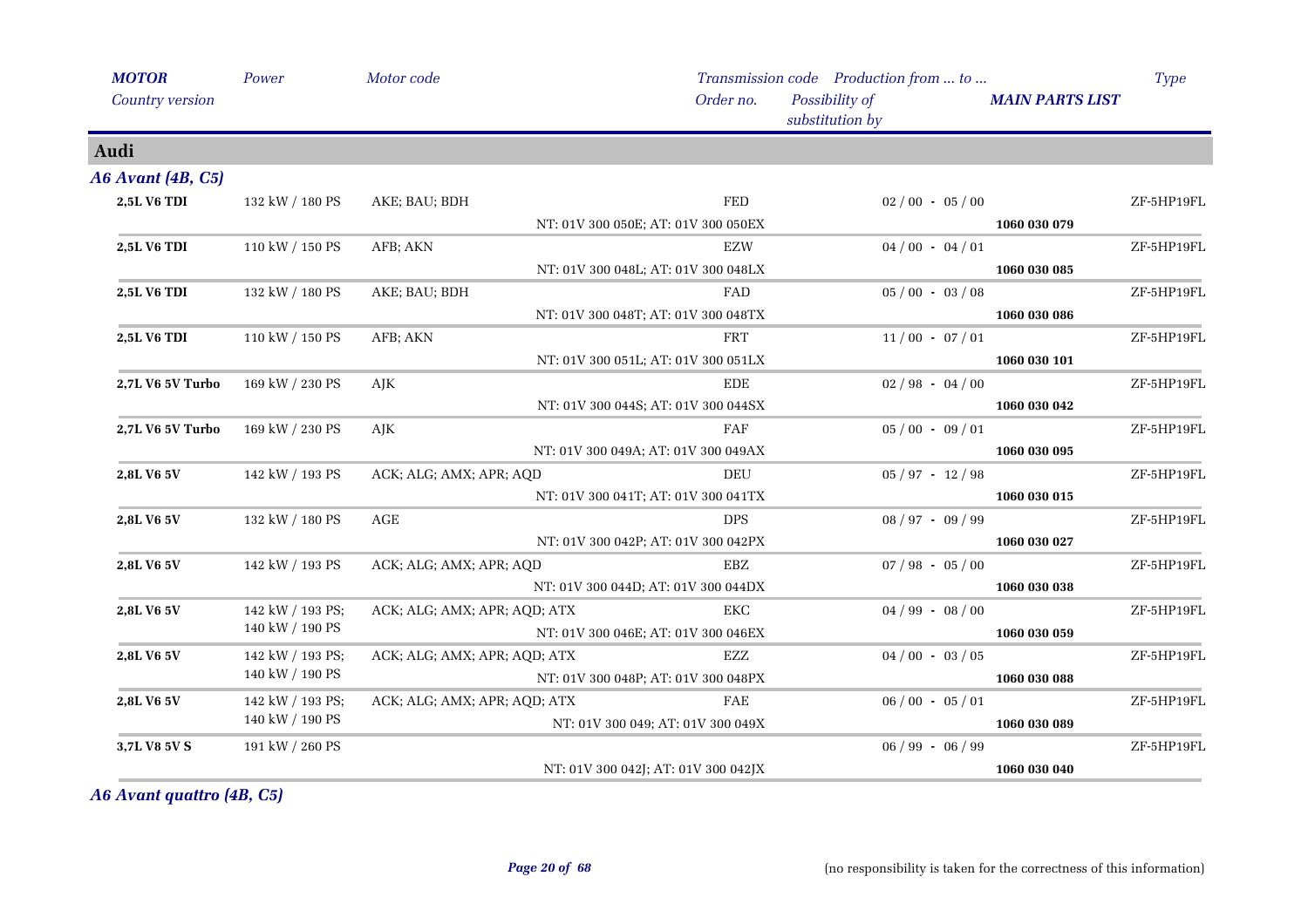| <b>MOTOR</b>              | Power            | Motor code                        |                                     |            | Transmission code Production from  to |                        | <b>Type</b> |
|---------------------------|------------------|-----------------------------------|-------------------------------------|------------|---------------------------------------|------------------------|-------------|
| Country version           |                  |                                   |                                     | Order no.  | Possibility of<br>substitution by     | <b>MAIN PARTS LIST</b> |             |
| Audi                      |                  |                                   |                                     |            |                                       |                        |             |
| A6 Avant quattro (4B, C5) |                  |                                   |                                     |            |                                       |                        |             |
| 2,4L V6 5V                | 121 kW / 165 PS; | AGA; ALF; AML; APC; APS; ARJ      |                                     | <b>DEV</b> | $04 / 97 - 12 / 98$                   |                        | ZF-5HP19FLA |
|                           | 115 kW / 156 PS  |                                   | NT: 01V 300 042A; AT: 01V 300 042AX |            |                                       | 1060 040 008           |             |
| 2,4L V6 5V                | 121 kW / 165 PS; | AGA; AJG; ALF; AML; APS; APZ; ARJ |                                     | ECC        | $07 / 98 - 05 / 00$                   |                        | ZF-5HP19FLA |
|                           | 120 kW / 163 PS  |                                   | NT: 01V 300 044K; AT: 01V 300 044KX |            |                                       | 1060 040 019           |             |
| 2,4L V6 5V S              | 125 kW / 170 PS  | <b>BDV</b>                        |                                     | FAM        | $05/00 - 12/04$                       |                        | ZF-5HP19FLA |
|                           |                  |                                   | NT: 01V 300 049G; AT: 01V 300 049GX |            |                                       | 1060 040 061           |             |
| 2,5L V6 TDI               | 110 kW / 150 PS  | AFB; AKN                          |                                     | <b>DEW</b> | $07 / 98 - 10 / 99$                   |                        | ZF-5HP19FLA |
|                           |                  |                                   | NT: 01V 300 041M; AT: 01V 300 041MX |            |                                       | 1060 040 015           |             |
| 2,5L V6 TDI               | 132 kW / 180 PS  | AKE; BAU; BDH                     |                                     | ETM        | $06 / 99 - 02 / 00$                   |                        | ZF-5HP19FLA |
|                           |                  |                                   | NT: 01V 300 048B; AT: 01V 300 048BX |            |                                       | 1060 040 041           |             |
| 2,5L V6 TDI               | 110 kW / 150 PS  | AFB; AKN                          |                                     | <b>EMM</b> | $02/99 - 08/99$                       |                        | ZF-5HP19FLA |
|                           |                  |                                   | NT: 01V 300 047B; AT: 01V 300 047BX |            |                                       | 1060 040 042           |             |
| <b>2,5L V6 TDI</b>        | 110 kW / 150 PS  | AFB; AKN                          |                                     | EUA        | $10/99 - 08/00$                       |                        | ZF-5HP19FLA |
|                           |                  |                                   | NT: 01V 300 047P; AT: 01V 300 047PX |            |                                       | 1060 040 046           |             |
| 2,5L V6 TDI               | 110 kW / 150 PS  | AFB; AKN                          |                                     | <b>ETY</b> | $10/99 - 05/00$                       |                        | ZF-5HP19FLA |
|                           |                  |                                   | NT: 01V 300 047Q; AT: 01V 300 047QX |            |                                       | 1060 040 048           |             |
| 2,5L V6 TDI               | 110 kW / 150 PS  | AFB; AKN                          |                                     | FAP        | $04/00 - 01/01$                       |                        | ZF-5HP19FLA |
|                           |                  |                                   | NT: 01V 300 049J; AT: 01V 300 049JX |            |                                       | 1060 040 057           |             |
| <b>2,5L V6 TDI</b>        | 132 kW / 180 PS  | AKE; BAU; BDH                     |                                     | FEF        | $02/00 - 05/00$                       |                        | ZF-5HP19FLA |
|                           |                  |                                   | NT: 01V 300 050G; AT: 01V 300 050GX |            |                                       | 1060 040 058           |             |
| <b>2,5L V6 TDI</b>        | 132 kW / 180 PS  | AKE; BAU; BDH                     |                                     | FAU        | $05/00 - 05/05$                       |                        | ZF-5HP19FLA |
|                           |                  |                                   | NT: 01V 300 049P; AT: 01V 300 049PX |            |                                       | 1060 040 067           |             |
| <b>2,5L V6 TDI</b>        | 110 kW / 150 PS  | AFB; AKN                          |                                     | <b>FRA</b> | $11/00 - 07/01$                       |                        | ZF-5HP19FLA |
|                           |                  |                                   | NT: 01V 300 051M; AT: 01V 300 051MX |            |                                       | 1060 040 090           |             |
| 2,7L V6 5V Turbo          | 169 kW / 230 PS  | AJK; AZA                          |                                     | EDF        | $01/98 - 05/00$                       |                        | ZF-5HP19FLA |
|                           |                  |                                   | NT: 01V 300 044T; AT: 01V 300 044TX |            |                                       | 1060 040 028           |             |
| 2,7L V6 5V Turbo          | 169 kW / 230 PS  | AJK; AZA                          |                                     | FAW        | $05/00 - 06/01$                       |                        | ZF-5HP19FLA |
|                           |                  |                                   |                                     |            |                                       |                        |             |
|                           |                  |                                   | NT: 01V 300 049R; AT: 01V 300 049RX |            |                                       | 1060 040 062           |             |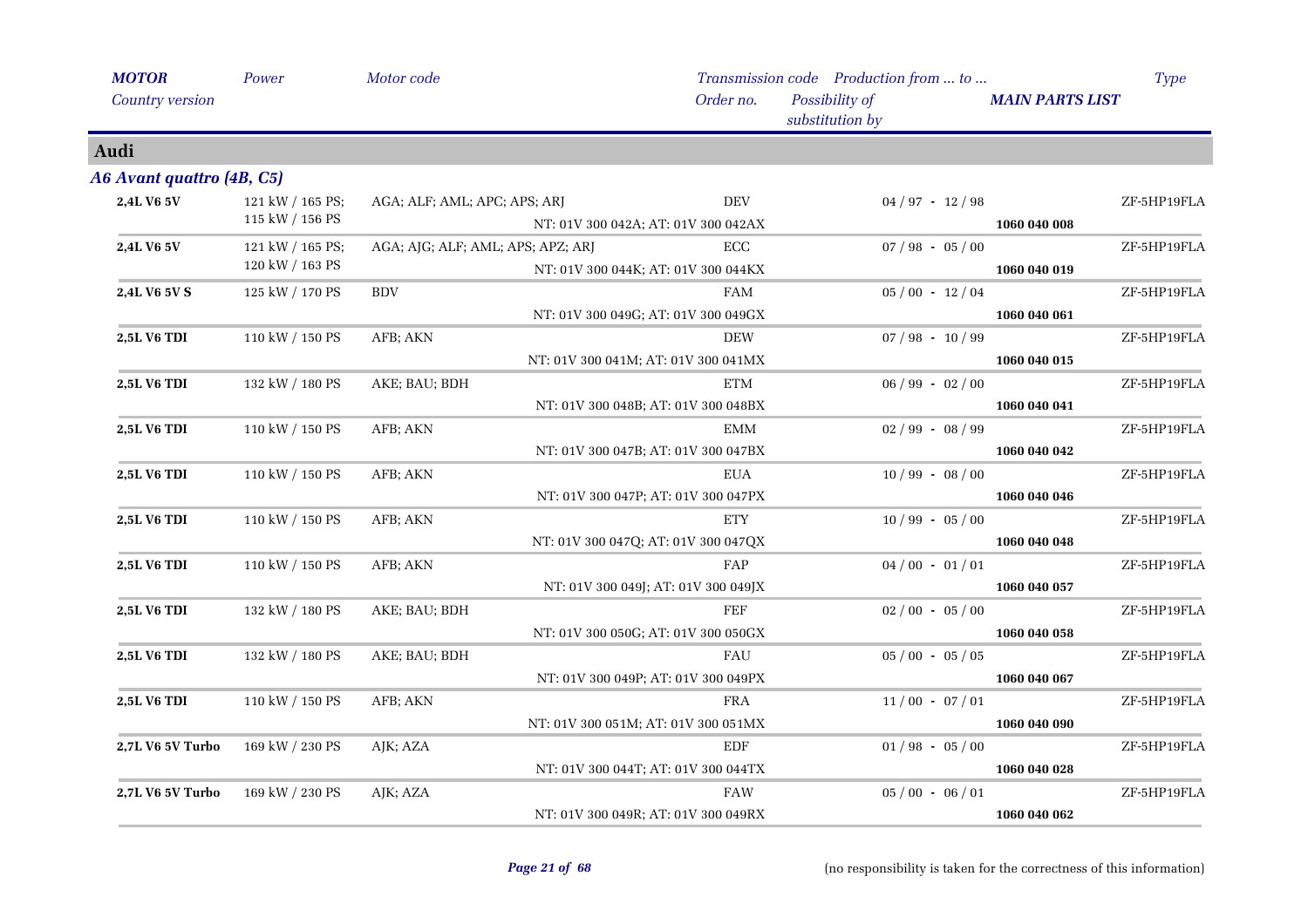| <b>MOTOR</b>                     | Power            | Motor code                   |                                     | Transmission code Production from  to |                        | Type        |
|----------------------------------|------------------|------------------------------|-------------------------------------|---------------------------------------|------------------------|-------------|
| Country version                  |                  |                              | Order no.                           | Possibility of<br>substitution by     | <b>MAIN PARTS LIST</b> |             |
| Audi                             |                  |                              |                                     |                                       |                        |             |
| A6 Avant quattro (4B, C5)        |                  |                              |                                     |                                       |                        |             |
| 2,7L V6 5V Turbo 184 kW / 250 PS |                  | ARE; BES                     | FAQ                                 | $04/00 - 10/03$                       |                        | ZF-5HP19FLA |
|                                  |                  |                              | NT: 01V 300 049K; AT: 01V 300 049KX |                                       | 1060 040 063           |             |
| 2,7L V6 5V Turbo                 | 184 kW / 250 PS  | ARE; BES                     | <b>FAX</b>                          | $10/00 - 10/04$                       |                        | ZF-5HP19FLA |
|                                  |                  |                              | NT: 01V 300 049S; AT: 01V 300 049SX |                                       | 1060 040 068           |             |
| 2,8L V6 5V                       | 142 kW / 193 PS; | ACK; ALG; AMX; APC; APR; AQD | <b>DEX</b>                          | $02 / 97 - 12 / 98$                   |                        | ZF-5HP19FLA |
|                                  | 115 kW / 156 PS  |                              | NT: 01V 300 042B; AT: 01V 300 042BX |                                       | 1060 040 009           |             |
| 2,8L V6 5V                       | 142 kW / 193 PS  | ACK; ALG; AMX; APR; AQD      | <b>DPT</b>                          | $06 / 97 - 02 / 99$                   |                        | ZF-5HP19FLA |
|                                  |                  |                              | NT: 01V 300 042Q; AT: 01V 300 042QX |                                       | 1060 040 013           |             |
| 2,8L V6 5V                       | 142 kW / 193 PS  | ACK; ALG; AMX; APR; AQD      | <b>ECD</b>                          | $07 / 98 - 05 / 00$                   |                        | ZF-5HP19FLA |
|                                  |                  |                              | NT: 01V 300 044M; AT: 01V 300 044MX |                                       | 1060 040 021           |             |
| 2,8L V6 5V                       | 142 kW / 193 PS  | ACK; ALG; AMX; APR; AQD      | <b>EKX</b>                          | $02 / 99 - 09 / 99$                   |                        | ZF-5HP19FLA |
|                                  |                  |                              | NT: 01V 300 046K; AT: 01V 300 046KX |                                       | 1060 040 036           |             |
| 2,8L V6 5V                       | 142 kW / 193 PS  | ACK; ALG; AMX; APR; AQD      | FAS                                 | $04/00 - 05/05$                       |                        | ZF-5HP19FLA |
|                                  |                  |                              | NT: 01V 300 049M; AT: 01V 300 049MX |                                       | 1060 040 065           |             |
| 2,8L V6 5V                       | 142 kW / 193 PS  | ACK; ALG; AMX; APR; AQD      | <b>FAV</b>                          | $05/00 - 06/01$                       |                        | ZF-5HP19FLA |
|                                  |                  |                              | NT: 01V 300 049Q; AT: 01V 300 049QX |                                       | 1060 040 069           |             |
| 3,0L V6 5V                       | 162 kW / 220 PS  | <b>ASN</b>                   | FEJ                                 | $10/00 - 07/04$                       |                        | ZF-5HP19FLA |
|                                  |                  |                              | NT: 01V 300 050K; AT: 01V 300 050KX |                                       | 1060 040 075           |             |
| 3,0L V6 5V                       | 162 kW / 220 PS  | <b>ASN</b>                   | <b>FLV</b>                          | $09/00 - 12/04$                       |                        | ZF-5HP19FLA |
|                                  |                  |                              | NT: 01V 300 051E; AT: 01V 300 051EX |                                       | 1060 040 086           |             |
| 4,2L V8 5V                       | 220 kW / 299 PS  | ARS; ASG; AWN                | ECF                                 | $03 / 98 - 05 / 00$                   |                        | ZF-5HP24A   |
|                                  |                  |                              | NT: 01L 300 041M; AT: 01L 300 041MX |                                       | 1058 020 015           |             |
| 4,2L V8 5V                       | 220 kW / 299 PS  | ARS; ASG; AWN                | FBC                                 | $05/00 - 07/01$                       |                        | ZF-5HP24A   |
|                                  |                  |                              | NT: 01L 300 042K; AT: 01L 300 042KX |                                       | 1058 020 018           |             |
| 4,2L V8 5V                       | 220 kW / 299 PS  | ARS; ASG; AWN                | ${\rm FULL}$                        | $02/01 - 09/04$                       |                        | ZF-5HP24A   |
|                                  |                  |                              | NT: 01L 300 043A; AT: 01L 300 043AX |                                       | 1058 020 031           |             |

*A6 Avant RS6 (4B, C5)*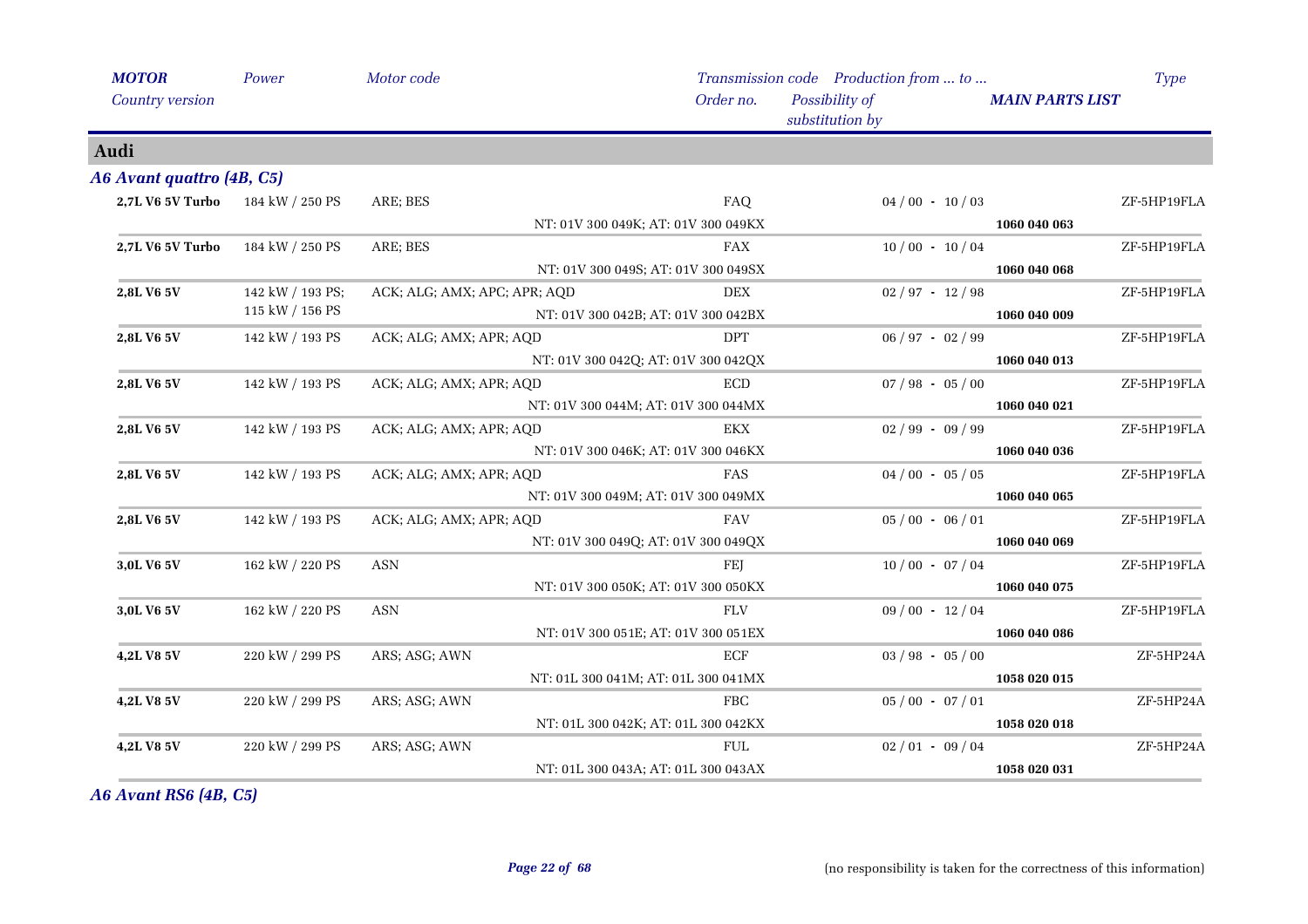| <b>MOTOR</b>                 | Power                               | Motor code                        |                                     |              | Transmission code Production from  to |                        | <b>Type</b> |             |
|------------------------------|-------------------------------------|-----------------------------------|-------------------------------------|--------------|---------------------------------------|------------------------|-------------|-------------|
| Country version              |                                     |                                   |                                     | Order no.    | Possibility of<br>substitution by     | <b>MAIN PARTS LIST</b> |             |             |
| Audi                         |                                     |                                   |                                     |              |                                       |                        |             |             |
| <b>A6 Avant RS6 (4B, C5)</b> |                                     |                                   |                                     |              |                                       |                        |             |             |
| 4,2LV8                       | 331 kW / 450 PS                     | <b>BCY</b>                        |                                     | GAG          | $02/02 - 09/04$                       |                        | ZF-5HP24A   |             |
|                              |                                     |                                   | NT: 01L 300 043E; AT: 01L 300 043EX |              |                                       | 1058 020 035           |             |             |
| A6 Avant RS6 plus (4B, C5)   |                                     |                                   |                                     |              |                                       |                        |             |             |
| 4,2LV8                       | 353 kW / 480 PS                     | <b>BCY</b>                        |                                     | GAG          | $02/02 - 09/04$                       |                        | ZF-5HP24A   |             |
|                              |                                     |                                   | NT: 01L 300 043E; AT: 01L 300 043EX |              |                                       | 1058 020 035           |             |             |
| A6 Avant S6 quattro (4B, C5) |                                     |                                   |                                     |              |                                       |                        |             |             |
| 4,2L V8 5V S                 | 250 kW / 340 PS                     | ANK; AQJ                          |                                     | <b>EFN</b>   | $03 / 99 - 05 / 00$                   |                        | ZF-5HP24A   |             |
|                              |                                     |                                   | NT: 01L 300 042; AT: 01L 300 042X   |              |                                       | 1058 020 016           |             |             |
| 4,2L V8 5V S                 | 250 kW / 340 PS                     | ANK; AQJ                          |                                     | FBD          | $05/00 - 10/04$                       |                        | ZF-5HP24A   |             |
|                              |                                     |                                   | NT: 01L 300 042L; AT: 01L 300 042LX |              |                                       | 1058 020 029           |             |             |
| A6 quattro (4B, C5)          |                                     |                                   |                                     |              |                                       |                        |             |             |
| 1,8L R4 Turbo                | 125 kW / 170 PS                     |                                   |                                     |              |                                       |                        | ZF-5HP19FLA |             |
|                              |                                     |                                   |                                     |              |                                       | 1060 040 037           |             |             |
| 2,4L V6 5V                   | 121 kW / 165 PS;                    |                                   | AGA; ALF; AML; APC; APS; ARJ        |              | <b>DEV</b>                            | $04 / 97 - 12 / 98$    |             | ZF-5HP19FLA |
|                              | 115 kW / 156 PS                     |                                   | NT: 01V 300 042A; AT: 01V 300 042AX |              |                                       | 1060 040 008           |             |             |
| 2,4L V6 5V                   | 121 kW / 165 PS;<br>120 kW / 163 PS | AGA; AJG; ALF; AML; APS; APZ; ARJ |                                     | $_{\rm ECC}$ | $07 / 98 - 05 / 00$                   |                        | ZF-5HP19FLA |             |
|                              |                                     |                                   | NT: 01V 300 044K; AT: 01V 300 044KX |              |                                       | 1060 040 019           |             |             |
| 2,4L V6 5V S                 | 125 kW / 170 PS                     | <b>BDV</b>                        |                                     | <b>FAM</b>   | $05/00 - 12/04$                       |                        | ZF-5HP19FLA |             |
|                              |                                     |                                   | NT: 01V 300 049G; AT: 01V 300 049GX |              |                                       | 1060 040 061           |             |             |
| 2,5L V6 TDI                  | 110 kW / 150 PS                     | AFB; AKN                          |                                     | <b>DEW</b>   | $07 / 98 - 10 / 99$                   |                        | ZF-5HP19FLA |             |
|                              |                                     |                                   | NT: 01V 300 041M; AT: 01V 300 041MX |              |                                       | 1060 040 015           | ZF-5HP19FLA |             |
| 2,5L V6 TDI                  | 110 kW / 150 PS                     |                                   | NT: 01V 300 045G; AT: 01V 300 045GX | EFE          | $10/98 - 02/99$                       | 1060 040 033           |             |             |
| 2,5L V6 TDI                  | 132 kW / 180 PS                     | AKE; BAU; BDH                     |                                     | ETM          | $06 / 99 - 02 / 00$                   |                        | ZF-5HP19FLA |             |
|                              |                                     |                                   | NT: 01V 300 048B; AT: 01V 300 048BX |              |                                       | 1060 040 041           |             |             |
| 2,5L V6 TDI                  | 110 kW / 150 PS                     | AFB; AKN                          |                                     | EMM          | $02/99 - 08/99$                       |                        | ZF-5HP19FLA |             |
|                              |                                     |                                   | NT: 01V 300 047B; AT: 01V 300 047BX |              |                                       | 1060 040 042           |             |             |
|                              |                                     |                                   |                                     |              |                                       |                        |             |             |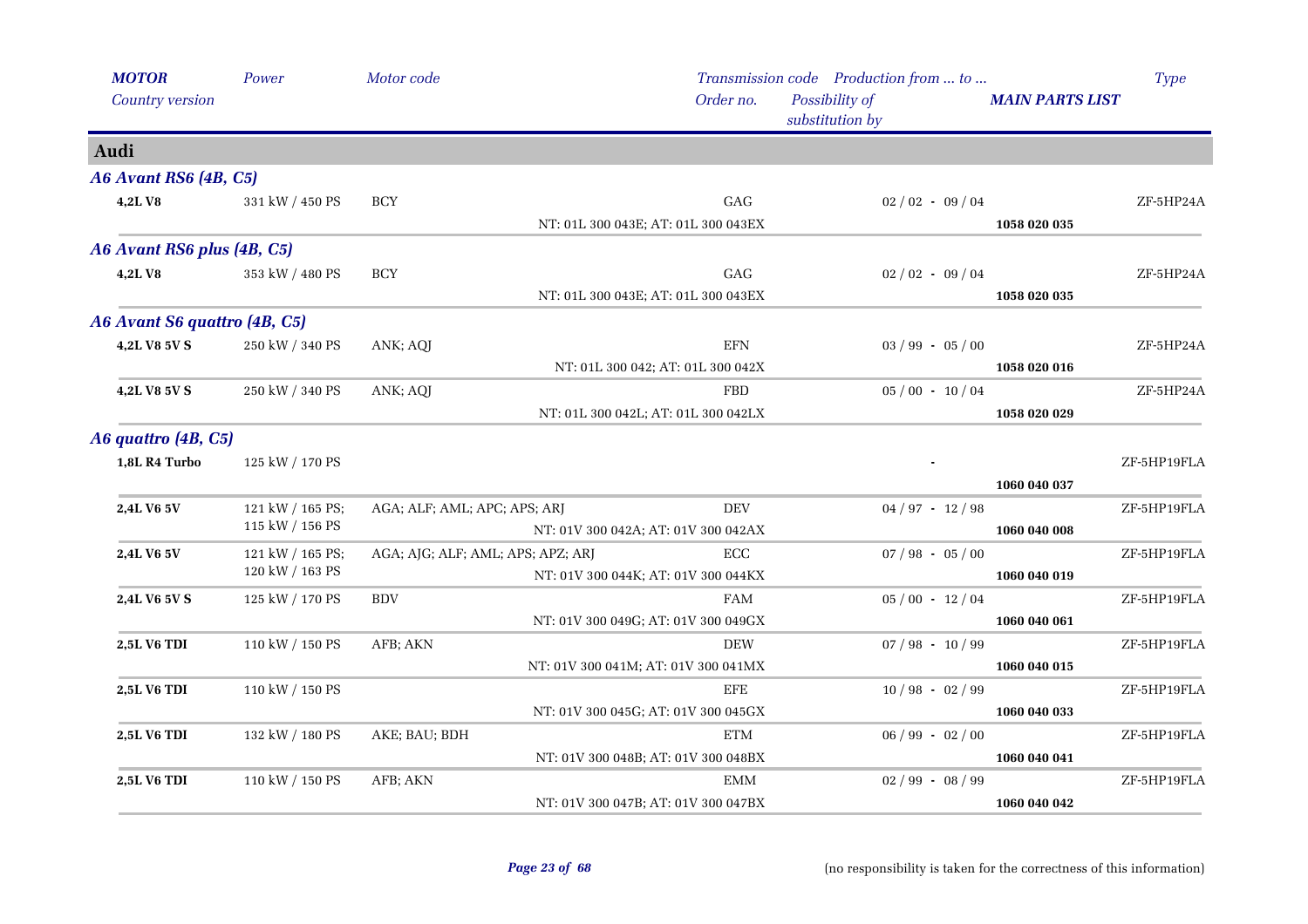| <b>MOTOR</b>        | Power           | Motor code    |                                     | Transmission code Production from  to | <b>Type</b>            |
|---------------------|-----------------|---------------|-------------------------------------|---------------------------------------|------------------------|
| Country version     |                 |               | Order no.                           | Possibility of<br>substitution by     | <b>MAIN PARTS LIST</b> |
| Audi                |                 |               |                                     |                                       |                        |
| A6 quattro (4B, C5) |                 |               |                                     |                                       |                        |
| 2,5L V6 TDI         | 110 kW / 150 PS | AFB; AKN      | <b>EUA</b>                          | $10/99 - 08/00$                       | ZF-5HP19FLA            |
|                     |                 |               | NT: 01V 300 047P; AT: 01V 300 047PX |                                       | 1060 040 046           |
| 2,5L V6 TDI         | 110 kW / 150 PS | AFB; AKN      | <b>ETY</b>                          | $10/99 - 05/00$                       | ZF-5HP19FLA            |
|                     |                 |               | NT: 01V 300 047Q; AT: 01V 300 047QX |                                       | 1060 040 048           |
| 2,5L V6 TDI         | 110 kW / 150 PS |               | <b>FAT</b>                          |                                       | ZF-5HP19FLA            |
|                     |                 |               |                                     |                                       | 1060 040 056           |
| 2,5L V6 TDI         | 110 kW / 150 PS | AFB; AKN      | FAP                                 | $04/00 - 01/01$                       | ZF-5HP19FLA            |
|                     |                 |               | NT: 01V 300 049J; AT: 01V 300 049JX |                                       | 1060 040 057           |
| 2,5L V6 TDI         | 132 kW / 180 PS | AKE; BAU; BDH | FEF                                 | $02/00 - 05/00$                       | ZF-5HP19FLA            |
|                     |                 |               | NT: 01V 300 050G; AT: 01V 300 050GX |                                       | 1060 040 058           |
| 2,5L V6 TDI         | 132 kW / 180 PS | AKE; BAU; BDH | FAU                                 | $05/00 - 05/05$                       | ZF-5HP19FLA            |
|                     |                 |               | NT: 01V 300 049P; AT: 01V 300 049PX |                                       | 1060 040 067           |
| 2,5L V6 TDI         | 110 kW / 150 PS | AFB; AKN      | <b>FRA</b>                          | $11/00 - 07/01$                       | ZF-5HP19FLA            |
|                     |                 |               | NT: 01V 300 051M; AT: 01V 300 051MX |                                       | 1060 040 090           |
| 2,7L V6 5V Turbo    | 169 kW / 230 PS | AJK           | EDF                                 | $01/98 - 05/00$                       | ZF-5HP19FLA            |
|                     |                 |               | NT: 01V 300 044T; AT: 01V 300 044TX |                                       | 1060 040 028           |
| 2,7L V6 5V Turbo    | 184 kW / 250 PS | ARE; BES      | <b>EMP</b>                          | $05 / 99 - 05 / 00$                   | ZF-5HP19FLA            |
|                     |                 |               | NT: 01V 300 046T; AT: 01V 300 046TX |                                       | 1060 040 044           |
| 2,7L V6 5V Turbo    | 169 kW / 230 PS | AJK           | <b>FAW</b>                          | $05/00 - 06/01$                       | ZF-5HP19FLA            |
|                     |                 |               | NT: 01V 300 049R; AT: 01V 300 049RX |                                       | 1060 040 062           |
| 2,7L V6 5V Turbo    | 184 kW / 250 PS | ARE; BES      | FAQ                                 | $04/00 - 10/03$                       | ZF-5HP19FLA            |
|                     |                 |               | NT: 01V 300 049K; AT: 01V 300 049KX |                                       | 1060 040 063           |
| 2,7L V6 5V Turbo    | 184 kW / 250 PS | ARE; BES      | <b>FAX</b>                          | $10/00 - 10/04$                       | ZF-5HP19FLA            |
|                     |                 |               | NT: 01V 300 049S; AT: 01V 300 049SX |                                       | 1060 040 068           |
| 2,7L V6 5V Turbo    | 184 kW / 250 PS |               | FQU                                 |                                       | ZF-5HP19FLA            |
|                     |                 |               | NT: 01V 300 052K; AT: 01V 300 052KX |                                       | 1060 040 097           |
| 2,7L V6 5V Turbo    | 184 kW / 250 PS |               | FXF                                 |                                       | ZF-5HP19FLA            |
|                     |                 |               | NT: 01V 300 052M; AT: 01V 300 052MX | 1060 040 068                          | 1060 040 099           |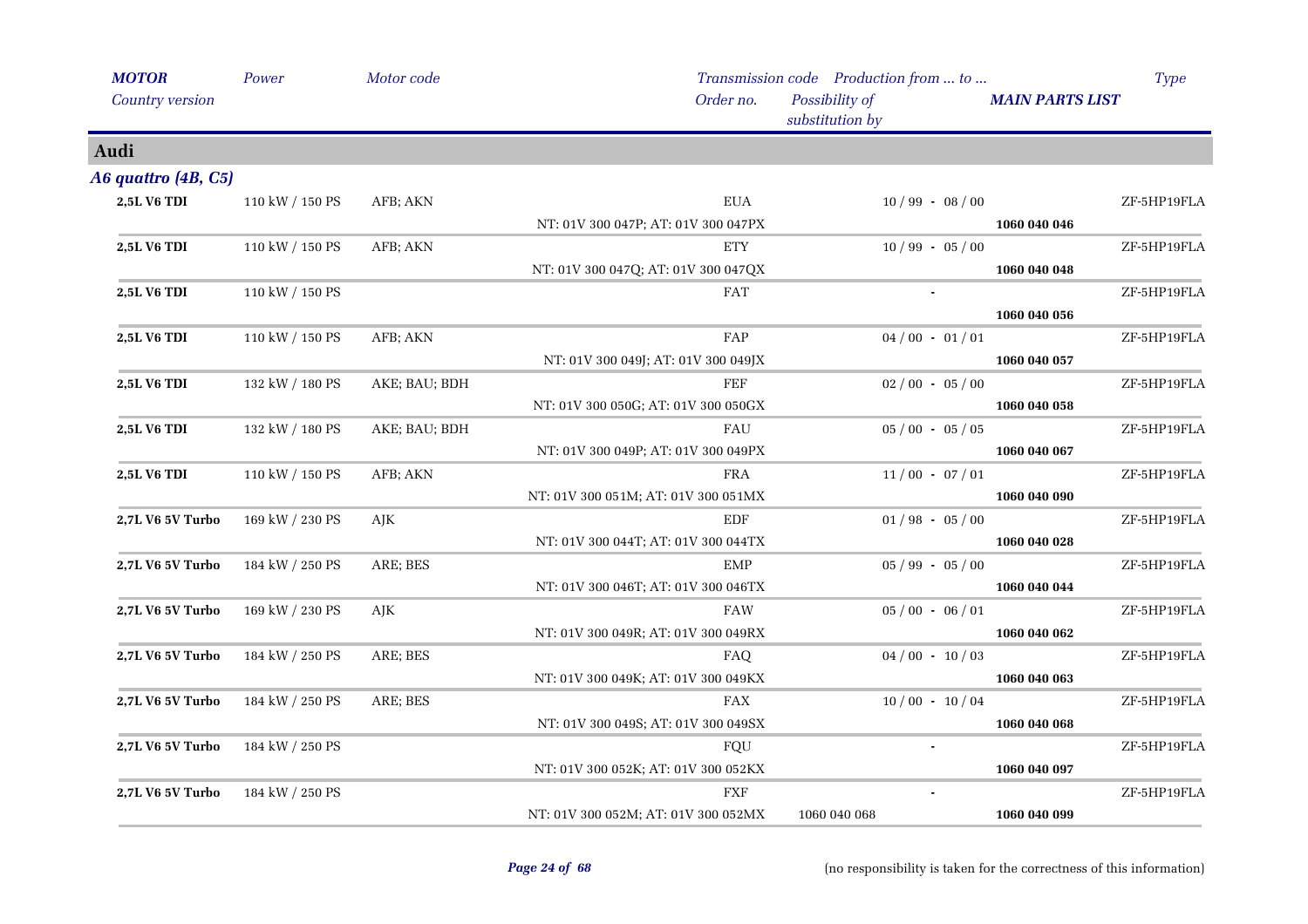| <b>MOTOR</b>        | Power                               | Motor code                   |                                     | Transmission code Production from  to |                        | <b>Type</b>                  |
|---------------------|-------------------------------------|------------------------------|-------------------------------------|---------------------------------------|------------------------|------------------------------|
| Country version     |                                     |                              | Order no.                           | Possibility of<br>substitution by     | <b>MAIN PARTS LIST</b> |                              |
| Audi                |                                     |                              |                                     |                                       |                        |                              |
| A6 quattro (4B, C5) |                                     |                              |                                     |                                       |                        |                              |
| 2,7L V6 5V Turbo    | 184 kW / 250 PS                     | ARE; BES                     | <b>HCT</b>                          | $10/03 - 05/04$                       |                        | ZF-5HP19FLA                  |
|                     |                                     |                              | NT: 01V 300 053F; AT: 01V 300 053FX |                                       | 1060 040 107           |                              |
| 2,8L V6 5V          | 142 kW / 193 PS;                    | ACK; ALG; AMX; APC; APR; AQD | <b>DEX</b>                          | $02 / 97 - 12 / 98$                   |                        | ZF-5HP19FLA                  |
|                     | 115 kW / 156 PS                     |                              | NT: 01V 300 042B; AT: 01V 300 042BX |                                       | 1060 040 009           |                              |
| 2,8L V6 5V          | 142 kW / 193 PS                     | ACK; ALG; AMX; APR; AQD      | <b>DPT</b>                          | $06 / 97 - 02 / 99$                   |                        | ZF-5HP19FLA                  |
|                     | NT: 01V 300 042Q; AT: 01V 300 042QX |                              |                                     |                                       | 1060 040 013           |                              |
| 2,8L V6 5V          | 142 kW / 193 PS                     | ACK; ALG; AMX; APR; AQD      | ECD                                 | $07 / 98 - 05 / 00$                   |                        | ZF-5HP19FLA                  |
|                     |                                     |                              | NT: 01V 300 044M; AT: 01V 300 044MX |                                       | 1060 040 021           |                              |
| 2,8L V6 5V          | 132 kW / 180 PS                     |                              |                                     |                                       |                        | ZF-5HP19FLA                  |
|                     |                                     |                              |                                     |                                       | 1060 040 032           |                              |
| <b>2,8L V6 5V</b>   | 142 kW / 193 PS                     | ACK; ALG; AMX; APR; AQD      | <b>EKD</b>                          | $05 / 99 - 08 / 00$                   |                        | ZF-5HP19FLA                  |
|                     |                                     |                              | NT: 01V 300 046H; AT: 01V 300 046HX |                                       | 1060 040 035           |                              |
| 2,8L V6 5V          | 142 kW / 193 PS                     | ACK; ALG; AMX; APR; AQD      | EKX                                 | $02 / 99 - 09 / 99$                   |                        | ZF-5HP19FLA                  |
|                     |                                     |                              | NT: 01V 300 046K; AT: 01V 300 046KX |                                       | 1060 040 036           |                              |
| 2,8L V6 5V          | 142 kW / 193 PS                     | ACK; ALG; AMX; APR; AQD      | FAS                                 | $04/00 - 05/05$                       |                        | ZF-5HP19FLA                  |
|                     |                                     |                              | NT: 01V 300 049M; AT: 01V 300 049MX |                                       | 1060 040 065           |                              |
| 2,8L V6 5V          | 142 kW / 193 PS                     | ACK; ALG; AMX; APR; AQD      | <b>FAV</b>                          | $05/00 - 06/01$                       |                        | ZF-5HP19FLA                  |
|                     |                                     |                              | NT: 01V 300 049Q; AT: 01V 300 049QX |                                       | 1060 040 069           |                              |
| 2,8L V6 5V          | 132 kW / 180 PS                     |                              | <b>FHF</b>                          |                                       |                        | ZF-5HP19FLA                  |
|                     |                                     |                              |                                     |                                       | 1060 040 081           |                              |
| 3,0L V6 5V          | 162 kW / 220 PS                     |                              | <b>FEH</b>                          |                                       |                        | $\operatorname{ZF-5HP19FLA}$ |
|                     |                                     |                              | NT: 01V 300 050J; AT: 01V 300 050JX |                                       | 1060 040 074           |                              |
| 3,0L V6 5V          | 162 kW / 220 PS                     | <b>ASN</b>                   | FEJ                                 | $10/00 - 07/04$                       |                        | ZF-5HP19FLA                  |
|                     |                                     |                              | NT: 01V 300 050K; AT: 01V 300 050KX |                                       | 1060 040 075           |                              |
| 3,0L V6 5V          | 162 kW / 220 PS                     | <b>ASN</b>                   | <b>FLV</b>                          | $09/00 - 12/04$                       |                        | ZF-5HP19FLA                  |
|                     |                                     |                              | NT: 01V 300 051E; AT: 01V 300 051EX |                                       | 1060 040 086           |                              |
| 3,0L V6 5V          | 162 kW / 220 PS                     |                              | <b>FNR</b>                          |                                       |                        | ZF-5HP19FLA                  |
|                     |                                     |                              |                                     |                                       | 1060 040 088           |                              |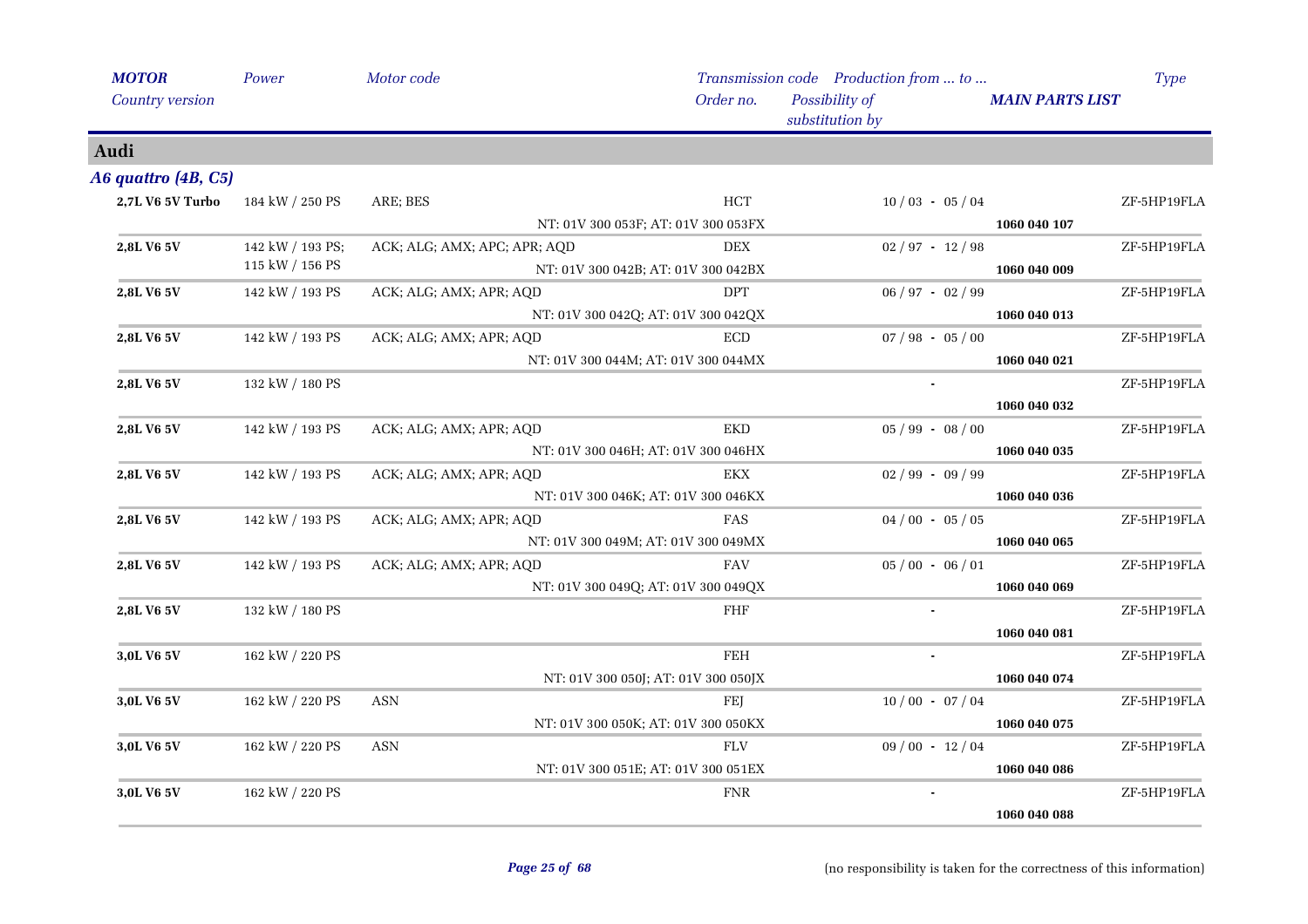| <b>MOTOR</b>           | Power                 | Motor code    |                                       | Transmission code Production from  to |                        | <b>Type</b> |
|------------------------|-----------------------|---------------|---------------------------------------|---------------------------------------|------------------------|-------------|
| Country version        |                       |               | Order no.                             | Possibility of<br>substitution by     | <b>MAIN PARTS LIST</b> |             |
| Audi                   |                       |               |                                       |                                       |                        |             |
| A6 quattro (4B, C5)    |                       |               |                                       |                                       |                        |             |
| 3,7L V8 5V S           | 191 kW / 260 PS       |               |                                       |                                       | 1060 040 023           | ZF-5HP19FLA |
| 4,2L V8 5V             | 220 kW / 299 PS       | ARS; ASG; AWN | ${\rm FBC}$                           | $05/00 - 07/01$                       |                        | ZF-5HP24A   |
|                        |                       |               | NT: 01L 300 042K; AT: 01L 300 042KX   |                                       | 1058 020 018           |             |
| 4,2L V8 5V             | 220 kW / 299 PS       | ARS; ASG; AWN | <b>FUL</b>                            | $02/01 - 09/04$                       |                        | ZF-5HP24A   |
|                        |                       |               | NT: 01L 300 043A; AT: 01L 300 043AX   |                                       | 1058 020 031           |             |
| A6 S6 quattro (4B, C5) |                       |               |                                       |                                       |                        |             |
| 4,2L V8 5V             | 246 kW / 335 PS       |               | <b>FBD</b>                            |                                       |                        | ZF-5HP24A   |
|                        |                       |               | NT: 01L 300 042L; AT: 01L 300 042LX   |                                       | 1058 020 019           |             |
| 4,2L V8 5V S           | 250 kW / 340 PS       | ANK; AQJ      | EFN                                   | $03 / 99 - 05 / 00$                   |                        | ZF-5HP24A   |
|                        |                       |               | NT: 01L 300 042; AT: 01L 300 042X     |                                       | 1058 020 016           |             |
| 4,2L V8 5V S           | 250 kW / 340 PS       | ANK; AQJ      | <b>FBD</b>                            | $05/00 - 10/04$                       |                        | ZF-5HP24A   |
|                        |                       |               | NT: 01L 300 042L; AT: 01L 300 042LX   |                                       | 1058 020 029           |             |
| A8 (4D2)               |                       |               |                                       |                                       |                        |             |
| 2,5L V6 TDI            | 110 kW / 150 PS       | AFB; AKN      | CJX                                   | $08 / 97 - 09 / 99$                   |                        | ZF-5HP19FL  |
|                        |                       |               | NT: 01V 300 041D; AT: 01V 300 041DX   |                                       | 1060 030 029           |             |
| 2,5L V6 TDI            | 132 kW / 180 PS       | AKE           | ETL                                   | $03 / 99 - 02 / 00$                   |                        | ZF-5HP19FL  |
|                        |                       |               | NT: 01V 300 048A; AT: 01V 300 048AX   |                                       | 1060 030 063           |             |
| 2,5L V6 TDI            | 132 kW / 180 PS       | AKE           | FEE                                   | $02/00 - 05/00$                       |                        | ZF-5HP19FL  |
|                        |                       |               | NT: 01V 300 0050F; AT: 01V 300 0050FX |                                       | 1060 030 080           |             |
| 2,5L V6 TDI            | $132$ kW $\!/$ 180 PS | AKE           | <b>FAH</b>                            | $05 / 00 - 07 / 02$                   |                        | ZF-5HP19FL  |
|                        |                       |               | NT: 01V 300 049C; AT: 01V 300 049CX   |                                       | 1060 030 090           |             |
| 2,8L V6 5V             | 142 kW / 193 PS       | <b>ACK</b>    | <b>CJY</b>                            | $12/95 - 04/97$                       |                        | ZF-5HP19FL  |
|                        |                       |               | NT: 01V 300 041E; AT: 01V 300 041EX   |                                       | 1060 030 011           |             |
| 2,8L V6 5V             | 142 kW / 193 PS       | ACK; ALG      | <b>DRD</b>                            | $02 / 97 - 09 / 99$                   |                        | ZF-5HP19FL  |
|                        |                       |               | NT: 01V 300 042T; AT: 01V 300 042TX   |                                       | 1060 030 021           |             |
| 2,8L V6 5V             | 142 kW / 193 PS       | APR; AQD      | <b>EBX</b>                            | $09 / 98 - 05 / 00$                   |                        | ZF-5HP19FL  |
|                        |                       |               | NT: 01V 300 043N; AT: 01V 300 043NX   |                                       | 1060 030 043           |             |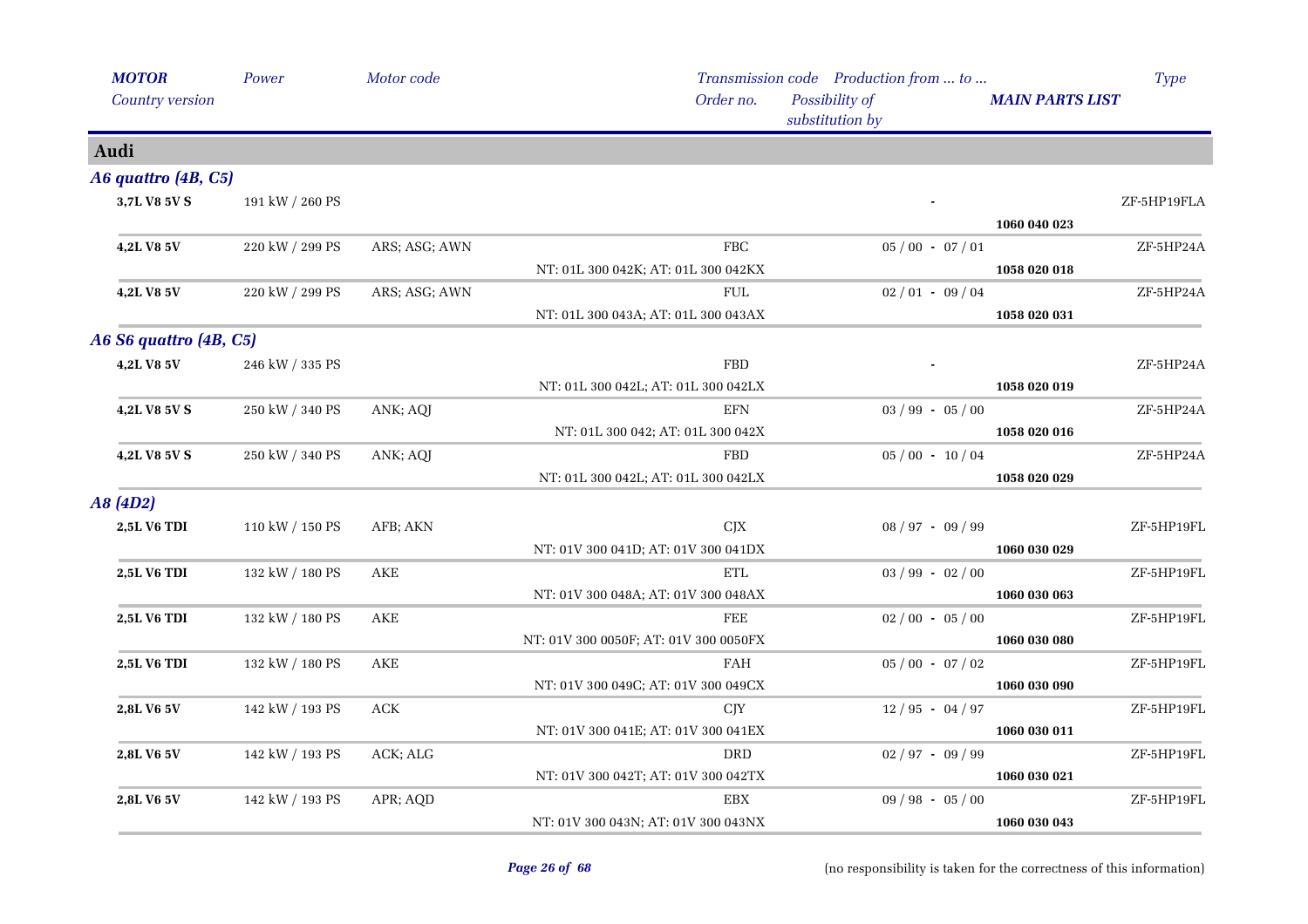| <b>MOTOR</b>       | Power                 | Motor code              |                                     | Transmission code Production from  to |                        | <b>Type</b> |
|--------------------|-----------------------|-------------------------|-------------------------------------|---------------------------------------|------------------------|-------------|
| Country version    |                       |                         | Order no.                           | Possibility of<br>substitution by     | <b>MAIN PARTS LIST</b> |             |
| Audi               |                       |                         |                                     |                                       |                        |             |
| A8 (4D2)           |                       |                         |                                     |                                       |                        |             |
| 2,8L V6 5V         | 142 kW / 193 PS       | AMX; AQD                | FAJ                                 | $05/00 - 06/02$                       |                        | ZF-5HP19FL  |
|                    |                       |                         | NT: 01V 300 049D; AT: 01V 300 049DX |                                       | 1060 030 091           |             |
| 3,7L V8            | 169 kW / 230 PS       | AEW; AKJ                | CJZ                                 | $05 / 95 - 03 / 99$                   |                        | ZF-5HP19FL  |
|                    |                       |                         | NT: 01V 300 041F; AT: 01V 300 041FX |                                       | 1060 030 006           |             |
| 3,7L V8 5V S       | 191 kW / 260 PS       | AKC; AQG                |                                     | $06 / 99 - 06 / 99$                   |                        | ZF-5HP19FL  |
|                    |                       |                         | NT: 01V 300 042J; AT: 01V 300 042JX |                                       | 1060 030 040           |             |
| 3,7L V8 5V S       | 191 kW / 260 PS       | AQG                     | ECJ                                 | $09 / 98 - 05 / 00$                   |                        | ZF-5HP19FL  |
|                    |                       |                         | NT: 01V 300 043J; AT: 01V 300 043JX |                                       | 1060 030 041           |             |
| 3,7L V8 5V S       | 191 kW / 260 PS       | AKC                     | <b>FAK</b>                          | $05/00 - 07/02$                       |                        | ZF-5HP19FL  |
|                    |                       |                         | NT: 01V 300 049E; AT: 01V 300 049EX |                                       | 1060 030 092           |             |
| A8 (4D8)           |                       |                         |                                     |                                       |                        |             |
| 2,8L V6 5V         | 142 kW / 193 PS       | AMX; AQD                | FAJ                                 | $05/00 - 06/02$                       |                        | ZF-5HP19FL  |
|                    |                       |                         | NT: 01V 300 049D; AT: 01V 300 049DX |                                       | 1060 030 091           |             |
| A8(4E, D3)         |                       |                         |                                     |                                       |                        |             |
| 2,5L V6 TDI        | 110 kW / 150 PS       |                         | <b>EEL</b>                          |                                       |                        | ZF-5HP19FL  |
|                    |                       |                         |                                     |                                       | 1060 030 056           |             |
| <b>2,5L V6 TDI</b> | $110$ kW $\!/$ 150 PS | AFB; AKN                | <b>ETW</b>                          | $09 / 99 - 05 / 00$                   |                        | ZF-5HP19FL  |
|                    |                       |                         | NT: 01V 300 047R; AT: 01V 300 047RX |                                       | 1060 030 067           |             |
| 2,5L V6 TDI        | 110 kW / 150 PS       |                         | <b>FXT</b>                          |                                       |                        | ZF-5HP19FL  |
|                    |                       |                         | NT: 01V 300 051C; AT: 01V 300 051CX |                                       | 1060 030 102           |             |
| 2,8L V6 5V         | 142 kW / 193 PS       | ACK; ALG; AMX; APR; AQD | EFP                                 | $05 / 99 - 10 / 00$                   |                        | ZF-5HP19FL  |
|                    |                       |                         | NT: 01V 300 043Q; AT: 01V 300 043QX |                                       | 1060 030 049           |             |
| A8 quattro (4D2)   |                       |                         |                                     |                                       |                        |             |
|                    |                       |                         | <b>EYL</b>                          | $02/00 - 03/00$                       |                        | ZF-5HP24A   |
|                    |                       |                         | NT: 01L 300 042J; AT: 01L 300 042JX |                                       | 1058 020 024           |             |
|                    |                       |                         | ESC                                 |                                       |                        | ZF-5HP24A   |
|                    |                       |                         |                                     |                                       | 1058 020 026           |             |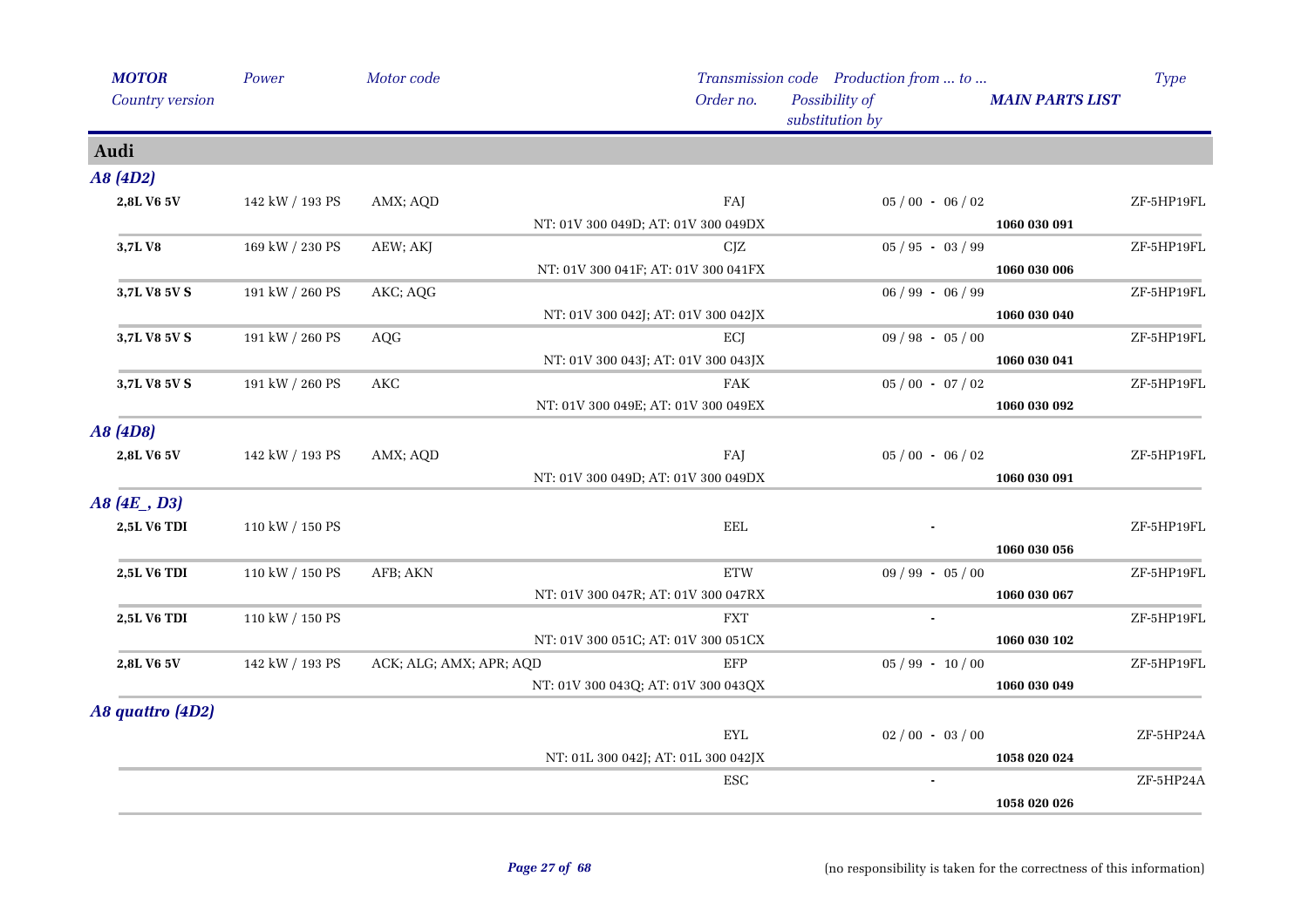| <b>MOTOR</b>       | Power           | Motor code    |                                     | Transmission code Production from  to | <b>Type</b>            |
|--------------------|-----------------|---------------|-------------------------------------|---------------------------------------|------------------------|
| Country version    |                 |               | Order no.                           | Possibility of<br>substitution by     | <b>MAIN PARTS LIST</b> |
| Audi               |                 |               |                                     |                                       |                        |
| A8 quattro (4D2)   |                 |               |                                     |                                       |                        |
| 2,5L V6 TDI        | 110 kW / 150 PS | AFB; AKN      | <b>DEY</b>                          | $07 / 97 - 11 / 99$                   | ZF-5HP19FLA            |
|                    |                 |               | NT: 01V 300 041R; AT: 01V 300 041RX |                                       | 1060 040 014           |
| <b>2,5L V6 TDI</b> | 132 kW / 180 PS | AKE           | <b>ETN</b>                          | $03 / 99 - 05 / 00$                   | ZF-5HP19FLA            |
|                    |                 |               | NT: 01V 300 048C; AT: 01V 300 048CX |                                       | 1060 040 043           |
| 2,5L V6 TDI        | 110 kW / 150 PS | AFB           | <b>ETX</b>                          | $10/99 - 07/00$                       | ZF-5HP19FLA            |
|                    |                 |               | NT: 01V 300 047N; AT: 01V 300 047NX |                                       | 1060 040 047           |
| 2,5L V6 TDI        | 132 kW / 180 PS | AKE           | FEG                                 | $02/00 - 05/00$                       | ZF-5HP19FLA            |
|                    |                 |               | NT: 01V 300 050H; AT: 01V 300 050HX |                                       | 1060 040 059           |
| 2,5L V6 TDI        | 132 kW / 180 PS | AKE           | FAZ                                 | $05/00 - 07/02$                       | ZF-5HP19FLA            |
|                    |                 |               | NT: 01V 300 050B; AT: 01V 300 050BX |                                       | 1060 040 070           |
| 2,8L V6 5V         | 142 kW / 193 PS | ACK; ALG      | <b>DRN</b>                          | $03 / 97 - 08 / 99$                   | ZF-5HP19FLA            |
|                    |                 |               | NT: 01V 300 043A; AT: 01V 300 043AX |                                       | 1060 040 012           |
| 2,8L V6 5V         | 142 kW / 193 PS | APR; AQD      | ECG                                 | $01/99 - 05/00$                       | ZF-5HP19FLA            |
|                    |                 |               | NT: 01V 300 043P; AT: 01V 300 043PX |                                       | 1060 040 026           |
| 2,8L V6 5V         | 142 kW / 193 PS | AMX; APR; AQD | ${\rm FBA}$                         | $05/00 - 07/02$                       | ZF-5HP19FLA            |
|                    |                 |               | NT: 01V 300 050C; AT: 01V 300 050CX |                                       | 1060 040 066           |
| <b>3,3L V8 TDI</b> | 165 kW / 224 PS | AKF           | ESX                                 | $03 / 99 - 05 / 00$                   | ZF-5HP24A              |
|                    |                 |               | NT: 01L 300 042H; AT: 01L 300 042HX |                                       | 1058 020 017           |
| 3,3L V8 TDI        | 165 kW / 224 PS | AKF           | <b>FBH</b>                          | $04/00 - 06/01$                       | ZF-5HP24A              |
|                    |                 |               | NT: 01L 300 042Q; AT: 01L 300 042QX |                                       | 1058 020 023           |
| 3,3L V8 TDI        | 165 kW / 224 PS | AKF           | <b>FUU</b>                          | $02/01 - 07/07$                       | ZF-5HP24A              |
|                    |                 |               | NT: 01L 300 043D; AT: 01L 300 043DX |                                       | 1058 020 034           |
| 3,7LV8             | 169 kW / 230 PS | AEW; AKJ      | <b>CJT</b>                          | $09/95 - 11/98$                       | ZF-5HP19FLA            |
|                    |                 |               | NT: 01V 300 041K; AT: 01V 300 041KX |                                       | 1060 040 003           |
| 3,7L V8 5V S       | 191 kW / 260 PS | AQG           | ECH                                 | $10/98 - 05/00$                       | ZF-5HP19FLA            |
|                    |                 |               | NT: 01V 300 043K; AT: 01V 300 043KX |                                       | 1060 040 024           |
| 3,7L V8 5V S       | 191 kW / 260 PS | <b>AKC</b>    | FBB                                 | $05/00 - 07/02$                       | ZF-5HP19FLA            |
|                    |                 |               | NT: 01V 300 050D; AT: 01V 300 050DX |                                       | 1060 040 071           |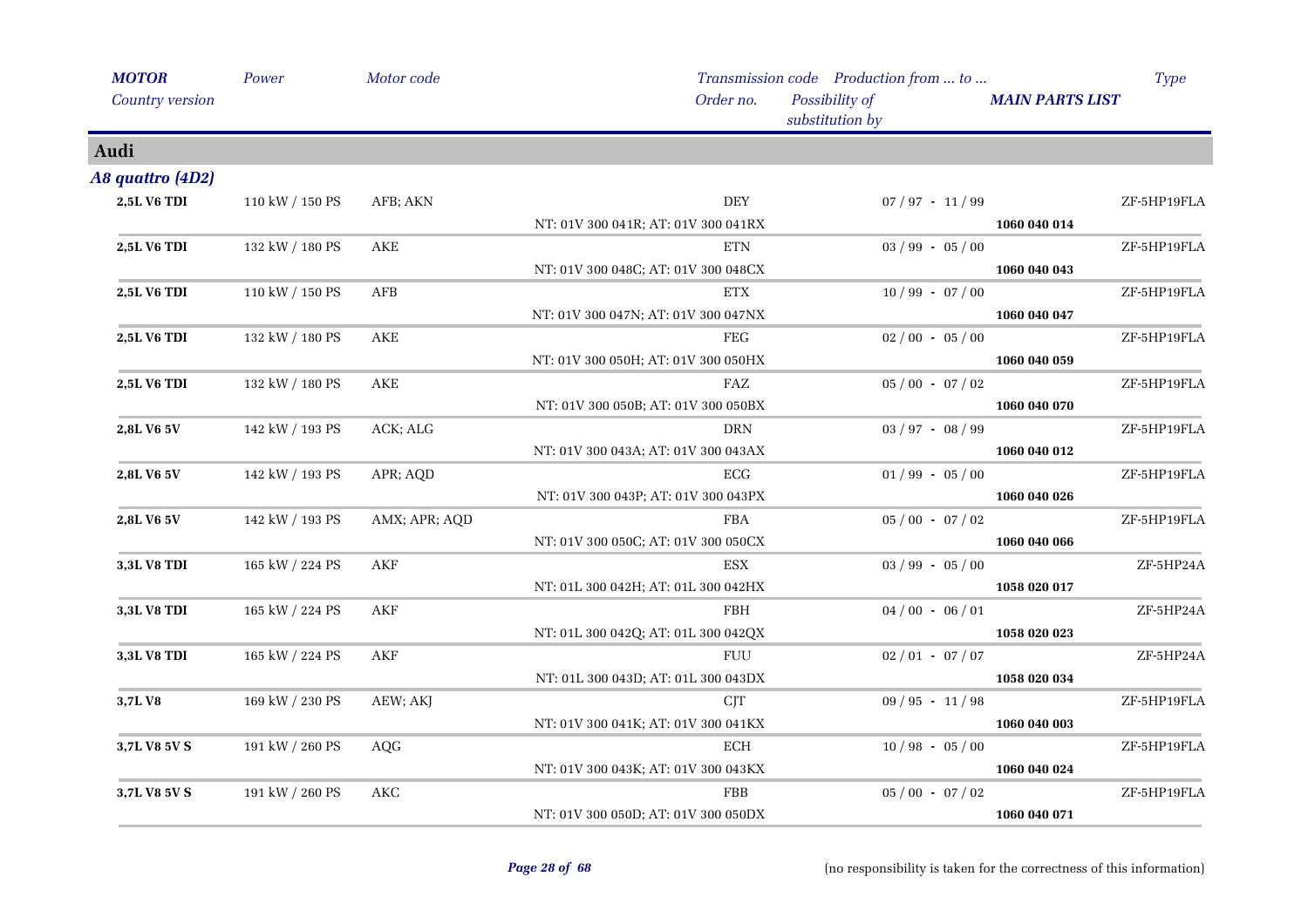| <b>MOTOR</b>      | Power            | Motor code           |                                     | Transmission code Production from  to |                        | <b>Type</b> |
|-------------------|------------------|----------------------|-------------------------------------|---------------------------------------|------------------------|-------------|
| Country version   |                  |                      | Order no.                           | Possibility of<br>substitution by     | <b>MAIN PARTS LIST</b> |             |
| Audi              |                  |                      |                                     |                                       |                        |             |
| A8 quattro (4D2)  |                  |                      |                                     |                                       |                        |             |
| 4,2LV8            | 220 kW / 299 PS  | ABZ                  | $\ensuremath{\mathrm{CUE}}$         | $06 / 96 - 11 / 96$                   |                        | ZF-5HP24A   |
|                   |                  |                      | NT: 01L 300 041; AT: 01L 300 041X   |                                       | 1058 020 003           |             |
| <b>4,2LV8</b>     | 180 kW / 245 PS  | $\mathbf{AEM}$       | <b>DPZ</b>                          | $05/96 - 11/96$                       |                        | ZF-5HP24A   |
|                   |                  |                      | NT: 01L 300 041B; AT: 01L 300 041BX |                                       | 1058 020 004           |             |
| <b>4,2LV8</b>     | 180 kW / 245 PS  |                      | DLN                                 |                                       |                        | ZF-5HP24A   |
|                   |                  |                      |                                     |                                       | 1058 020 005           |             |
| 4,2LV8            | 220 kW / 299 PS  | ABZ; AKG             | <b>DSL</b>                          | $11/96 - 02/97$                       |                        | ZF-5HP24A   |
|                   |                  |                      | NT: 01L 300 041C; AT: 01L 300 041CX |                                       | 1058 020 006           |             |
| <b>4,2LV8</b>     | 220 kW / 299 PS  | ABZ; AKG             | <b>DSM</b>                          | $11/96 - 02/97$                       |                        | ZF-5HP24A   |
|                   |                  |                      | NT: 01L 300 041D; AT: 01L 300 041DX |                                       | 1058 020 007           |             |
| 4,2LV8            | 180 kW / 245 PS; | ABZ; AGH             | <b>DTD</b>                          | $02 / 97 - 11 / 98$                   |                        | ZF-5HP24A   |
|                   | 220 kW / 299 PS  |                      | NT: 01L 300 041F; AT: 01L 300 041FX |                                       | 1058 020 008           |             |
| 4,2LV8            | 220 kW / 299 PS  | ABZ                  | <b>DTE</b>                          | $02 / 97 - 03 / 99$                   |                        | ZF-5HP24A   |
|                   |                  |                      | NT: 01L 300 041G; AT: 01L 300 041GX |                                       | 1058 020 009           |             |
| 4,2LV8            | 250 kW / 340 PS  | AHC; AKH             | $\mathop{\rm DYM}\nolimits$         | $07 / 97 - 06 / 98$                   |                        | ZF-5HP24A   |
|                   |                  |                      | NT: 01L 300 041L; AT: 01L 300 041LX |                                       | 1058 020 010           |             |
| 4,2L V8 5V        | 228 kW / 311 PS; | AQF; ARU             | ECZ                                 | $03 / 98 - 05 / 00$                   |                        | ZF-5HP24A   |
|                   | 175 kW / 238 PS  |                      | NT: 01L 300 041R; AT: 01L 300 041RX |                                       | 1058 020 012           |             |
| 4,2L V8 5V        | 228 kW / 311 PS  | AQF; AUW; AUX        | EDG                                 | $09 / 98 - 04 / 00$                   |                        | ZF-5HP24A   |
|                   |                  |                      | NT: 01L 300 042A; AT: 01L 300 042AX |                                       | 1058 020 014           |             |
| 4,2L V8 5V        | 228 kW / 311 PS  | <b>AUW</b>           | FBE                                 | $04/00 - 06/01$                       |                        | ZF-5HP24A   |
|                   |                  |                      | NT: 01L 300 042M; AT: 01L 300 042MX |                                       | 1058 020 020           |             |
| 4,2L V8 5V        | 228 kW / 311 PS  | AQF; AUW; AUX        | FBF                                 | $04/00 - 06/01$                       |                        | ZF-5HP24A   |
|                   |                  |                      | NT: 01L 300 042N; AT: 01L 300 042NX |                                       | 1058 020 021           |             |
| <b>4,2L V8 5V</b> | 228 kW / 311 PS; | $\operatorname{AUV}$ | <b>FBG</b>                          |                                       |                        | ZF-5HP24A   |
|                   | 265 kW / 360 PS  |                      | NT: 01L 300 042P; AT: 01L 300 042PX |                                       | 1058 020 022           |             |
| 4,2L V8 5V        | 228 kW / 311 PS; | <b>AUW</b>           | <b>FBG</b>                          | $05/00 - 07/02$                       |                        | ZF-5HP24A   |
|                   | 265 kW / 360 PS  |                      | NT: 01L 300 042P; AT: 01L 300 042PX |                                       | 1058 020 030           |             |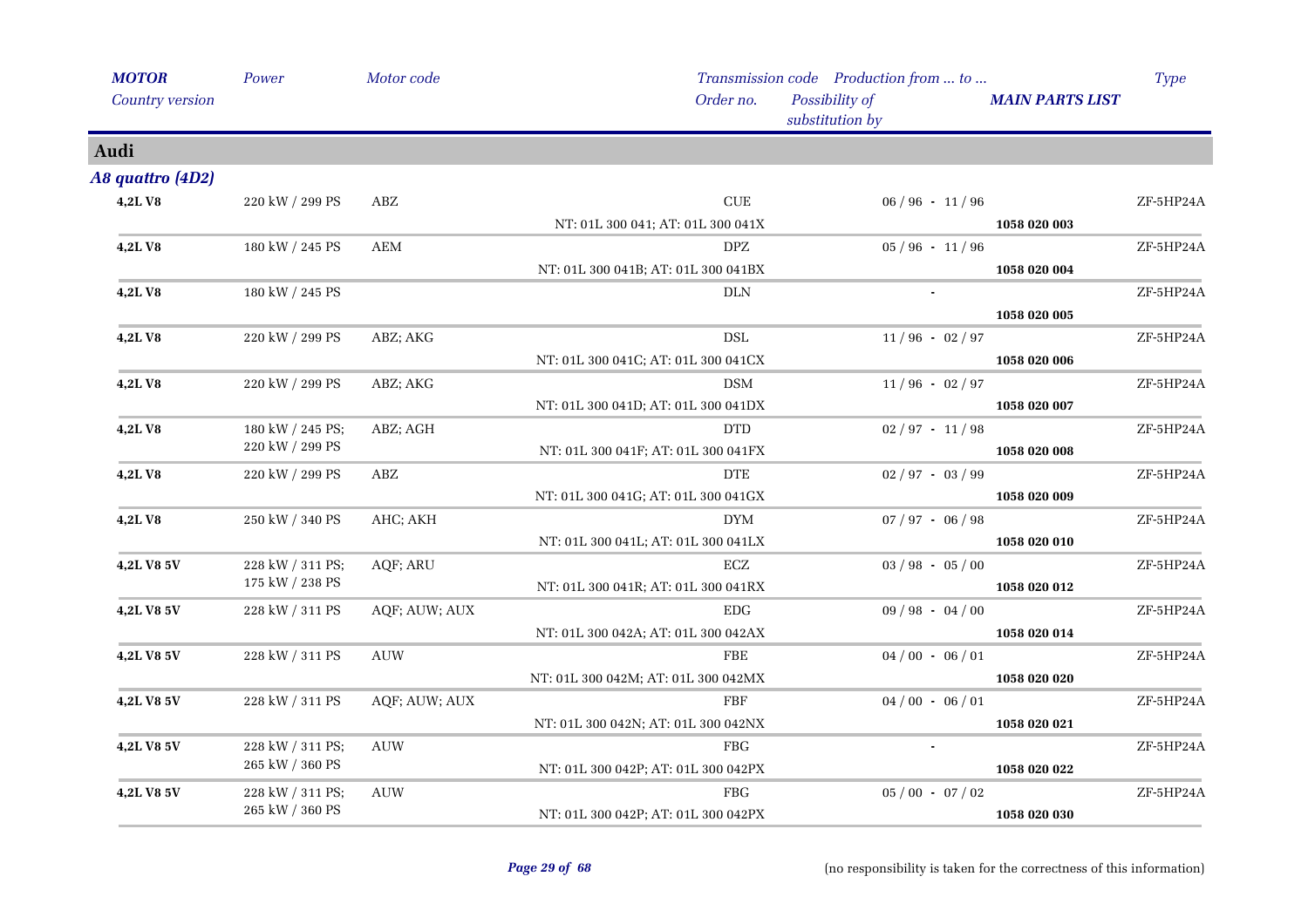| <b>MOTOR</b>          | Power                 | Motor code    |                                     | Transmission code Production from  to |                        | <b>Type</b> |
|-----------------------|-----------------------|---------------|-------------------------------------|---------------------------------------|------------------------|-------------|
| Country version       |                       |               | Order no.                           | Possibility of<br>substitution by     | <b>MAIN PARTS LIST</b> |             |
| Audi                  |                       |               |                                     |                                       |                        |             |
| A8 quattro (4D2)      |                       |               |                                     |                                       |                        |             |
| 4,2L V8 5V            | 228 kW / 311 PS       | <b>AUW</b>    | ${\rm FUM}$                         | $02/01 - 07/02$                       |                        | ZF-5HP24A   |
|                       |                       |               | NT: 01L 300 043B; AT: 01L 300 043BX |                                       | 1058 020 032           |             |
| 6,0L W12              | 309 kW / 420 PS       | <b>AZC</b>    | FBJ                                 |                                       |                        | ZF-5HP24A   |
|                       |                       |               |                                     |                                       | 1058 020 025           |             |
| 6,0L W12              | 309 kW / 420 PS       | ${\sf AZC}$   | FGS                                 | $04/00 - 07/02$                       |                        | ZF-5HP24A   |
|                       |                       |               | NT: 01L 300 042T; AT: 01L 300 042TX |                                       | 1058 020 028           |             |
| A8 quattro (4D8)      |                       |               |                                     |                                       |                        |             |
| 4,2L V8 5V            | 228 kW / 311 PS;      | <b>AUW</b>    | <b>FBG</b>                          |                                       |                        | ZF-5HP24A   |
|                       | $265$ kW $\!/$ 360 PS |               | NT: 01L 300 042P; AT: 01L 300 042PX |                                       | 1058 020 022           |             |
| 4,2L V8 5V            | 228 kW / 311 PS;      | <b>AUW</b>    | FBG                                 | $05/00 - 07/02$                       |                        | ZF-5HP24A   |
|                       | 265 kW / 360 PS       |               | NT: 01L 300 042P; AT: 01L 300 042PX |                                       | 1058 020 030           |             |
| 4,2L V8 5V            | 228 kW / 311 PS       | <b>AUW</b>    | <b>FUM</b>                          | $02/01 - 07/02$                       |                        | ZF-5HP24A   |
|                       |                       |               | NT: 01L 300 043B; AT: 01L 300 043BX |                                       | 1058 020 032           |             |
| 4,2L V8 5V            | 228 kW / 311 PS       | AQF; AUW; AUX | <b>FUN</b>                          | $02/01 - 07/02$                       |                        | ZF-5HP24A   |
|                       |                       |               | NT: 01L 300 043C; AT: 01L 300 043CX |                                       | 1058 020 033           |             |
| A8 quattro (4E _, D3) |                       |               |                                     |                                       |                        |             |
| 2,5L V6 TDI           | 110 kW / 150 PS       |               | <b>EEM</b>                          |                                       |                        | ZF-5HP19FLA |
|                       |                       |               |                                     |                                       | 1060 040 034           |             |
| 2,5L V6 TDI           | 110 kW / 150 PS       | AFB; AKN      | $\boldsymbol{\mathrm{EMM}}$         | $02/99 - 08/99$                       |                        | ZF-5HP19FLA |
|                       |                       |               | NT: 01V 300 047B; AT: 01V 300 047BX |                                       | 1060 040 042           |             |
| 2,5L V6 TDI           | 110 kW / 150 PS       | AFB; AKN      | FRA                                 | $11/00 - 07/01$                       |                        | ZF-5HP19FLA |
|                       |                       |               | NT: 01V 300 051M; AT: 01V 300 051MX |                                       | 1060 040 090           |             |
| <b>2,5L V6 TDI</b>    | 110 kW / 150 PS       |               | <b>FXT</b>                          | $\bullet$                             |                        | ZF-5HP19FLA |
|                       |                       |               | NT: 01V 300 051C; AT: 01V 300 051CX |                                       | 1060 040 091           |             |
| 3,7LV8                | 169 kW / 230 PS       | AEW; AKJ      | <b>CJS</b>                          | $03 / 96 - 04 / 97$                   |                        | ZF-5HP19FLA |
|                       |                       |               | NT: 01V 300 041J; AT: 01V 300 041JX |                                       | 1060 040 004           |             |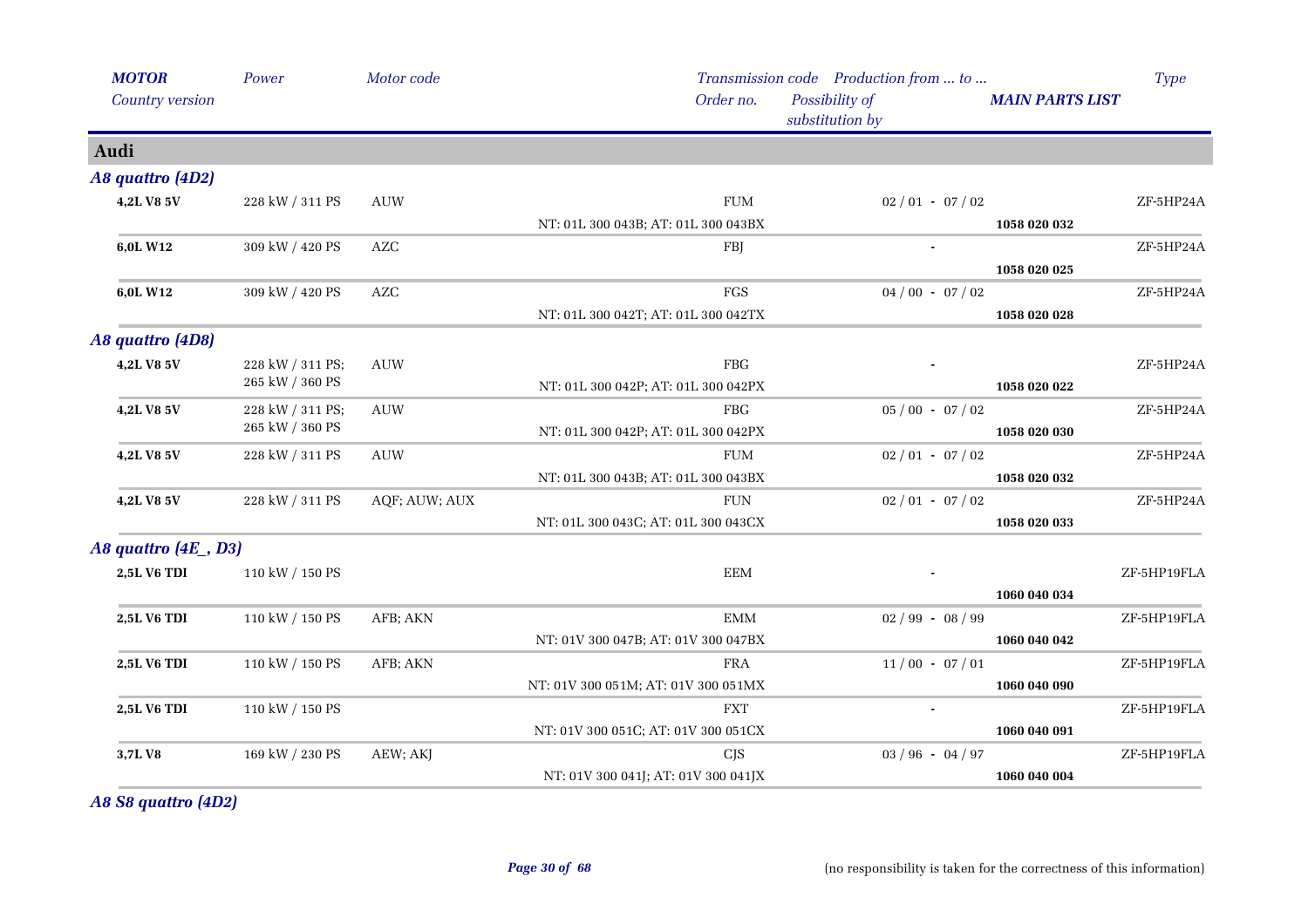| <b>MOTOR</b>        | Power           | Motor code |                                     | Transmission code Production from  to |                        | <b>Type</b> |
|---------------------|-----------------|------------|-------------------------------------|---------------------------------------|------------------------|-------------|
| Country version     |                 |            | Order no.                           | Possibility of<br>substitution by     | <b>MAIN PARTS LIST</b> |             |
| Audi                |                 |            |                                     |                                       |                        |             |
| A8 S8 quattro (4D2) |                 |            |                                     |                                       |                        |             |
| 4,2LV8              | 250 kW / 340 PS | AHC; AKH   | ECX                                 | $02/98 - 06/99$                       |                        | ZF-5HP24A   |
|                     |                 |            | NT: 01L 300 041Q; AT: 01L 300 041QX |                                       | 1058 020 011           |             |
| 4,2L V8 5V          | 265 kW / 360 PS | AYS        | FBG                                 | $\blacksquare$                        |                        | ZF-5HP24A   |
|                     |                 |            | NT: 01L 300 042P; AT: 01L 300 042PX |                                       | 1058 020 022           |             |
| 4,2L V8 5V          | 265 kW / 360 PS | AYS        | <b>FBG</b>                          | $05/00 - 07/02$                       |                        | ZF-5HP24A   |
|                     |                 |            | NT: 01L 300 042P; AT: 01L 300 042PX |                                       | 1058 020 030           |             |
| 4,2L V8 5V S        | 265 kW / 360 PS | AQH; BCS   | <b>ECY</b>                          | $03 / 99 - 05 / 00$                   |                        | ZF-5HP24A   |
|                     |                 |            | NT: 01L 300 041S; AT: 01L 300 041SX |                                       | 1058 020 013           |             |

 $\mathbf{r}$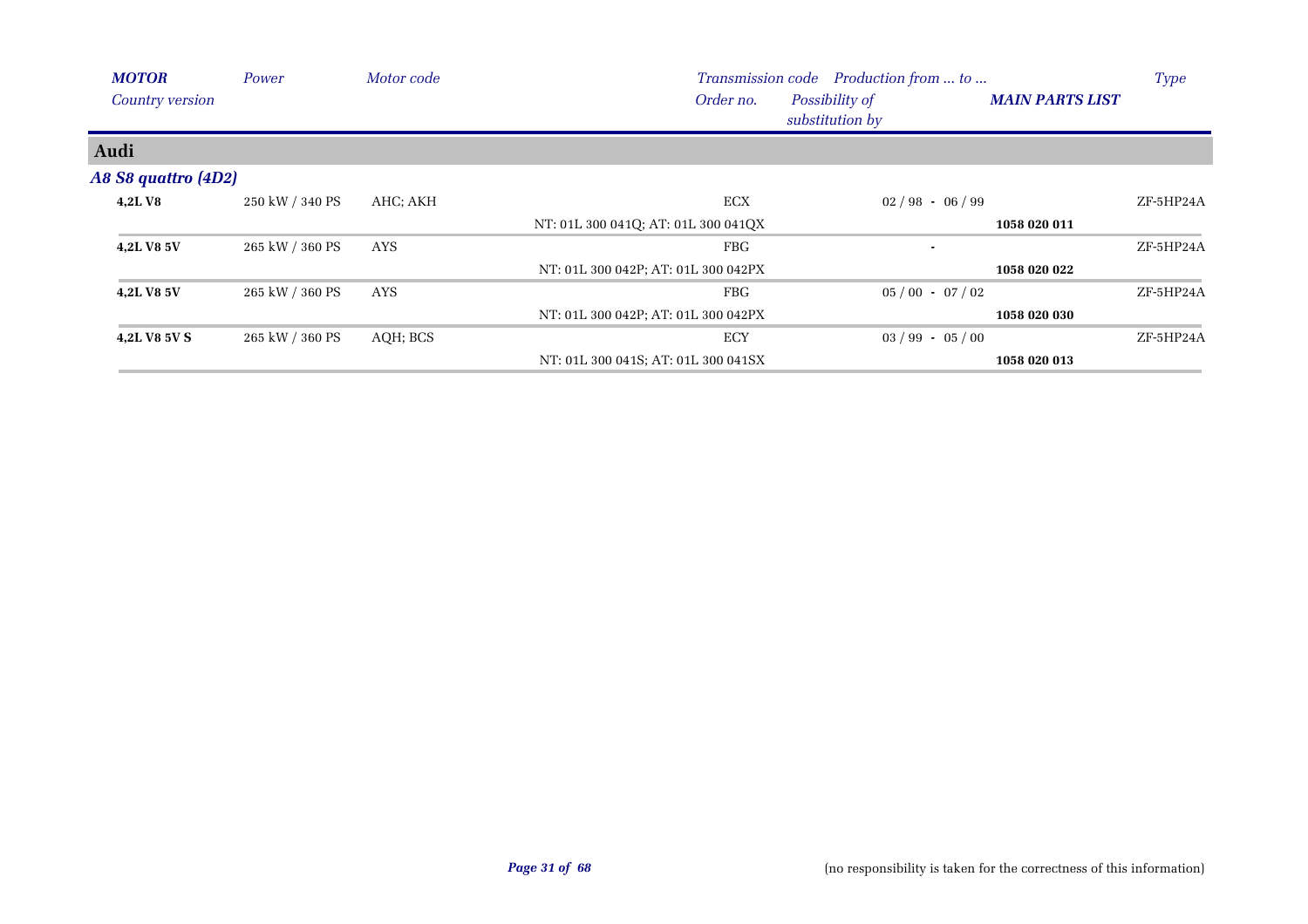| <b>MOTOR</b>            | Power           | Motor code | Transmission code Production from  to                                    | <b>Type</b> |
|-------------------------|-----------------|------------|--------------------------------------------------------------------------|-------------|
| <b>Country version</b>  |                 |            | Possibility of<br><b>MAIN PARTS LIST</b><br>Order no.<br>substitution by |             |
| <b>Bentley</b>          |                 |            |                                                                          |             |
| Arnage (BY821)          |                 |            |                                                                          |             |
| <b>4,4L V8 4V Turbo</b> | 260 kW / 354 PS | BMW-Motor  | $01/98 - 10/99$                                                          | $ZF$ -5HP30 |
|                         |                 |            | PL20318PA<br>1055 000 028                                                |             |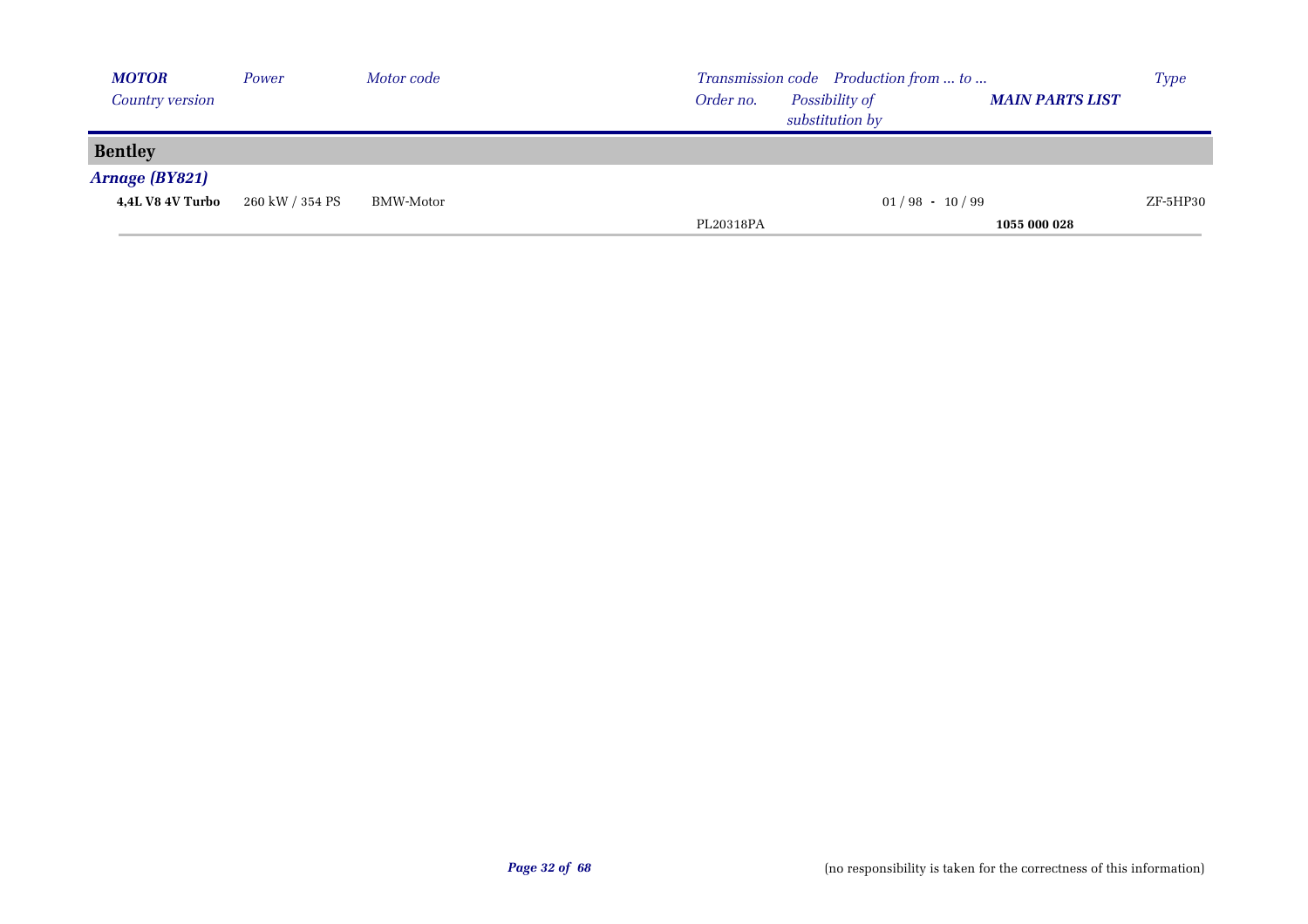| <b>MOTOR</b>            | Power           | Motor code             |                                                         |                                                | Transmission code Production from  to |                        | <b>Type</b> |
|-------------------------|-----------------|------------------------|---------------------------------------------------------|------------------------------------------------|---------------------------------------|------------------------|-------------|
| Country version         |                 |                        |                                                         | Order no.<br>Possibility of<br>substitution by |                                       | <b>MAIN PARTS LIST</b> |             |
| <b>BMW</b>              |                 |                        |                                                         |                                                |                                       |                        |             |
| 320 (E36)               |                 |                        |                                                         |                                                |                                       |                        |             |
| 2,0L R6 4V              | 110 kW / 150 PS | M50B20                 |                                                         |                                                | $07/90$ -                             |                        | ZF-5HP18    |
|                         |                 |                        |                                                         |                                                |                                       | 1056 000 057           |             |
| 2,0L R6 4V              | 110 kW / 150 PS | M50B20                 |                                                         | КC                                             | $01/91 - 09/91$                       |                        | ZF-5HP18    |
|                         |                 |                        | NT: 2400 - 1219355; AT: 2400 - 1219356                  |                                                |                                       | 1056 000 066           |             |
| 320Ci Cabriolet (E46/C) |                 |                        |                                                         |                                                |                                       |                        |             |
| 2,2L R <sub>6</sub>     | 125 kW / 170 PS | M54B22; 226S1          |                                                         | TN                                             | $11/99 - 10/05$                       |                        | ZF-5HP19    |
|                         |                 |                        | NT: 2400 - 1423928; AT: 2400 - 1423929                  |                                                |                                       | 1060 000 008           |             |
| 320Ci Coupé (E46/2)     |                 |                        |                                                         |                                                |                                       |                        |             |
| 2,0L R6 4V              | 110 kW / 150 PS | M52B206S3 Vanos; 226S1 |                                                         | <b>PM</b>                                      | $01/98 - 03/03$                       |                        | ZF-5HP19    |
|                         |                 |                        | NT: 2400 - 1422910; AT: 2400 - 1422911                  |                                                |                                       | 1060 000 004           |             |
| 2,2L R <sub>6</sub>     | 125 kW / 170 PS | M54B22                 |                                                         | <b>PM</b>                                      | $01/98 - 03/03$                       |                        | ZF-5HP19    |
|                         |                 |                        | NT: 2400 - 1422910; AT: 2400 - 1422911                  |                                                |                                       | 1060 000 004           |             |
| 2,2LR6                  | 125 kW / 170 PS | M54B22; 226S1          |                                                         | TN                                             | $11/99 - 10/05$                       |                        | ZF-5HP19    |
|                         |                 |                        | NT: 2400 - 1423928; AT: 2400 - 1423929                  |                                                |                                       | 1060 000 008           |             |
| 320i (E36)              |                 |                        |                                                         |                                                |                                       |                        |             |
| 2,0L R6 4V              | 110 kW / 150 PS |                        | M50B (206S2) Vanos; M52B (206S3) Vanos; M50B (206S1) KL |                                                | $09/91 - 10/92$                       |                        | ZF-5HP18    |
|                         |                 |                        | NT: 2400 - 1219591; AT: 2400 - 1219592                  |                                                | 1056 000 074                          | 1056 000 072           |             |
| 2,0L R6 4V              | 110 kW / 150 PS |                        | M50B206S1; M50B206S2 Vanos; M52B206S3 Vanos             | KN                                             | $09/91 - 10/92$                       |                        | ZF-5HP18    |
|                         |                 |                        | NT: 2400 - 1219718; AT: 2400 - 1219719                  |                                                |                                       | 1056 000 074           |             |
| 2,0L R6 4V              | 110 kW / 150 PS |                        | M50B206S1; M50B206S2 Vanos; M52B206S3 Vanos             | LW                                             | $07 / 92 - 05 / 96$                   |                        | ZF-5HP18    |
|                         |                 |                        |                                                         | AT: 2400 - 1219956                             |                                       | 1056 000 081           |             |
| 2,0L R6 4V              | 110 kW / 150 PS |                        | M50B206S1; M50B206S2 Vanos; M52B206S3 Vanos             | <b>OH</b>                                      | $03 / 94 - 09 / 99$                   |                        | ZF-5HP18    |
|                         |                 |                        | NT: 2400 - 14218739; AT: 2400 - 1421875                 |                                                |                                       | 1056 000 094           |             |
| 320i (E46/4)            |                 |                        |                                                         |                                                |                                       |                        |             |
| 2,0L R6 4V              | 110 kW / 150 PS | M52B206S3 Vanos; 226S1 |                                                         | PM                                             | $01/98 - 03/03$                       |                        | ZF-5HP19    |
|                         |                 |                        | NT: 2400 - 1422910; AT: 2400 - 1422911                  |                                                |                                       | 1060 000 004           |             |
| 2,2LR6                  | 125 kW / 170 PS | M54B22                 |                                                         | PM                                             | $01/98 - 03/03$                       |                        | ZF-5HP19    |
|                         |                 |                        | NT: 2400 - 1422910; AT: 2400 - 1422911                  |                                                |                                       | 1060 000 004           |             |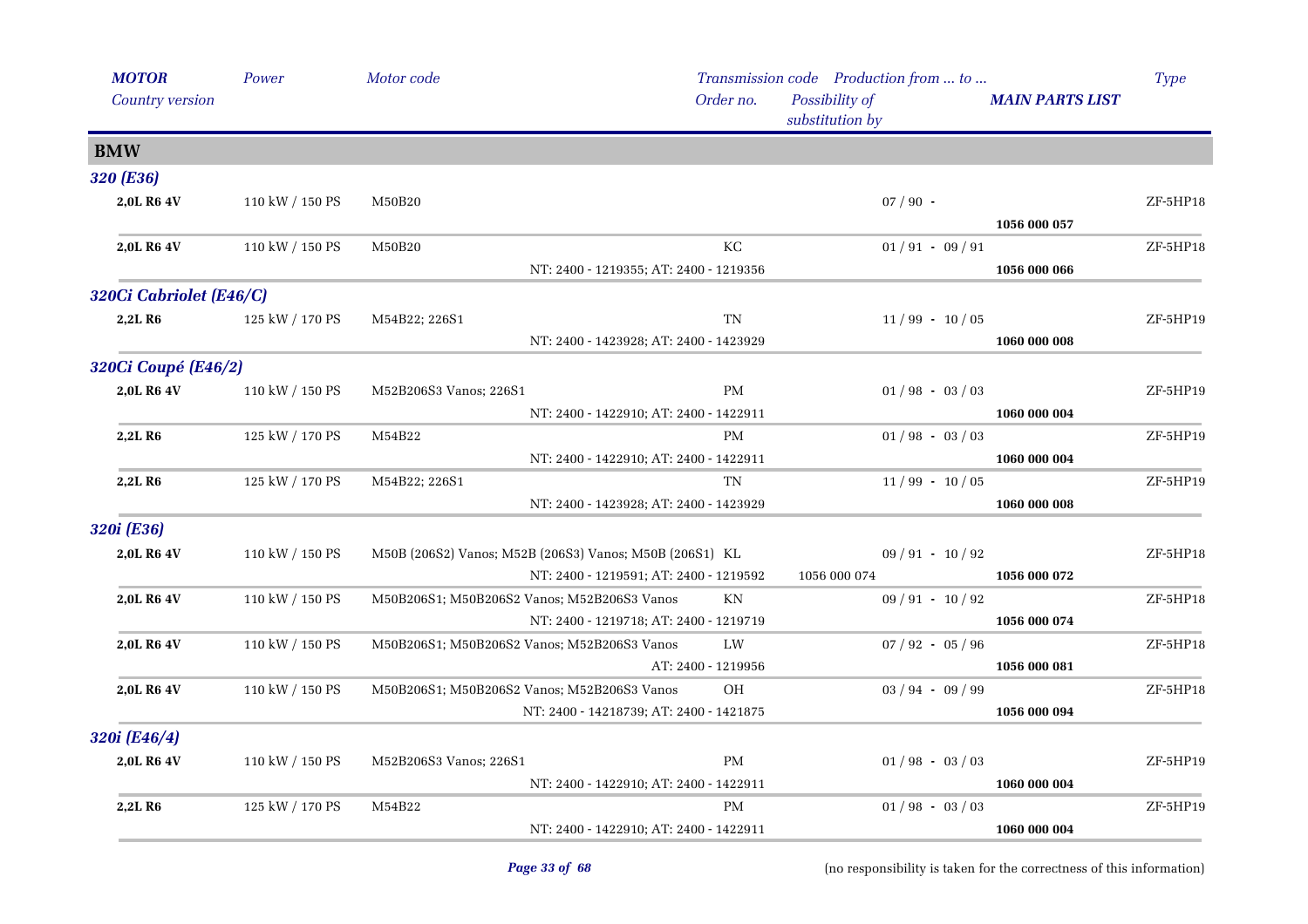| <b>MOTOR</b>            | Power           | Motor code                                              |                    | Transmission code Production from  to |                        | <b>Type</b> |
|-------------------------|-----------------|---------------------------------------------------------|--------------------|---------------------------------------|------------------------|-------------|
| Country version         |                 |                                                         | Order no.          | Possibility of<br>substitution by     | <b>MAIN PARTS LIST</b> |             |
| <b>BMW</b>              |                 |                                                         |                    |                                       |                        |             |
| 320i (E46/4)            |                 |                                                         |                    |                                       |                        |             |
| 2,2LR6                  | 125 kW / 170 PS | M54B22; 226S1                                           | TN                 | $11/99 - 10/05$                       |                        | ZF-5HP19    |
|                         |                 | NT: 2400 - 1423928; AT: 2400 - 1423929                  |                    |                                       | 1060 000 008           |             |
| 320i Cabriolet (E36)    |                 |                                                         |                    |                                       |                        |             |
| 2,0L R6 4V              | 110 kW / 150 PS | M50B206S1; M50B206S2 Vanos; M52B206S3 Vanos             | LW                 | $07 / 92 - 05 / 96$                   |                        | $ZF-5HP18$  |
|                         |                 |                                                         | AT: 2400 - 1219956 |                                       | 1056 000 081           |             |
| 2,0L R6 4V              | 110 kW / 150 PS | M50B206S1; M50B206S2 Vanos; M52B206S3 Vanos             | <b>OH</b>          | $03 / 94 - 09 / 99$                   |                        | ZF-5HP18    |
|                         |                 | NT: 2400 - 14218739; AT: 2400 - 1421875                 |                    |                                       | 1056 000 094           |             |
| <b>320i Coupé (E36)</b> |                 |                                                         |                    |                                       |                        |             |
| 2,0L R6 4V              | 110 kW / 150 PS | M50B (206S2) Vanos; M52B (206S3) Vanos; M50B (206S1) KL |                    | $09/91 - 10/92$                       |                        | ZF-5HP18    |
|                         |                 | NT: 2400 - 1219591; AT: 2400 - 1219592                  |                    | 1056 000 074                          | 1056 000 072           |             |
| 2,0L R6 4V              | 110 kW / 150 PS | M50B206S1; M50B206S2 Vanos; M52B206S3 Vanos             | LW                 | $07 / 92 - 05 / 96$                   |                        | $ZF-5HP18$  |
|                         |                 |                                                         | AT: 2400 - 1219956 |                                       | 1056 000 081           |             |
| 2,0L R6 4V              | 110 kW / 150 PS | M50B206S1; M50B206S2 Vanos; M52B206S3 Vanos             | <b>OH</b>          | $03 / 94 - 09 / 99$                   |                        | ZF-5HP18    |
|                         |                 | NT: 2400 - 14218739; AT: 2400 - 1421875                 |                    |                                       | 1056 000 094           |             |
| 320i Touring (E36)      |                 |                                                         |                    |                                       |                        |             |
| 2,0L R6 4V              | 110 kW / 150 PS | M50B206S1; M50B206S2 Vanos; M52B206S3 Vanos             | OH                 | $03 / 94 - 09 / 99$                   |                        | ZF-5HP18    |
|                         |                 | NT: 2400 - 14218739; AT: 2400 - 1421875                 |                    |                                       | 1056 000 094           |             |
| 320i Touring (E46/3)    |                 |                                                         |                    |                                       |                        |             |
| 2,0L R6 4V              | 110 kW / 150 PS | M52B206S3 Vanos; 226S1                                  | <b>PM</b>          | $01/98 - 03/03$                       |                        | ZF-5HP19    |
|                         |                 | NT: 2400 - 1422910; AT: 2400 - 1422911                  |                    |                                       | 1060 000 004           |             |
| 2,2L R <sub>6</sub>     | 125 kW / 170 PS | M54B22                                                  | <b>PM</b>          | $01/98 - 03/03$                       |                        | ZF-5HP19    |
|                         |                 | NT: 2400 - 1422910; AT: 2400 - 1422911                  |                    |                                       | 1060 000 004           |             |
| 2,2L R <sub>6</sub>     | 125 kW / 170 PS | M54B22; 226S1                                           | <b>TN</b>          | $11/99 - 10/05$                       |                        | ZF-5HP19    |
|                         |                 | NT: 2400 - 1423928; AT: 2400 - 1423929                  |                    |                                       | 1060 000 008           |             |
| 323Ci Cabriolet (E46/C) |                 |                                                         |                    |                                       |                        |             |
| 2,5L R <sub>6</sub>     | 141 kW / 192 PS | M54B25 Vanos; 256S5                                     | TW                 | $11/99 - 10/05$                       |                        | ZF-5HP19    |
|                         |                 | NT: 2400 - 7505951; AT: 2400 - 7505952                  |                    |                                       | 1060 000 011           |             |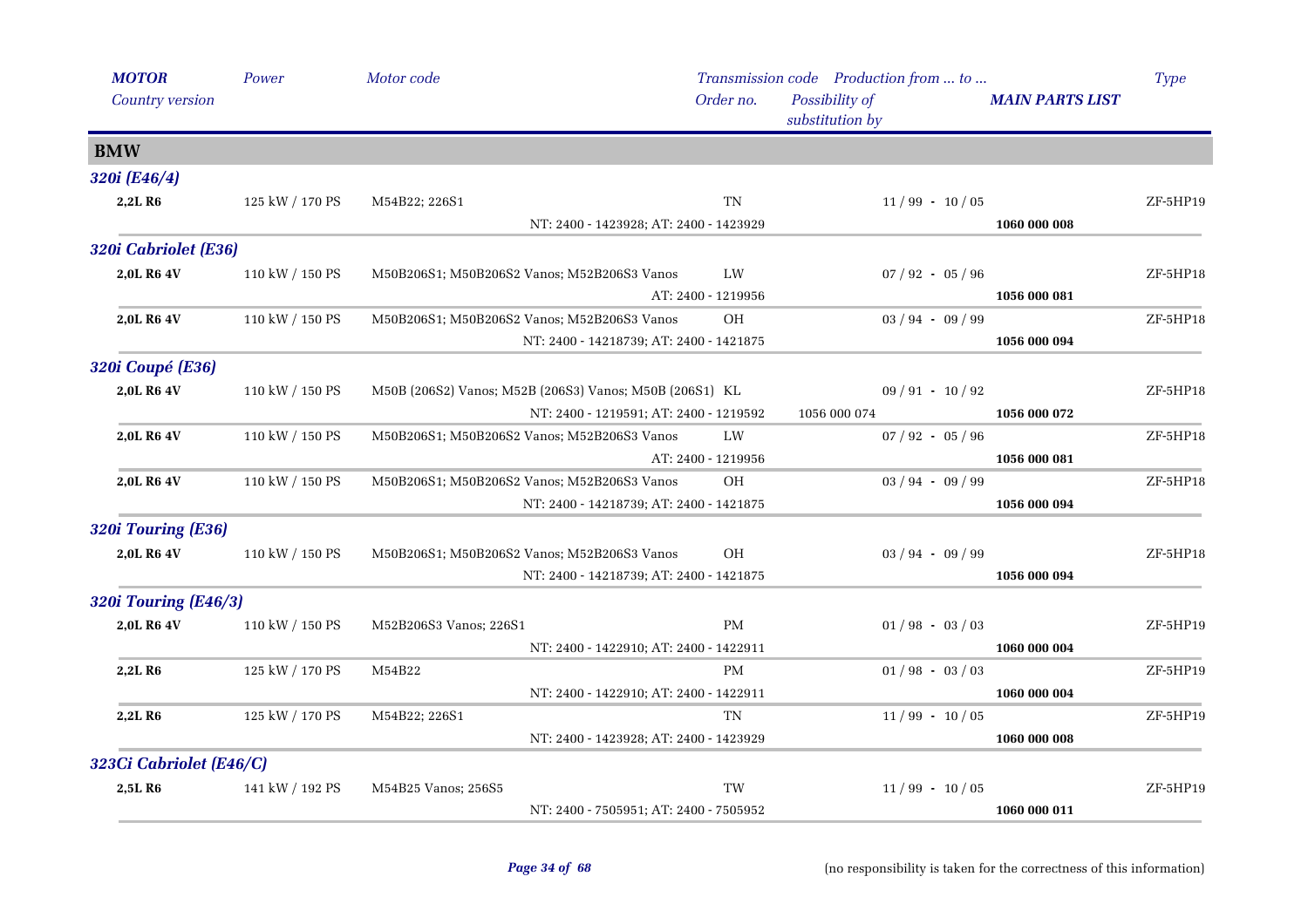| <b>MOTOR</b>            | Power           | Motor code          |                                         | Transmission code Production from  to |                        | <b>Type</b> |
|-------------------------|-----------------|---------------------|-----------------------------------------|---------------------------------------|------------------------|-------------|
| Country version         |                 |                     | Order no.                               | Possibility of<br>substitution by     | <b>MAIN PARTS LIST</b> |             |
| <b>BMW</b>              |                 |                     |                                         |                                       |                        |             |
| 323Ci Cabriolet (E46/C) |                 |                     |                                         |                                       |                        |             |
| 2,5L R6 4V              | 125 kW / 170 PS | M52B25 Vanos        | RU                                      | $09 / 97 - 08 / 00$                   |                        | ZF-5HP19    |
|                         |                 |                     | NT: 2400 - 1422912; AT: 2400 - 1422913  |                                       | 1060 000 005           |             |
| 323Ci Coupé (E46/2)     |                 |                     |                                         |                                       |                        |             |
| 2,5LR6                  | 141 kW / 192 PS | M54B25 Vanos; 256S5 | TW                                      | $11/99 - 10/05$                       |                        | ZF-5HP19    |
|                         |                 |                     | NT: 2400 - 7505951; AT: 2400 - 7505952  |                                       | 1060 000 011           |             |
| 2,5L R6 4V              | 125 kW / 170 PS | M52B25 Vanos        | <b>RU</b>                               | $09 / 97 - 08 / 00$                   |                        | ZF-5HP19    |
|                         |                 |                     | NT: 2400 - 1422912; AT: 2400 - 1422913  |                                       | 1060 000 005           |             |
| 323i (E46/4)            |                 |                     |                                         |                                       |                        |             |
| 2,5LR6                  | 141 kW / 192 PS | M54B25 Vanos; 256S5 | TW                                      | $11/99 - 10/05$                       |                        | ZF-5HP19    |
|                         |                 |                     | NT: 2400 - 7505951; AT: 2400 - 7505952  |                                       | 1060 000 011           |             |
| 2,5L R6 4V              | 125 kW / 170 PS | M52B25 Vanos        | RU                                      | $09 / 97 - 08 / 00$                   |                        | ZF-5HP19    |
|                         |                 |                     | NT: 2400 - 1422912; AT: 2400 - 1422913  |                                       | 1060 000 005           |             |
| 323i Cabriolet (E36)    |                 |                     |                                         |                                       |                        |             |
| 2,5L R6 4V              | 125 kW / 170 PS | M52B25 Vanos        | O <sub>I</sub>                          | $05 / 95 - 07 / 00$                   |                        | ZF-5HP18    |
|                         |                 |                     | NT: 2400 - 14219449; AT: 2400 - 1421945 |                                       | 1056 000 096           |             |
| 323i Coupé (E36)        |                 |                     |                                         |                                       |                        |             |
| 2,5L R6 4V              | 125 kW / 170 PS | M52B25 Vanos        | O <sub>I</sub>                          | $05 / 95 - 07 / 00$                   |                        | $ZF-5HP18$  |
|                         |                 |                     | NT: 2400 - 14219449; AT: 2400 - 1421945 |                                       | 1056 000 096           |             |
| 323i Touring (E36)      |                 |                     |                                         |                                       |                        |             |
| 2,5L R6 4V              | 125 kW / 170 PS | M52B25 Vanos        | O <sub>I</sub>                          | $05 / 95 - 07 / 00$                   |                        | ZF-5HP18    |
|                         |                 |                     | NT: 2400 - 14219449; AT: 2400 - 1421945 |                                       | 1056 000 096           |             |
| 323i Touring (E46/3)    |                 |                     |                                         |                                       |                        |             |
| 2,5L R6                 | 141 kW / 192 PS | M54B25 Vanos; 256S5 | TW                                      | $11/99 - 10/05$                       |                        | ZF-5HP19    |
|                         |                 |                     | NT: 2400 - 7505951; AT: 2400 - 7505952  |                                       | 1060 000 011           |             |
| 323ti Compact (E46/5)   |                 |                     |                                         |                                       |                        |             |
| 2,5L R6 4V              | 125 kW / 170 PS | M52B25 Vanos        | O <sub>I</sub>                          | $05 / 95 - 07 / 00$                   |                        | ZF-5HP18    |
|                         |                 |                     | NT: 2400 - 14219449; AT: 2400 - 1421945 |                                       | 1056 000 096           |             |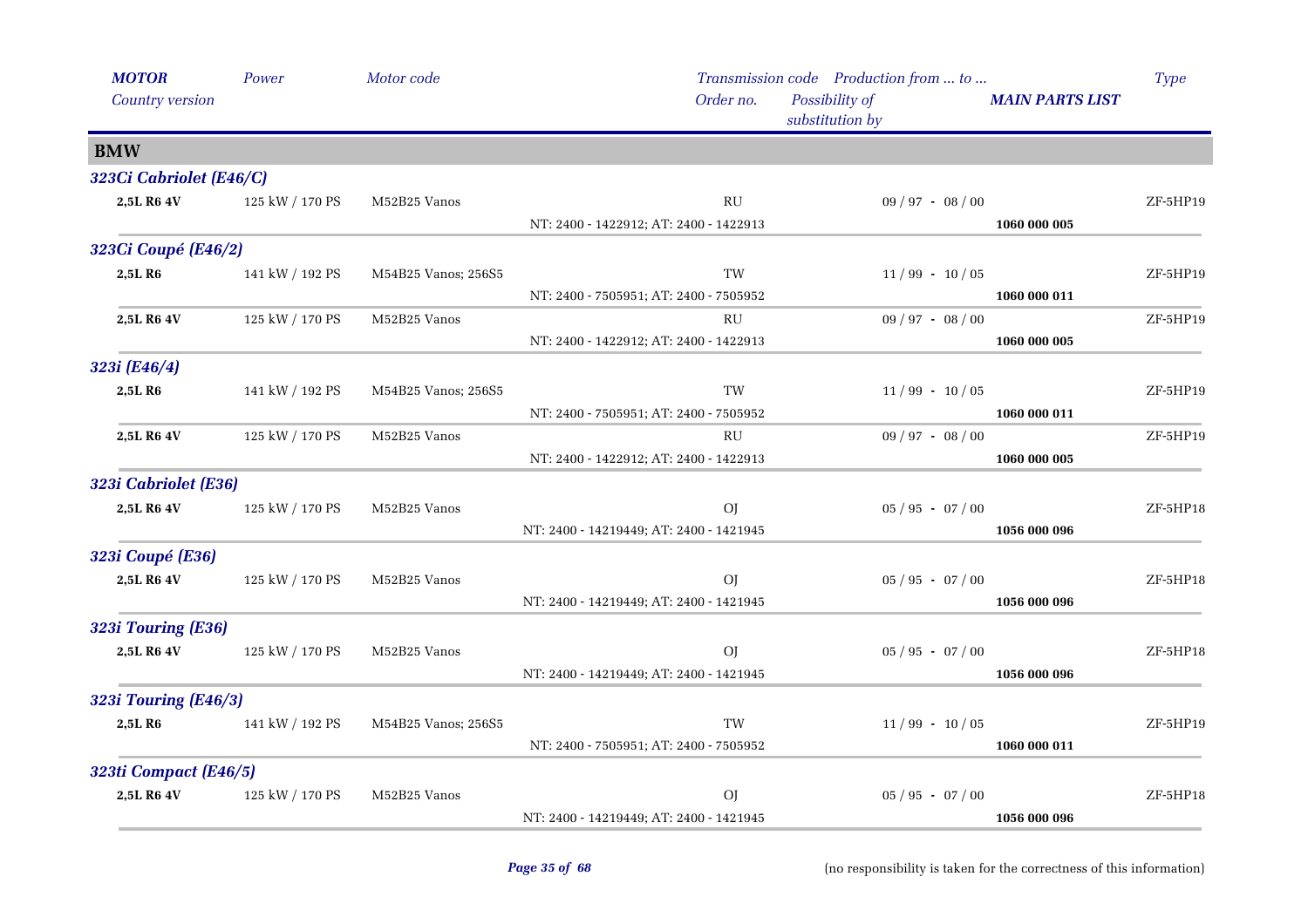| <b>MOTOR</b>            | Power           | Motor code           |                                                | Transmission code Production from  to |                        | <b>Type</b> |
|-------------------------|-----------------|----------------------|------------------------------------------------|---------------------------------------|------------------------|-------------|
| Country version         |                 |                      | Order no.<br>Possibility of<br>substitution by |                                       | <b>MAIN PARTS LIST</b> |             |
| <b>BMW</b>              |                 |                      |                                                |                                       |                        |             |
| 325 (E36)               |                 |                      |                                                |                                       |                        |             |
| 2,5L R6 4V              | 141 kW / 192 PS | M50B25               |                                                | $07/90$ -                             |                        | ZF-5HP18    |
|                         |                 |                      |                                                |                                       | 1056 000 058           |             |
| 325Ci Cabriolet (E46/C) |                 |                      |                                                |                                       |                        |             |
| 2,5L R6                 | 141 kW / 192 PS | M54B25; 256S5        | <b>TT</b>                                      | $12/99 - 05/06$                       |                        | ZF-5HP19    |
|                         |                 |                      | NT: 2400 - 1423930; AT: 2400 - 1423931         |                                       | 1060 000 009           |             |
| 2,5L R <sub>6</sub>     | 141 kW / 192 PS | M54B25 Vanos; 256S5  | TW                                             | $11/99 - 10/05$                       |                        | ZF-5HP19    |
|                         |                 |                      | NT: 2400 - 7505951; AT: 2400 - 7505952         |                                       | 1060 000 011           |             |
| 325Ci Coupé (E46/2)     |                 |                      |                                                |                                       |                        |             |
| 2,5L R <sub>6</sub>     | 141 kW / 192 PS | M54B25; 256S5        | <b>TT</b>                                      | $12/99 - 05/06$                       |                        | ZF-5HP19    |
|                         |                 |                      | NT: 2400 - 1423930; AT: 2400 - 1423931         |                                       | 1060 000 009           |             |
| 2,5L R <sub>6</sub>     | 141 kW / 192 PS | M54B25 Vanos; 256S5  | TW                                             | $11/99 - 10/05$                       |                        | ZF-5HP19    |
|                         |                 |                      | NT: 2400 - 7505951; AT: 2400 - 7505952         |                                       | 1060 000 011           |             |
| 325i (E36)              |                 |                      |                                                |                                       |                        |             |
| 2,5LR6                  | 141 kW / 192 PS | M50B25; M52B25 Vanos | KM                                             | $09/91 - 11/92$                       |                        | $ZF-5HP18$  |
|                         |                 |                      | AT: 2400 - 1219594                             | 1056 000 075                          | 1056 000 073           |             |
| 2,5L R6                 | 141 kW / 192 PS | M50B25; M52B25 Vanos | KO.                                            | $09 / 91 - 02 / 93$                   |                        | ZF-5HP18    |
|                         |                 |                      | NT: 2400 - 1219720; AT: 2400 - 1219721         |                                       | 1056 000 075           |             |
| 2,5L R6 4V              | 141 kW / 192 PS | M50B25               | KA                                             | $10/90 - 12/90$                       |                        | ZF-5HP18    |
|                         |                 |                      | NT: 2400 - 1219144; AT: 2400 - 1219145         |                                       | 1056 000 067           |             |
| 2,5L R6 4V              | 141 kW / 192 PS | M50B25               | KE                                             | $01/91 - 09/91$                       |                        | $ZF-5HP18$  |
|                         |                 |                      | NT: 2400 - 1219357; AT: 2400 - 1219358         |                                       | 1056 000 068           |             |
| 2,5L R6 4V              | 141 kW / 192 PS | M50B25               | LV                                             |                                       | 1056 000 080           | ZF-5HP18    |
| 2,5L R6 4V              | 141 kW / 192 PS | M50B25; M52B25 Vanos | LX                                             | $05 / 92 - 05 / 96$                   |                        | ZF-5HP18    |
|                         |                 |                      | AT: 2400 - 1219958                             |                                       | 1056 000 082           |             |
| 325i (E46/4)            |                 |                      |                                                |                                       |                        |             |
| 2,5LR6                  | 141 kW / 192 PS |                      | <b>TT</b>                                      | $12/99 - 05/06$                       |                        | ZF-5HP19    |
|                         |                 | M54B25; 256S5        | NT: 2400 - 1423930; AT: 2400 - 1423931         |                                       | 1060 000 009           |             |
|                         |                 |                      |                                                |                                       |                        |             |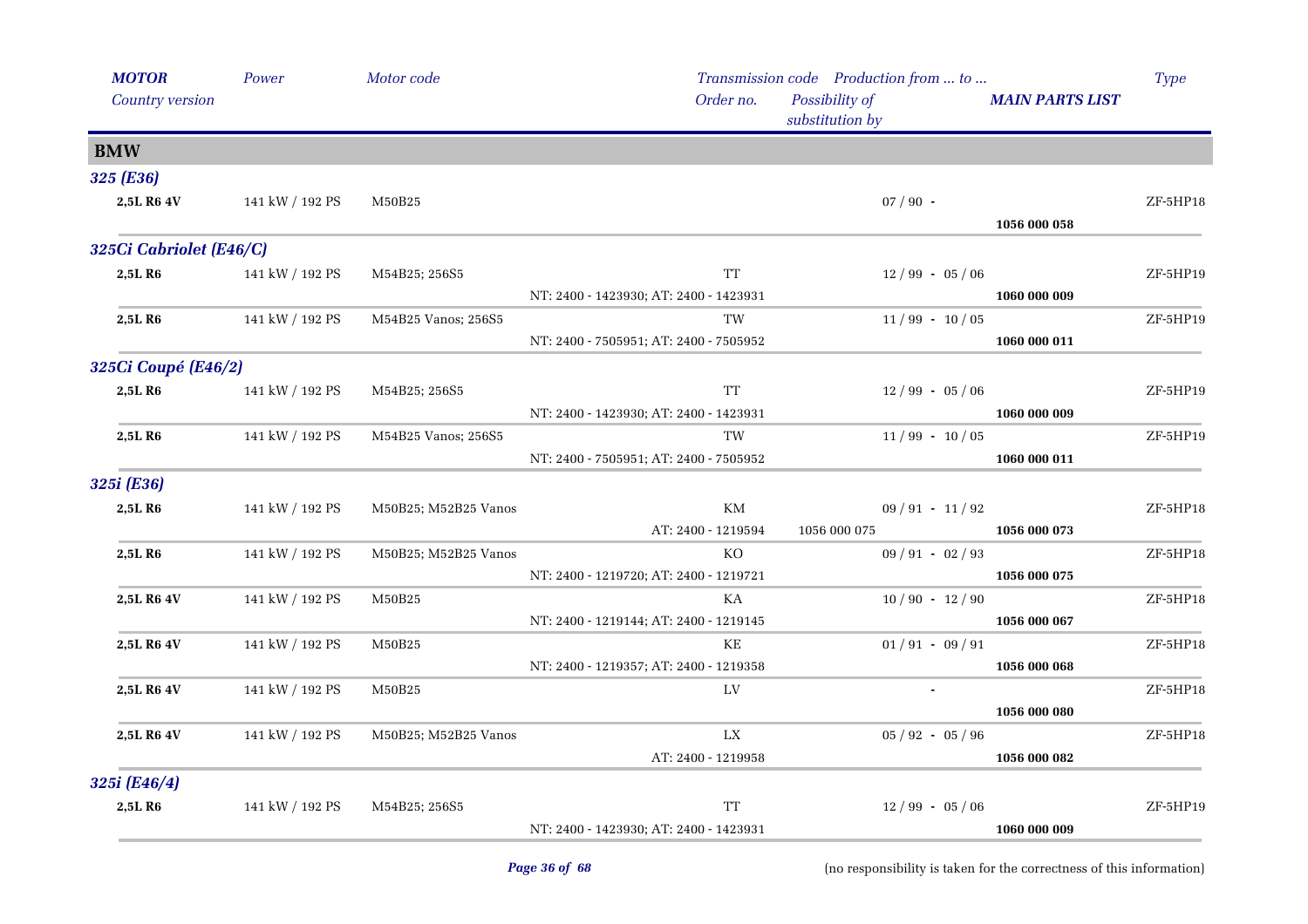| <b>MOTOR</b>                | Power           | Motor code           |                                         | Transmission code Production from  to |                        | Type      |
|-----------------------------|-----------------|----------------------|-----------------------------------------|---------------------------------------|------------------------|-----------|
| Country version             |                 |                      | Order no.                               | Possibility of<br>substitution by     | <b>MAIN PARTS LIST</b> |           |
| <b>BMW</b>                  |                 |                      |                                         |                                       |                        |           |
| 325i (E46/4)                |                 |                      |                                         |                                       |                        |           |
| 2,5LR6                      | 141 kW / 192 PS | M54B25 Vanos; 256S5  | TW                                      | $11/99 - 10/05$                       |                        | ZF-5HP19  |
|                             |                 |                      | NT: 2400 - 7505951; AT: 2400 - 7505952  |                                       | 1060 000 011           |           |
| 325i Cabriolet (E36)        |                 |                      |                                         |                                       |                        |           |
| 2,5L R6 4V                  | 141 kW / 192 PS | M50B25; M52B25 Vanos | LX                                      | $05 / 92 - 05 / 96$                   |                        | ZF-5HP18  |
|                             |                 |                      | AT: 2400 - 1219958                      |                                       | 1056 000 082           |           |
| 325i Coupé (E36)            |                 |                      |                                         |                                       |                        |           |
| 2,5L R6                     | 141 kW / 192 PS | M50B25; M52B25 Vanos | KO                                      | $09 / 91 - 02 / 93$                   |                        | ZF-5HP18  |
|                             |                 |                      | NT: 2400 - 1219720; AT: 2400 - 1219721  |                                       | 1056 000 075           |           |
| 2,5L R6 4V                  | 141 kW / 192 PS | M50B25; M52B25 Vanos | LX                                      | $05 / 92 - 05 / 96$                   |                        | ZF-5HP18  |
|                             |                 |                      | AT: 2400 - 1219958                      |                                       | 1056 000 082           |           |
| <b>325i Touring (E46/3)</b> |                 |                      |                                         |                                       |                        |           |
| 2,5L R6                     | 141 kW / 192 PS | M54B25; 256S5        | <b>TT</b>                               | $12/99 - 05/06$                       |                        | ZF-5HP19  |
|                             |                 |                      | NT: 2400 - 1423930; AT: 2400 - 1423931  |                                       | 1060 000 009           |           |
| 2,5L R6                     | 141 kW / 192 PS | M54B25 Vanos; 256S5  | TW                                      | $11/99 - 10/05$                       |                        | ZF-5HP19  |
|                             |                 |                      | NT: 2400 - 7505951; AT: 2400 - 7505952  |                                       | 1060 000 011           |           |
| 325iX (E30)                 |                 |                      |                                         |                                       |                        |           |
| 2,5L R6                     | 141 kW / 192 PS | M50B25               | KR<br>2400 - 12197249                   | $10/91 - 08/92$                       | 1056 020 011           | ZF-5HP18A |
| 2,5L R6                     | 141 kW / 192 PS | M50B25               | MA                                      | $08 / 92 - 03 / 96$                   |                        | ZF-5HP18A |
|                             |                 |                      | 2400 - 12199639                         |                                       | 1056 020 012           |           |
| 2,5L R6                     | 141 kW / 192 PS | M50B25               |                                         |                                       |                        | ZF-5HP18A |
|                             |                 |                      |                                         |                                       | 1056 020 014           |           |
| 2,5L R6                     | 141 kW / 192 PS | M50B25               |                                         |                                       |                        | ZF-5HP18A |
|                             |                 |                      |                                         |                                       | 1056 020 015           |           |
| 325tds (E36)                |                 |                      |                                         |                                       |                        |           |
| 2,5L R6 D                   | 105 kW / 143 PS | M51D25               | ME                                      | $08 / 92 - 05 / 99$                   |                        | ZF-5HP18  |
|                             |                 |                      | NT: 2400 - 14211339; AT: 2400 - 1421134 |                                       | 1056 000 086           |           |

*325tds Touring (E36)*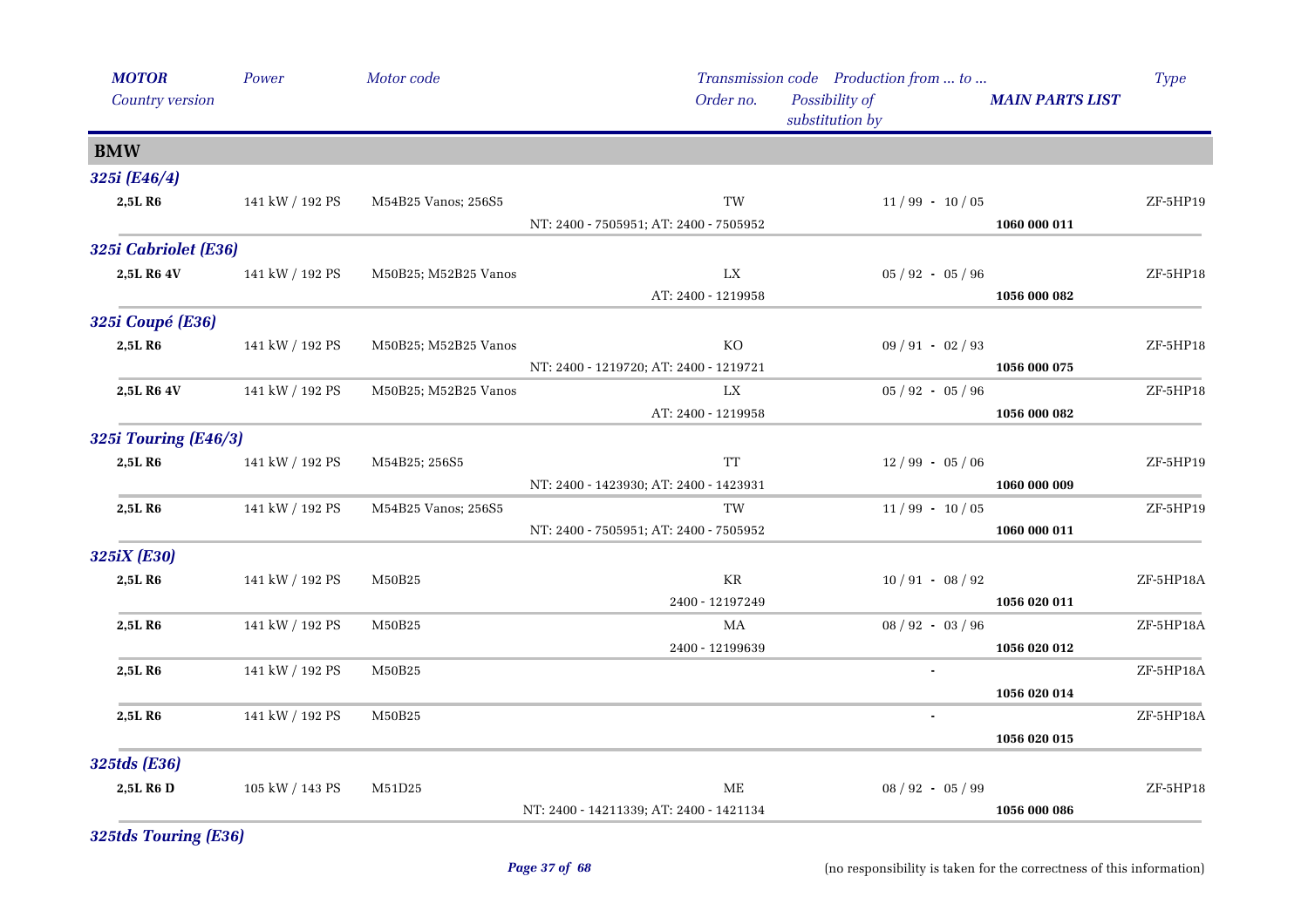| <b>MOTOR</b>                | Power           | Motor code          |                                         | Transmission code Production from  to |                        | Type       |
|-----------------------------|-----------------|---------------------|-----------------------------------------|---------------------------------------|------------------------|------------|
| Country version             |                 |                     | Order no.                               | Possibility of<br>substitution by     | <b>MAIN PARTS LIST</b> |            |
| <b>BMW</b>                  |                 |                     |                                         |                                       |                        |            |
| 325tds Touring (E36)        |                 |                     |                                         |                                       |                        |            |
| 2,5L R6 D                   | 105 kW / 143 PS | M51D25              | ME                                      | $08 / 92 - 05 / 99$                   |                        | $ZF-5HP18$ |
|                             |                 |                     | NT: 2400 - 14211339; AT: 2400 - 1421134 |                                       | 1056 000 086           |            |
| 325ti Compact (E46/5)       |                 |                     |                                         |                                       |                        |            |
| 2,5L R6                     | 141 kW / 192 PS | M54B25 Vanos; 256S5 | TW                                      | $11/99 - 10/05$                       |                        | ZF-5HP19   |
|                             |                 |                     | NT: 2400 - 7505951; AT: 2400 - 7505952  |                                       | 1060 000 011           |            |
| 328Ci Coupé (E46/2)         |                 |                     |                                         |                                       |                        |            |
| 2,8L R6                     | 142 kW / 193 PS | M52B28              | SA                                      | $06 / 97 - 07 / 01$                   |                        | ZF-5HP19   |
|                             |                 |                     | NT: 2400 - 1422916; AT: 2400 - 1422917  |                                       | 1060 000 006           |            |
| 328i (E36)                  |                 |                     |                                         |                                       |                        |            |
| 2,8L R6                     | 142 kW / 193 PS | M52B28              | OK                                      | $08 / 94 - 09 / 99$                   |                        | ZF-5HP18   |
|                             |                 |                     | NT: 2400 - 14219469; AT: 2400 - 1421947 |                                       | 1056 000 097           |            |
| 328i (E46/4)                |                 |                     |                                         |                                       |                        |            |
| 2,8L R6                     | 142 kW / 193 PS | M52B28              | SA                                      | $06 / 97 - 07 / 01$                   |                        | ZF-5HP19   |
|                             |                 |                     | NT: 2400 - 1422916; AT: 2400 - 1422917  |                                       | 1060 000 006           |            |
| 328i Cabriolet (E36)        |                 |                     |                                         |                                       |                        |            |
| 2,8L R6                     | 142 kW / 193 PS | M52B28              | OK                                      | $08 / 94 - 09 / 99$                   |                        | $ZF-5HP18$ |
|                             |                 |                     | NT: 2400 - 14219469; AT: 2400 - 1421947 |                                       | 1056 000 097           |            |
| 328i Coupé (E36)            |                 |                     |                                         |                                       |                        |            |
| 2,8L R6                     | 142 kW / 193 PS | M52B28              | OK                                      | $08 / 94 - 09 / 99$                   |                        | ZF-5HP18   |
|                             |                 |                     | NT: 2400 - 14219469; AT: 2400 - 1421947 |                                       | 1056 000 097           |            |
| <b>328i Touring (E46/3)</b> |                 |                     |                                         |                                       |                        |            |
| 2,8L R6                     | 142 kW / 193 PS | M52B28              | SA                                      | $06 / 97 - 07 / 01$                   |                        | ZF-5HP19   |
|                             |                 |                     | NT: 2400 - 1422916; AT: 2400 - 1422917  |                                       | 1060 000 006           |            |
| 330Ci Cabriolet (E46/C)     |                 |                     |                                         |                                       |                        |            |
| 3,0L R6                     | 170 kW / 231 PS | M54B30; 306S3       | TU                                      | $11/99 - 08/06$                       |                        | ZF-5HP19   |
|                             |                 |                     | NT: 2400 - 1423932; AT: 2400 - 1423933  |                                       | 1060 000 010           |            |

*330Ci Coupé (E46/2)*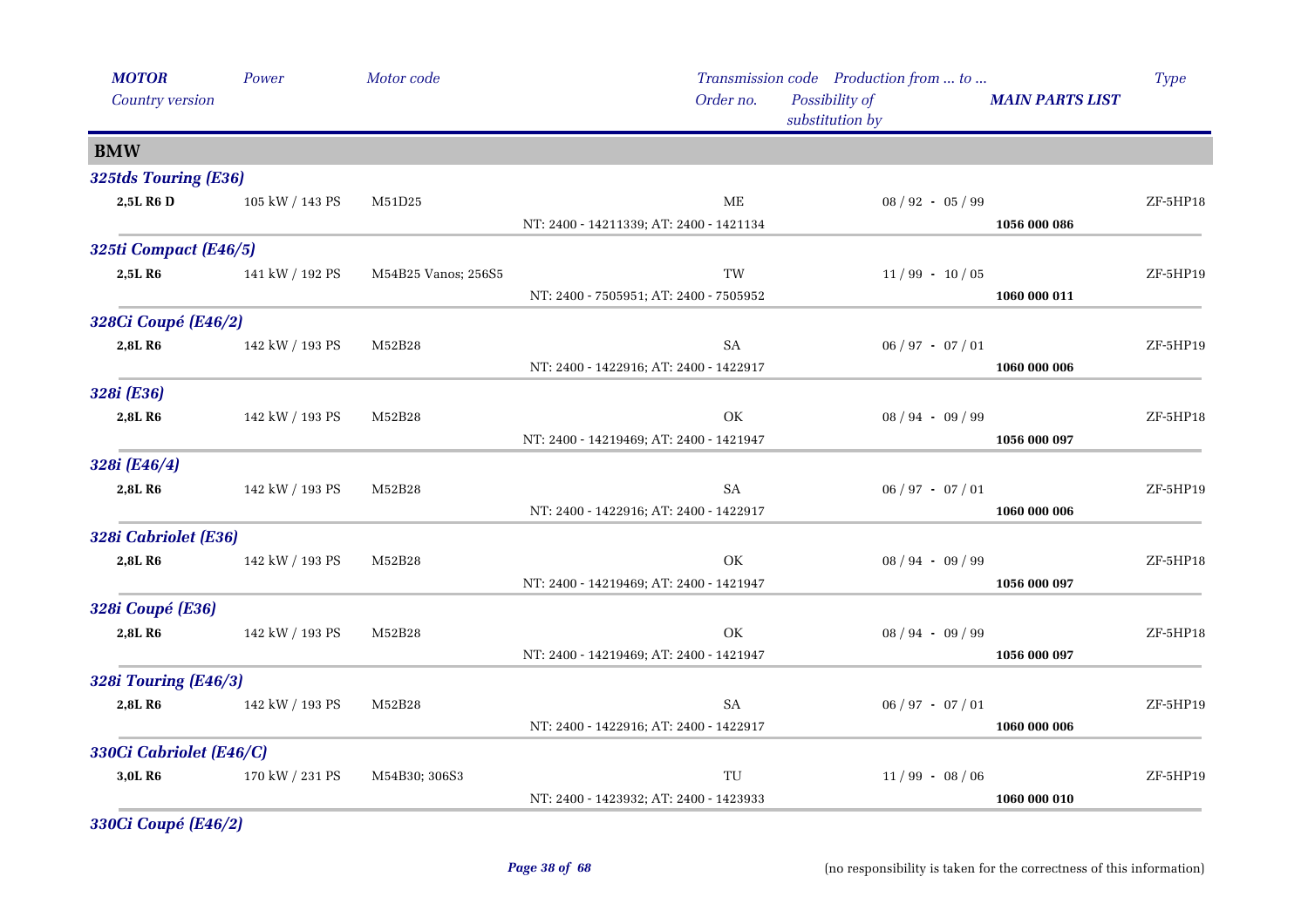| <b>MOTOR</b>                | Power           | Motor code                 |                                             |                                                | Transmission code Production from  to |                        | <b>Type</b> |
|-----------------------------|-----------------|----------------------------|---------------------------------------------|------------------------------------------------|---------------------------------------|------------------------|-------------|
| Country version             |                 |                            |                                             | Order no.<br>Possibility of<br>substitution by |                                       | <b>MAIN PARTS LIST</b> |             |
| <b>BMW</b>                  |                 |                            |                                             |                                                |                                       |                        |             |
| 330Ci Coupé (E46/2)         |                 |                            |                                             |                                                |                                       |                        |             |
| 3,0L R6                     | 170 kW / 231 PS | M54B30; 306S3              |                                             | TU                                             | $11/99 - 08/06$                       |                        | ZF-5HP19    |
|                             |                 |                            | NT: 2400 - 1423932; AT: 2400 - 1423933      |                                                |                                       | 1060 000 010           |             |
| 330i (E46/4)                |                 |                            |                                             |                                                |                                       |                        |             |
| 3,0L R <sub>6</sub>         | 170 kW / 231 PS | M54B30; 306S3              |                                             | TU                                             | $11/99 - 08/06$                       |                        | ZF-5HP19    |
|                             |                 |                            | NT: 2400 - 1423932; AT: 2400 - 1423933      |                                                |                                       | 1060 000 010           |             |
| <b>330i Touring (E46/3)</b> |                 |                            |                                             |                                                |                                       |                        |             |
| 3,0L R6                     | 170 kW / 231 PS | M54B30; 306S3              |                                             | TU                                             | $11/99 - 08/06$                       |                        | ZF-5HP19    |
|                             |                 |                            | NT: 2400 - 1423932; AT: 2400 - 1423933      |                                                |                                       | 1060 000 010           |             |
| 520i (E34)                  |                 |                            |                                             |                                                |                                       |                        |             |
| 2,0L R6 4V                  | 110 kW / 150 PS | M50B20                     |                                             | JW                                             | $07 / 90 - 12 / 90$                   |                        | $ZF-5HP18$  |
|                             |                 |                            | NT: 2400 - 1219225; AT: 2400 - 1219226      |                                                |                                       | 1056 000 064           |             |
| 2,0L R6 4V                  | 110 kW / 150 PS | M50B20                     |                                             | <b>KG</b>                                      | $01/91 - 10/91$                       |                        | $ZF-5HP18$  |
|                             |                 |                            | NT: 2400 - 1219394; AT: 2400 - 1219395      |                                                |                                       | 1056 000 070           |             |
| 2,0L R6 4V                  | 110 kW / 150 PS |                            | M50B206S1; M50B206S2 Vanos; M52B206S3 Vanos | ΚN                                             | $09/91 - 10/92$                       |                        | $ZF-5HP18$  |
|                             |                 |                            | NT: 2400 - 1219718; AT: 2400 - 1219719      |                                                |                                       | 1056 000 074           |             |
| 2,0L R6 4V                  | 110 kW / 150 PS |                            | M50B206S1; M50B206S2 Vanos; M52B206S3 Vanos | LW                                             | $07 / 92 - 05 / 96$                   |                        | ZF-5HP18    |
|                             |                 |                            |                                             | AT: 2400 - 1219956                             |                                       | 1056 000 081           |             |
| 520i (E39)                  |                 |                            |                                             |                                                |                                       |                        |             |
| 2,0L R6 4V                  | 110 kW / 150 PS | M52B206S4; M52B206S3 Vanos |                                             | <b>OT</b>                                      | $02/96 - 08/98$                       |                        | ZF-5HP18    |
|                             |                 |                            | NT: 2400 - 1422855; AT: 2400 - 1422856      |                                                |                                       | 1056 000 102           |             |
| 2,2L R6                     | 125 kW / 170 PS | M54B22; 226S1              |                                             | TN                                             | $11/99 - 10/05$                       |                        | ZF-5HP19    |
|                             |                 |                            | NT: 2400 - 1423928; AT: 2400 - 1423929      |                                                |                                       | 1060 000 008           |             |
| 520i Touring (E34)          |                 |                            |                                             |                                                |                                       |                        |             |
| 2,0L R6 4V                  | 110 kW / 150 PS |                            | M50B206S1; M50B206S2 Vanos; M52B206S3 Vanos | KN                                             | $09 / 91 - 10 / 92$                   |                        | ZF-5HP18    |
|                             |                 |                            | NT: 2400 - 1219718; AT: 2400 - 1219719      |                                                |                                       | 1056 000 074           |             |
| 2,0L R6 4V                  | 110 kW / 150 PS |                            | M50B206S1; M50B206S2 Vanos; M52B206S3 Vanos | LW                                             | $07 / 92 - 05 / 96$                   |                        | $ZF-5HP18$  |
|                             |                 |                            |                                             | AT: 2400 - 1219956                             |                                       | 1056 000 081           |             |

*520i Touring (E39)*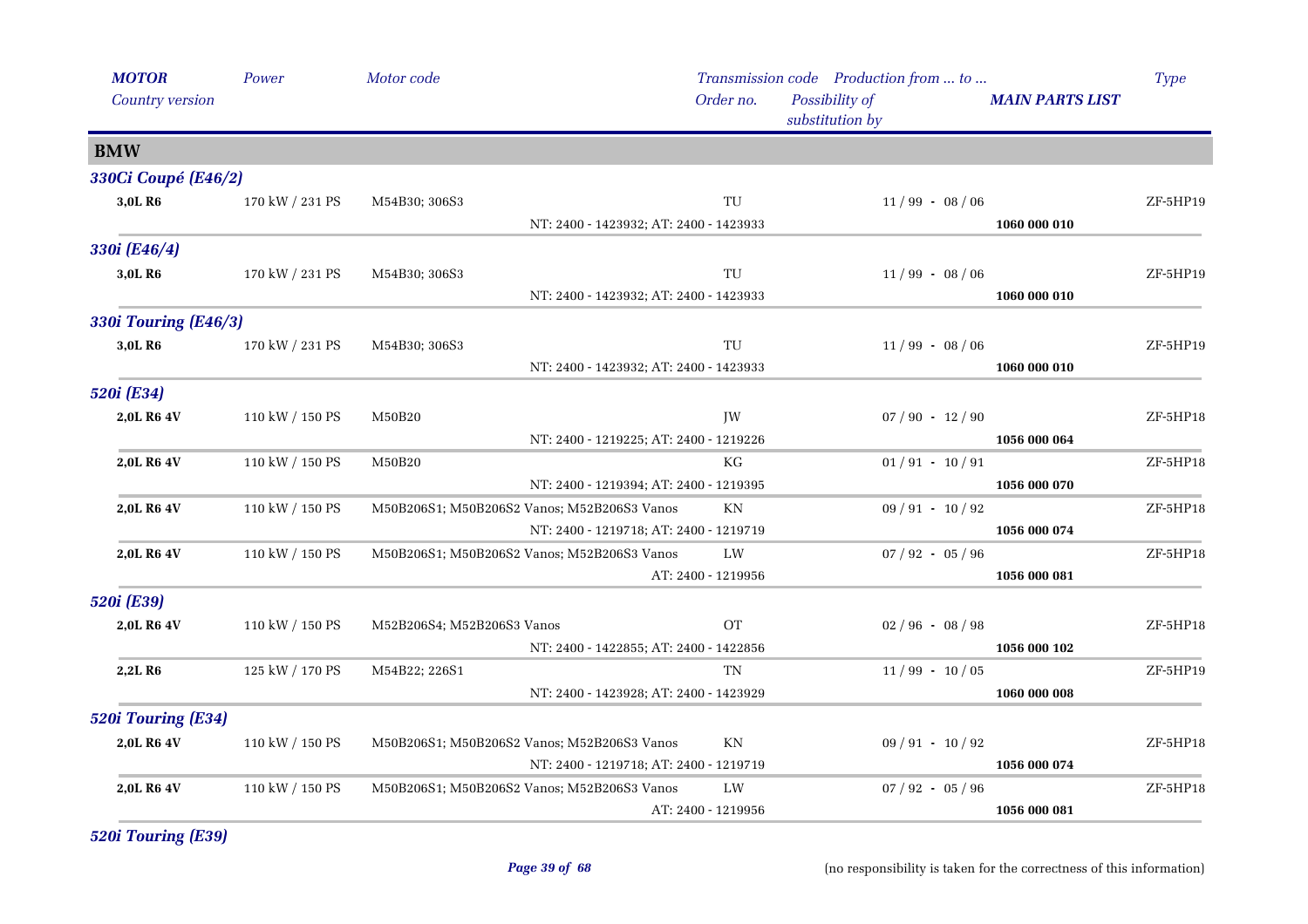| <b>MOTOR</b>        | Power           | Motor code                 |                                        |                 | Transmission code Production from  to |                     |                        | <b>Type</b> |
|---------------------|-----------------|----------------------------|----------------------------------------|-----------------|---------------------------------------|---------------------|------------------------|-------------|
| Country version     |                 |                            |                                        | Order no.       | Possibility of<br>substitution by     |                     | <b>MAIN PARTS LIST</b> |             |
| <b>BMW</b>          |                 |                            |                                        |                 |                                       |                     |                        |             |
| 520i Touring (E39)  |                 |                            |                                        |                 |                                       |                     |                        |             |
| 2,0L R6 4V          | 110 kW / 150 PS | M52B206S3 Vanos; M52B206S4 |                                        | <b>OT</b>       |                                       | $02/96 - 08/98$     |                        | ZF-5HP18    |
|                     |                 |                            | NT: 2400 - 1422855; AT: 2400 - 1422856 |                 |                                       |                     | 1056 000 102           |             |
| 2,0L R6 4V          | 110 kW / 150 PS | M52B206S3 Vanos; 226S1     |                                        | PM              |                                       | $01/98 - 03/03$     |                        | ZF-5HP19    |
|                     |                 |                            | NT: 2400 - 1422910; AT: 2400 - 1422911 |                 |                                       |                     | 1060 000 004           |             |
| 2,2L R <sub>6</sub> | 125 kW / 170 PS | M54B22                     |                                        | PM              |                                       | $01/98 - 03/03$     |                        | ZF-5HP19    |
|                     |                 |                            | NT: 2400 - 1422910; AT: 2400 - 1422911 |                 |                                       |                     | 1060 000 004           |             |
| 2,2L R6             | 125 kW / 170 PS | M54B22; 226S1              |                                        | TN              |                                       | $11/99 - 10/05$     |                        | ZF-5HP19    |
|                     |                 |                            | NT: 2400 - 1423928; AT: 2400 - 1423929 |                 |                                       |                     | 1060 000 008           |             |
| 523i (E39)          |                 |                            |                                        |                 |                                       |                     |                        |             |
| 2,5L R6             | 125 kW / 170 PS | M52B25                     |                                        | OX              |                                       | $03 / 95 - 12 / 98$ |                        | ZF-5HP18    |
|                     |                 |                            | NT: 2400 - 1422129; AT: 2400 - 1422130 |                 |                                       |                     | 1056 000 090           |             |
| 2,5L R <sub>6</sub> | 141 kW / 192 PS | M54B25 Vanos; 256S5        |                                        | TW              |                                       | $11/99 - 10/05$     |                        | ZF-5HP19    |
|                     |                 |                            | NT: 2400 - 7505951; AT: 2400 - 7505952 |                 |                                       |                     | 1060 000 011           |             |
| 2,5L R6 4V          | 125 kW / 170 PS | $M52B25$ Vanos             |                                        | RU              |                                       | $09 / 97 - 08 / 00$ |                        | ZF-5HP19    |
|                     |                 |                            | NT: 2400 - 1422912; AT: 2400 - 1422913 |                 |                                       |                     | 1060 000 005           |             |
| 523i Touring (E39)  |                 |                            |                                        |                 |                                       |                     |                        |             |
| 2,5L R <sub>6</sub> | 125 kW / 170 PS | M52B25                     |                                        | OX              |                                       | $03 / 95 - 12 / 98$ |                        | ZF-5HP18    |
|                     |                 |                            | NT: 2400 - 1422129; AT: 2400 - 1422130 |                 |                                       |                     | 1056 000 090           |             |
| 2,5L R <sub>6</sub> | 141 kW / 192 PS | M54B25 Vanos; 256S5        |                                        | <b>TW</b>       |                                       | $11/99 - 10/05$     |                        | ZF-5HP19    |
|                     |                 |                            | NT: 2400 - 7505951; AT: 2400 - 7505952 |                 |                                       |                     | 1060 000 011           |             |
| 2,5L R6 4V          | 125 kW / 170 PS | M52B25 Vanos               |                                        | RU              |                                       | $09 / 97 - 08 / 00$ |                        | ZF-5HP19    |
|                     |                 |                            | NT: 2400 - 1422912; AT: 2400 - 1422913 |                 |                                       |                     | 1060 000 005           |             |
| 525i (E34)          |                 |                            |                                        |                 |                                       |                     |                        |             |
| 2,5L R6             | 141 kW / 192 PS | M50B25; M52B25 Vanos       |                                        | KO <sup>1</sup> |                                       | $09 / 91 - 02 / 93$ |                        | ZF-5HP18    |
|                     |                 |                            | NT: 2400 - 1219720; AT: 2400 - 1219721 |                 |                                       |                     | 1056 000 075           |             |
| 2,5L R6 4V          | 141 kW / 192 PS | M50B25                     |                                        | JV              |                                       | $07 / 90 - 12 / 90$ |                        | ZF-5HP18    |
|                     |                 |                            | NT: 2400 - 1219184; AT: 2400 - 1219185 |                 |                                       |                     | 1056 000 063           |             |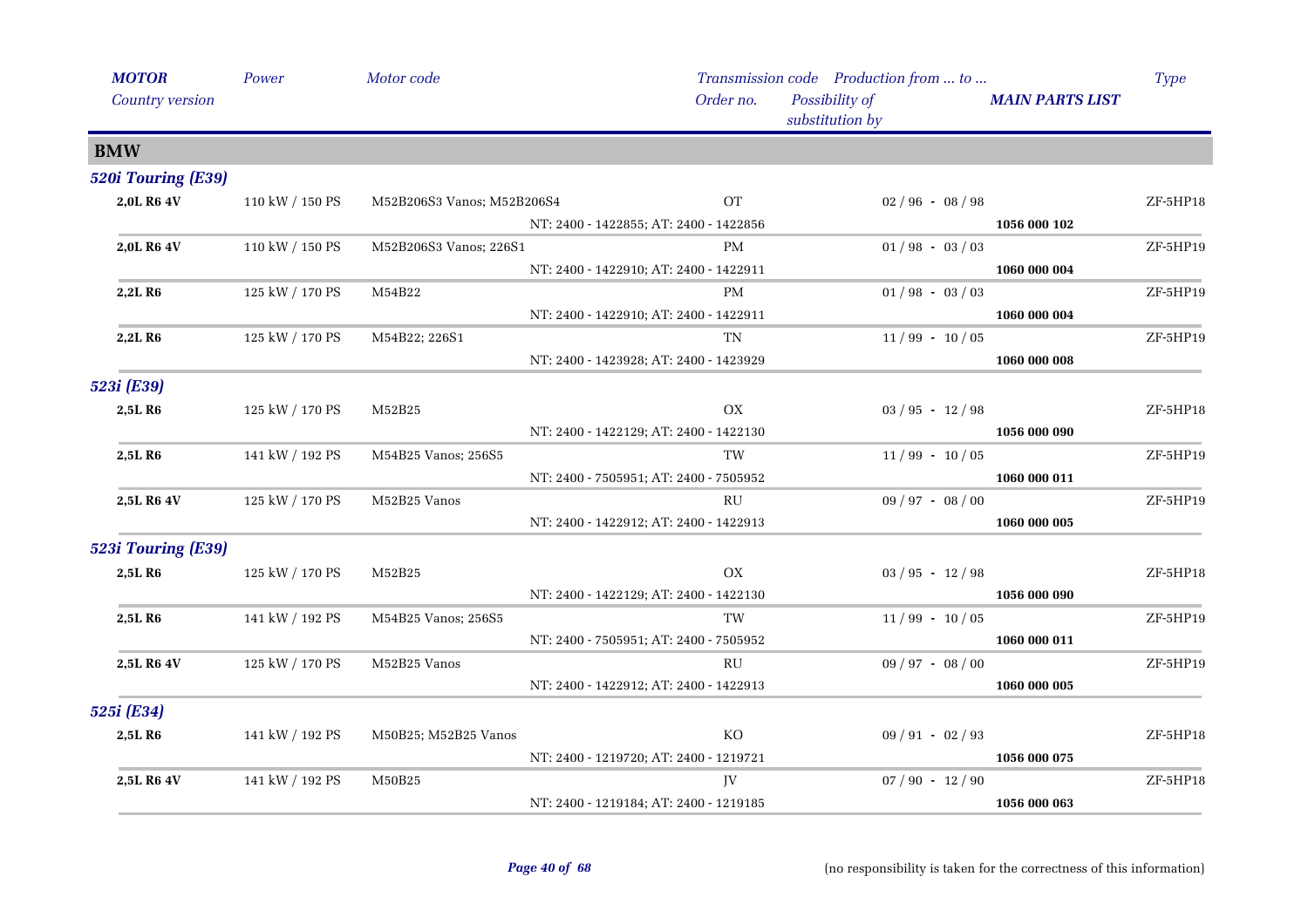| <b>MOTOR</b>        | Power           | Motor code           |                                        | Transmission code Production from  to |                        | <b>Type</b> |
|---------------------|-----------------|----------------------|----------------------------------------|---------------------------------------|------------------------|-------------|
| Country version     |                 |                      | Order no.                              | Possibility of<br>substitution by     | <b>MAIN PARTS LIST</b> |             |
| <b>BMW</b>          |                 |                      |                                        |                                       |                        |             |
| 525i (E34)          |                 |                      |                                        |                                       |                        |             |
| 2,5L R6 4V          | 141 kW / 192 PS | M50B25               | KH                                     | $01/91 - 09/91$                       |                        | ZF-5HP18    |
|                     |                 |                      | NT: 2400 - 1219396; AT: 2400 - 1219397 |                                       | 1056 000 071           |             |
| 2,5L R6 4V          | 141 kW / 192 PS | M50B25; M52B25 Vanos | LX                                     | $05 / 92 - 05 / 96$                   |                        | ZF-5HP18    |
|                     |                 |                      | AT: 2400 - 1219958                     |                                       | 1056 000 082           |             |
| 525i (E39)          |                 |                      |                                        |                                       |                        |             |
| 2,5LR6              | 141 kW / 192 PS | M54B25; 256S5        | <b>TT</b>                              | $12/99 - 05/06$                       |                        | ZF-5HP19    |
|                     |                 |                      | NT: 2400 - 1423930; AT: 2400 - 1423931 |                                       | 1060 000 009           |             |
| 2,5L R6             | 141 kW / 192 PS | M54B25 Vanos; 256S5  | TW                                     | $11/99 - 10/05$                       |                        | ZF-5HP19    |
|                     |                 |                      | NT: 2400 - 7505951; AT: 2400 - 7505952 |                                       | 1060 000 011           |             |
| 525i Touring (E34)  |                 |                      |                                        |                                       |                        |             |
| 2,5L R6             | 141 kW / 192 PS | M50B25; M52B25 Vanos | KO                                     | $09/91 - 02/93$                       |                        | ZF-5HP18    |
|                     |                 |                      | NT: 2400 - 1219720; AT: 2400 - 1219721 |                                       | 1056 000 075           |             |
| 2,5L R6 4V          | 141 kW / 192 PS | M50B25; M52B25 Vanos | LX                                     | $05 / 92 - 05 / 96$                   |                        | ZF-5HP18    |
|                     |                 |                      | AT: 2400 - 1219958                     |                                       | 1056 000 082           |             |
| 525i Touring (E39)  |                 |                      |                                        |                                       |                        |             |
| 2,5L R6             | 141 kW / 192 PS | M54B25; 256S5        | <b>TT</b>                              | $12/99 - 05/06$                       |                        | ZF-5HP19    |
|                     |                 |                      | NT: 2400 - 1423930; AT: 2400 - 1423931 |                                       | 1060 000 009           |             |
| 2,5L R6             | 141 kW / 192 PS | M54B25 Vanos; 256S5  | <b>TW</b>                              | $11/99 - 10/05$                       |                        | ZF-5HP19    |
|                     |                 |                      | NT: 2400 - 7505951; AT: 2400 - 7505952 |                                       | 1060 000 011           |             |
| 525iX (E34)         |                 |                      |                                        |                                       |                        |             |
| 2,5L R6 4V          | 141 kW / 192 PS | M52B25 Vanos         | KR                                     |                                       |                        | ZF-5HP18    |
|                     |                 |                      | NT: 2400 - 1219726; AT: 2400 - 1219727 |                                       | 1056 000 078           |             |
| 2,5L R6 4V          | 141 kW / 192 PS | M52B25 Vanos         | MA                                     | $\sim$                                |                        | ZF-5HP18    |
|                     |                 |                      | NT: 2400 - 1219965; AT: 2400 - 1219966 |                                       | 1056 000 085           |             |
| 525iX Touring (E34) |                 |                      |                                        |                                       |                        |             |
| 2,5LR6              | 141 kW / 192 PS | M50B25               | MA                                     |                                       |                        | ZF-5HP18    |
|                     |                 |                      | NT: 2400 - 1219965; AT: 2400 - 1219966 |                                       | 1056 000 085           |             |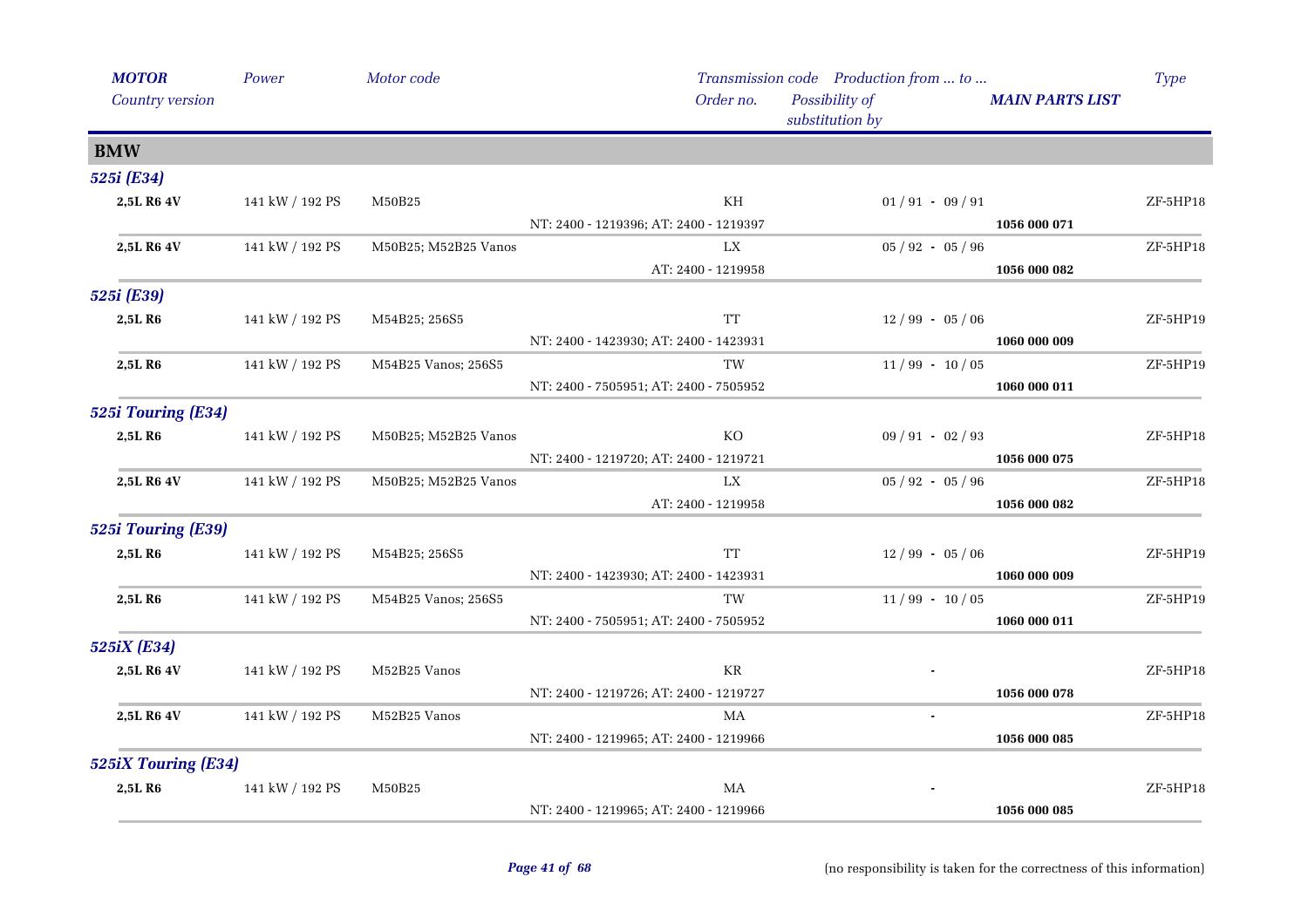| <b>MOTOR</b>                | Power                 | Motor code           |                                         | Transmission code Production from  to |                        | Type       |
|-----------------------------|-----------------------|----------------------|-----------------------------------------|---------------------------------------|------------------------|------------|
| Country version             |                       |                      | Order no.                               | Possibility of<br>substitution by     | <b>MAIN PARTS LIST</b> |            |
| <b>BMW</b>                  |                       |                      |                                         |                                       |                        |            |
| 525iX Touring (E34)         |                       |                      |                                         |                                       |                        |            |
| 2,5L R6 4V                  | 141 kW / 192 PS       | M50B25; M52B25 Vanos | $\rm KR$                                |                                       |                        | ZF-5HP18   |
|                             |                       |                      | NT: 2400 - 1219726; AT: 2400 - 1219727  |                                       | 1056 000 078           |            |
| 525td (E34)                 |                       |                      |                                         |                                       |                        |            |
| 2,5L R6 D                   | 105 kW / 143 PS       | M51D25               | <b>OG</b>                               | $09 / 93 - 05 / 96$                   |                        | ZF-5HP18   |
|                             |                       |                      | AT: 2400 - 1421928                      |                                       | 1056 000 093           |            |
| 525tds (E34)                |                       |                      |                                         |                                       |                        |            |
| 2,5L R6 D                   | $105$ kW $\!/$ 143 PS | M51D25               | KP                                      | $09 / 91 - 08 / 92$                   |                        | ZF-5HP18   |
|                             |                       |                      | NT: 2400 - 1219722; AT: 2400 - 1219723  |                                       | 1056 000 076           |            |
| 2,5L R6 D                   | 105 kW / 143 PS       | M51D25               | ME                                      | $08 / 92 - 05 / 99$                   |                        | $ZF-5HP18$ |
|                             |                       |                      | NT: 2400 - 14211339; AT: 2400 - 1421134 |                                       | 1056 000 086           |            |
| <b>525tds</b> (E39)         |                       |                      |                                         |                                       |                        |            |
| 2,5L R6 D                   | 105 kW / 143 PS       | M51D25               | OY                                      | $09 / 95 - 02 / 00$                   |                        | $ZF-5HP18$ |
|                             |                       |                      | NT: 2400 - 1422131; AT: 2400 - 1422132  |                                       | 1056 000 091           |            |
| <b>525tds Touring (E34)</b> |                       |                      |                                         |                                       |                        |            |
| 2,5L R6 D                   | $105$ kW $\!/$ 143 PS | M51D25               | KP                                      | $09 / 91 - 08 / 92$                   |                        | $ZF-5HP18$ |
|                             |                       |                      | NT: 2400 - 1219722; AT: 2400 - 1219723  |                                       | 1056 000 076           |            |
| 2,5L R6 D                   | 105 kW / 143 PS       | M51D25               | <b>ME</b>                               | $08 / 92 - 05 / 99$                   |                        | ZF-5HP18   |
|                             |                       |                      | NT: 2400 - 14211339; AT: 2400 - 1421134 |                                       | 1056 000 086           |            |
| <b>525tds Touring (E39)</b> |                       |                      |                                         |                                       |                        |            |
| 2,5L R6 D                   | 105 kW / 143 PS       | M51D25               | OY                                      | $09 / 95 - 02 / 00$                   |                        | ZF-5HP18   |
|                             |                       |                      | NT: 2400 - 1422131; AT: 2400 - 1422132  |                                       | 1056 000 091           |            |
| 528i (E39)                  |                       |                      |                                         |                                       |                        |            |
| 2,8L R6                     | 142 kW / 193 PS       | M52B28               | <b>OX</b>                               | $03 / 95 - 12 / 98$                   |                        | ZF-5HP18   |
|                             |                       |                      | NT: 2400 - 1422129; AT: 2400 - 1422130  |                                       | 1056 000 090           |            |
| 2,8L R6                     | 142 kW / 193 PS       | M52B28               | $\mathcal{O}\mathcal{P}$                | $03 / 95 - 08 / 98$                   |                        | ZF-5HP18   |
|                             |                       |                      | NT: 2400 - 1422028; AT: 2400 - 1422029  |                                       | 1056 000 095           |            |
| 2,8L R6                     | 142 kW / 193 PS       | M52B28               | SA                                      | $06 / 97 - 07 / 01$                   |                        | ZF-5HP19   |
|                             |                       |                      | NT: 2400 - 1422916; AT: 2400 - 1422917  |                                       | 1060 000 006           |            |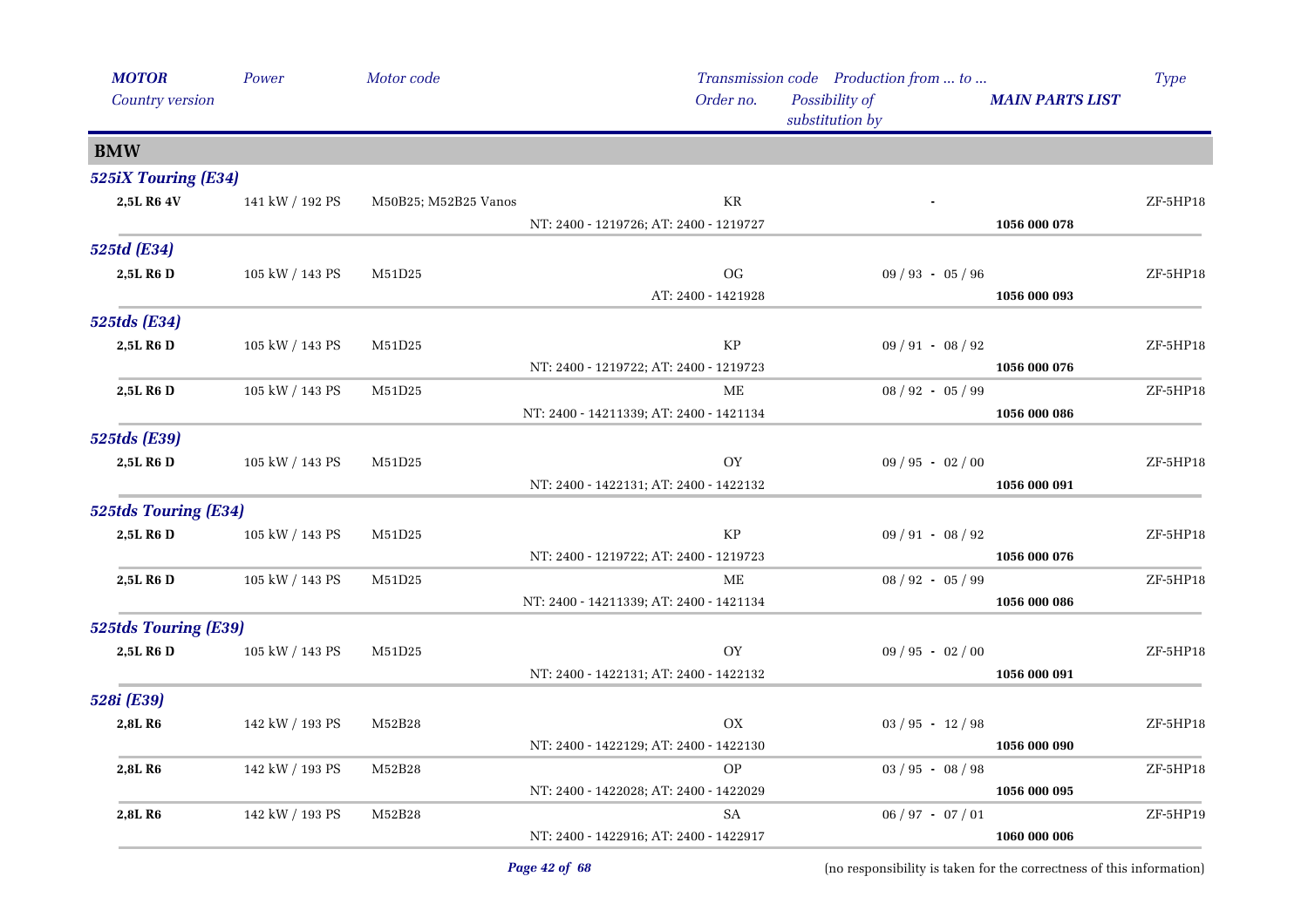| <b>MOTOR</b>       | Power           | Motor code    |                                                  | Transmission code Production from  to |                        | Type       |
|--------------------|-----------------|---------------|--------------------------------------------------|---------------------------------------|------------------------|------------|
| Country version    |                 |               | Order no.                                        | Possibility of<br>substitution by     | <b>MAIN PARTS LIST</b> |            |
| <b>BMW</b>         |                 |               |                                                  |                                       |                        |            |
| 528i Touring (E39) |                 |               |                                                  |                                       |                        |            |
| 2,8L R6            | 142 kW / 193 PS | M52B28        | <b>OP</b>                                        | $03 / 95 - 08 / 98$                   |                        | ZF-5HP18   |
|                    |                 |               | NT: 2400 - 1422028; AT: 2400 - 1422029           |                                       | 1056 000 095           |            |
| 2,8L R6            | 142 kW / 193 PS | M52B28        | SA                                               | $06 / 97 - 07 / 01$                   |                        | ZF-5HP19   |
|                    |                 |               | NT: 2400 - 1422916; AT: 2400 - 1422917           |                                       | 1060 000 006           |            |
| 530i (E34)         |                 |               |                                                  |                                       |                        |            |
| 3,0LV8             | 160 kW / 218 PS | M60B30        | MG                                               | $03 / 92 - 06 / 93$                   |                        | ZF-5HP18   |
|                    |                 |               | AT: 2400 - 1421215                               |                                       | 1056 000 087           |            |
| 3,0LV8             | 160 kW / 218 PS | M60B30        | MN                                               | $06 / 93 - 05 / 96$                   |                        | ZF-5HP18   |
|                    |                 |               | AT: 2400 - 1421412                               |                                       | 1056 000 088           |            |
| 530i (E39)         |                 |               |                                                  |                                       |                        |            |
| 3,0L R6            | 170 kW / 231 PS | M54B30; 306S3 | $\ensuremath{\mathsf{T}}\ensuremath{\mathsf{U}}$ | $11/99 - 08/06$                       |                        | ZF-5HP19   |
|                    |                 |               | NT: 2400 - 1423932; AT: 2400 - 1423933           |                                       | 1060 000 010           |            |
| 530i Touring (E34) |                 |               |                                                  |                                       |                        |            |
| 3,0LV8             | 160 kW / 218 PS | M60B30        | $\rm MG$                                         | $03 / 92 - 06 / 93$                   |                        | ZF-5HP18   |
|                    |                 |               | AT: 2400 - 1421215                               |                                       | 1056 000 087           |            |
| 3,0L V8            | 160 kW / 218 PS | M60B30        | $\mbox{MN}$                                      | $06 / 93 - 05 / 96$                   |                        | $ZF-5HP18$ |
|                    |                 |               | AT: 2400 - 1421412                               |                                       | 1056 000 088           |            |
| 530i Touring (E39) |                 |               |                                                  |                                       |                        |            |
| 3,0L R6            | 170 kW / 231 PS | M54B30; 306S3 | TU                                               | $11/99 - 08/06$                       |                        | ZF-5HP19   |
|                    |                 |               | NT: 2400 - 1423932; AT: 2400 - 1423933           |                                       | 1060 000 010           |            |
| 535i (E39)         |                 |               |                                                  |                                       |                        |            |
| 3,5LV8             | 180 kW / 245 PS | M62B358S2     | $\rm{PB}$                                        | $08 / 95 - 02 / 97$                   |                        | ZF-5HP24   |
|                    |                 |               | NT: 2400 - 1422198; AT: 2400 - 1422199           |                                       | 1058 000 004           |            |
| 3,5LV8             | 173 kW / 235 PS | M62B358S1     | SB                                               | $08 / 96 - 12 / 96$                   |                        | ZF-5HP24   |
|                    |                 |               | NT: 2400 - 1422988; AT: 2400 - 1422989           |                                       | 1058 000 010           |            |
| 3,5LV8             | 173 kW / 235 PS | M62B358S1     | TA                                               | $12/96 - 08/98$                       |                        | ZF-5HP24   |
|                    |                 |               | NT: 2400 - 1423190; AT: 2400 - 1423191           |                                       | 1058 000 017           |            |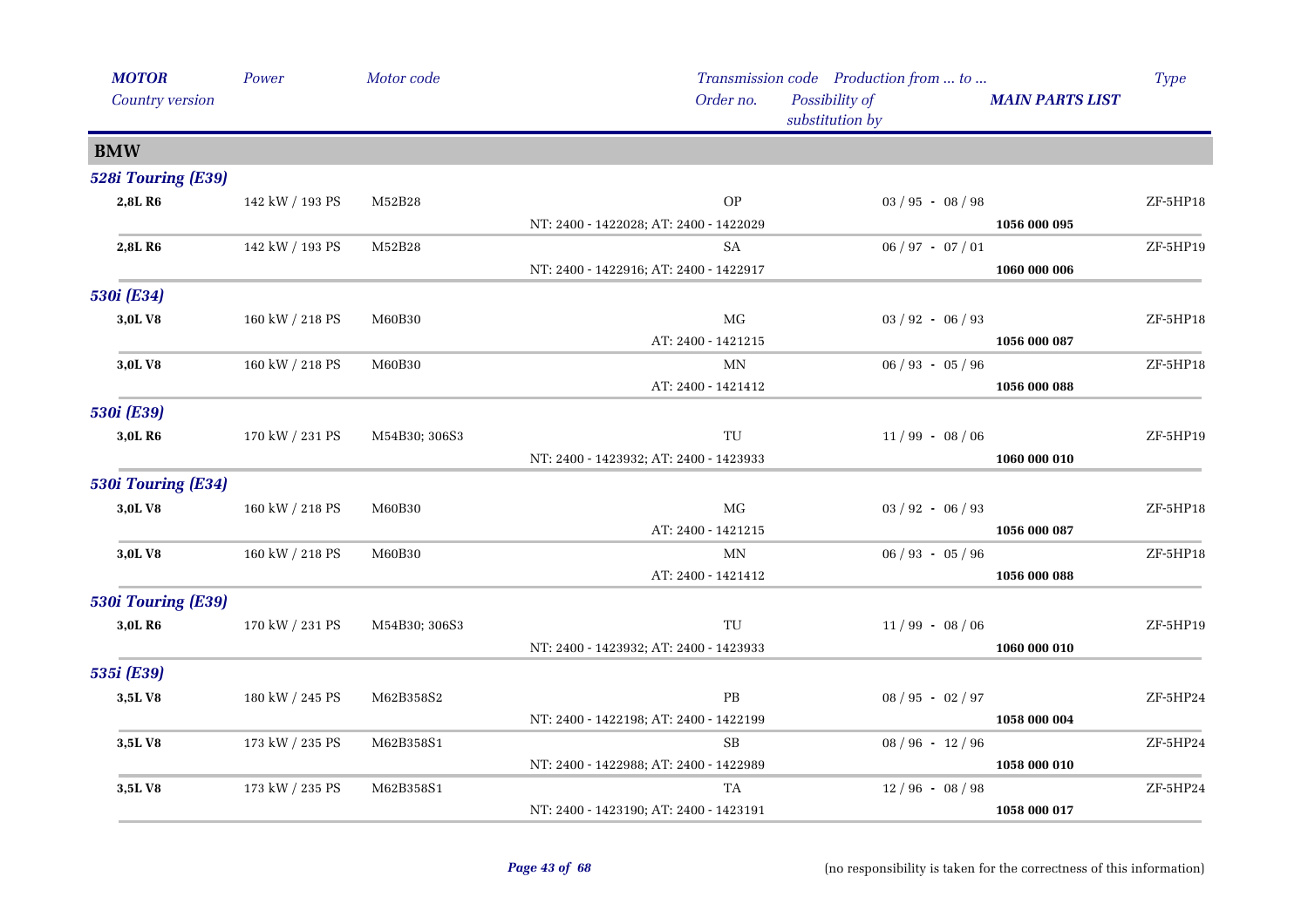| <b>MOTOR</b>       | Power           | Motor code |                                         | Transmission code Production from  to |                        | <b>Type</b> |
|--------------------|-----------------|------------|-----------------------------------------|---------------------------------------|------------------------|-------------|
| Country version    |                 |            | Order no.                               | Possibility of<br>substitution by     | <b>MAIN PARTS LIST</b> |             |
| <b>BMW</b>         |                 |            |                                         |                                       |                        |             |
| 535i (E39)         |                 |            |                                         |                                       |                        |             |
| 3,5LV8             | 173 kW / 235 PS | M62B358S1  | TD                                      | $02/98 - 06/03$                       |                        | ZF-5HP24    |
|                    |                 |            | NT: 2400 - 1423 300; AT: 2400 - 1423301 |                                       | 1058 000 020           |             |
| 540i (E34)         |                 |            |                                         |                                       |                        |             |
| 4,0LV8             | 210 kW / 286 PS | M60B40     | $MI_{\iota}$                            | $07 / 92 - 04 / 95$                   |                        | ZF-5HP30    |
|                    |                 |            | NT: 2400 - 1421349; AT: 2400 - 1421350  |                                       | 1055 000 010           |             |
| 4,0L V8            | 210 kW / 286 PS | M60B40     | PA                                      | $04 / 95 - 05 / 96$                   |                        | ZF-5HP30    |
|                    |                 |            | NT: 2400 - 1422505                      |                                       | 1055 000 029           |             |
| 540i (E39)         |                 |            |                                         |                                       |                        |             |
| 4,4LV8             | 210 kW / 286 PS | M62B44     | PK                                      | $05 / 95 - 12 / 96$                   |                        | ZF-5HP30    |
|                    |                 |            | NT: 2400 - 1422476; AT: 2400 - 1422477  |                                       | 1055 000 026           |             |
| <b>4,4LV8</b>      | 210 kW / 286 PS | M62B44     | OL                                      | $03 / 96 - 02 / 97$                   |                        | ZF-5HP24    |
|                    |                 |            | NT: 2400 - 1422076; AT: 2400 - 1422077  |                                       | 1058 000 003           |             |
| 4,4LV8             | 210 kW / 286 PS | M62B44     | <b>SH</b>                               | $02 / 97 - 08 / 98$                   |                        | ZF-5HP24    |
|                    |                 |            | NT: 2400 - 1423067; AT: 2400 - 1423068  |                                       | 1058 000 018           |             |
| <b>4,4LV8</b>      | 210 kW / 286 PS | M62B44     | TE                                      | $02 / 98 - 11 / 03$                   |                        | ZF-5HP24    |
|                    |                 |            | NT: 2400 - 1423302; AT: 2400 - 1423303  |                                       | 1058 000 021           |             |
| <b>4,4LV8</b>      | 210 kW / 286 PS | M62B44     | TF                                      | $03 / 98 - 06 / 03$                   |                        | ZF-5HP24    |
|                    |                 |            | NT: 2400 - 1423304; AT: 2400 - 1423305  |                                       | 1058 000 022           |             |
| 540i Touring (E34) |                 |            |                                         |                                       |                        |             |
| 4,0LV8             | 210 kW / 286 PS | M60B40     | ML                                      | $07 / 92 - 04 / 95$                   |                        | ZF-5HP30    |
|                    |                 |            | NT: 2400 - 1421349; AT: 2400 - 1421350  |                                       | 1055 000 010           |             |
| 4,0L V8            | 210 kW / 286 PS | M60B40     | PA                                      | $04 / 95 - 05 / 96$                   |                        | ZF-5HP30    |
|                    |                 |            | NT: 2400 - 1422505                      |                                       | 1055 000 029           |             |
| 540i Touring (E39) |                 |            |                                         |                                       |                        |             |
| 4,4LV8             | 210 kW / 286 PS | M62B44     | TB                                      | $12/96 - 08/98$                       |                        | ZF-5HP24    |
|                    |                 |            | NT: 2400 - 1423192; AT: 2400 - 1423193  |                                       | 1058 000 016           |             |
| 4,4LV8             | 210 kW / 286 PS | M62B44     | SH                                      | $02 / 97 - 08 / 98$                   |                        | ZF-5HP24    |
|                    |                 |            | NT: 2400 - 1423067; AT: 2400 - 1423068  |                                       | 1058 000 018           |             |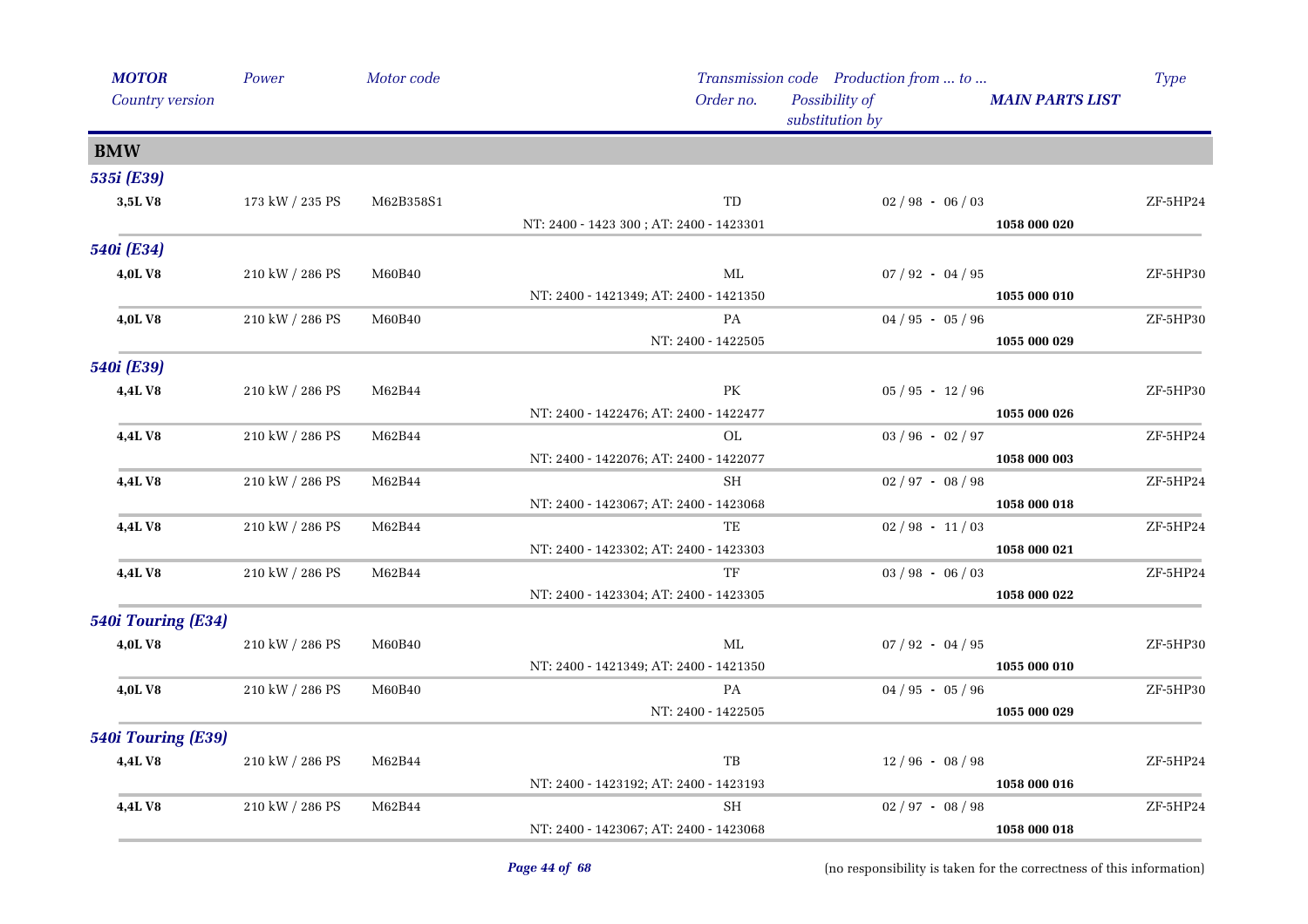| <b>MOTOR</b>                               | Power           | Motor code           |                                        | Transmission code Production from  to |                        | Type       |
|--------------------------------------------|-----------------|----------------------|----------------------------------------|---------------------------------------|------------------------|------------|
| Country version                            |                 |                      | Order no.                              | Possibility of<br>substitution by     | <b>MAIN PARTS LIST</b> |            |
| <b>BMW</b>                                 |                 |                      |                                        |                                       |                        |            |
| 540i Touring (E39)                         |                 |                      |                                        |                                       |                        |            |
| 4,4LV8                                     | 210 kW / 286 PS | M62B44               | TE                                     | $02 / 98 - 11 / 03$                   |                        | ZF-5HP24   |
|                                            |                 |                      | NT: 2400 - 1423302; AT: 2400 - 1423303 |                                       | 1058 000 021           |            |
| 4,4LV8                                     | 210 kW / 286 PS | M62B44               | TF                                     | $03 / 98 - 06 / 03$                   |                        | ZF-5HP24   |
|                                            |                 |                      | NT: 2400 - 1423304; AT: 2400 - 1423305 |                                       | 1058 000 022           |            |
| <b>725tds</b> (E38)                        |                 |                      |                                        |                                       |                        |            |
| 2,5L R6 D                                  | 105 kW / 143 PS | M51D25               | OY                                     | $09 / 95 - 02 / 00$                   |                        | ZF-5HP18   |
|                                            |                 |                      | NT: 2400 - 1422131; AT: 2400 - 1422132 |                                       | 1056 000 091           |            |
| 728i (E38)                                 |                 |                      |                                        |                                       |                        |            |
| 2,8L R6                                    | 142 kW / 193 PS | M52B28               | <b>OP</b>                              | $03 / 95 - 08 / 98$                   |                        | ZF-5HP18   |
|                                            |                 |                      | NT: 2400 - 1422028; AT: 2400 - 1422029 |                                       | 1056 000 095           |            |
| 2,8L R6                                    | 142 kW / 193 PS | M52B28               | SA                                     | $06 / 97 - 07 / 01$                   |                        | ZF-5HP19   |
|                                            |                 |                      | NT: 2400 - 1422916; AT: 2400 - 1422917 |                                       | 1060 000 006           |            |
| 728iL (E38 - Langversion / Long wheelbase) |                 |                      |                                        |                                       |                        |            |
| 2,8L R6                                    | 142 kW / 193 PS | M52B28               | <b>OP</b>                              | $03 / 95 - 08 / 98$                   |                        | ZF-5HP18   |
|                                            |                 |                      | NT: 2400 - 1422028; AT: 2400 - 1422029 |                                       | 1056 000 095           |            |
| 2,8L R6                                    | 142 kW / 193 PS | M52B28               | SA                                     | $06 / 97 - 07 / 01$                   |                        | ZF-5HP19   |
|                                            |                 |                      | NT: 2400 - 1422916; AT: 2400 - 1422917 |                                       | 1060 000 006           |            |
| <b>730d (E38)</b>                          |                 |                      |                                        |                                       |                        |            |
| 3,0L R6 D                                  | 135 kW / 184 PS |                      | <b>ST</b>                              | $02 / 98 - 07 / 01$                   |                        | ZF-5HP24   |
|                                            |                 |                      | NT: 2400 - 1423295; AT: 2400 - 1423296 |                                       | 1058 000 023           |            |
| 3,0L R6 D                                  | 135 kW / 184 PS | M57D30               | <b>ST</b>                              | $02 / 98 - 07 / 01$                   |                        | ZF-5HP24   |
|                                            |                 |                      | NT: 2400 - 1423295; AT: 2400 - 1423296 |                                       | 1058 000 023           |            |
| 730i (E32)                                 |                 |                      |                                        |                                       |                        |            |
| 3,0LV8                                     | 160 kW / 218 PS | M60B30               | MG                                     | $03 / 92 - 06 / 93$                   |                        | ZF-5HP18   |
|                                            |                 |                      | AT: 2400 - 1421215                     |                                       | 1056 000 087           |            |
| 3,0LV8                                     | 160 kW / 218 PS | ${\rm M}60{\rm B}30$ | ΜN                                     | $06 / 93 - 05 / 96$                   |                        | $ZF-5HP18$ |
|                                            |                 |                      | AT: 2400 - 1421412                     |                                       | 1056 000 088           |            |
|                                            |                 |                      |                                        |                                       |                        |            |

*730i (E38)*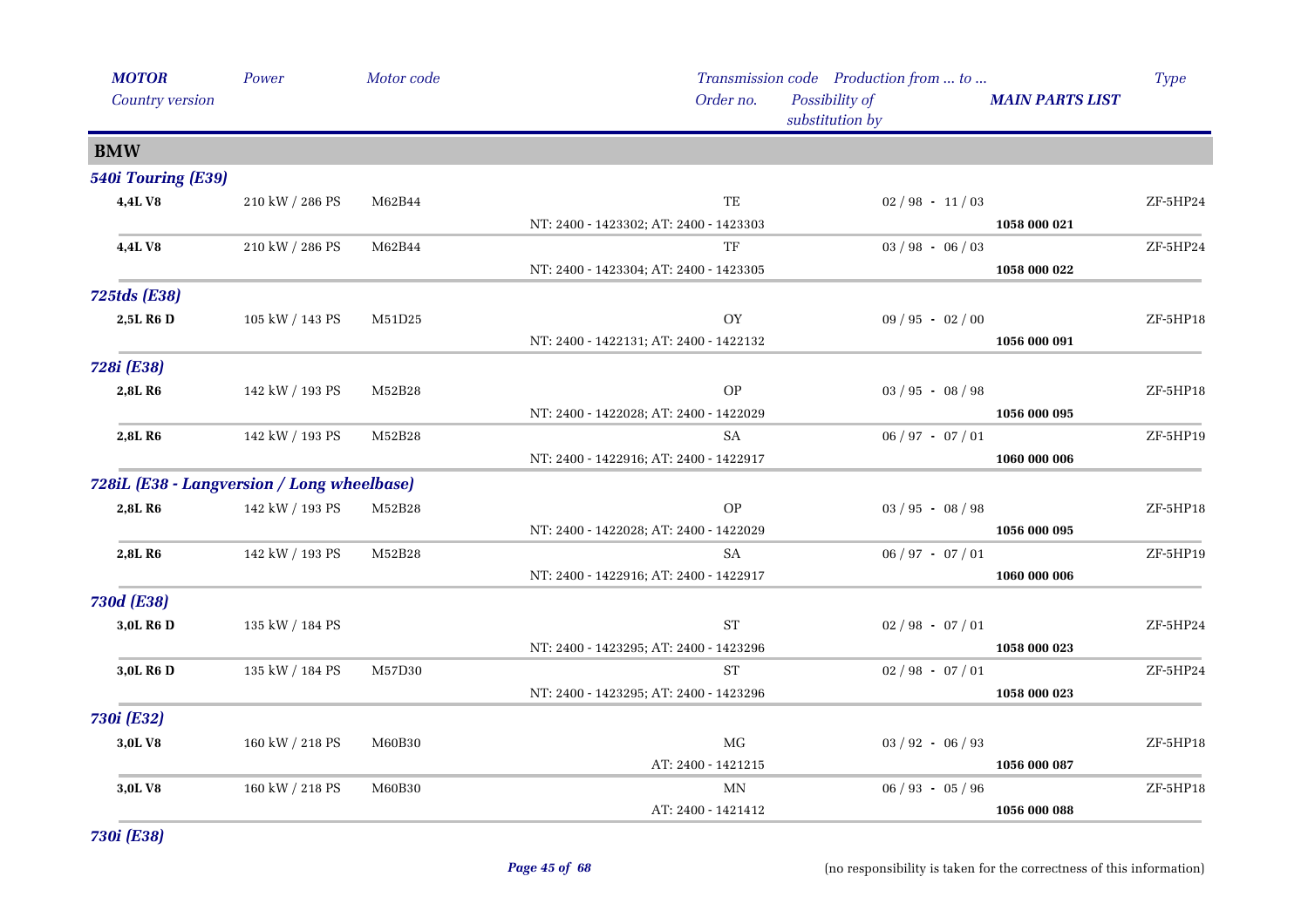| <b>MOTOR</b>                               | Power           | Motor code |                                         | Transmission code Production from  to |                        | <b>Type</b> |
|--------------------------------------------|-----------------|------------|-----------------------------------------|---------------------------------------|------------------------|-------------|
| Country version                            |                 |            | Order no.                               | Possibility of<br>substitution by     | <b>MAIN PARTS LIST</b> |             |
| <b>BMW</b>                                 |                 |            |                                         |                                       |                        |             |
| 730i (E38)                                 |                 |            |                                         |                                       |                        |             |
| 3,0LV8                                     | 160 kW / 218 PS | M60B30     | OF                                      | $12/93 - 04/96$                       |                        | $ZF-5HP18$  |
|                                            |                 |            | NT: 2400 - 1421897; AT: 2400 - 1421898  |                                       | 1056 000 092           |             |
| 730iL (E32 - Langversion / Long wheelbase) |                 |            |                                         |                                       |                        |             |
| 3,0LV8                                     | 160 kW / 218 PS | M60B30     | MG                                      | $03 / 92 - 06 / 93$                   |                        | ZF-5HP18    |
|                                            |                 |            | AT: 2400 - 1421215                      |                                       | 1056 000 087           |             |
| 3,0L V8                                    | 160 kW / 218 PS | M60B30     | MN                                      | $06 / 93 - 05 / 96$                   |                        | ZF-5HP18    |
|                                            |                 |            | AT: 2400 - 1421412                      |                                       | 1056 000 088           |             |
| 730iL (E38 - Langversion / Long wheelbase) |                 |            |                                         |                                       |                        |             |
| 3,0LV8                                     | 160 kW / 218 PS | M60B30     | OF                                      | $12/93 - 04/96$                       |                        | $ZF-5HP18$  |
|                                            |                 |            | NT: 2400 - 1421897; AT: 2400 - 1421898  |                                       | 1056 000 092           |             |
| 735i (E38)                                 |                 |            |                                         |                                       |                        |             |
| 3,5LV8                                     | 173 kW / 235 PS | M62B358S1  | PB                                      | $08 / 95 - 02 / 97$                   |                        | ZF-5HP24    |
|                                            |                 |            | NT: 2400 - 1422198; AT: 2400 - 1422199  |                                       | 1058 000 004           |             |
| 3,5LV8                                     | 173 kW / 235 PS | M62B358S1  | $\rm SB$                                | $08 / 96 - 12 / 96$                   |                        | ZF-5HP24    |
|                                            |                 |            | NT: 2400 - 1422988; AT: 2400 - 1422989  |                                       | 1058 000 010           |             |
| 3,5LV8                                     | 173 kW / 235 PS | M62B358S1  | <b>TA</b>                               | $12/96 - 08/98$                       |                        | ZF-5HP24    |
|                                            |                 |            | NT: 2400 - 1423190; AT: 2400 - 1423191  |                                       | 1058 000 017           |             |
| 3,5LV8                                     | 173 kW / 235 PS | M62B358S1  | TD                                      | $02 / 98 - 06 / 03$                   |                        | ZF-5HP24    |
|                                            |                 |            | NT: 2400 - 1423 300; AT: 2400 - 1423301 |                                       | 1058 000 020           |             |
| 735iL (E38 - Langversion / Long wheelbase) |                 |            |                                         |                                       |                        |             |
| 3,5LV8                                     | 173 kW / 235 PS | M62B358S1  | PB                                      | $08 / 95 - 02 / 97$                   |                        | ZF-5HP24    |
|                                            |                 |            | NT: 2400 - 1422198; AT: 2400 - 1422199  |                                       | 1058 000 004           |             |
| 3,5LV8                                     | 173 kW / 235 PS | M62B358S1  | $\rm SB$                                | $08 / 96 - 12 / 96$                   |                        | ZF-5HP24    |
|                                            |                 |            | NT: 2400 - 1422988; AT: 2400 - 1422989  |                                       | 1058 000 010           |             |
| 3,5LV8                                     | 173 kW / 235 PS | M62B358S1  | TA                                      | $12/96 - 08/98$                       |                        | ZF-5HP24    |
|                                            |                 |            | NT: 2400 - 1423190; AT: 2400 - 1423191  |                                       | 1058 000 017           |             |
| 3,5LV8                                     | 173 kW / 235 PS | M62B358S1  | TD                                      | $02 / 98 - 06 / 03$                   |                        | ZF-5HP24    |
|                                            |                 |            | NT: 2400 - 1423 300; AT: 2400 - 1423301 |                                       | 1058 000 020           |             |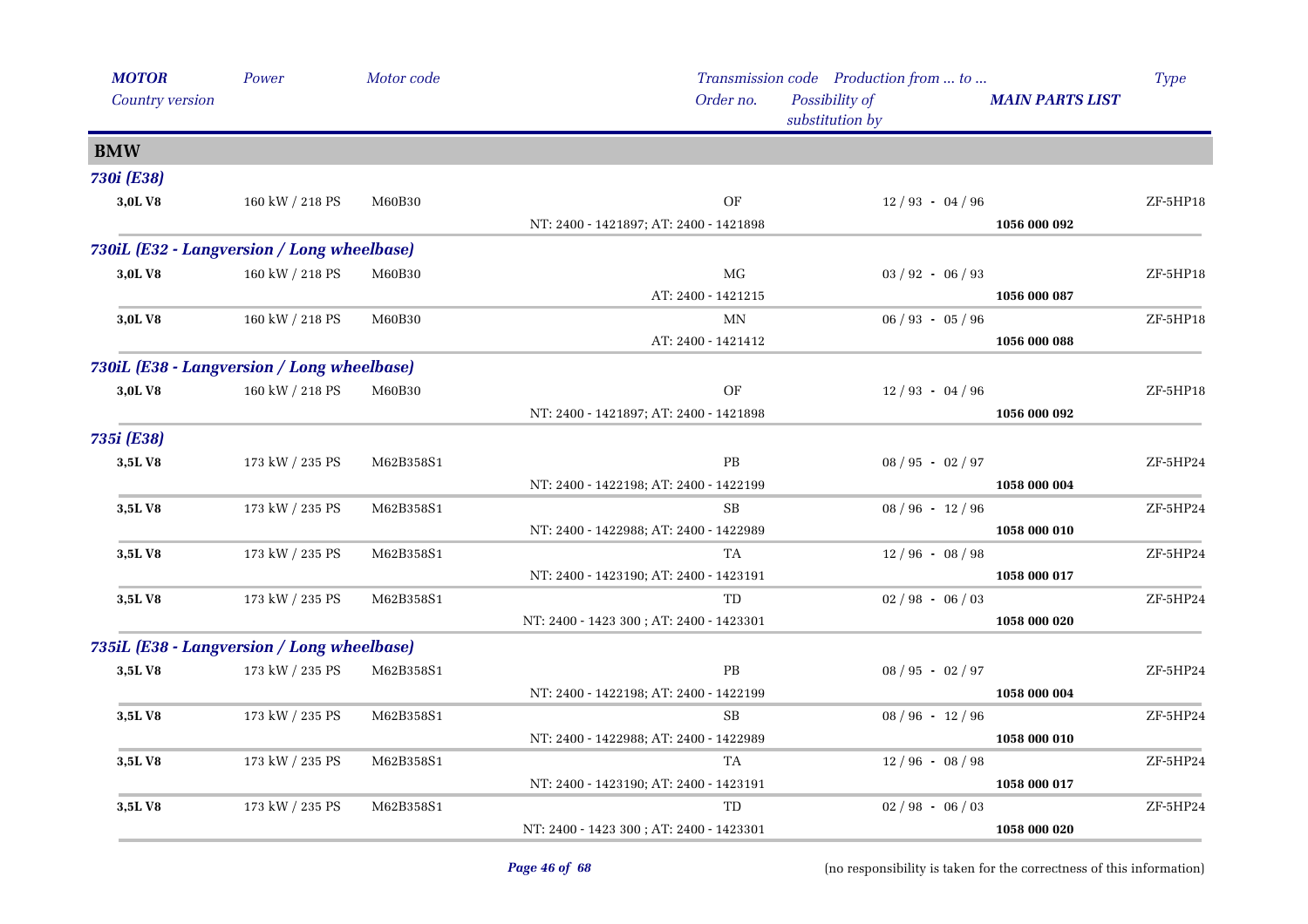| <b>MOTOR</b>    | Power           | Motor code |                                        | Transmission code Production from  to |                        | Type     |
|-----------------|-----------------|------------|----------------------------------------|---------------------------------------|------------------------|----------|
| Country version |                 |            | Order no.                              | Possibility of<br>substitution by     | <b>MAIN PARTS LIST</b> |          |
| <b>BMW</b>      |                 |            |                                        |                                       |                        |          |
| 740d (E38)      |                 |            |                                        |                                       |                        |          |
| 3,9L V8 D       | 180 kW / 245 PS | M67D39     | $_{\mathrm{TP}}$                       | $09 / 98 - 10 / 98$                   |                        | ZF-5HP30 |
|                 |                 |            | 2400 - 1423645                         |                                       | 1055 000 042           |          |
| 3,9L V8 D       | 180 kW / 245 PS | M67D39     | UO.                                    | $01/99 - 02/00$                       |                        | ZF-5HP30 |
|                 |                 |            | NT: 2400 - 1423940; AT: 2400 - 1423941 |                                       | 1055 000 043           |          |
| 3,9L V8 D       | 180 kW / 245 PS | M67D39     | UB                                     | $02/00 - 07/01$                       |                        | ZF-5HP30 |
|                 |                 |            | AT: 2400 - 7506999                     |                                       | 1055 000 045           |          |
| 740i (E32)      |                 |            |                                        |                                       |                        |          |
| 4,0LV8          | 210 kW / 286 PS | M60B40     | JO                                     | $02 / 92 - 07 / 92$                   |                        | ZF-5HP30 |
|                 |                 |            | AT: 2400 - 1219044                     |                                       | 1055 000 007           |          |
| 4,0LV8          | 210 kW / 286 PS | M60B40     | ML                                     | $07 / 92 - 04 / 95$                   |                        | ZF-5HP30 |
|                 |                 |            | NT: 2400 - 1421349; AT: 2400 - 1421350 |                                       | 1055 000 010           |          |
| <b>4,0LV8</b>   | 210 kW / 286 PS | M60B40     |                                        | $\blacksquare$                        |                        | ZF-5HP30 |
|                 |                 |            |                                        |                                       | 1055 000 025           |          |
| 4,0LV8          | 210 kW / 286 PS | M60B40     | PA                                     | $04 / 95 - 05 / 96$                   |                        | ZF-5HP30 |
|                 |                 |            | NT: 2400 - 1422505                     |                                       | 1055 000 029           |          |
| 740i (E38)      |                 |            |                                        |                                       |                        |          |
| 4,0LV8          | 210 kW / 286 PS | M60B40     |                                        |                                       |                        | ZF-5HP30 |
|                 |                 |            | 2400 - 142166                          |                                       | 1055 000 012           |          |
| 4,0LV8          | 210 kW / 286 PS | M60B40     | OA                                     | $12/93 - 04/95$                       |                        | ZF-5HP30 |
|                 |                 |            | AT: 2400 - 1421664                     |                                       | 1055 000 016           |          |
| 4,0LV8          | 210 kW / 286 PS | M60B40     | <b>PY</b>                              | $04 / 95 - 02 / 96$                   |                        | ZF-5HP30 |
|                 |                 |            | NT: 2400 - 1422509; AT: 2400 - 1422510 |                                       | 1055 000 031           |          |
| <b>4,4L V8</b>  | 210 kW / 286 PS | M62B44     | PК                                     | $05 / 95 - 12 / 96$                   |                        | ZF-5HP30 |
|                 |                 |            | 2400 - 1422476                         |                                       | 1055 000 026           |          |
| <b>4,4L V8</b>  | 210 kW / 286 PS | M62B44     | $\rm OL$                               | $03 / 96 - 02 / 97$                   |                        | ZF-5HP24 |
|                 |                 |            | NT: 2400 - 1422076; AT: 2400 - 1422077 |                                       | 1058 000 003           |          |
| 4,4LV8          | 210 kW / 286 PS | M62B44     | TB                                     | $12/96 - 08/98$                       |                        | ZF-5HP24 |
|                 |                 |            | NT: 2400 - 1423192; AT: 2400 - 1423193 |                                       | 1058 000 016           |          |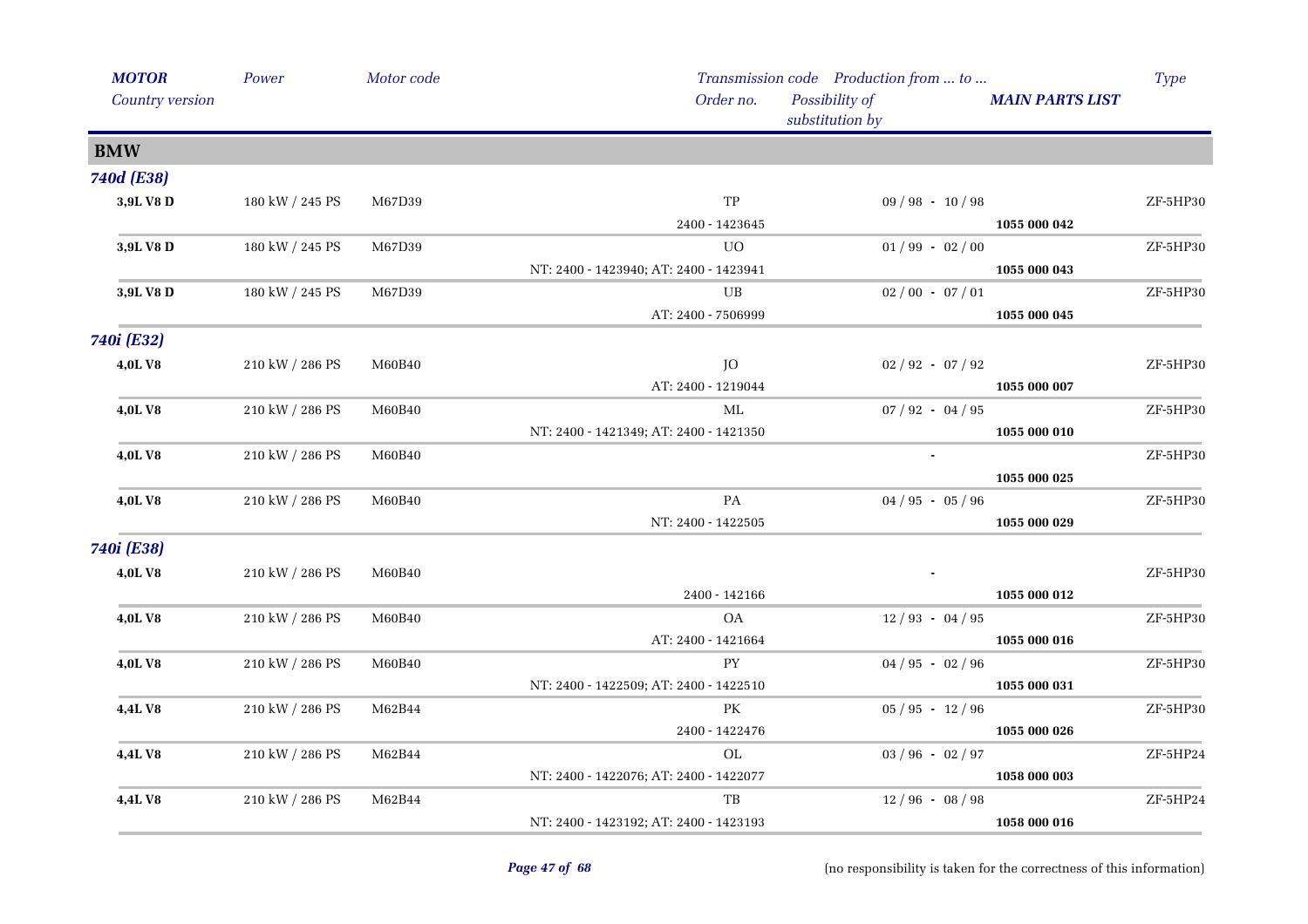| <b>MOTOR</b>                               | Power           | Motor code |                                        | Transmission code Production from  to |                        | Type       |
|--------------------------------------------|-----------------|------------|----------------------------------------|---------------------------------------|------------------------|------------|
| Country version                            |                 |            | Order no.                              | Possibility of<br>substitution by     | <b>MAIN PARTS LIST</b> |            |
| <b>BMW</b>                                 |                 |            |                                        |                                       |                        |            |
| 740i (E38)                                 |                 |            |                                        |                                       |                        |            |
| 4,4LV8                                     | 210 kW / 286 PS | M62B44     | <b>SH</b>                              | $02 / 97 - 08 / 98$                   |                        | ZF-5HP24   |
|                                            |                 |            | NT: 2400 - 1423067; AT: 2400 - 1423068 |                                       | 1058 000 018           |            |
| 4,4LV8                                     | 210 kW / 286 PS | M62B44     | TE                                     | $02 / 98 - 11 / 03$                   |                        | ZF-5HP24   |
|                                            |                 |            | NT: 2400 - 1423302; AT: 2400 - 1423303 |                                       | 1058 000 021           |            |
| 4,4LV8                                     | 210 kW / 286 PS | M62B44     | TF                                     | $03 / 98 - 06 / 03$                   |                        | ZF-5HP24   |
|                                            |                 |            | NT: 2400 - 1423304; AT: 2400 - 1423305 |                                       | 1058 000 022           |            |
| 740iL (E32 - Langversion / Long wheelbase) |                 |            |                                        |                                       |                        |            |
| <b>4,0LV8</b>                              | 210 kW / 286 PS | M60B40     | JO                                     | $02 / 92 - 07 / 92$                   |                        | ZF-5HP30   |
|                                            |                 |            | AT: 2400 - 1219044                     |                                       | 1055 000 007           |            |
| 4,0LV8                                     | 210 kW / 286 PS | M60B40     | ML                                     | $07 / 92 - 04 / 95$                   |                        | ZF-5HP30   |
|                                            |                 |            | NT: 2400 - 1421349; AT: 2400 - 1421350 |                                       | 1055 000 010           |            |
| 4,0LV8                                     | 210 kW / 286 PS | M60B40     |                                        |                                       |                        | ZF-5HP30   |
|                                            |                 |            |                                        |                                       | 1055 000 025           |            |
| 4,0LV8                                     | 210 kW / 286 PS | M60B40     | PA                                     | $04 / 95 - 05 / 96$                   |                        | ZF-5HP30   |
|                                            |                 |            | NT: 2400 - 1422505                     |                                       | 1055 000 029           |            |
| 740iL (E38 - Langversion / Long wheelbase) |                 |            |                                        |                                       |                        |            |
| 4,0LV8                                     | 210 kW / 286 PS | M60B40     | PY                                     | $04 / 95 - 02 / 96$                   |                        | ZF-5HP30   |
|                                            |                 |            | NT: 2400 - 1422509; AT: 2400 - 1422510 |                                       | 1055 000 031           |            |
| 4,4LV8                                     | 210 kW / 286 PS | M62B44     | PK                                     | $05 / 95 - 12 / 96$                   |                        | ZF-5HP30   |
|                                            |                 |            | 2400 - 1422476                         |                                       | 1055 000 026           |            |
| 4,4L V8                                    | 210 kW / 286 PS | M62B44     | OL                                     | $03 / 96 - 02 / 97$                   |                        | ZF-5HP24   |
|                                            |                 |            | NT: 2400 - 1422076; AT: 2400 - 1422077 |                                       | 1058 000 003           |            |
| 4,4L V8                                    | 210 kW / 286 PS | M62B44     | TB                                     | $12/96 - 08/98$                       |                        | $ZF-5HP24$ |
|                                            |                 |            | NT: 2400 - 1423192; AT: 2400 - 1423193 |                                       | 1058 000 016           |            |
| 4,4LV8                                     | 210 kW / 286 PS | M62B44     | SH                                     | $02 / 97 - 08 / 98$                   |                        | ZF-5HP24   |
|                                            |                 |            | NT: 2400 - 1423067; AT: 2400 - 1423068 |                                       | 1058 000 018           |            |
| 4,4LV8                                     | 210 kW / 286 PS | M62B44     | TE                                     | $02/98 - 11/03$                       |                        | ZF-5HP24   |
|                                            |                 |            | NT: 2400 - 1423302; AT: 2400 - 1423303 |                                       | 1058 000 021           |            |
|                                            |                 |            |                                        |                                       |                        |            |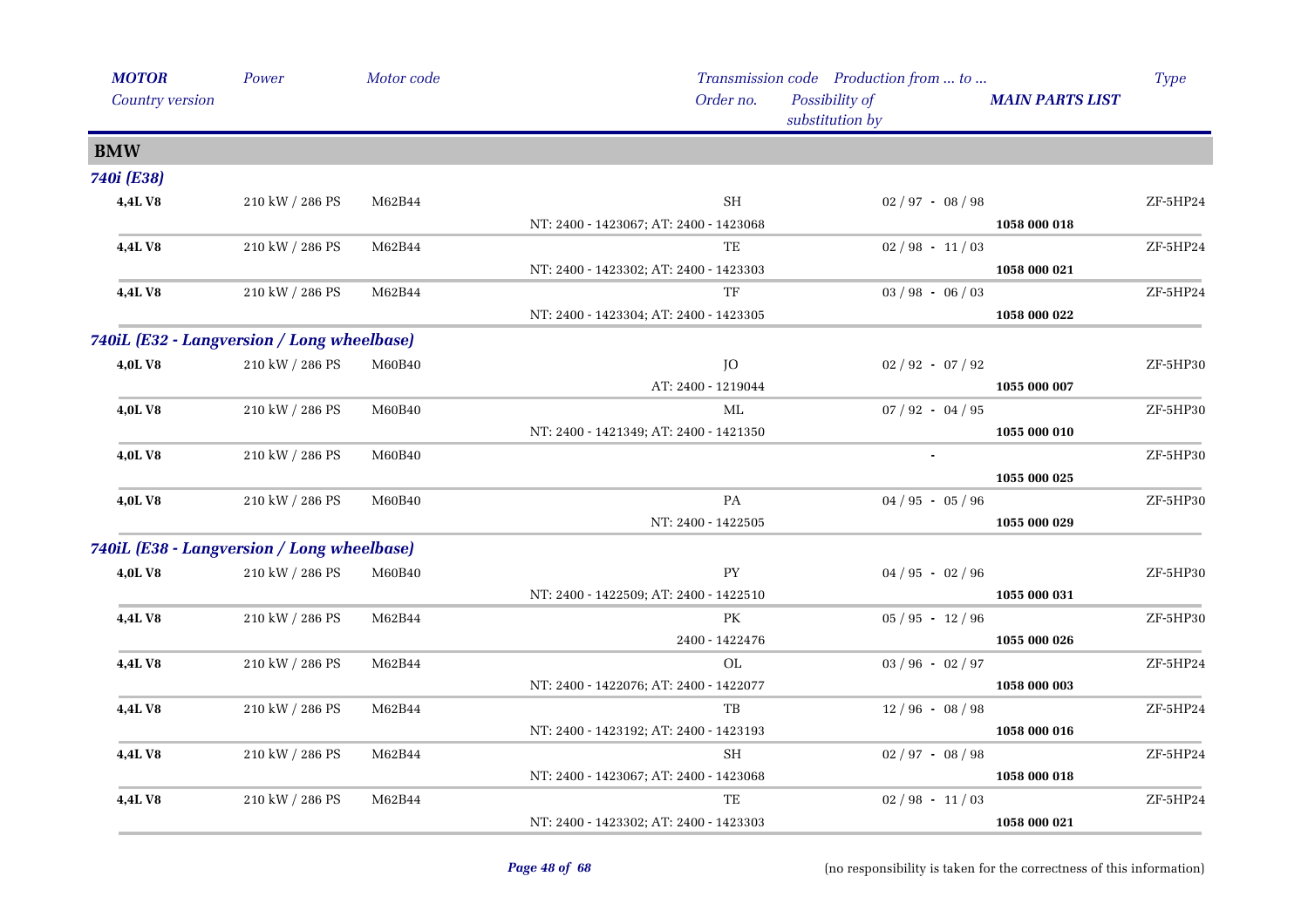| <b>MOTOR</b>      | Power                                      | Motor code |                                        | Transmission code Production from  to |                        | <b>Type</b> |
|-------------------|--------------------------------------------|------------|----------------------------------------|---------------------------------------|------------------------|-------------|
| Country version   |                                            |            | Order no.                              | Possibility of<br>substitution by     | <b>MAIN PARTS LIST</b> |             |
| <b>BMW</b>        |                                            |            |                                        |                                       |                        |             |
|                   | 740iL (E38 - Langversion / Long wheelbase) |            |                                        |                                       |                        |             |
| 4,4L V8           | 210 kW / 286 PS                            | M62B44     | TF                                     | $03 / 98 - 06 / 03$                   |                        | ZF-5HP24    |
|                   |                                            |            | NT: 2400 - 1423304; AT: 2400 - 1423305 |                                       | 1058 000 022           |             |
| <b>750i (E38)</b> |                                            |            |                                        |                                       |                        |             |
| <b>5,4L V12</b>   | 240 kW / 326 PS                            | M73B54     |                                        |                                       |                        | ZF-5HP30    |
|                   |                                            |            |                                        |                                       | 1055 000 014           |             |
| <b>5,4L V12</b>   | 240 kW / 326 PS                            | M73B54     | OC                                     | $03 / 94 - 04 / 95$                   |                        | ZF-5HP30    |
|                   |                                            |            | NT: 2400 - 1421818; AT: 2400 - 1421819 |                                       | 1055 000 017           |             |
| 5,4L V12          | 240 kW / 326 PS                            | M73B54     | PZ                                     | $04 / 95 - 05 / 99$                   |                        | ZF-5HP30    |
|                   |                                            |            | NT: 2400 - 1422511; AT: 2400 - 1422512 |                                       | 1055 000 032           |             |
| <b>5,4L V12</b>   | 240 kW / 326 PS                            | M73B54     | RD                                     | $08 / 96 - 07 / 98$                   |                        | ZF-5HP30    |
|                   |                                            |            | NT: 2400 - 1422702; AT: 2400 - 1422703 |                                       | 1055 000 033           |             |
| <b>5,4L V12</b>   | 240 kW / 326 PS                            | M73B54     | TK                                     | $02 / 98 - 07 / 01$                   |                        | ZF-5HP30    |
|                   |                                            |            | NT: 2400 - 1423478; AT: 2400 - 1423479 |                                       | 1055 000 040           |             |
| 5,4L V12          | 240 kW / 326 PS                            | M73B54     | TL                                     | $02/98 - 06/01$                       |                        | ZF-5HP30    |
|                   |                                            |            | NT: 2400 - 1423480; AT: 2400 - 1423481 |                                       | 1055 000 041           |             |
| 5,7L V12          |                                            | M73B57     |                                        |                                       |                        | ZF-5HP30    |
|                   |                                            |            |                                        |                                       | 1055 000 037           |             |
|                   | 750iL (E38 - Langversion / Long wheelbase) |            |                                        |                                       |                        |             |
| 5,4L V12          | 240 kW / 326 PS                            | M73B54     | OC                                     | $03 / 94 - 04 / 95$                   |                        | ZF-5HP30    |
|                   |                                            |            | NT: 2400 - 1421818; AT: 2400 - 1421819 |                                       | 1055 000 017           |             |
| 5,4L V12          | 240 kW / 326 PS                            | M73B54     | PZ                                     | $04 / 95 - 05 / 99$                   |                        | ZF-5HP30    |
|                   |                                            |            | NT: 2400 - 1422511; AT: 2400 - 1422512 |                                       | 1055 000 032           |             |
| <b>5,4L V12</b>   | 240 kW / 326 PS                            | M73B54     | RD                                     | $08 / 96 - 07 / 98$                   |                        | ZF-5HP30    |
|                   |                                            |            | NT: 2400 - 1422702; AT: 2400 - 1422703 |                                       | 1055 000 033           |             |
| 5,4L V12          | 240 kW / 326 PS                            | M73B54     | TK                                     | $02 / 98 - 07 / 01$                   |                        | ZF-5HP30    |
|                   |                                            |            | NT: 2400 - 1423478; AT: 2400 - 1423479 |                                       | 1055 000 040           |             |
| <b>5,4L V12</b>   | 240 kW / 326 PS                            | M73B54     | TL                                     | $02/98 - 06/01$                       |                        | ZF-5HP30    |
|                   |                                            |            | NT: 2400 - 1423480; AT: 2400 - 1423481 |                                       | 1055 000 041           |             |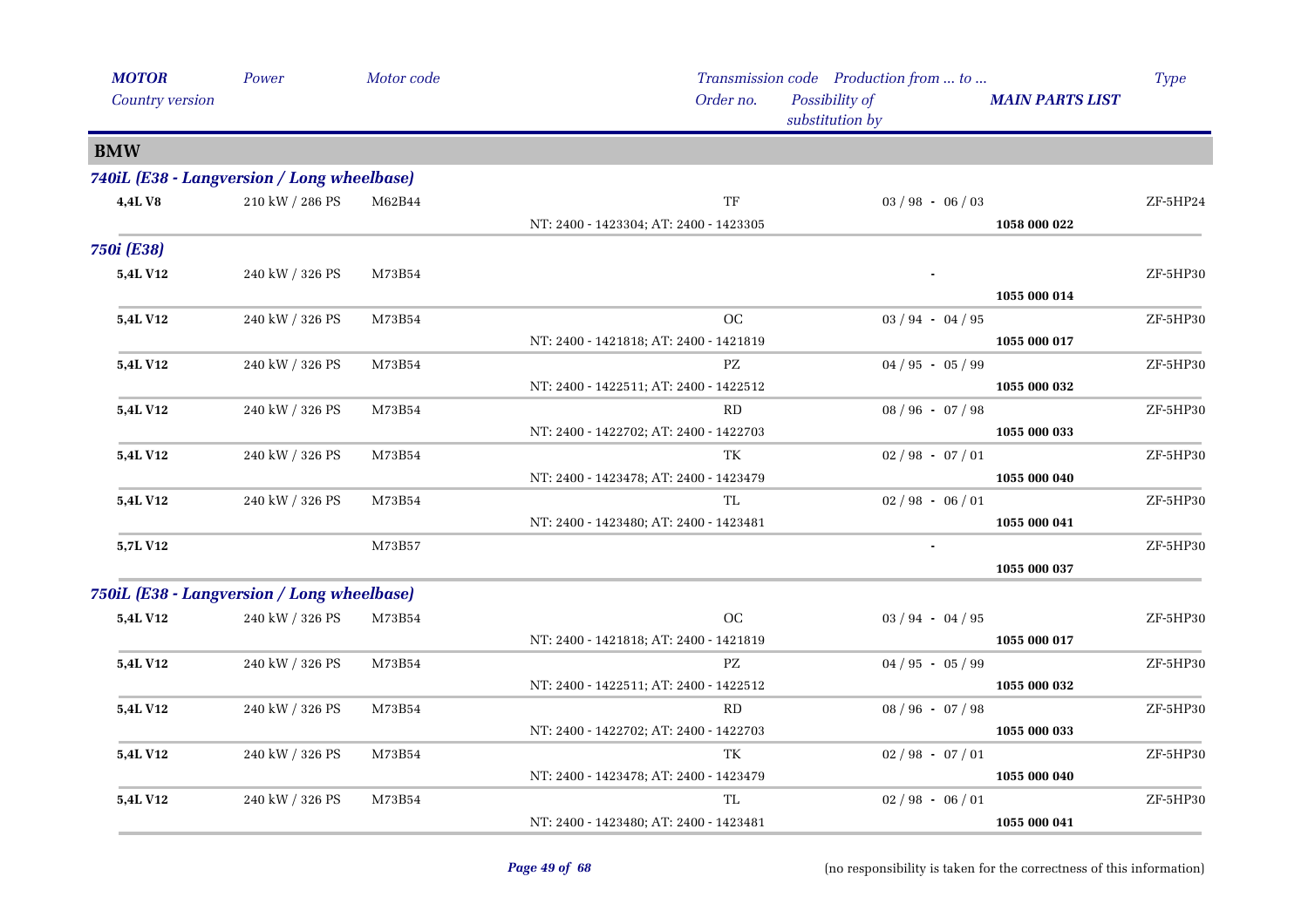| <b>MOTOR</b>    | Power           | Motor code   |                                        | Transmission code Production from  to |                        | <b>Type</b> |
|-----------------|-----------------|--------------|----------------------------------------|---------------------------------------|------------------------|-------------|
| Country version |                 |              | Order no.                              | Possibility of<br>substitution by     | <b>MAIN PARTS LIST</b> |             |
| <b>BMW</b>      |                 |              |                                        |                                       |                        |             |
| 840Ci (E31)     |                 |              |                                        |                                       |                        |             |
| 4,4LV8          | 210 kW / 286 PS | M62B44       | PK                                     | $05 / 95 - 12 / 96$                   |                        | ZF-5HP30    |
|                 |                 |              | 2400 - 1422476                         |                                       | 1055 000 026           |             |
| 4,4LV8          | 210 kW / 286 PS | M62B44       | PD                                     | $07 / 96 - 05 / 99$                   |                        | ZF-5HP24    |
|                 |                 |              | NT: 2400 - 1422200; AT: 2400 - 1422201 |                                       | 1058 000 005           |             |
| 840i (E31)      |                 |              |                                        |                                       |                        |             |
| 4,0LV8          | 210 kW / 286 PS | M60B40       | ML                                     | $07 / 92 - 04 / 95$                   |                        | ZF-5HP30    |
|                 |                 |              | NT: 2400 - 1421349; AT: 2400 - 1421350 |                                       | 1055 000 010           |             |
| 4,0LV8          | 210 kW / 286 PS | M60B40       | MR                                     | $09 / 93 - 04 / 95$                   |                        | ZF-5HP30    |
|                 |                 |              | NT: 2400 - 1421499; AT: 2400 - 1421500 |                                       | 1055 000 011           |             |
| 4,0L V8         | 210 kW / 286 PS | M60B40       |                                        |                                       |                        | ZF-5HP30    |
|                 |                 |              | 2400 - 142166                          |                                       | 1055 000 012           |             |
| <b>4,0LV8</b>   | 210 kW / 286 PS | M60B40       | OB                                     | $04 / 93 - 11 / 93$                   |                        | ZF-5HP30    |
|                 |                 |              | NT: 2400 - 1421812; AT: 2400 - 1421813 |                                       | 1055 000 015           |             |
| 4,0LV8          | 210 kW / 286 PS | M60B40       | OA                                     | $12/93 - 04/95$                       |                        | ZF-5HP30    |
|                 |                 |              | AT: 2400 - 1421664                     |                                       | 1055 000 016           |             |
| 4,0LV8          | 210 kW / 286 PS | M60B40       | PA                                     | $04 / 95 - 05 / 96$                   |                        | ZF-5HP30    |
|                 |                 |              | NT: 2400 - 1422505                     |                                       | 1055 000 029           |             |
| 4,0LV8          | 210 kW / 286 PS | M60B40       | PL                                     | $04 / 95 - 11 / 95$                   |                        | ZF-5HP30    |
|                 |                 |              | NT: 2400 - 1422507; AT: 2400 - 1422508 |                                       | 1055 000 030           |             |
| 850Ci (E31)     |                 |              |                                        |                                       |                        |             |
| 5,4L V12        | 240 kW / 326 PS | M73B54       |                                        |                                       |                        | ZF-5HP30    |
|                 |                 |              |                                        |                                       | 1055 000 014           |             |
| <b>5,4L V12</b> | 240 kW / 326 PS | M73B54       | OC                                     | $03 / 94 - 04 / 95$                   |                        | ZF-5HP30    |
|                 |                 |              | 2400 - 1421818                         |                                       | 1055 000 017           |             |
| <b>5,4L V12</b> | 240 kW / 326 PS | M73B54       | $\mathbf{P}\mathbf{Z}$                 | $04 / 95 - 05 / 99$                   |                        | ZF-5HP30    |
|                 |                 |              | NT: 2400 - 1422511; AT: 2400 - 1422512 |                                       | 1055 000 032           |             |
| 5,4L V12        | 240 kW / 326 PS | $\rm M73B54$ | RD                                     | $08 / 96 - 07 / 98$                   |                        | ZF-5HP30    |
|                 |                 |              | NT: 2400 - 1422702; AT: 2400 - 1422703 |                                       | 1055 000 033           |             |
|                 |                 |              |                                        |                                       |                        |             |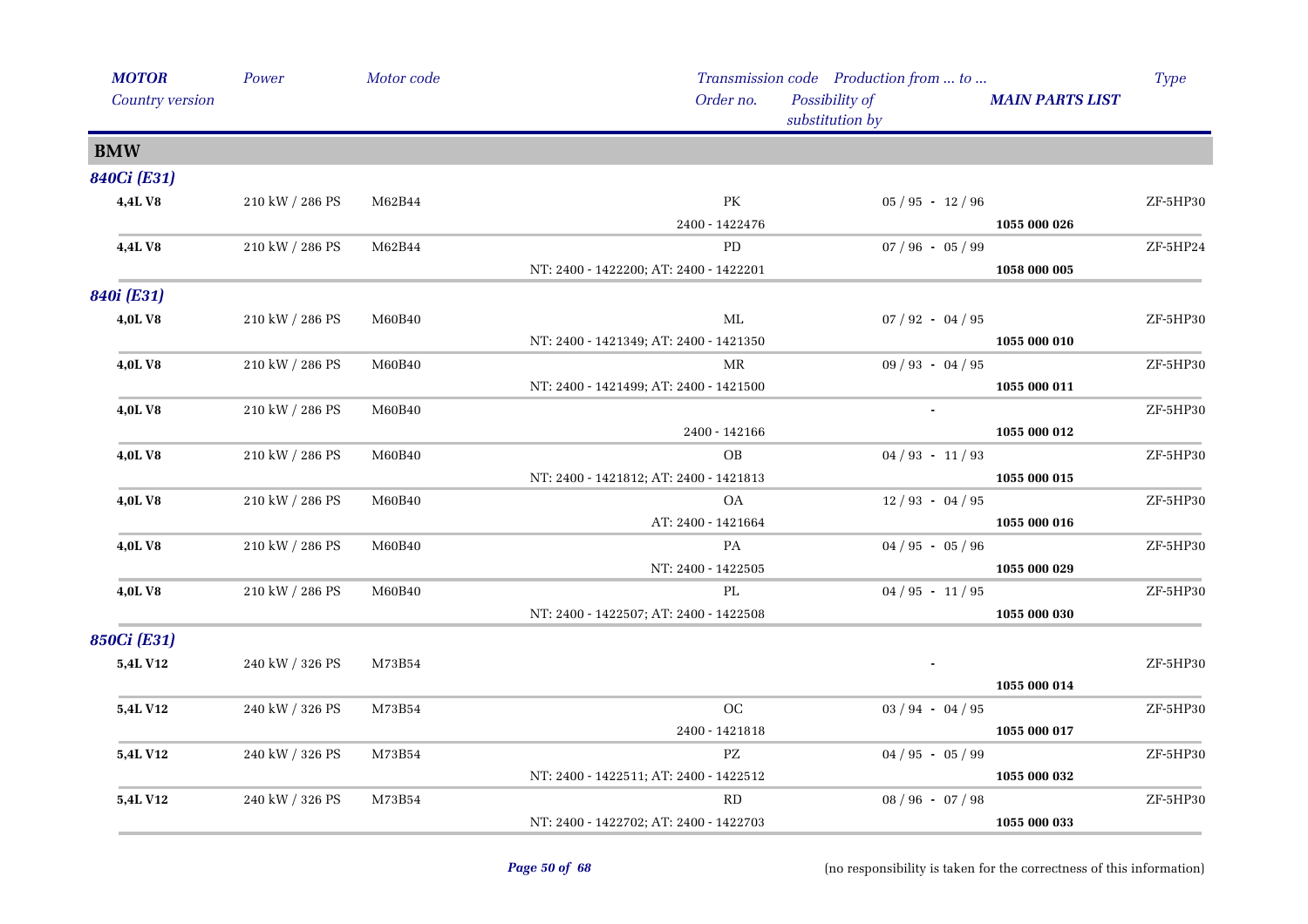| <b>MOTOR</b>              | Power           | Motor code          |                                        | Transmission code Production from  to |                        | <b>Type</b> |
|---------------------------|-----------------|---------------------|----------------------------------------|---------------------------------------|------------------------|-------------|
| Country version           |                 |                     | Order no.                              | Possibility of<br>substitution by     | <b>MAIN PARTS LIST</b> |             |
| <b>BMW</b>                |                 |                     |                                        |                                       |                        |             |
| <b>M3 (E36)</b>           |                 |                     |                                        |                                       |                        |             |
| 3,2L R <sub>6</sub>       | 236 kW / 321 PS | S50B32              | RE                                     | $01/96 - 01/97$                       |                        | ZF-5HP18    |
|                           |                 |                     | NT: 2400 - 2228375; AT: 2400 - 2228376 |                                       | 1056 000 099           |             |
| 3,2L R6                   | 239 kW / 325 PS | S52B32SK0           | TC                                     | $01/97 - 08/99$                       |                        | ZF-5HP18    |
|                           |                 |                     | 2400 - 2228631                         |                                       | 1056 000 104           |             |
| <b>M3 Cabriolet (E36)</b> |                 |                     |                                        |                                       |                        |             |
| 3,2L R6                   | 236 kW / 321 PS | S50B32              | RE                                     | $01/96 - 01/97$                       |                        | ZF-5HP18    |
|                           |                 |                     | NT: 2400 - 2228375; AT: 2400 - 2228376 |                                       | 1056 000 099           |             |
| X5(E53)                   |                 |                     |                                        |                                       |                        |             |
| 4,4LV8                    | 210 kW / 286 PS | M62B44              |                                        | $08 / 98 - 12 / 98$                   |                        | ZF-5HP24    |
|                           |                 |                     |                                        |                                       | 1058 000 025           |             |
| 4,4LV8                    | 210 kW / 286 PS | M62B44              | UP                                     | $03 / 99 - 08 / 03$                   |                        | ZF-5HP24    |
|                           |                 |                     | NT: 2400 - 1423949; AT: 2400 - 1423950 |                                       | 1058 000 029           |             |
| 4,6LV8                    | 255 kW / 347 PS | M67468S1            | UK                                     | $04/01 - 09/03$                       |                        | ZF-5HP24    |
|                           |                 |                     | NT: 2400 - 7512587; AT: 2400 - 7512588 |                                       | 1058 000 034           |             |
| Z4(E85)                   |                 |                     |                                        |                                       |                        |             |
| 2,2L R <sub>6</sub>       | 125 kW / 170 PS | M54B22; 226S1       | TN                                     | $11/99 - 10/05$                       |                        | ZF-5HP19    |
|                           |                 |                     | NT: 2400 - 1423928; AT: 2400 - 1423929 |                                       | 1060 000 008           |             |
| 2,5L R6                   | 141 kW / 192 PS | M54B25; 256S5       | <b>TT</b>                              | $12/99 - 05/06$                       |                        | ZF-5HP19    |
|                           |                 |                     | NT: 2400 - 1423930; AT: 2400 - 1423931 |                                       | 1060 000 009           |             |
| 2,5L R6                   | 141 kW / 192 PS | M54B25 Vanos; 256S5 | TW                                     | $11/99 - 10/05$                       |                        | ZF-5HP19    |
|                           |                 |                     | NT: 2400 - 7505951; AT: 2400 - 7505952 |                                       | 1060 000 011           |             |
| 3,0L R6                   | 170 kW / 231 PS | M54B30; 306S3       | TU                                     | $11/99 - 08/06$                       |                        | ZF-5HP19    |
|                           |                 |                     | NT: 2400 - 1423932; AT: 2400 - 1423933 |                                       | 1060 000 010           |             |
| <b>Z8 Roadster (E52)</b>  |                 |                     |                                        |                                       |                        |             |
| 4,8LV8                    | 276 kW / 375 PS |                     | XM                                     | $12/01 - 07/03$                       |                        | ZF-5HP24    |
|                           |                 |                     | 2400 - 8022303                         |                                       | 1058 000 035           |             |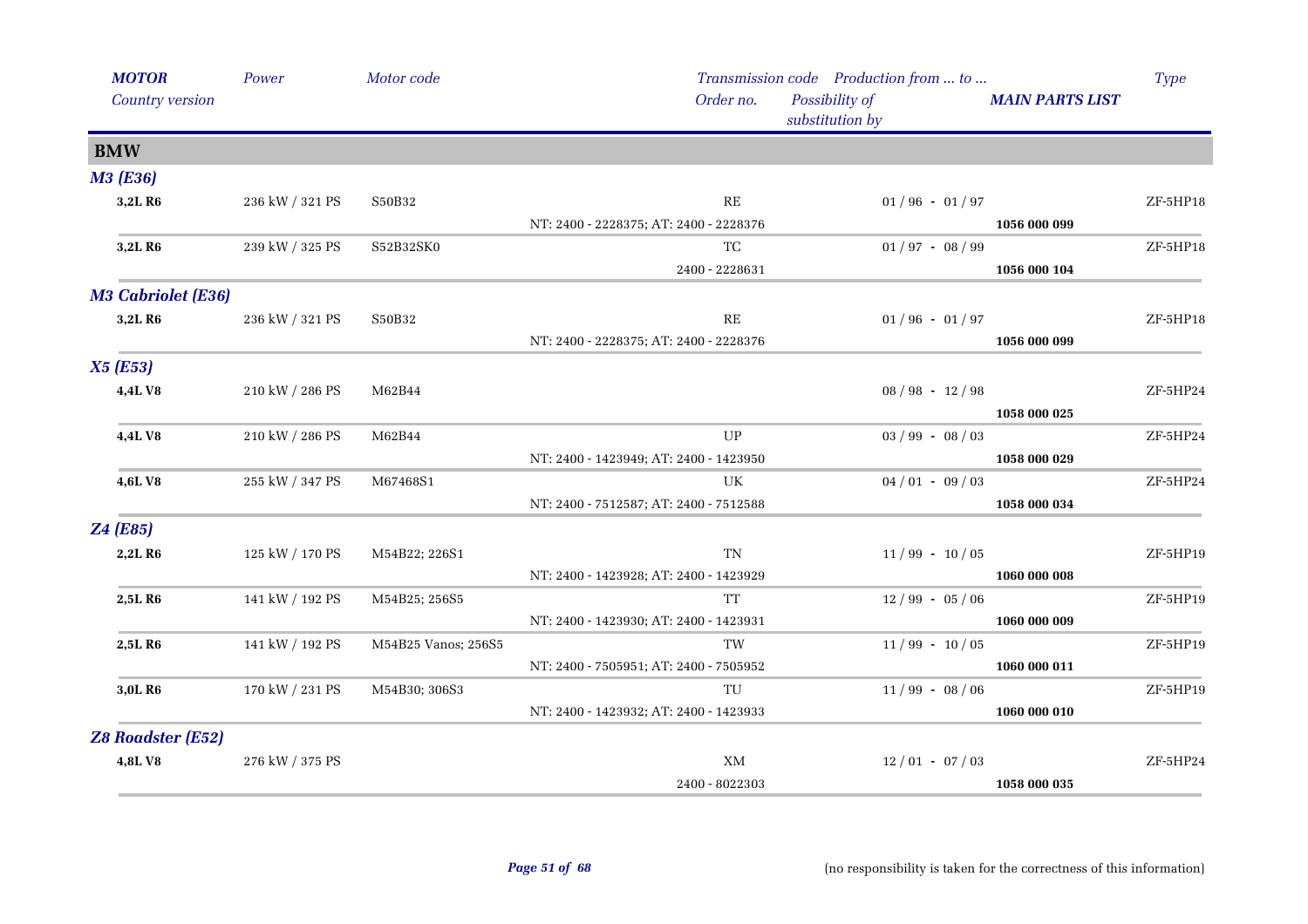| <b>MOTOR</b>                | Power           | Motor code |                 | Transmission code Production from  to |                        |            |
|-----------------------------|-----------------|------------|-----------------|---------------------------------------|------------------------|------------|
| Country version             |                 |            | Order no.       | Possibility of<br>substitution by     | <b>MAIN PARTS LIST</b> |            |
| Jaguar                      |                 |            |                 |                                       |                        |            |
| <b>XJ (X308; NAW / NBW)</b> |                 |            |                 |                                       |                        |            |
| 3,2LV8                      | 174 kW / 237 PS | AJ26       |                 | $05 / 97 - 08 / 98$                   |                        | ZF-5HP24   |
|                             |                 |            | NNC - 4400 - BD |                                       | 1058 000 014           |            |
| 3,2LV8                      | 174 kW / 237 PS | AJ26       |                 | $03 / 98 - 06 / 02$                   |                        | $ZF-5HP24$ |
|                             |                 |            | NNE - 4400 - BA |                                       | 1058 000 028           |            |
| 4,0LV8                      | 209 kW / 284 PS | $A$ [26    |                 | $02/96 - 01/97$                       |                        | ZF-5HP24   |
|                             |                 |            | NJA - 4400 - AF |                                       | 1058 000 009           |            |
| <b>4,0LV8</b>               | 209 kW / 284 PS | AJ26       |                 | $08 / 96 - 12 / 96$                   |                        | $ZF-5HP24$ |
|                             |                 |            |                 |                                       | 1058 000 011           |            |
| 4,0LV8                      | 209 kW / 284 PS | $A$ [26    |                 | $01/97 - 07/97$                       |                        | ZF-5HP24   |
|                             |                 |            | NJA - 4400 - AG |                                       | 1058 000 013           |            |
| 4,0LV8                      | 209 kW / 284 PS | AJ26       |                 | $01/97 - 08/98$                       |                        | ZF-5HP24   |
|                             |                 |            | NJB - 4400 - AB |                                       | 1058 000 015           |            |
| 4,0LV8                      | 209 kW / 284 PS | AJ26       |                 | $08 / 97 - 06 / 98$                   |                        | $ZF-5HP24$ |
|                             |                 |            | NJB - 4400 - BA |                                       | 1058 000 024           |            |
| <b>4,0LV8</b>               | 209 kW / 284 PS | $A$ [26    |                 | $03 / 98 - 07 / 02$                   |                        | ZF-5HP24   |
|                             |                 |            | NNE - 4400 - AA |                                       | 1058 000 026           |            |
| 4,0L V8                     | 209 kW / 284 PS | AJ26       |                 | $04 / 98 - 11 / 01$                   |                        | ZF-5HP24   |
|                             |                 |            | NNE - 4400 - CA |                                       | 1058 000 027           |            |
| XK8 Convertible (X100; QDV) |                 |            |                 |                                       |                        |            |
| 4,0LV8                      | 209 kW / 284 PS | AJ26       |                 | $01/97 - 07/97$                       |                        | $ZF-5HP24$ |
|                             |                 |            | NJA - 4400 - AG |                                       | 1058 000 013           |            |
| 4,0LV8                      | 209 kW / 284 PS | AJ26       |                 | $01/97 - 08/98$                       |                        | ZF-5HP24   |
|                             |                 |            | NJB - 4400 - AB |                                       | 1058 000 015           |            |
| 4,0LV8                      | 209 kW / 284 PS | AJ26       |                 | $03 / 98 - 07 / 02$                   |                        | ZF-5HP24   |
|                             |                 |            | NNE - 4400 - AA |                                       | 1058 000 026           |            |
| XK8 Coupé (X100; QEV)       |                 |            |                 |                                       |                        |            |
| 4,0LV8                      | 209 kW / 284 PS | AJ26       |                 | $02/96 - 01/97$                       |                        | ZF-5HP24   |
|                             |                 |            | NJA - 4400 - AF |                                       | 1058 000 009           |            |
|                             |                 |            |                 |                                       |                        |            |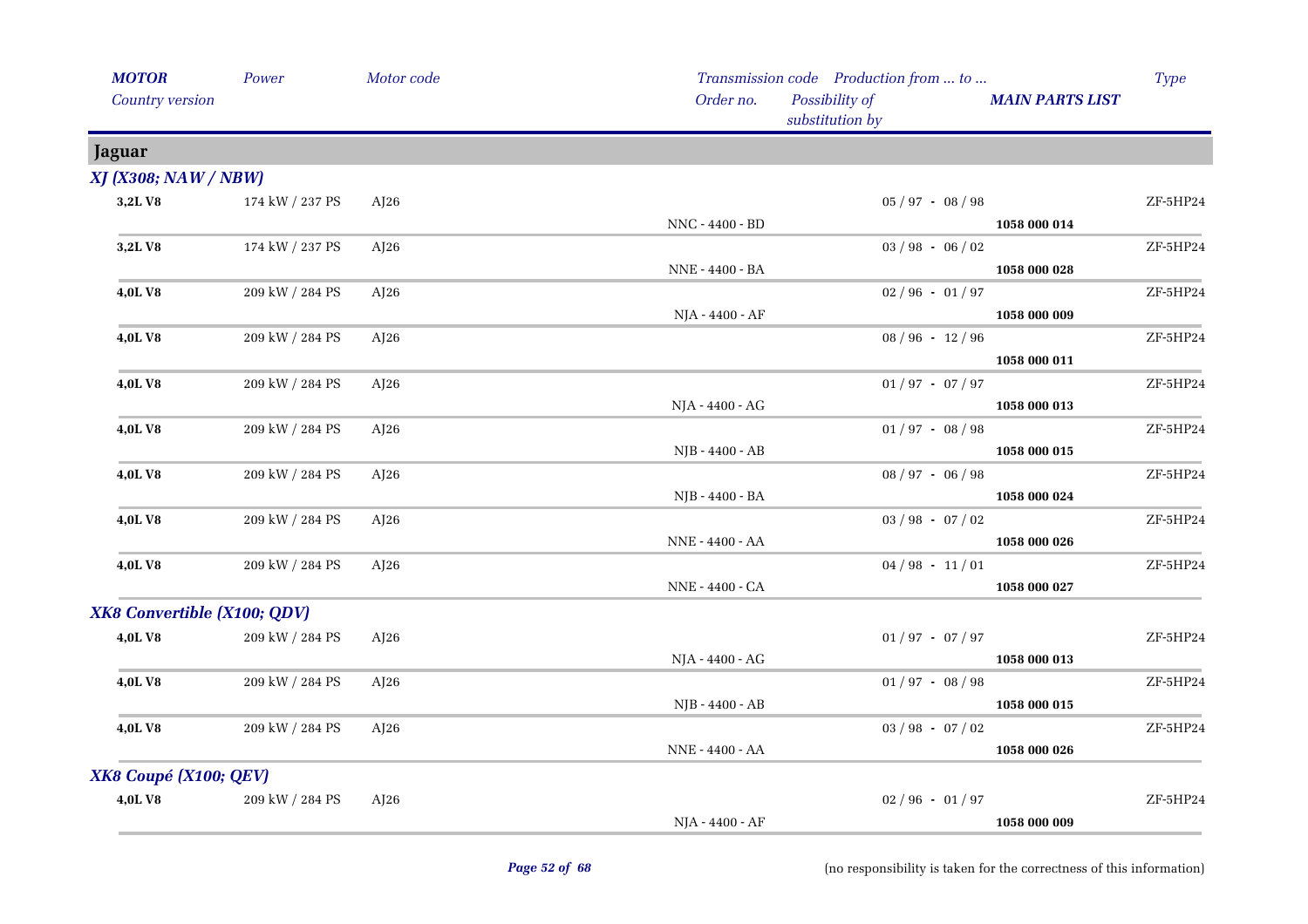| <b>MOTOR</b>           | Power           | Motor code |                                   | Transmission code Production from  to |              | Type     |
|------------------------|-----------------|------------|-----------------------------------|---------------------------------------|--------------|----------|
| <b>Country version</b> |                 | Order no.  | Possibility of<br>substitution by | <b>MAIN PARTS LIST</b>                |              |          |
| <b>Jaguar</b>          |                 |            |                                   |                                       |              |          |
| XK8 Coupé (X100; QEV)  |                 |            |                                   |                                       |              |          |
| 4,0LV8                 | 209 kW / 284 PS | AJ26       |                                   | $08 / 96 - 12 / 96$                   |              | ZF-5HP24 |
|                        |                 |            |                                   |                                       | 1058 000 011 |          |
| <b>4,0LV8</b>          | 209 kW / 284 PS | AJ26       |                                   | $01/97 - 07/97$                       |              | ZF-5HP24 |
|                        |                 |            | NJA - 4400 - AG                   |                                       | 1058 000 013 |          |
| <b>4,0LV8</b>          | 209 kW / 284 PS | AJ26       |                                   | $01/97 - 08/98$                       |              | ZF-5HP24 |
|                        |                 |            | NJB - 4400 - AB                   |                                       | 1058 000 015 |          |
| <b>4,0LV8</b>          | 209 kW / 284 PS | AJ26       |                                   | $08 / 97 - 06 / 98$                   |              | ZF-5HP24 |
|                        |                 |            | NJB - 4400 - BA                   |                                       | 1058 000 024 |          |
| 4,0LV8                 | 209 kW / 284 PS | AJ26       |                                   | $03 / 98 - 07 / 02$                   |              | ZF-5HP24 |
|                        |                 |            | NNE - 4400 - AA                   |                                       | 1058 000 026 |          |
| <b>4,0LV8</b>          | 209 kW / 284 PS | AJ26       |                                   | $04/98 - 11/01$                       |              | ZF-5HP24 |
|                        |                 |            | NNE - 4400 - CA                   |                                       | 1058 000 027 |          |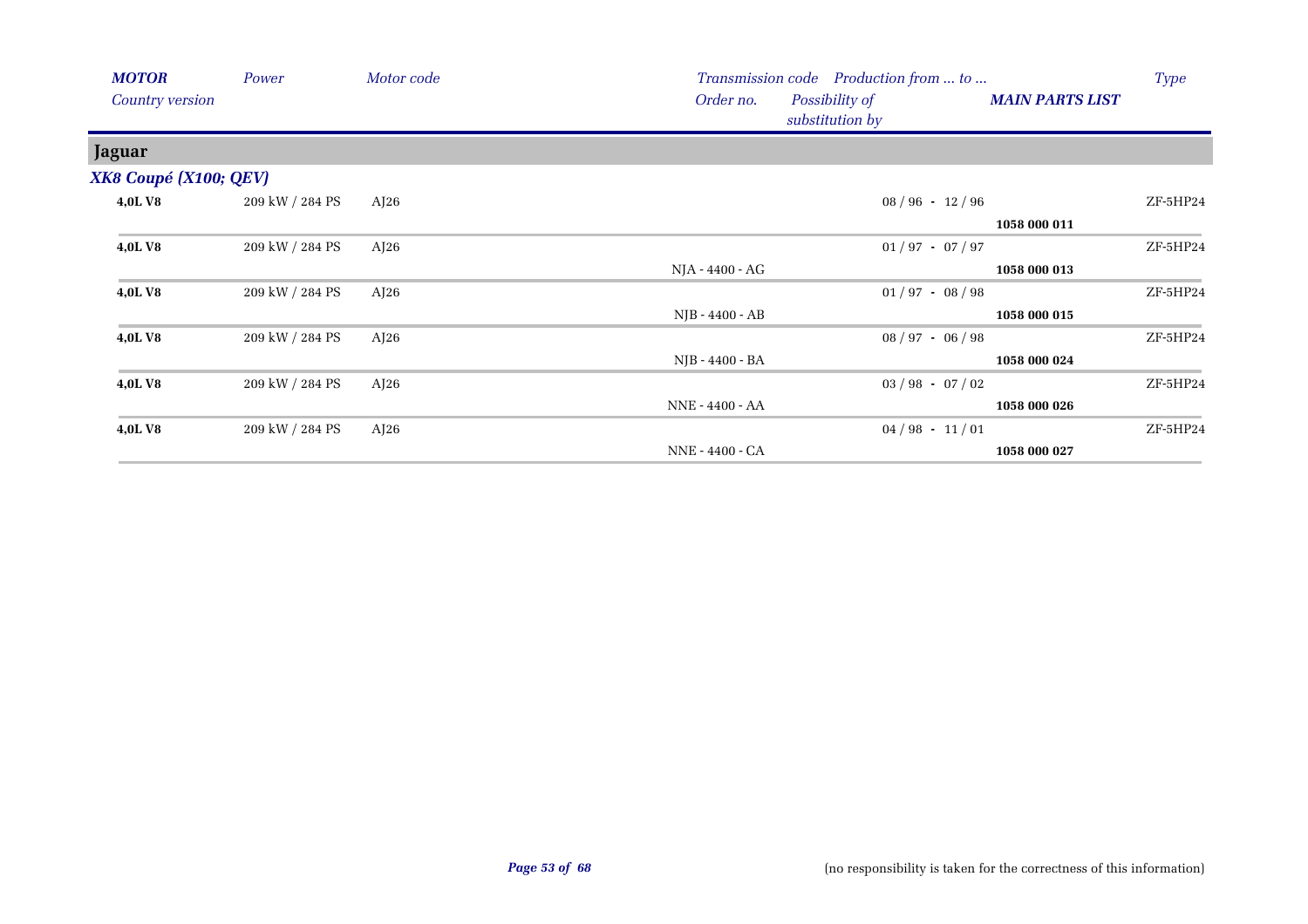| <b>MOTOR</b>             | Power | Motor code | Transmission code Production from  to |                                   |                        |          |
|--------------------------|-------|------------|---------------------------------------|-----------------------------------|------------------------|----------|
| Country version          |       |            | Order no.                             | Possibility of<br>substitution by | <b>MAIN PARTS LIST</b> |          |
| <b>Land Rover</b>        |       |            |                                       |                                   |                        |          |
| <b>Range Rover (B44)</b> |       |            |                                       |                                   |                        |          |
|                          |       |            | UC                                    | $01/01 - 02/05$                   |                        | ZF-5HP24 |
|                          |       |            | TGD - 000190                          |                                   | 1058 000 032           |          |
| <b>Range Rover (L30)</b> |       |            |                                       |                                   |                        |          |
|                          |       |            | UC                                    | $01/01 - 02/05$                   |                        | ZF-5HP24 |
|                          |       |            | TGD - 000190                          |                                   | 1058 000 032           |          |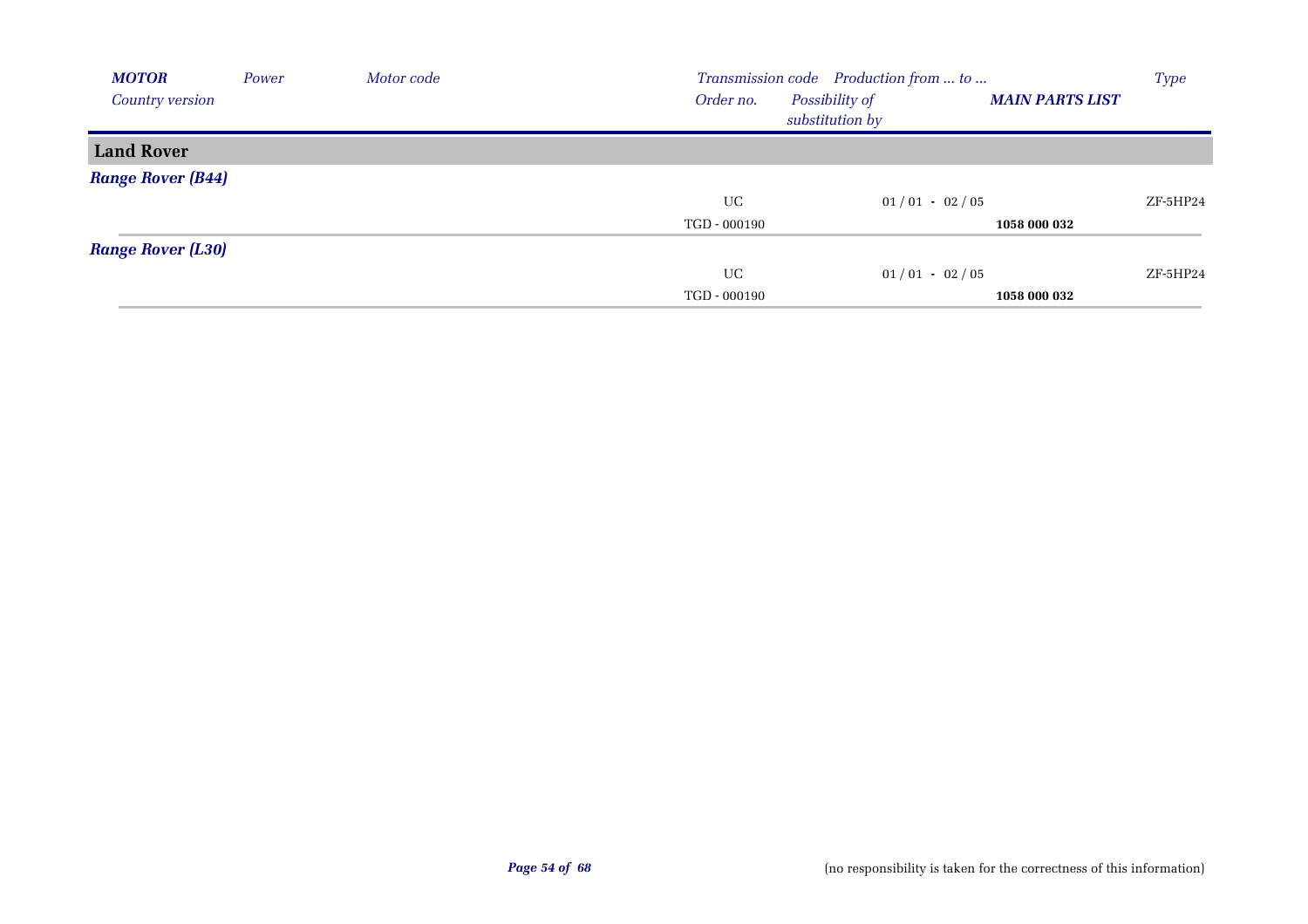| <b>MOTOR</b>                  | Power                                   | Motor code               | Transmission code Production from  to          |                     |                        | <b>Type</b> |
|-------------------------------|-----------------------------------------|--------------------------|------------------------------------------------|---------------------|------------------------|-------------|
| Country version               |                                         |                          | Order no.<br>Possibility of<br>substitution by |                     | <b>MAIN PARTS LIST</b> |             |
| Porsche                       |                                         |                          |                                                |                     |                        |             |
| <b>911 Carrera (996)</b>      |                                         |                          |                                                |                     |                        |             |
| 3,4L B6                       | $221\ \mathrm{kW}$ / $300\ \mathrm{PS}$ | A9600; M96.01; M96.04    | A9600100                                       | $01/98 - 09/98$     |                        | ZF-5HP19HL  |
|                               |                                         |                          | 996 300 0110                                   |                     | 1060 050 002           |             |
| 3,4L B6                       | 221 kW / 300 PS                         | M96.01; M96.04           | A9600102                                       | $09/98 - 09/00$     |                        | ZF-5HP19HL  |
|                               |                                         |                          | 996 300 01102                                  |                     | 1060 050 003           |             |
| 3,4L B6                       | 221 kW / 300 PS                         | A9600103; M96.01; M96.04 | A9600103                                       | $09/00 - 07/01$     |                        | ZF-5HP19HL  |
|                               |                                         |                          | 996 300 01103                                  |                     | 1060 050 004           |             |
| 911 Carrera 4 (996)           |                                         |                          |                                                |                     |                        |             |
| 3,4L B6                       | 221 kW / 300 PS                         | A9630130; M96.01; M96.04 | A9630130                                       | $02 / 98 - 08 / 00$ |                        | ZF-5HP19HL  |
|                               |                                         |                          | 996 300 0113                                   |                     | 1060 060 002           |             |
| 3,4L B6                       | 221 kW / 300 PS                         | A963131; M96.01; M96.04  | A9630133                                       | $08/00 - 07/01$     |                        | ZF-5HP19HL  |
|                               |                                         |                          | 996 300 0113                                   |                     | 1060 060 003           |             |
| 911 Carrera 4 Cabriolet (996) |                                         |                          |                                                |                     |                        |             |
| 3,4L B6                       | 221 kW / 300 PS                         | A9630130; M96.01; M96.04 | A9630130                                       | $02 / 98 - 08 / 00$ |                        | ZF-5HP19HL  |
|                               |                                         |                          | 996 300 0113                                   |                     | 1060 060 002           |             |
| 911 Carrera Cabriolet (996)   |                                         |                          |                                                |                     |                        |             |
| 3,4L B6                       | $221$ kW $\!/$ 300 PS                   | A9600; M96.01; M96.04    | A9600100                                       | $01/98 - 09/98$     |                        | ZF-5HP19HL  |
|                               |                                         |                          | 996 300 0110                                   |                     | 1060 050 002           |             |
| 3,4L B6                       | 221 kW / 300 PS                         | M96.01; M96.04           | A9600102                                       | $09/98 - 09/00$     |                        | ZF-5HP19HL  |
|                               |                                         |                          | 996 300 01102                                  |                     | 1060 050 003           |             |
| <b>Boxster</b> (986)          |                                         |                          |                                                |                     |                        |             |
| 2,5L B6                       | 150 kW / 204 PS                         | M96.20; A8601            |                                                | $02/96 - 10/97$     |                        | ZF-5HP19FL  |
|                               |                                         |                          | 986 300 01101                                  |                     | 1060 030 009           |             |
| 2,5L B6                       | 150 kW / 204 PS                         | M96.20                   | A8600103                                       | $08 / 98 - 07 / 99$ |                        | ZF-5HP19FL  |
|                               |                                         |                          | 986 300 01103                                  |                     | 1060 030 053           |             |
| 2,5L B6 SK0                   | 150 kW / 204 PS                         | A8600102                 |                                                | $09 / 97 - 09 / 98$ |                        | ZF-5HP19FL  |
|                               |                                         |                          | 986 300 0110                                   |                     | 1060 030 031           |             |
| 2,7L B <sub>6</sub>           | 168 kW / 228 PS                         |                          | A8605105                                       | $02/99 - 09/04$     |                        | ZF-5HP19FL  |
|                               |                                         |                          | 986 300 0110                                   |                     | 1060 030 050           |             |
|                               |                                         |                          |                                                |                     |                        |             |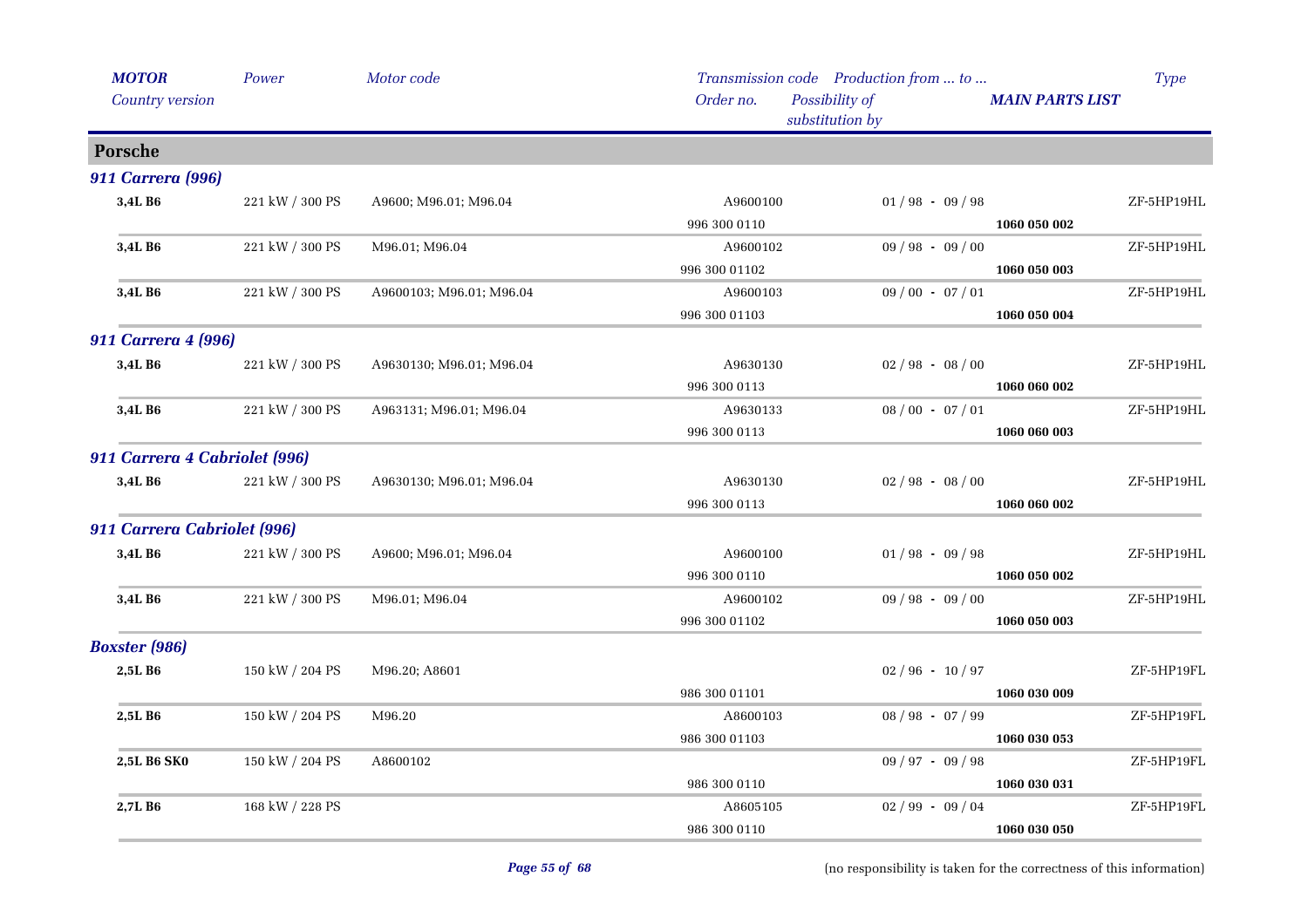| <b>MOTOR</b>            | Power           | Motor code |               | Transmission code Production from  to |                        | <b>Type</b> |  |
|-------------------------|-----------------|------------|---------------|---------------------------------------|------------------------|-------------|--|
| Country version         |                 |            | Order no.     | Possibility of<br>substitution by     | <b>MAIN PARTS LIST</b> |             |  |
| Porsche                 |                 |            |               |                                       |                        |             |  |
| <b>Boxster</b> (986)    |                 |            |               |                                       |                        |             |  |
| 2,7L B6                 | 176 kW / 239 PS | A8701100   | A8701100      | $10/03 - 09/05$                       |                        | ZF-5HP19FL  |  |
|                         |                 |            | 987 300 0110  |                                       | 1060 030 109           |             |  |
| <b>Boxster</b> (987)    |                 |            |               |                                       |                        |             |  |
| 2,7LB6                  | 180 kW / 245 PS |            | A8702101      |                                       |                        | ZF-5HP19FL  |  |
|                         |                 |            | 987 300 01101 | 1060 030 116                          | 1060 030 113           |             |  |
| 2,7L B6                 | 176 kW / 239 PS |            | A8701102      | $08/05 - 09/06$                       |                        | ZF-5HP19FL  |  |
|                         |                 |            | 987 300 0110  |                                       | 1060 030 115           |             |  |
| 2,7LB6                  | 180 kW / 245 PS |            | A8702101      | $02/05 - 03/08$                       |                        | ZF-5HP19FL  |  |
|                         |                 |            | 987 300 0110  |                                       | 1060 030 116           |             |  |
| <b>Boxster S (986S)</b> |                 |            |               |                                       |                        |             |  |
| 3,2L B6                 | 206 kW / 280 PS | A8720120   | A8720120      | $10/03 - 06/06$                       |                        | ZF-5HP19FL  |  |
|                         |                 |            | 987 300 0112  |                                       | 1060 030 110           |             |  |
| 3,2L B6 SK              | 206 kW / 280 PS | A8620120   | A8620120      | $06/98 - 09/04$                       |                        | ZF-5HP19FL  |  |
|                         |                 |            | 986 300 0112  |                                       | 1060 030 030           |             |  |
| <b>Boxster S (987S)</b> |                 |            |               |                                       |                        |             |  |
| 3,4L B6                 | 217 kW / 295 PS |            | A8721121      |                                       |                        | ZF-5HP19FL  |  |
|                         |                 |            | 987 300 01121 | 1060 030 114                          | 1060 030 112           |             |  |
| 3,4L B6                 | 217 kW / 295 PS |            | A8721121      | $02/05 - 03/08$                       |                        | ZF-5HP19FL  |  |
|                         |                 |            | 987 300 0112  |                                       | 1060 030 114           |             |  |
| Cayman (987C)           |                 |            |               |                                       |                        |             |  |
| 2,7L B6                 | 180 kW / 245 PS |            | A8702101      |                                       |                        | ZF-5HP19FL  |  |
|                         |                 |            | 987 300 01101 | 1060 030 116                          | 1060 030 113           |             |  |
| 2,7L B <sub>6</sub>     | 180 kW / 245 PS |            | A8702101      | $02/05 - 03/08$                       |                        | ZF-5HP19FL  |  |
|                         |                 |            | 987 300 0110  |                                       | 1060 030 116           |             |  |
| Cayman S (987CS)        |                 |            |               |                                       |                        |             |  |
| 3,4L B6                 | 217 kW / 295 PS |            | A8721121      |                                       |                        | ZF-5HP19FL  |  |
|                         |                 |            | 987 300 01121 | 1060 030 114                          | 1060 030 112           |             |  |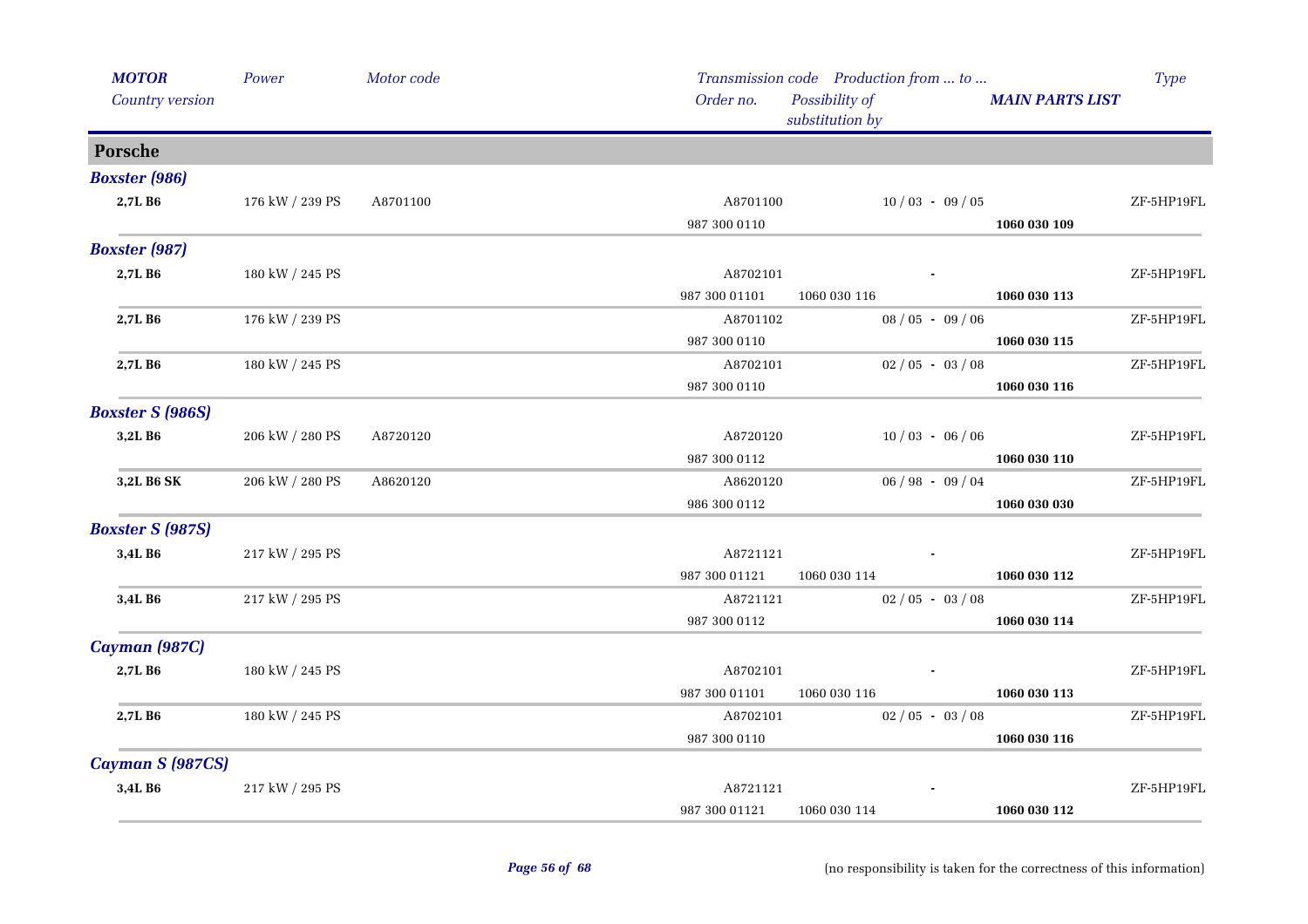| <b>MOTOR</b>            | Power           | Motor code |              |                                   | Transmission code Production from  to |                        | <b>Type</b> |
|-------------------------|-----------------|------------|--------------|-----------------------------------|---------------------------------------|------------------------|-------------|
| Country version         |                 |            | Order no.    | Possibility of<br>substitution by |                                       | <b>MAIN PARTS LIST</b> |             |
| Porsche                 |                 |            |              |                                   |                                       |                        |             |
| <b>Cayman S (987CS)</b> |                 |            |              |                                   |                                       |                        |             |
| 3,4L B6                 | 217 kW / 295 PS |            | A8721121     |                                   | $02/05 - 03/08$                       |                        | ZF-5HP19FL  |
|                         |                 |            | 987 300 0112 |                                   |                                       | 1060 030 114           |             |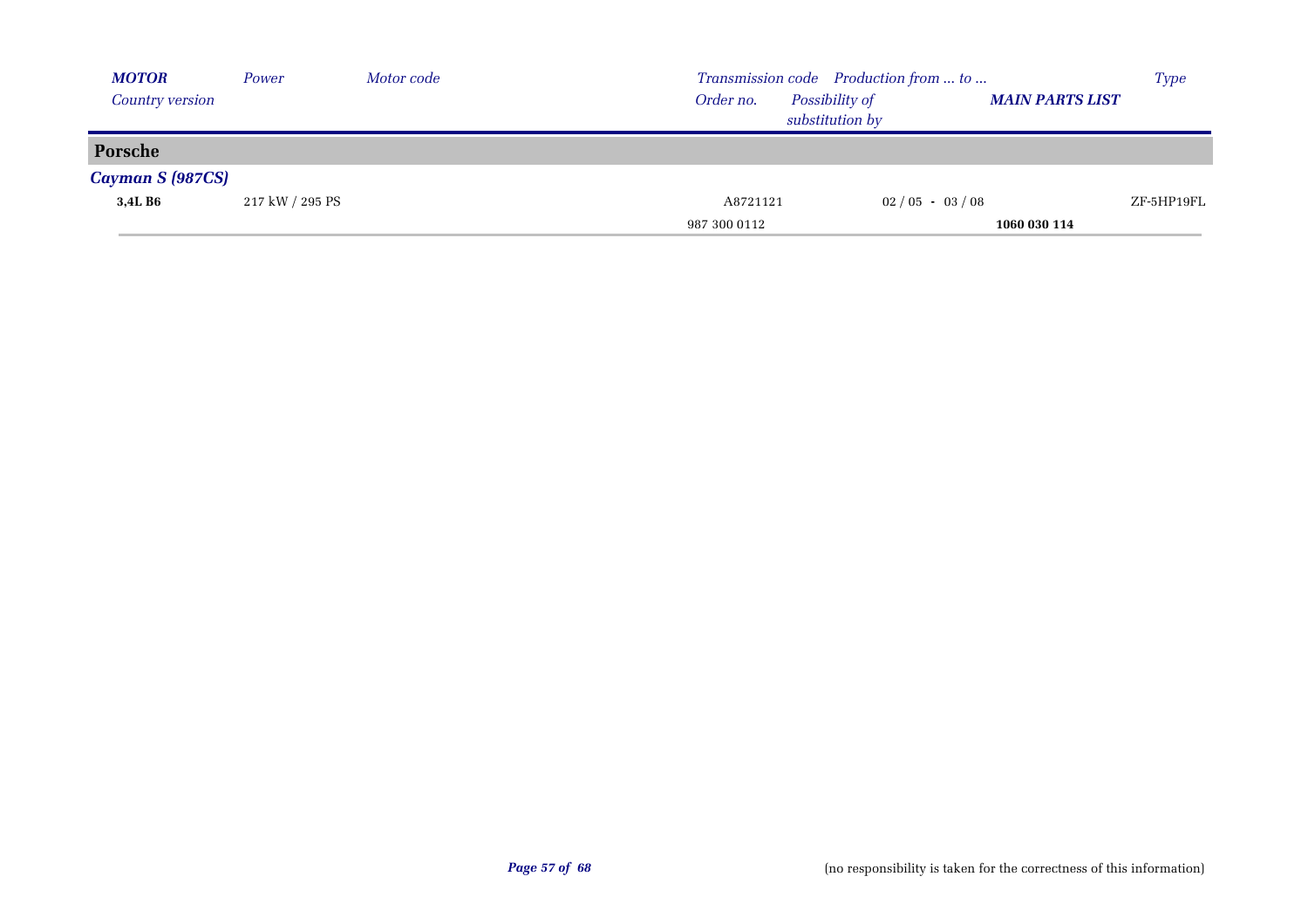| <b>MOTOR</b>           | Power           | Motor code | Transmission code Production from  to          | <b>Type</b>            |
|------------------------|-----------------|------------|------------------------------------------------|------------------------|
| <b>Country version</b> |                 |            | Possibility of<br>Order no.<br>substitution by | <b>MAIN PARTS LIST</b> |
| <b>Rolls Royce</b>     |                 |            |                                                |                        |
| <b>Silver Seraph</b>   |                 |            |                                                |                        |
| <b>5,4L V12</b>        | 240 kW / 326 PS | BMW-Motor  | $01/98 - 02/02$                                | ZF-5HP30               |
|                        |                 |            | PL20365PA                                      | 1055 000 027           |
| <b>5,4L V12</b>        | 240 kW / 326 PS | BMW-Motor  | $\blacksquare$                                 | ZF-5HP30               |
|                        |                 |            |                                                | 1055 000 036           |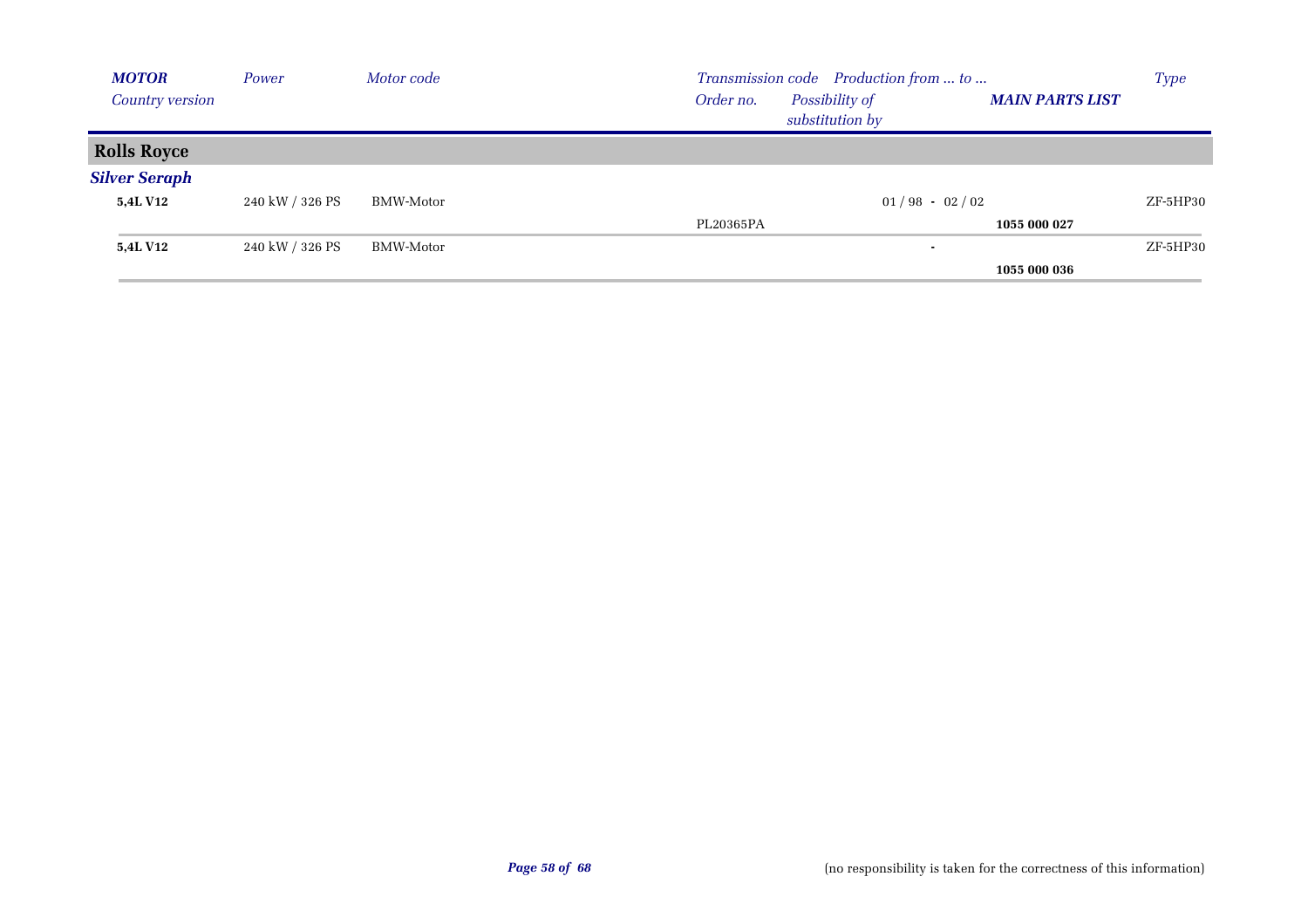| <b>MOTOR</b>            | Power           | Motor code |                                     | Transmission code Production from  to | <b>Type</b>            |  |
|-------------------------|-----------------|------------|-------------------------------------|---------------------------------------|------------------------|--|
| Country version         |                 |            | Order no.                           | Possibility of<br>substitution by     | <b>MAIN PARTS LIST</b> |  |
| <b>Skoda</b>            |                 |            |                                     |                                       |                        |  |
| Superb (3U4)            |                 |            |                                     |                                       |                        |  |
| <b>1,8L R4 5V Turbo</b> | 110 kW / 150 PS | AWT        | <b>FEV</b>                          | $04/00 - 02/08$                       | ZF-5HP19FL             |  |
|                         |                 |            | NT: 01V 300 050N; AT: 01V 300 050NX |                                       | 1060 030 096           |  |
| 1,9L R4 TDI /           | 96 kW / 131 PS  | AWX; AVF   | EYF                                 | $05/00 - 04/08$                       | ZF-5HP19FL             |  |
| Pumpedüse               |                 |            | NT: 01V 300 048E; AT: 01V 300 048EX |                                       | 1060 030 081           |  |
| 2,5L V6 TDI             | 120 kW / 163 PS | <b>BDG</b> | FAD                                 | $05/00 - 04/08$                       | ZF-5HP19FL             |  |
|                         |                 |            | NT: 01V 300 048T; AT: 01V 300 048TX |                                       | 1060 030 086           |  |
| <b>2,5L V6 TDI</b>      | 114 kW / 155 PS | AYM        | <b>FNL</b>                          | $08/00 - 06/03$                       | ZF-5HP19FL             |  |
|                         |                 |            | NT: 01V 300 051F; AT: 01V 300 051FX |                                       | 1060 030 100           |  |
| 2,7L V6 5V Turbo        | 169 kW / 230 PS | AJK        | FAF                                 | $05/00 - 09/01$                       | ZF-5HP19FL             |  |
|                         |                 |            | NT: 01V 300 049A; AT: 01V 300 049AX |                                       | 1060 030 095           |  |
| 2,8L V6 5V P            | 140 kW / 190 PS | AMX; BBG   | EZY                                 | $05/00 - 12/05$                       | ZF-5HP19FL             |  |
|                         |                 |            | NT: 01V 300 048N; AT: 01V 300 048NX |                                       | 1060 030 094           |  |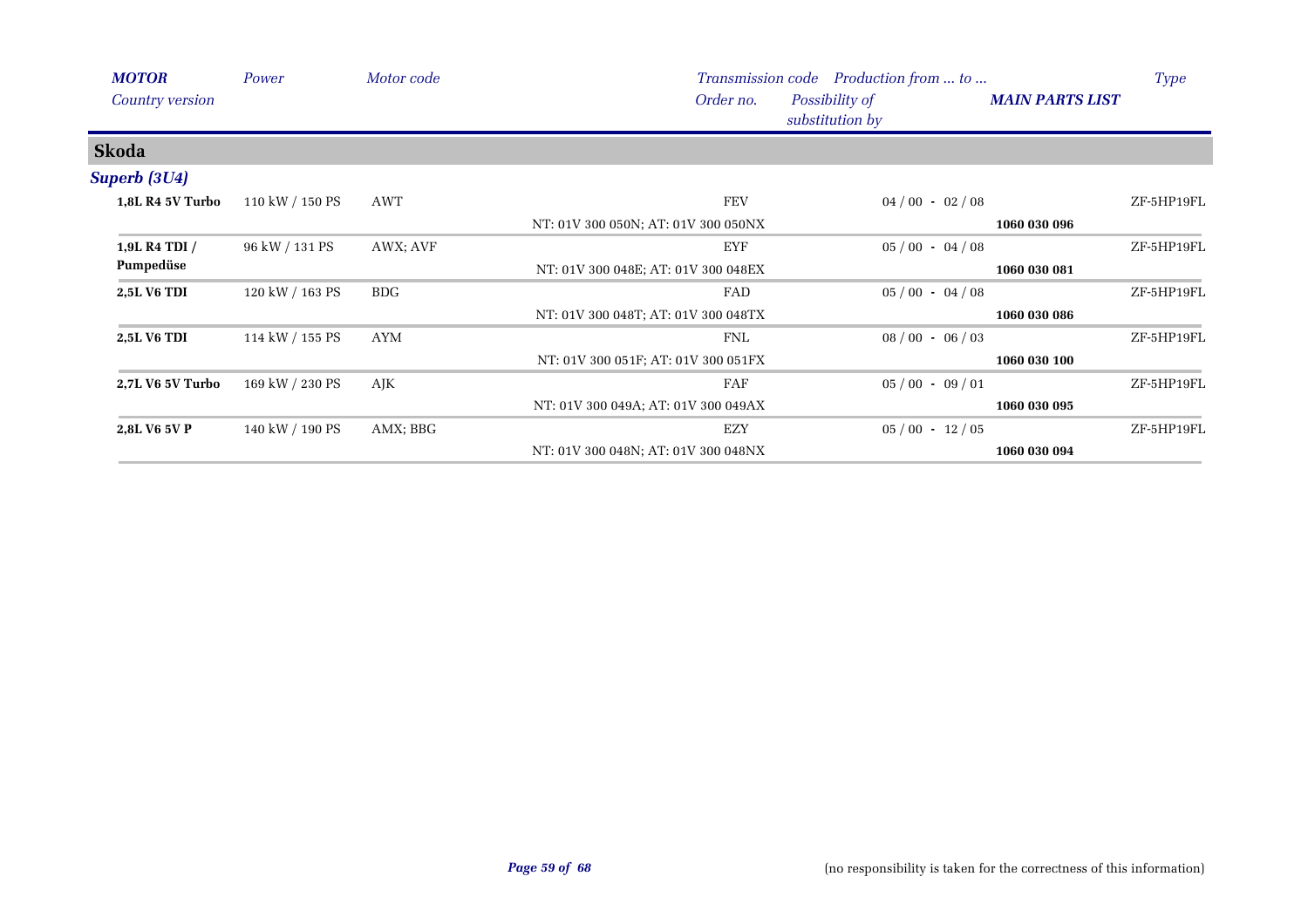| <b>MOTOR</b>           | Power           | Motor code    |                                     | Transmission code Production from  to |                        | <b>Type</b> |
|------------------------|-----------------|---------------|-------------------------------------|---------------------------------------|------------------------|-------------|
| Country version        |                 |               | Order no.                           | Possibility of<br>substitution by     | <b>MAIN PARTS LIST</b> |             |
| <b>VW</b> - Volkswagen |                 |               |                                     |                                       |                        |             |
| Passat (3B2)           |                 |               |                                     |                                       |                        |             |
| 1,8L R4                |                 |               |                                     |                                       |                        | ZF-5HP19FL  |
|                        |                 |               |                                     |                                       | 1060 030 060           |             |
| 1,8L R4 Turbo          | 110 kW / 150 PS | AEB; ANB; APU | CJQ                                 | $11/95 - 01/99$                       |                        | ZF-5HP19FL  |
|                        |                 |               | NT: 01V 300 041; AT: 01V 300 041X   |                                       | 1060 030 010           |             |
| 1,8L R4 Turbo          | 110 kW / 150 PS | AEB; ANB; APU | EBU                                 | $07 / 98 - 08 / 00$                   |                        | ZF-5HP19FL  |
|                        |                 |               | NT: 01V 300 044B; AT: 01V 300 044BX |                                       | 1060 030 044           |             |
| 1,8L R4 Turbo          | 110 kW / 150 PS | AEB; ANB; APU | EZR                                 | $05/00 - 06/01$                       |                        | ZF-5HP19FL  |
|                        |                 |               | NT: 01V 300 048F; AT: 01V 300 048FX |                                       | 1060 030 082           |             |
| 1,8L R4 Turbo          |                 |               | JEC                                 |                                       |                        | ZF-5HP19FL  |
|                        |                 |               | NT: 01V 300 053G; AT: 01V 300 053GX |                                       | 1060 030 117           |             |
| 1,9L R4 TDI /          |                 |               | <b>DXV</b>                          |                                       |                        | ZF-5HP19FL  |
| Pumpedüse              |                 |               |                                     |                                       | 1060 030 035           |             |
| 1,9L R4 TDI /          | 81 kW / 110 PS  | AVG; AFN      | <b>EDC</b>                          | $07 / 98 - 08 / 99$                   |                        | ZF-5HP19FL  |
| Pumpedüse              |                 |               | NT: 01V 300 044Q; AT: 01V 300 044QX |                                       | 1060 030 046           |             |
| 1,9L R4 TDI /          | 85 kW / 115 PS  | AJM; ATJ      |                                     |                                       |                        | ZF-5HP19FL  |
| Pumpedüse              |                 |               |                                     |                                       | 1060 030 051           |             |
| 1,9L R4 TDI /          |                 |               |                                     |                                       |                        | ZF-5HP19FL  |
| Pumpedüse              |                 |               |                                     |                                       | 1060 030 057           |             |
| 1,9L R4 TDI /          | 85 kW / 115 PS  | AJM; ATJ      | ERY                                 | $07 / 99 - 08 / 00$                   |                        | ZF-5HP19FL  |
| Pumpedüse              |                 |               | NT: 01V 300 047D; AT: 01V 300 047DX |                                       | 1060 030 064           |             |
| 1,9L R4 TDI /          | 85 kW / 116 PS  | AJM; ATJ      | EMA                                 | $07 / 99 - 08 / 00$                   |                        | ZF-5HP19FL  |
| Pumpedüse              |                 |               | NT: 01V 300 046N; AT: 01V 300 046NX |                                       | 1060 030 070           |             |
| 1,9L R4 TDI /          | 85 kW / 116 PS  | AJM; ATJ      | EZP                                 | $05/00 - 07/01$                       |                        | ZF-5HP19FL  |
| Pumpedüse              |                 |               | NT: 01V 300 048D; AT: 01V 300 048DX |                                       | 1060 030 093           |             |
| <b>2,3L VR5</b>        | 110 kW / 150 PS |               |                                     |                                       |                        | ZF-5HP19FL  |
|                        |                 |               | NT: 01V 300 041S; AT: 01V 300 041SX |                                       | 1060 030 020           |             |
| <b>2,3L VR5</b>        | 110 kW / 150 PS | AGZ           | <b>DUM</b>                          | $09/97 - 07/00$                       |                        | ZF-5HP19FL  |
|                        |                 |               | NT: 01V 300 043M; AT: 01V 300 043MX |                                       | 1060 030 024           |             |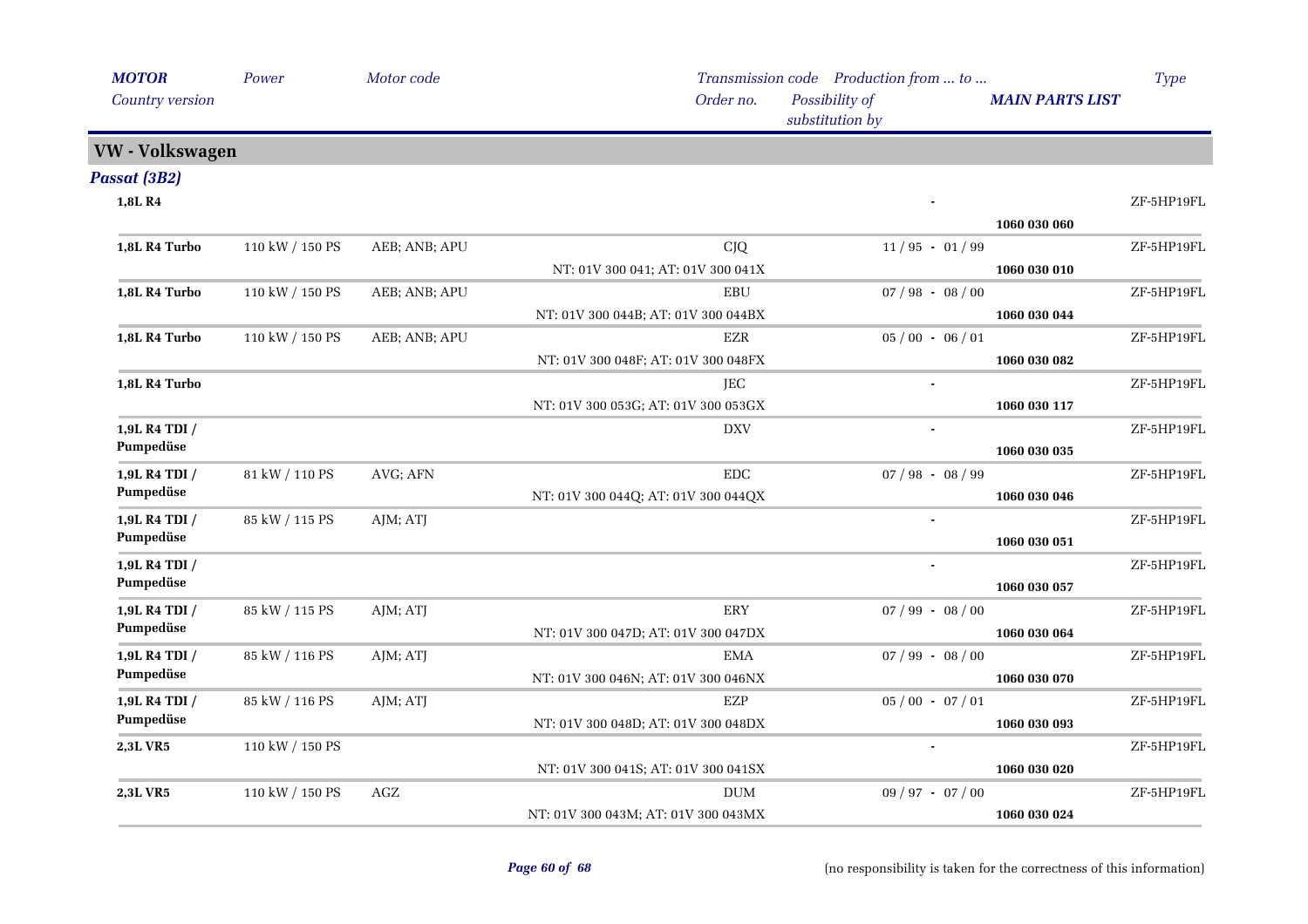| <b>MOTOR</b><br>Country version | Power           | Motor code                             |                                     | Order no.            | Transmission code Production from  to<br>Possibility of |                     | <b>MAIN PARTS LIST</b> | <b>Type</b> |
|---------------------------------|-----------------|----------------------------------------|-------------------------------------|----------------------|---------------------------------------------------------|---------------------|------------------------|-------------|
|                                 |                 |                                        |                                     |                      | substitution by                                         |                     |                        |             |
| VW - Volkswagen                 |                 |                                        |                                     |                      |                                                         |                     |                        |             |
| <b>Passat (3B2)</b>             |                 |                                        |                                     |                      |                                                         |                     |                        |             |
| 2,3L VR5                        | 110 kW / 150 PS | AGZ                                    |                                     | <b>DUL</b>           |                                                         | $06 / 97 - 07 / 00$ |                        | ZF-5HP19FL  |
|                                 |                 |                                        | NT: 01V 300 043L; AT: 01V 300 043LX |                      |                                                         |                     | 1060 030 025           |             |
| 2,3L VR5                        | 110 kW / 150 PS |                                        |                                     |                      |                                                         |                     |                        | ZF-5HP19FL  |
|                                 |                 |                                        |                                     |                      |                                                         |                     | 1060 030 032           |             |
| 2,3L VR5                        | 110 kW / 150 PS |                                        |                                     | $\operatorname{ELM}$ |                                                         |                     |                        | ZF-5HP19FL  |
|                                 |                 |                                        |                                     |                      |                                                         |                     | 1060 030 069           |             |
| 2,4L V6 5V A                    | 121 kW / 165 PS | AGA; ALF; AML; APS; ARJ; AJG; AMM; APZ |                                     | <b>EBV</b>           |                                                         | $07 / 98 - 10 / 00$ |                        | ZF-5HP19FL  |
|                                 |                 |                                        | NT: 01V 300 043T; AT: 01V 300 043TX |                      |                                                         |                     | 1060 030 034           |             |
| 2,5L V6 TDI                     | 110 kW / 150 PS | AFB; AKN                               |                                     | ETZ                  |                                                         | $10/99 - 08/00$     |                        | ZF-5HP19FL  |
|                                 |                 |                                        | NT: 01V 300 047L; AT: 01V 300 047LX |                      |                                                         |                     | 1060 030 065           |             |
| 2,5L V6 TDI                     | 110 kW / 150 PS | AFB; AKN                               |                                     | ETU                  |                                                         | $09 / 99 - 08 / 00$ |                        | ZF-5HP19FL  |
|                                 |                 |                                        | NT: 01V 300 047K; AT: 01V 300 047KX |                      |                                                         |                     | 1060 030 068           |             |
| 2,5L V6 TDI                     | 110 kW / 150 PS | AFB; AKN                               |                                     | <b>EZV</b>           |                                                         | $05/00 - 05/00$     |                        | ZF-5HP19FL  |
|                                 |                 |                                        | NT: 01V 300 048K; AT: 01V 300 048KX |                      |                                                         |                     | 1060 030 077           |             |
| <b>2,5L V6 TDI</b>              | 110 kW / 150 PS | AFB; AKN                               |                                     | <b>EZW</b>           |                                                         | $04/00 - 04/01$     |                        | ZF-5HP19FL  |
|                                 |                 |                                        | NT: 01V 300 048L; AT: 01V 300 048LX |                      |                                                         |                     | 1060 030 085           |             |
| 2,5L V6 TDI                     | 120 kW / 163 PS | <b>BDG</b>                             |                                     | FAD                  |                                                         | $05/00 - 04/08$     |                        | ZF-5HP19FL  |
|                                 |                 |                                        | NT: 01V 300 048T; AT: 01V 300 048TX |                      |                                                         |                     | 1060 030 086           |             |
| 2,8L V6 5V                      | 142 kW / 193 PS | APR; ACK; AQD                          |                                     | <b>CJW</b>           |                                                         | $04 / 96 - 04 / 97$ |                        | ZF-5HP19FL  |
|                                 |                 |                                        | NT: 01V 300 041C; AT: 01V 300 041CX |                      |                                                         |                     | 1060 030 012           |             |
| <b>2,8L V6 5V</b>               | 142 kW / 193 PS | APR; ACK; AQD                          |                                     | <b>DSS</b>           |                                                         | $04 / 97 - 12 / 98$ |                        | ZF-5HP19FL  |
|                                 |                 |                                        | NT: 01V 300 043C; AT: 01V 300 043CX |                      |                                                         |                     | 1060 030 026           |             |
| 2,8L V6 5V                      | 142 kW / 193 PS | APR; ACK; AQD                          |                                     | EZY                  |                                                         | $05/00 - 01/09$     |                        | ZF-5HP19FL  |
| China (VRC)                     |                 |                                        | NT: 01V 300 048N; AT: 01V 300 048NX |                      |                                                         |                     | 1060 030 094           |             |
| 2,8L V6 5V                      |                 |                                        |                                     | <b>JED</b>           |                                                         |                     |                        | ZF-5HP19FL  |
|                                 |                 |                                        | NT: 01V 300 053H; AT: 01V 300 053HX |                      |                                                         |                     | 1060 030 118           |             |
| 3,7LW8                          |                 |                                        |                                     |                      |                                                         | $10/00 - 11/00$     |                        | ZF-5HP19FLA |
|                                 |                 |                                        | NT: 01V 300 050L; AT: 01V 300 050LX |                      |                                                         |                     | 1060 040 079           |             |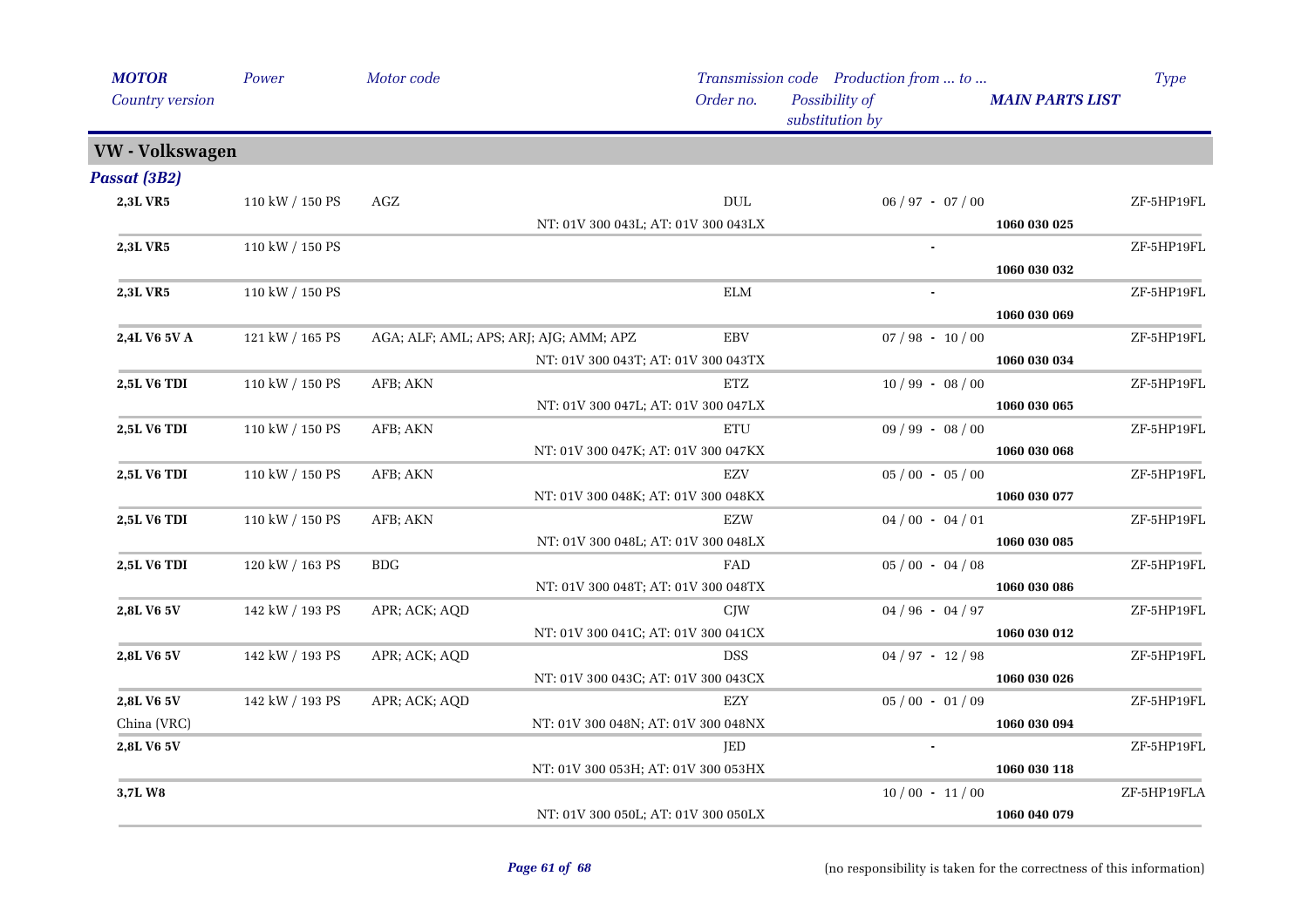| <b>MOTOR</b>                    | Power           | Motor code |                                     | Transmission code Production from  to |                        | Type        |
|---------------------------------|-----------------|------------|-------------------------------------|---------------------------------------|------------------------|-------------|
| Country version                 |                 |            | Order no.                           | Possibility of<br>substitution by     | <b>MAIN PARTS LIST</b> |             |
| VW - Volkswagen                 |                 |            |                                     |                                       |                        |             |
| <b>Passat (3B3)</b>             |                 |            |                                     |                                       |                        |             |
| 1,8L R4 5V Turbo                | 110 kW / 150 PS | AWT; AWL   | <b>FEV</b>                          | $04/00 - 05/05$                       |                        | ZF-5HP19FL  |
|                                 |                 |            | NT: 01V 300 050N; AT: 01V 300 050NX |                                       | 1060 030 096           |             |
| 1,9L R4 TDI /                   | 96 kW / 130 PS  | AWX; AVF   | <b>EYF</b>                          | $05/00 - 03/08$                       |                        | ZF-5HP19FL  |
| Pumpedüse                       |                 |            | NT: 01V 300 048E; AT: 01V 300 048EX |                                       | 1060 030 081           |             |
| 2,0L R4 TDI /                   | 100 kW / 136 PS | <b>BGW</b> | <b>GMR</b>                          | $08 / 03 - 06 / 05$                   |                        | ZF-5HP19FL  |
| Pumpedüse                       |                 |            | NT: 01V 300 053B; AT: 01V 300 053BX |                                       | 1060 030 106           |             |
| 2,3L VR5 4V                     | 125 kW / 170 PS | <b>AZX</b> | <b>FHV</b>                          | $05/00 - 05/05$                       |                        | ZF-5HP19FL  |
|                                 |                 |            | NT: 01V 300 051; AT: 01V 300 051X   |                                       | 1060 030 099           |             |
| 2,5L V6 TDI                     | 110 kW / 150 PS | AFB; AKN   | <b>EFR</b>                          | $06 / 98 - 11 / 99$                   |                        | ZF-5HP19FL  |
|                                 |                 |            | NT: 01V 300 045H; AT: 01V 300 045HX |                                       | 1060 030 054           |             |
| 2,5L V6 TDI                     | 110 kW / 150 PS | AFB; AKN   | <b>EZV</b>                          | $05/00 - 05/00$                       |                        | ZF-5HP19FL  |
|                                 |                 |            | NT: 01V 300 048K; AT: 01V 300 048KX |                                       | 1060 030 077           |             |
| 2,5L V6 TDI                     | 110 kW / 150 PS | AKN; AFB   | <b>FNL</b>                          | $08/00 - 06/03$                       |                        | ZF-5HP19FL  |
|                                 |                 |            | NT: 01V 300 051F; AT: 01V 300 051FX |                                       | 1060 030 100           |             |
| <b>Passat 4motion - ? (3B3)</b> |                 |            |                                     |                                       |                        |             |
| 2,3L VR5 4V                     | 125 kW / 170 PS | <b>AZX</b> | <b>FHV</b>                          | $05/00 - 05/05$                       |                        | ZF-5HP19FL  |
|                                 |                 |            | NT: 01V 300 051; AT: 01V 300 051X   |                                       | 1060 030 099           |             |
| <b>Passat 4motion (3B2)</b>     |                 |            |                                     |                                       |                        |             |
| 2,5L V6 TDI                     | 110 kW / 150 PS | AFB; AKN   | <b>DEY</b>                          | $07 / 97 - 11 / 99$                   |                        | ZF-5HP19FLA |
|                                 |                 |            | NT: 01V 300 041R; AT: 01V 300 041RX |                                       | 1060 040 014           |             |
| <b>2,5L V6 TDI</b>              | 110 kW / 150 PS | AFB; AKN   | EMM                                 | $02/99 - 08/99$                       |                        | ZF-5HP19FLA |
|                                 |                 |            | NT: 01V 300 047B; AT: 01V 300 047BX |                                       | 1060 040 042           |             |
| 2,5L V6 TDI                     | 110 kW / 150 PS | AFB; AKN   | <b>EUA</b>                          | $10/99 - 08/00$                       |                        | ZF-5HP19FLA |
|                                 |                 |            | NT: 01V 300 047P; AT: 01V 300 047PX |                                       | 1060 040 046           |             |
| <b>2,5L V6 TDI</b>              | 110 kW / 150 PS | AFB; AKN   | <b>ETX</b>                          | $10/99 - 07/00$                       |                        | ZF-5HP19FLA |
|                                 |                 |            | NT: 01V 300 047N; AT: 01V 300 047NX |                                       | 1060 040 047           |             |
| 2,5L V6 TDI                     | 110 kW / 150 PS | AFB; AKN   | FAP                                 | $04/00 - 01/01$                       |                        | ZF-5HP19FLA |
|                                 |                 |            | NT: 01V 300 049J; AT: 01V 300 049JX |                                       | 1060 040 057           |             |
|                                 |                 |            |                                     |                                       |                        |             |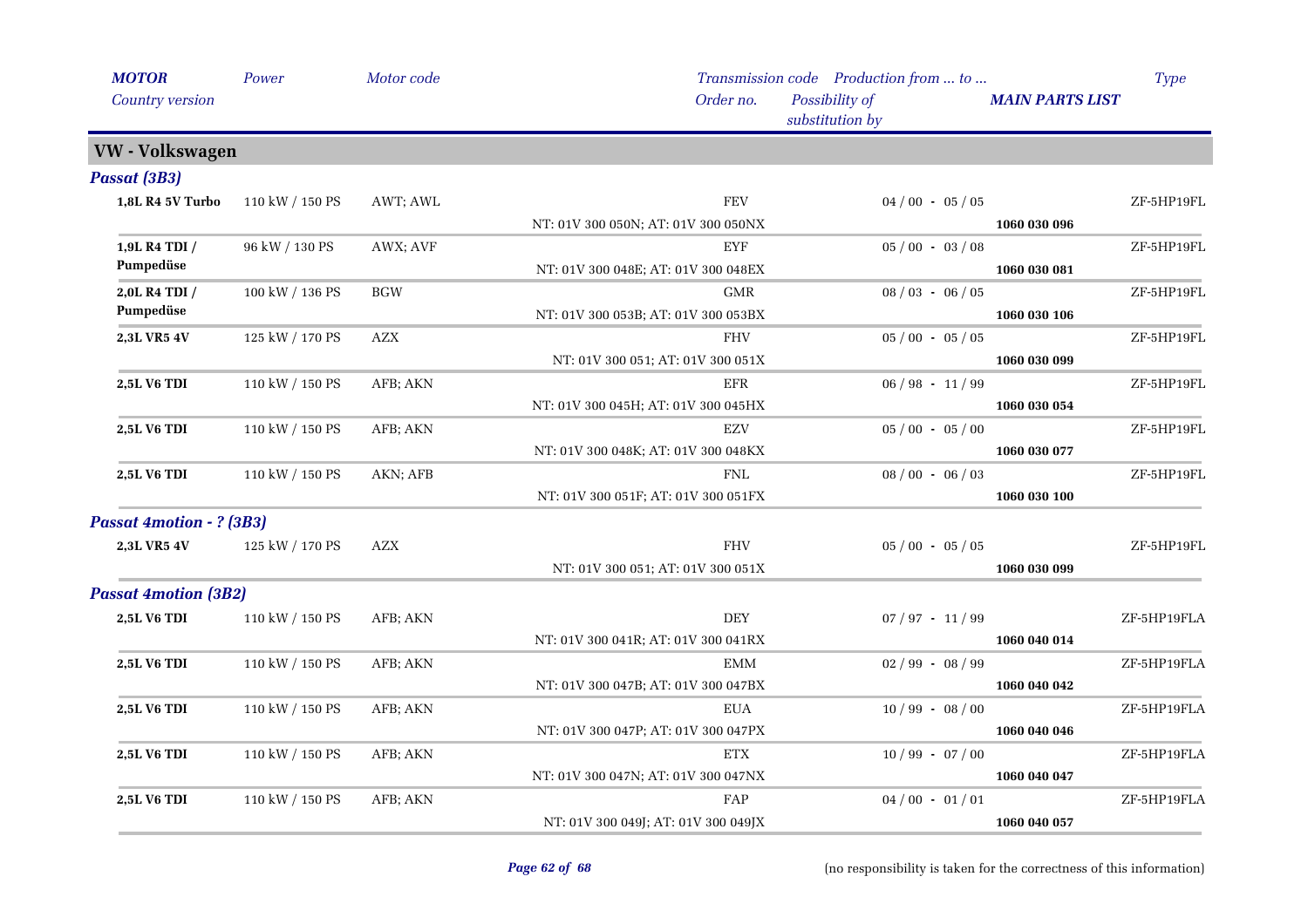| Order no.<br>Possibility of<br>Country version<br><b>MAIN PARTS LIST</b><br>substitution by<br>VW - Volkswagen<br><b>2,5L V6 TDI</b><br>110 kW / 150 PS<br><b>FNM</b><br>$08/00 - 05/03$<br>AFB; AKN<br>NT: 01V 300 051G; AT: 01V 300 051GX<br>1060 040 089<br>142 kW / 193 PS<br>APR; ACK; ALG; AQD<br><b>DST</b><br>$03 / 97 - 01 / 99$<br>2,8L V6 5V<br>NT: 01V 300 043D; AT: 01V 300 043DX<br>1060 040 016<br>ECB<br>142 kW / 193 PS<br>APR; ACK; ALG; AQD<br>$07 / 98 - 08 / 00$<br>2,8L V6 5V<br>NT: 01V 300 044H; AT: 01V 300 044HX<br>1060 040 020<br>142 kW / 193 PS;<br>APR; ACK; ALG; AQD; ATX<br>2,8L V6 5V<br>EKC<br>140 kW / 190 PS<br>1060 040 022<br>142 kW / 193 PS<br><b>ATX</b><br><b>FAR</b><br>$04/00 - 05/05$<br>2,8L V6 5V P |             |
|-----------------------------------------------------------------------------------------------------------------------------------------------------------------------------------------------------------------------------------------------------------------------------------------------------------------------------------------------------------------------------------------------------------------------------------------------------------------------------------------------------------------------------------------------------------------------------------------------------------------------------------------------------------------------------------------------------------------------------------------------------|-------------|
| <b>Passat 4motion (3B2)</b>                                                                                                                                                                                                                                                                                                                                                                                                                                                                                                                                                                                                                                                                                                                         |             |
|                                                                                                                                                                                                                                                                                                                                                                                                                                                                                                                                                                                                                                                                                                                                                     |             |
|                                                                                                                                                                                                                                                                                                                                                                                                                                                                                                                                                                                                                                                                                                                                                     |             |
|                                                                                                                                                                                                                                                                                                                                                                                                                                                                                                                                                                                                                                                                                                                                                     | ZF-5HP19FLA |
|                                                                                                                                                                                                                                                                                                                                                                                                                                                                                                                                                                                                                                                                                                                                                     |             |
|                                                                                                                                                                                                                                                                                                                                                                                                                                                                                                                                                                                                                                                                                                                                                     | ZF-5HP19FLA |
|                                                                                                                                                                                                                                                                                                                                                                                                                                                                                                                                                                                                                                                                                                                                                     |             |
|                                                                                                                                                                                                                                                                                                                                                                                                                                                                                                                                                                                                                                                                                                                                                     | ZF-5HP19FLA |
|                                                                                                                                                                                                                                                                                                                                                                                                                                                                                                                                                                                                                                                                                                                                                     |             |
|                                                                                                                                                                                                                                                                                                                                                                                                                                                                                                                                                                                                                                                                                                                                                     | ZF-5HP19FLA |
|                                                                                                                                                                                                                                                                                                                                                                                                                                                                                                                                                                                                                                                                                                                                                     |             |
|                                                                                                                                                                                                                                                                                                                                                                                                                                                                                                                                                                                                                                                                                                                                                     | ZF-5HP19FLA |
| NT: 01V 300 049L; AT: 01V 300 049LX<br>1060 040 064                                                                                                                                                                                                                                                                                                                                                                                                                                                                                                                                                                                                                                                                                                 |             |
| <b>Passat 4motion (3B3)</b>                                                                                                                                                                                                                                                                                                                                                                                                                                                                                                                                                                                                                                                                                                                         |             |
| <b>ETX</b><br><b>2,5L V6 TDI</b><br>110 kW / 150 PS<br>$10/99 - 07/00$<br>AFB; AKN                                                                                                                                                                                                                                                                                                                                                                                                                                                                                                                                                                                                                                                                  | ZF-5HP19FLA |
| NT: 01V 300 047N; AT: 01V 300 047NX<br>1060 040 047                                                                                                                                                                                                                                                                                                                                                                                                                                                                                                                                                                                                                                                                                                 |             |
| $05/00 - 05/05$<br>132 kW / 180 PS<br>BAU; BDH<br><b>2,5L V6 TDI</b><br>FAU                                                                                                                                                                                                                                                                                                                                                                                                                                                                                                                                                                                                                                                                         | ZF-5HP19FLA |
| NT: 01V 300 049P; AT: 01V 300 049PX<br>1060 040 067                                                                                                                                                                                                                                                                                                                                                                                                                                                                                                                                                                                                                                                                                                 |             |
| <b>FNM</b><br><b>2,5L V6 TDI</b><br>110 kW / 150 PS<br>AFB; AKN<br>$08/00 - 05/03$                                                                                                                                                                                                                                                                                                                                                                                                                                                                                                                                                                                                                                                                  | ZF-5HP19FLA |
| NT: 01V 300 051G; AT: 01V 300 051GX<br>1060 040 089                                                                                                                                                                                                                                                                                                                                                                                                                                                                                                                                                                                                                                                                                                 |             |
| <b>FRA</b><br>2,5L V6 TDI<br>110 kW / 150 PS<br>AFB; AKN<br>$11/00 - 07/01$                                                                                                                                                                                                                                                                                                                                                                                                                                                                                                                                                                                                                                                                         | ZF-5HP19FLA |
| NT: 01V 300 051M; AT: 01V 300 051MX<br>1060 040 090                                                                                                                                                                                                                                                                                                                                                                                                                                                                                                                                                                                                                                                                                                 |             |
| 2,8L V6 5V<br>142 kW / 193 PS<br>ATQ; AMX<br>FAL<br>$04/00 - 05/05$                                                                                                                                                                                                                                                                                                                                                                                                                                                                                                                                                                                                                                                                                 | ZF-5HP19FLA |
| NT: 01V 300 049F; AT: 01V 300 049FX<br>1060 040 054                                                                                                                                                                                                                                                                                                                                                                                                                                                                                                                                                                                                                                                                                                 |             |
| 142 kW / 193 PS;<br>ATQ; AMX<br>FAR<br>$04/00 - 05/05$<br>2,8L V6 5V                                                                                                                                                                                                                                                                                                                                                                                                                                                                                                                                                                                                                                                                                | ZF-5HP19FLA |
| 140 kW / 190 PS<br>NT: 01V 300 049L; AT: 01V 300 049LX<br>1060 040 064                                                                                                                                                                                                                                                                                                                                                                                                                                                                                                                                                                                                                                                                              |             |
| FAS<br>$04/00 - 05/05$<br>2,8L V6 5V<br>142 kW / 193 PS<br>ATQ; AMX                                                                                                                                                                                                                                                                                                                                                                                                                                                                                                                                                                                                                                                                                 | ZF-5HP19FLA |
| NT: 01V 300 049M; AT: 01V 300 049MX<br>1060 040 065                                                                                                                                                                                                                                                                                                                                                                                                                                                                                                                                                                                                                                                                                                 |             |
| <b>FXM</b><br>202 kW / 275 PS<br>4,0L W8 B5S                                                                                                                                                                                                                                                                                                                                                                                                                                                                                                                                                                                                                                                                                                        | ZF-5HP19FL  |
| 1060 030 103                                                                                                                                                                                                                                                                                                                                                                                                                                                                                                                                                                                                                                                                                                                                        |             |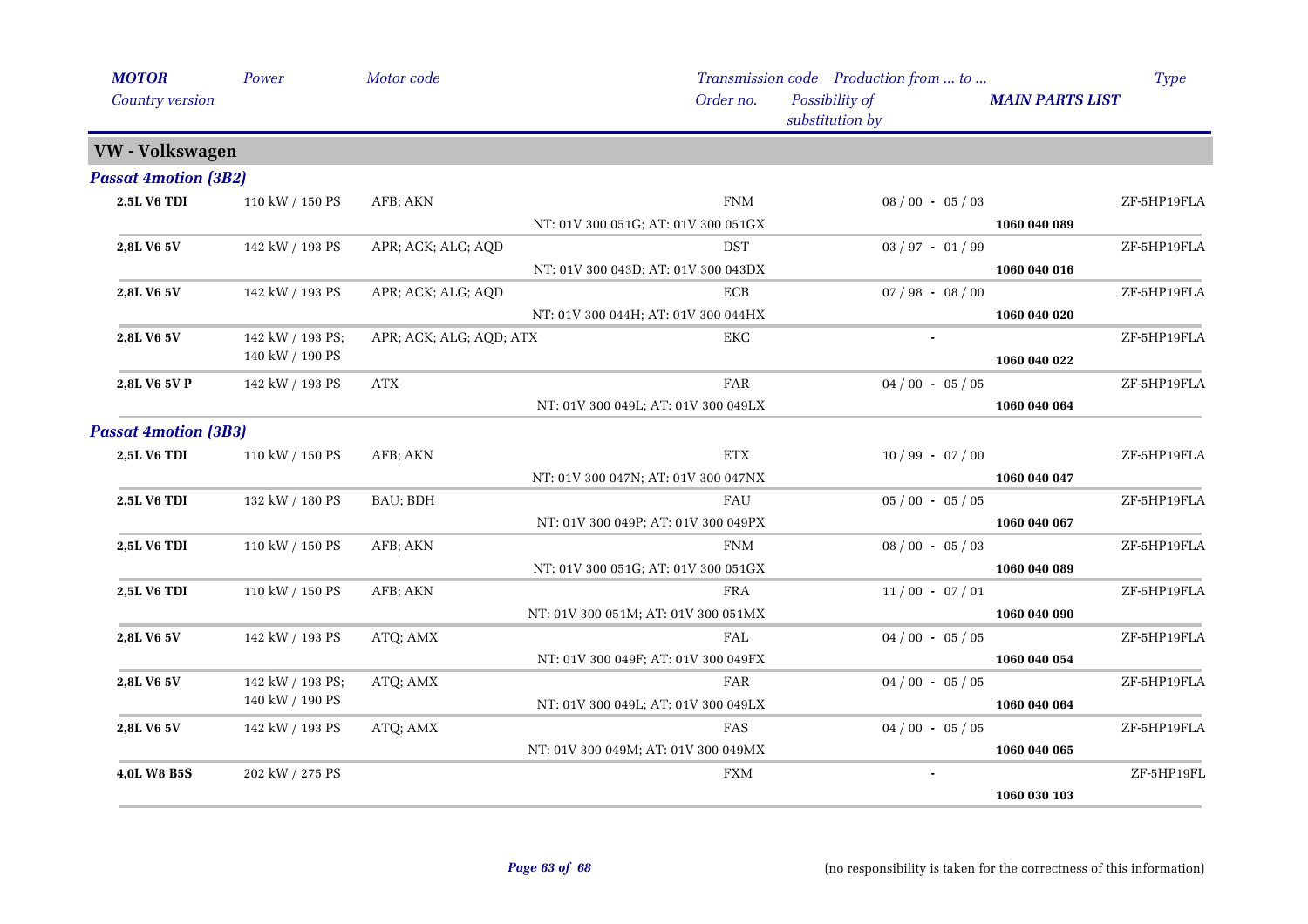| <b>MOTOR</b>                | Power           | Motor code    |                                     | Transmission code Production from  to | <b>Type</b>            |
|-----------------------------|-----------------|---------------|-------------------------------------|---------------------------------------|------------------------|
| Country version             |                 |               | Order no.                           | Possibility of<br>substitution by     | <b>MAIN PARTS LIST</b> |
| VW - Volkswagen             |                 |               |                                     |                                       |                        |
| <b>Passat 4motion (3B3)</b> |                 |               |                                     |                                       |                        |
| 4,0L W8 B5S                 | 202 kW / 275 PS | BDN; BDP      | <b>FVE</b>                          | $04/01 - 02/03$                       | ZF-5HP19FLA            |
|                             |                 |               | NT: 01V 300 052C; AT: 01V 300 052CX |                                       | 1060 040 094           |
| 4,0L W8 B5S                 | 202 kW / 275 PS | BDN; BDP      | <b>GAK</b>                          | $09/01 - 09/04$                       | ZF-5HP19FLA            |
|                             |                 |               | NT: 01V 300 052P; AT: 01V 300 052PX |                                       | 1060 040 100           |
| <b>Passat Variant (3B5)</b> |                 |               |                                     |                                       |                        |
| 1,8L R4 Turbo               | 110 kW / 150 PS | AEB; ANB; APU | <b>CJQ</b>                          | $11/95 - 01/99$                       | ZF-5HP19FL             |
|                             |                 |               | NT: 01V 300 041; AT: 01V 300 041X   |                                       | 1060 030 010           |
| 1,8L R4 Turbo               | 110 kW / 150 PS | AEB; ANB; APU | <b>DDT</b>                          | $06/96 - 11/99$                       | ZF-5HP19FL             |
|                             |                 |               | NT: 01V 300 041Q; AT: 01V 300 041QX |                                       | 1060 030 013           |
| 1,8L R4 Turbo               | 110 kW / 150 PS | AEB; ANB; APU | <b>EBU</b>                          | $07 / 98 - 08 / 00$                   | ZF-5HP19FL             |
|                             |                 |               | NT: 01V 300 044B; AT: 01V 300 044BX |                                       | 1060 030 044           |
| 1,8L R4 Turbo               | 110 kW / 150 PS | AEB; ANB; APU | EFP                                 | $05 / 99 - 10 / 00$                   | ZF-5HP19FL             |
|                             |                 |               | NT: 01V 300 043Q; AT: 01V 300 043QX |                                       | 1060 030 049           |
| 1,8L R4 Turbo               | 110 kW / 150 PS | AEB; ANB; APU | EZS                                 | $04/00 - 08/06$                       | ZF-5HP19FL             |
|                             |                 |               | NT: 01V 300 048G; AT: 01V 300 048GX |                                       | 1060 030 072           |
| 1,8L R4 Turbo               | 110 kW / 150 PS | AEB; ANB; APU | EZR                                 | $05/00 - 06/01$                       | ZF-5HP19FL             |
|                             |                 |               | NT: 01V 300 048F; AT: 01V 300 048FX |                                       | 1060 030 082           |
| 1,9L R4 TDI /               | 85 kW / 115 PS  | AJM; ATJ      |                                     |                                       | ZF-5HP19FL             |
| Pumpedüse                   |                 |               |                                     |                                       | 1060 030 051           |
| 1,9L R4 TDI /               | 85 kW / 115 PS  | AJM; ATJ      | ERY                                 | $07/99 - 08/00$                       | ZF-5HP19FL             |
| Pumpedüse                   |                 |               | NT: 01V 300 047D; AT: 01V 300 047DX |                                       | 1060 030 064           |
| 1,9L R4 TDI /               | 85 kW / 116 PS  | AJM; ATJ      | <b>EMA</b>                          | $07 / 99 - 08 / 00$                   | ZF-5HP19FL             |
| Pumpedüse                   |                 |               | NT: 01V 300 046N; AT: 01V 300 046NX |                                       | 1060 030 070           |
| 1,9L R4 TDI /               | 85 kW / 116 PS  | AJM; ATJ      | EZP                                 | $05/00 - 07/01$                       | ZF-5HP19FL             |
| Pumpedüse                   |                 |               | NT: 01V 300 048D; AT: 01V 300 048DX |                                       | 1060 030 093           |
| <b>2,3L VR5</b>             | 110 kW / 150 PS | AGZ           | <b>DUM</b>                          | $09/97 - 07/00$                       | ZF-5HP19FL             |
|                             |                 |               | NT: 01V 300 043M; AT: 01V 300 043MX |                                       | 1060 030 024           |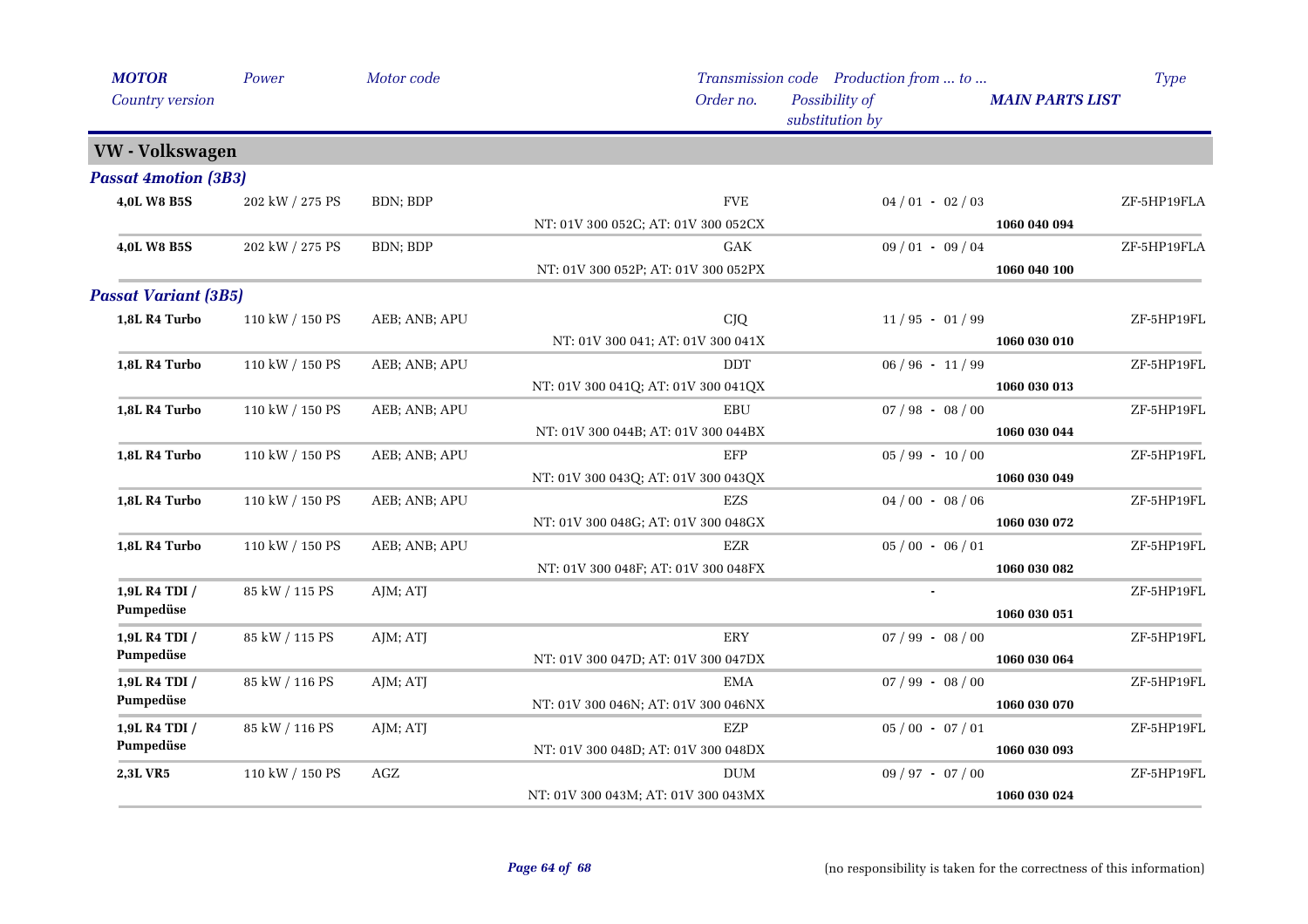| <b>MOTOR</b>                | Power            | Motor code                             |                                     | Order no.      | Transmission code Production from  to<br>Possibility of |                     | <b>MAIN PARTS LIST</b> | Type       |
|-----------------------------|------------------|----------------------------------------|-------------------------------------|----------------|---------------------------------------------------------|---------------------|------------------------|------------|
| Country version             |                  |                                        |                                     |                | substitution by                                         |                     |                        |            |
| VW - Volkswagen             |                  |                                        |                                     |                |                                                         |                     |                        |            |
| <b>Passat Variant (3B5)</b> |                  |                                        |                                     |                |                                                         |                     |                        |            |
| 2,3L VR5                    | 110 kW / 150 PS  | AGZ                                    |                                     | $\rm DUL$      |                                                         | $06 / 97 - 07 / 00$ |                        | ZF-5HP19FL |
|                             |                  |                                        | NT: 01V 300 043L; AT: 01V 300 043LX |                |                                                         |                     | 1060 030 025           |            |
| 2,3L VR5                    | 110 kW / 150 PS  |                                        |                                     |                |                                                         |                     |                        | ZF-5HP19FL |
|                             |                  |                                        |                                     |                |                                                         |                     | 1060 030 033           |            |
| 2,4L V6 5V A                | 121 kW / 165 PS  | AGA; ALF; AML; APS; ARJ; AJG; AMM; APZ |                                     | <b>EBV</b>     |                                                         | $07 / 98 - 10 / 00$ |                        | ZF-5HP19FL |
|                             |                  |                                        | NT: 01V 300 043T; AT: 01V 300 043TX |                |                                                         |                     | 1060 030 034           |            |
| 2,5L V6 TDI                 | 110 kW / 150 PS  | AFB; AKN                               |                                     | ETZ            |                                                         | $10/99 - 08/00$     |                        | ZF-5HP19FL |
|                             |                  |                                        | NT: 01V 300 047L; AT: 01V 300 047LX |                |                                                         |                     | 1060 030 065           |            |
| 2,5L V6 TDI                 | 110 kW / 150 PS  | AFB; AKN                               |                                     | <b>ETU</b>     |                                                         | $09 / 99 - 08 / 00$ |                        | ZF-5HP19FL |
|                             |                  |                                        | NT: 01V 300 047K; AT: 01V 300 047KX |                |                                                         |                     | 1060 030 068           |            |
| 2,5L V6 TDI                 | 110 kW / 150 PS  | AFB; AKN                               |                                     | <b>EZV</b>     |                                                         | $05/00 - 05/00$     |                        | ZF-5HP19FL |
|                             |                  |                                        | NT: 01V 300 048K; AT: 01V 300 048KX |                |                                                         |                     | 1060 030 077           |            |
| 2,5L V6 TDI                 | 110 kW / 150 PS  | AFB; AKN                               |                                     | <b>EZW</b>     |                                                         | $04/00 - 04/01$     |                        | ZF-5HP19FL |
|                             |                  |                                        | NT: 01V 300 048L; AT: 01V 300 048LX |                |                                                         |                     | 1060 030 085           |            |
| <b>2,5L V6 TDI</b>          | 110 kW / 150 PS  | AKN; AFB                               |                                     | <b>FNL</b>     |                                                         | $08/00 - 06/03$     |                        | ZF-5HP19FL |
|                             |                  |                                        | NT: 01V 300 051F; AT: 01V 300 051FX |                |                                                         |                     | 1060 030 100           |            |
| 2,8L V6 5V                  | 142 kW / 193 PS  | APR; ACK; AQD                          |                                     | <b>CIW</b>     |                                                         | $04/96 - 04/97$     |                        | ZF-5HP19FL |
|                             |                  |                                        | NT: 01V 300 041C; AT: 01V 300 041CX |                |                                                         |                     | 1060 030 012           |            |
| 2,8L V6 5V                  | 142 kW / 193 PS; | APR; ACK; AQD; AGE                     |                                     | <b>DRD</b>     |                                                         | $02/97 - 09/99$     |                        | ZF-5HP19FL |
|                             | 132 kW / 180 PS  |                                        | NT: 01V 300 042T; AT: 01V 300 042TX |                |                                                         |                     | 1060 030 021           |            |
| 2,8L V6 5V                  | 142 kW / 193 PS  | APR; ACK; AQD                          |                                     | <b>DSS</b>     |                                                         | $04 / 97 - 12 / 98$ |                        | ZF-5HP19FL |
|                             |                  |                                        | NT: 01V 300 043C; AT: 01V 300 043CX |                |                                                         |                     | 1060 030 026           |            |
| 2,8L V6 5V                  | 142 kW / 193 PS  | APR; ACK; AQD                          |                                     | <b>EBW</b>     |                                                         | $07 / 98 - 08 / 00$ |                        | ZF-5HP19FL |
|                             |                  |                                        | NT: 01V 300 044; AT: 01V 300 044X   |                |                                                         |                     | 1060 030 037           |            |
| 2,8L V6 5V                  | 142 kW / 193 PS  | APR; ACK; AQD                          |                                     | EKC            |                                                         | $04 / 99 - 08 / 00$ |                        | ZF-5HP19FL |
|                             |                  |                                        | NT: 01V 300 046E; AT: 01V 300 046EX |                |                                                         |                     | 1060 030 059           |            |
| 2,8L V6 5V                  | 142 kW / 193 PS  | APR; ACK; AQD                          |                                     | $\mathbf{EZZ}$ |                                                         | $04/00 - 03/05$     |                        | ZF-5HP19FL |
|                             |                  |                                        | NT: 01V 300 048P; AT: 01V 300 048PX |                |                                                         |                     | 1060 030 088           |            |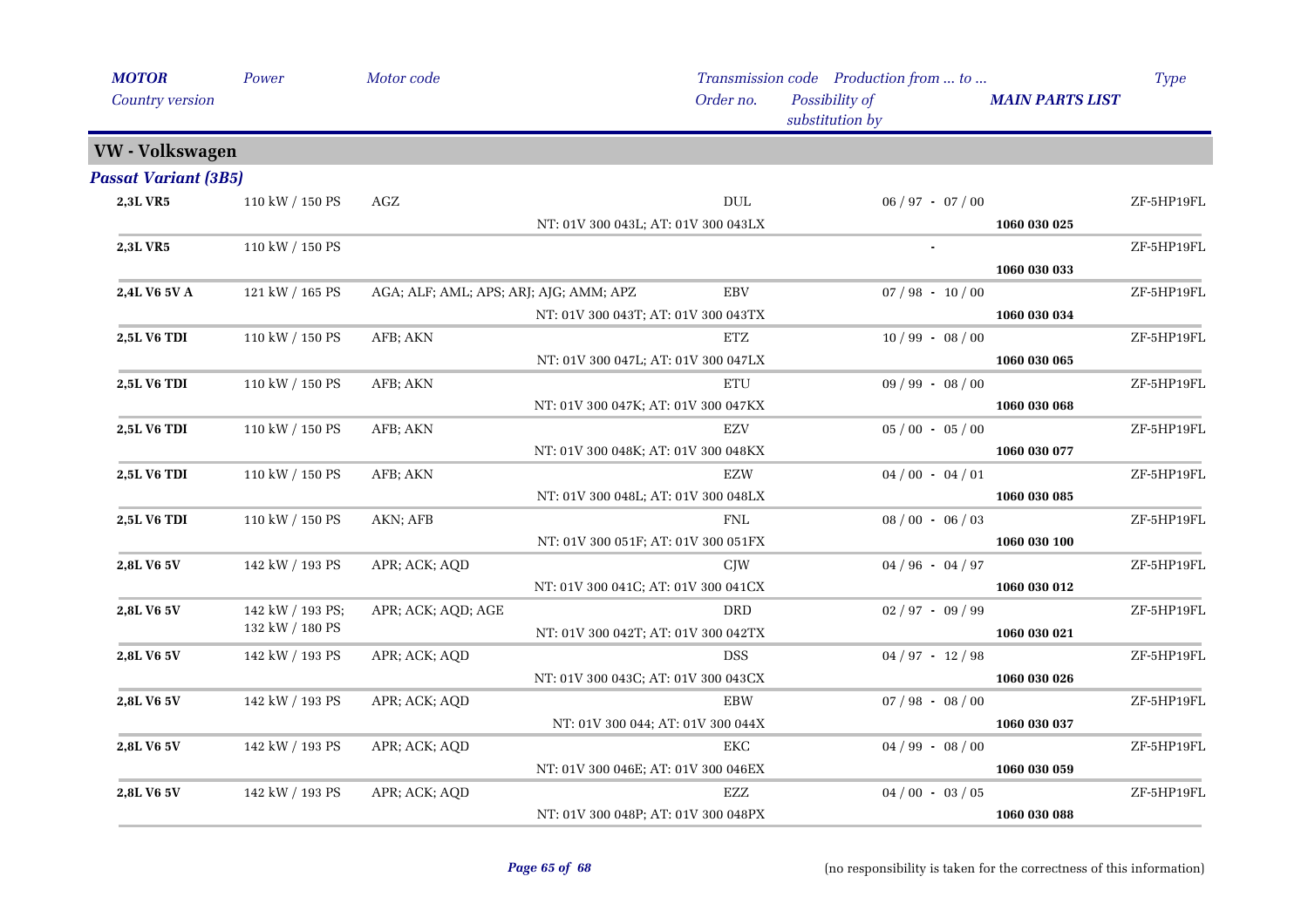| <b>MOTOR</b>                        | Power           | Motor code    |                                     | Transmission code Production from  to |                        | Type        |
|-------------------------------------|-----------------|---------------|-------------------------------------|---------------------------------------|------------------------|-------------|
| Country version                     |                 |               | Order no.                           | Possibility of<br>substitution by     | <b>MAIN PARTS LIST</b> |             |
| VW - Volkswagen                     |                 |               |                                     |                                       |                        |             |
| <b>Passat Variant (3B5)</b>         |                 |               |                                     |                                       |                        |             |
| 2,8L V6 5V                          | 142 kW / 193 PS | APR; ACK; AQD | EZY                                 | $05/00 - 01/09$                       |                        | ZF-5HP19FL  |
|                                     |                 |               | NT: 01V 300 048N; AT: 01V 300 048NX |                                       | 1060 030 094           |             |
| 2,8L V6 5V                          | 142 kW / 193 PS | APR; ACK; AQD | <b>DST</b>                          | $03 / 97 - 01 / 99$                   |                        | ZF-5HP19FLA |
|                                     |                 |               | NT: 01V 300 043D; AT: 01V 300 043DX |                                       | 1060 040 016           |             |
| <b>Passat Variant (3B6)</b>         |                 |               |                                     |                                       |                        |             |
| 1,8L R4 5V Turbo                    | 110 kW / 150 PS | <b>AWT</b>    | <b>FEV</b>                          | $04/00 - 05/05$                       |                        | ZF-5HP19FL  |
|                                     |                 |               | NT: 01V 300 050N; AT: 01V 300 050NX |                                       | 1060 030 096           |             |
| 1,9L R4 TDI /                       | 96 kW / 130 PS  | AWX; AVF      | <b>EYF</b>                          | $05/00 - 03/08$                       |                        | ZF-5HP19FL  |
| Pumpedüse                           |                 |               | NT: 01V 300 048E; AT: 01V 300 048EX |                                       | 1060 030 081           |             |
| 2,0L R4 TDI /                       | 100 kW / 136 PS | <b>BGW</b>    | <b>GMR</b>                          | $08/03 - 06/05$                       |                        | ZF-5HP19FL  |
| Pumpedüse                           |                 |               | NT: 01V 300 053B; AT: 01V 300 053BX |                                       | 1060 030 106           |             |
| 2,5L V6 TDI                         | 110 kW / 150 PS | AFB; AKN      | <b>EFR</b>                          | $06 / 98 - 11 / 99$                   |                        | ZF-5HP19FL  |
|                                     |                 |               | NT: 01V 300 045H; AT: 01V 300 045HX |                                       | 1060 030 054           |             |
| <b>2,5L V6 TDI</b>                  | 110 kW / 150 PS | AFB; AKN      | EZV                                 | $05/00 - 05/00$                       |                        | ZF-5HP19FL  |
|                                     |                 |               | NT: 01V 300 048K; AT: 01V 300 048KX |                                       | 1060 030 077           |             |
| 2,5L V6 TDI                         | 110 kW / 150 PS | AKN; AFB      | <b>FNL</b>                          | $08/00 - 06/03$                       |                        | ZF-5HP19FL  |
|                                     |                 |               | NT: 01V 300 051F; AT: 01V 300 051FX |                                       | 1060 030 100           |             |
| <b>Passat Variant 4motion (3B5)</b> |                 |               |                                     |                                       |                        |             |
| <b>2,5L V6 TDI</b>                  | 110 kW / 150 PS | AFB; AKN      | <b>DEY</b>                          | $07 / 97 - 11 / 99$                   |                        | ZF-5HP19FLA |
|                                     |                 |               | NT: 01V 300 041R; AT: 01V 300 041RX |                                       | 1060 040 014           |             |
| <b>2,5L V6 TDI</b>                  | 110 kW / 150 PS | AFB; AKN      | <b>EMM</b>                          | $02/99 - 08/99$                       |                        | ZF-5HP19FLA |
|                                     |                 |               | NT: 01V 300 047B; AT: 01V 300 047BX |                                       | 1060 040 042           |             |
| 2,5L V6 TDI                         | 110 kW / 150 PS | AFB; AKN      | <b>EUA</b>                          | $10/99 - 08/00$                       |                        | ZF-5HP19FLA |
|                                     |                 |               | NT: 01V 300 047P; AT: 01V 300 047PX |                                       | 1060 040 046           |             |
| 2,5L V6 TDI                         | 110 kW / 150 PS | AFB; AKN      | <b>ETX</b>                          | $10/99 - 07/00$                       |                        | ZF-5HP19FLA |
|                                     |                 |               | NT: 01V 300 047N; AT: 01V 300 047NX |                                       | 1060 040 047           |             |
| 2,5L V6 TDI                         | 110 kW / 150 PS | AFB; AKN      | FAP                                 | $04/00 - 01/01$                       |                        | ZF-5HP19FLA |
|                                     |                 |               | NT: 01V 300 049J; AT: 01V 300 049JX |                                       | 1060 040 057           |             |
|                                     |                 |               |                                     |                                       |                        |             |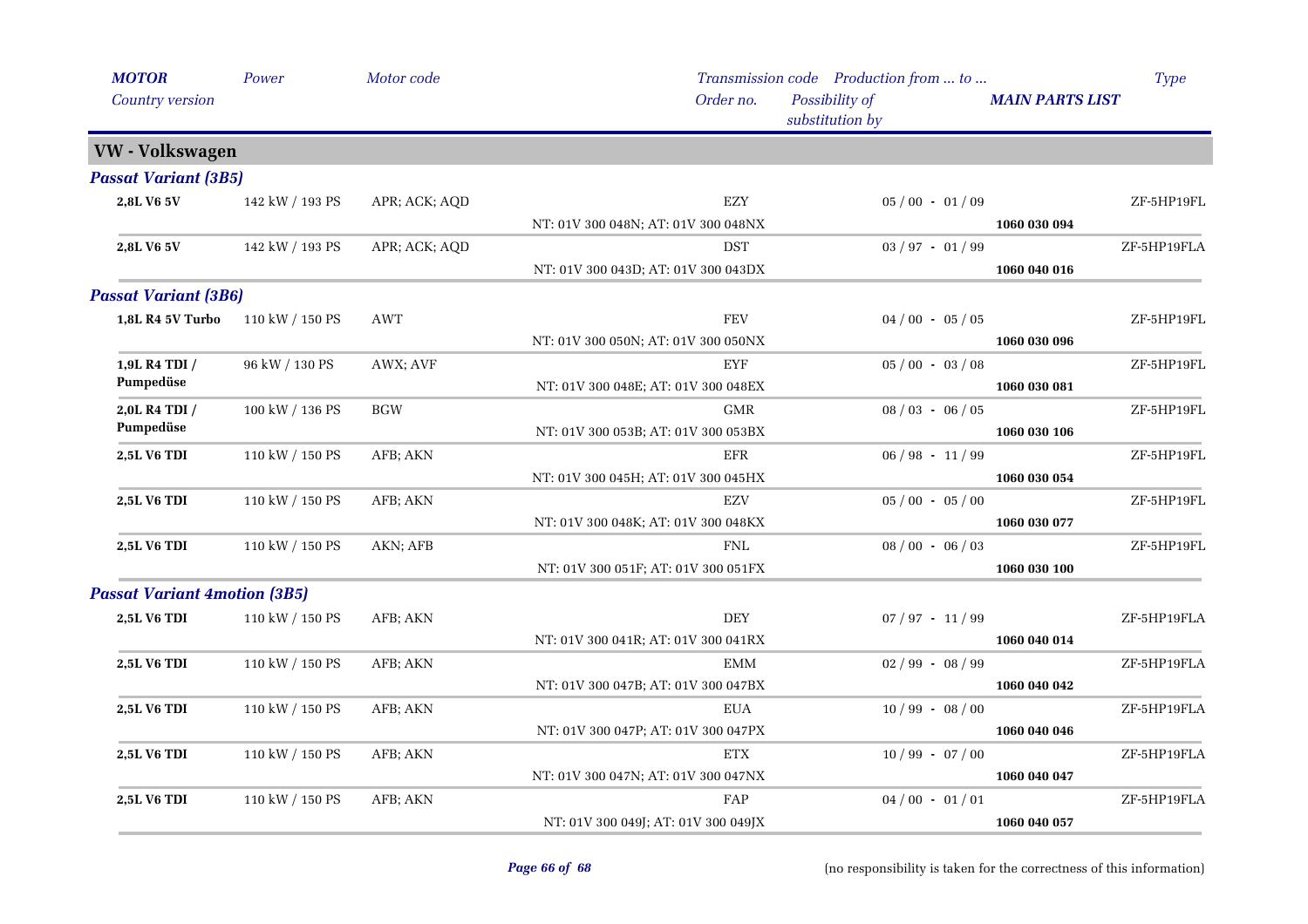| <b>MOTOR</b>                        | Power            | Motor code                   |                                     | Transmission code Production from  to | Type                   |
|-------------------------------------|------------------|------------------------------|-------------------------------------|---------------------------------------|------------------------|
| Country version                     |                  |                              | Order no.                           | Possibility of<br>substitution by     | <b>MAIN PARTS LIST</b> |
| VW - Volkswagen                     |                  |                              |                                     |                                       |                        |
| <b>Passat Variant 4motion (3B5)</b> |                  |                              |                                     |                                       |                        |
| 2,5L V6 TDI                         | 110 kW / 150 PS  | AFB; AKN                     | <b>FNM</b>                          | $08/00 - 05/03$                       | ZF-5HP19FLA            |
|                                     |                  |                              | NT: 01V 300 051G; AT: 01V 300 051GX |                                       | 1060 040 089           |
| 2,8L V6 5V                          | 142 kW / 193 PS  | APR; ACK; ALG; AQD           | <b>DRN</b>                          | $03 / 97 - 08 / 99$                   | ZF-5HP19FLA            |
|                                     |                  |                              | NT: 01V 300 043A; AT: 01V 300 043AX |                                       | 1060 040 012           |
| 2,8L V6 5V                          | 142 kW / 193 PS  | APR; ACK; ALG; AQD           | <b>DST</b>                          | $03 / 97 - 01 / 99$                   | ZF-5HP19FLA            |
|                                     |                  |                              | NT: 01V 300 043D; AT: 01V 300 043DX |                                       | 1060 040 016           |
| 2,8L V6 5V                          | 142 kW / 193 PS  | APR; ACK; ALG; AQD           | ECB                                 | $07/98 - 08/00$                       | ZF-5HP19FLA            |
|                                     |                  |                              | NT: 01V 300 044H; AT: 01V 300 044HX |                                       | 1060 040 020           |
| 2,8L V6 5V                          | 142 kW / 193 PS; | APR; ACK; ALG; AQD; ATX      | EKC                                 |                                       | ZF-5HP19FLA            |
|                                     | 140 kW / 190 PS  |                              |                                     |                                       | 1060 040 022           |
| 2,8L V6 5V                          | 142 kW / 193 PS  | ACK; ALG; AMX; APR; AQD; ATQ | FAS                                 | $04/00 - 05/05$                       | ZF-5HP19FLA            |
|                                     |                  |                              | NT: 01V 300 049M; AT: 01V 300 049MX |                                       | 1060 040 065           |
| 2,8L V6 5V                          | 142 kW / 193 PS  | APR; ACK; ALG; AQD           | FAS                                 | $04/00 - 05/05$                       | ZF-5HP19FLA            |
|                                     |                  |                              | NT: 01V 300 049M; AT: 01V 300 049MX |                                       | 1060 040 065           |
| 2,8L V6 5V P                        | 142 kW / 193 PS  | <b>ATX</b>                   | FAR                                 | $04/00 - 05/05$                       | ZF-5HP19FLA            |
|                                     |                  |                              | NT: 01V 300 049L; AT: 01V 300 049LX |                                       | 1060 040 064           |
| <b>Passat Variant 4motion (3B6)</b> |                  |                              |                                     |                                       |                        |
| 2,5L V6 TDI                         | 110 kW / 150 PS  | AFB; AKN                     | <b>ETX</b>                          | $10/99 - 07/00$                       | ZF-5HP19FLA            |
|                                     |                  |                              | NT: 01V 300 047N; AT: 01V 300 047NX |                                       | 1060 040 047           |
| 2,5L V6 TDI                         | 132 kW / 180 PS  | BAU; BDH                     | <b>FAU</b>                          | $05/00 - 05/05$                       | ZF-5HP19FLA            |
|                                     |                  |                              | NT: 01V 300 049P; AT: 01V 300 049PX |                                       | 1060 040 067           |
| <b>2,5L V6 TDI</b>                  | 110 kW / 150 PS  | AFB; AKN                     | <b>FNM</b>                          | $08/00 - 05/03$                       | ZF-5HP19FLA            |
|                                     |                  |                              | NT: 01V 300 051G; AT: 01V 300 051GX |                                       | 1060 040 089           |
| 2,5L V6 TDI                         | 110 kW / 150 PS  | AFB; AKN                     | <b>FRA</b>                          | $11/00 - 07/01$                       | ZF-5HP19FLA            |
|                                     |                  |                              | NT: 01V 300 051M; AT: 01V 300 051MX |                                       | 1060 040 090           |
| 2,8L V6 5V                          | 142 kW / 193 PS  | ATQ; AMX                     | <b>FAL</b>                          | $04/00 - 05/05$                       | ZF-5HP19FLA            |
|                                     |                  |                              | NT: 01V 300 049F; AT: 01V 300 049FX |                                       | 1060 040 054           |